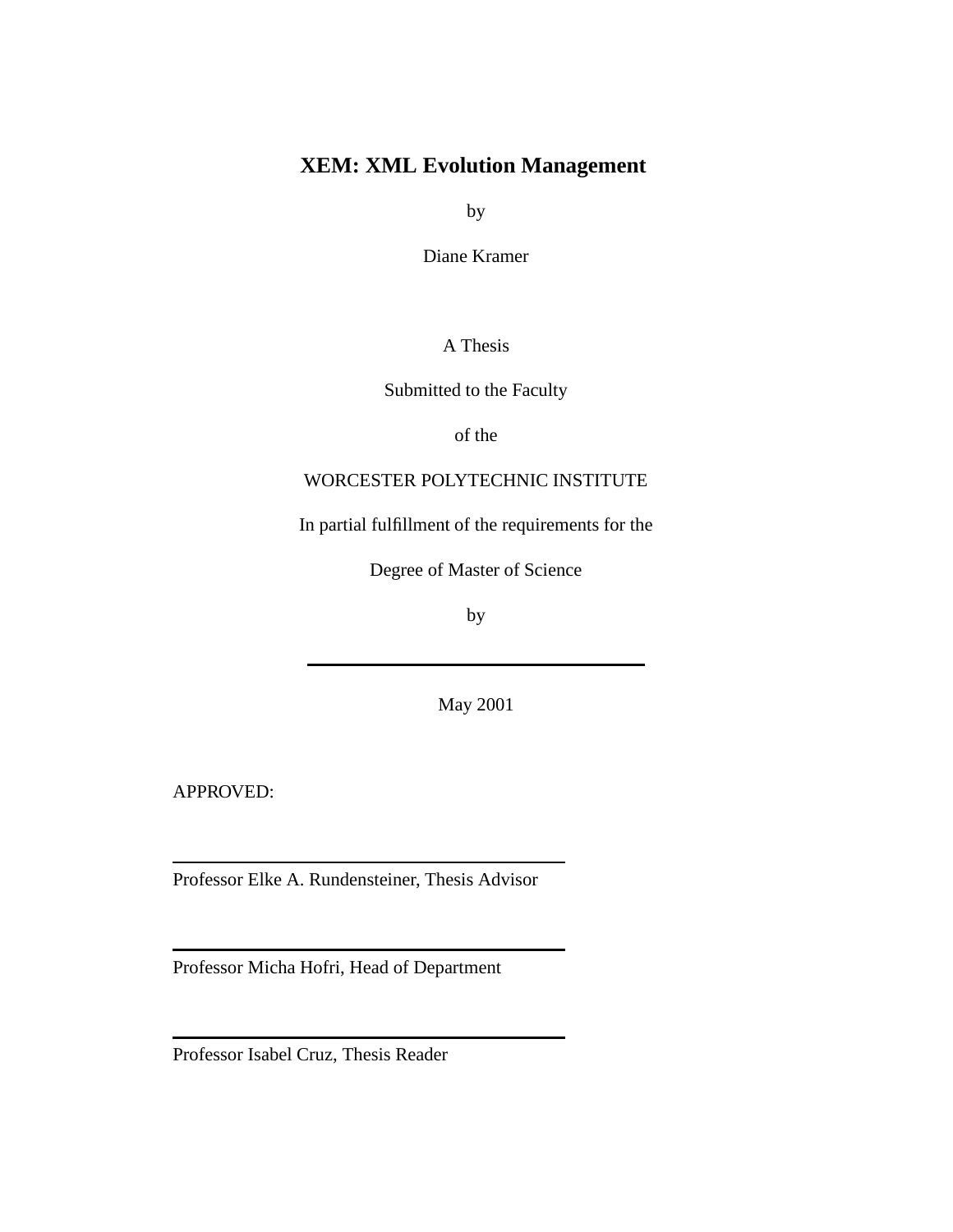#### **Abstract**

As information on the World Wide Web continues to proliferate at an astounding rate, the Extensible Markup Language (XML) has been emerging as a standard format for data representation on the web. In many application domains, specific document type definitions (DTDs) are designed to enforce a semantically agreed-upon structure of the XML documents. In XML context, these structural definitions serve as schemata. However, both the data and the structure (schema) of XML documents tend to change over time for a multitude of reasons, including to correct design errors in the DTD, to allow expansion of the application scope over time, or to account for the merging of several businesses into one. Most of the current software tools that enable the use of XML do not provide explicit support for such data or schema changes. Using these tools in a changing environment entails making manual edits to DTDs and XML data and reloading them from scratch. In this vein, we put forth the first solution framework, called XML Evolution Manager (XEM), to manage the evolution of DTDs and XML documents. XEM provides a minimal yet complete taxonomy of basic change primitives. These primitives, classified as either data or schema changes, are consistency-preserving. For a data change, they ensure that the modified XML document conforms to its DTD both in structure and constraints. For a schema change, they ensure that the new DTD is well-formed, and all existing XML documents are transformed also to conform to the modified DTD. We prove both the completeness of our evolution taxonomy, as well as its consistency-preserving nature. To verify the feasibility of our XEM approach we have implemented a working prototype system in Java, using the XML4J parser from IBM and PSE Pro as our backend storage system. We present an experimental study run on this system where we compare the relative efficiencies of the primitive operations in terms of their execution times. We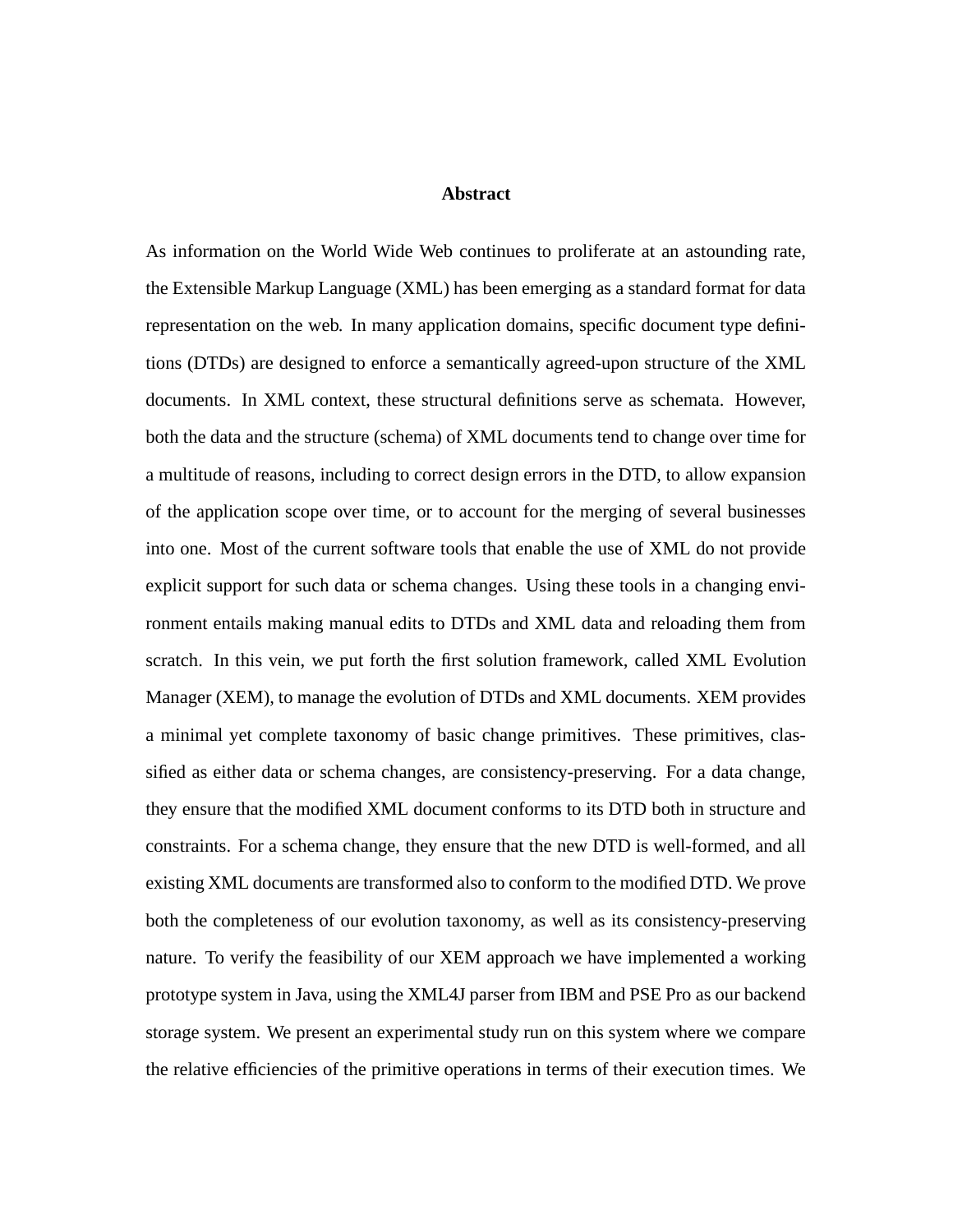then contrast these execution times against the time to reload the data, which would be required in a manual system. Based on the results of these experiments we conclude that our approach improves upon the previous method of making manual changes and reloading data from scratch by providing automated evolution management facilities for DTDs and XML documents.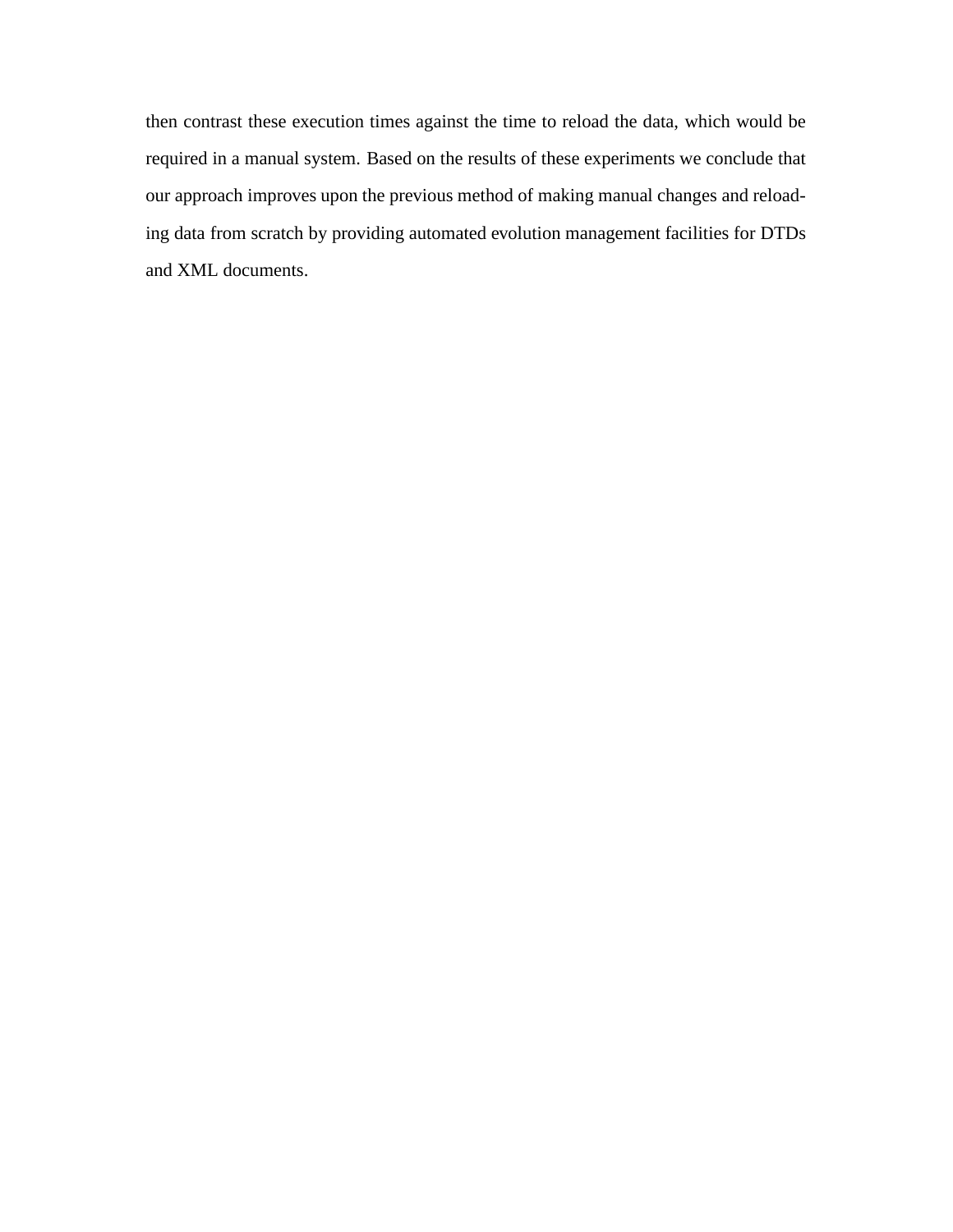### **Acknowledgments**

I would like to express my gratitude to my advisor, Professor Elke Rundensteiner, who guided me through the process of completing my thesis for my Master's degree, and to my reader, Professor Isabel Cruz, who also provided valuable input.

My thanks are also due to members of the Database Systems Research Group (DSRG) and other students of Computer Science at WPI for their help in the design and implementation of my thesis project. In particular, thanks to Kajal Claypool and Lily Chen for their work on the SERF project, and to Hong Su for her hard work and tremendous help with XEM. Also, thanks to Keiji Oenoki for his work on the Java class loader, and to Bin Liu for his help with some data change primitives.

I must also express my appreciation to my friends and family, who have given me support and encouragement over the past several years, for their patience during the times when I should have been paying attention to them, but instead was absorbed in my studies. They never doubted my ability to achieve this important milestone.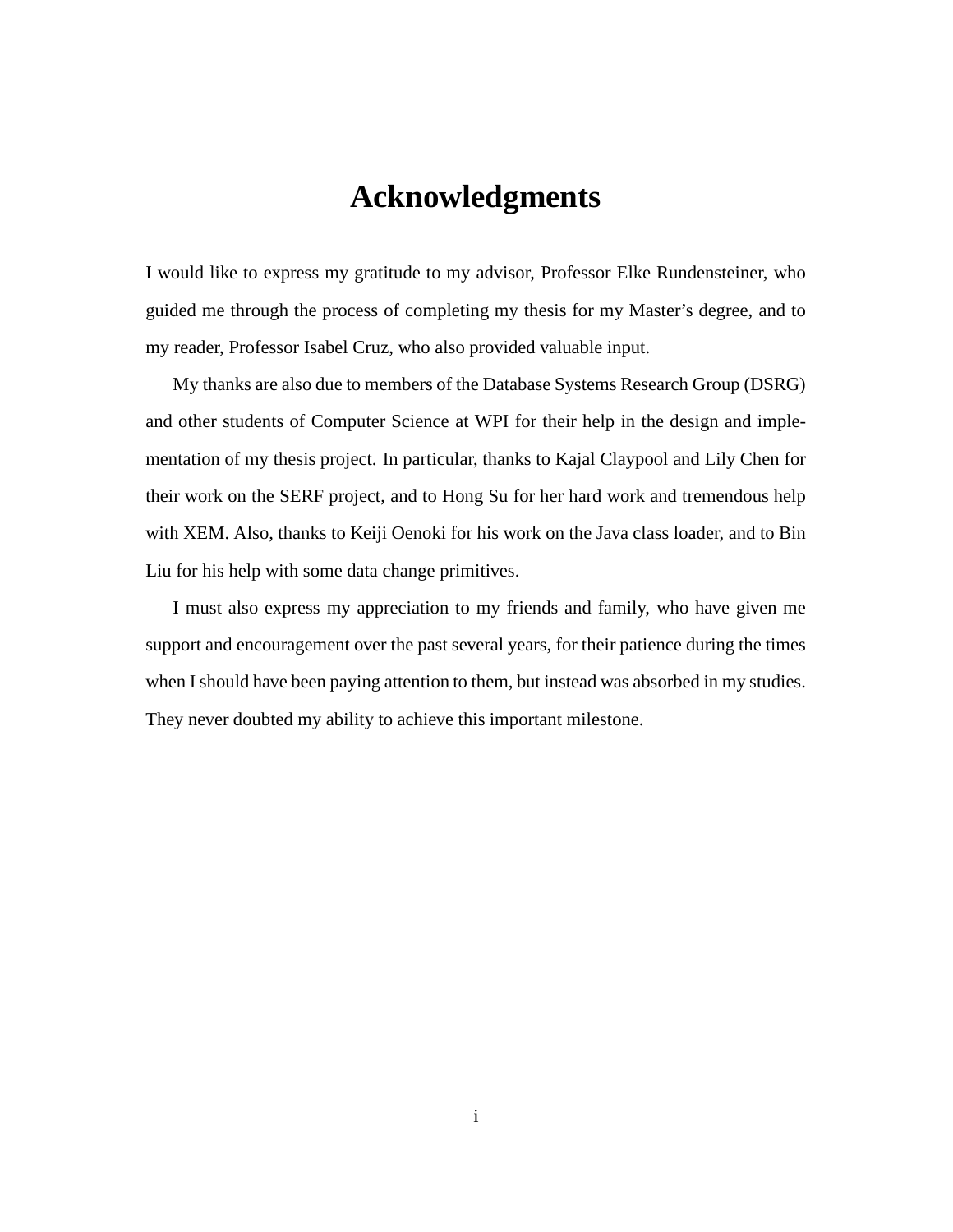## **Contents**

| 1 |     | <b>Introduction</b><br>$\mathbf{1}$                   |                |  |
|---|-----|-------------------------------------------------------|----------------|--|
|   | 1.1 |                                                       | $\mathbf{1}$   |  |
|   | 1.2 |                                                       | $\overline{2}$ |  |
|   | 1.3 | Problems with XML Management Systems                  | $\overline{4}$ |  |
|   | 1.4 | XML Evolution Manager (XEM) Approach                  | 5              |  |
|   | 1.5 |                                                       | 6              |  |
| 2 |     | <b>Background</b>                                     | 7              |  |
|   | 2.1 |                                                       | $\overline{7}$ |  |
|   | 2.2 |                                                       | 8              |  |
|   | 2.3 |                                                       | 11             |  |
|   | 2.4 |                                                       | 12             |  |
|   | 2.5 | Relationships Between DTD Graphs and XML Data Trees   | 16             |  |
| 3 |     | <b>Taxonomy and Semantics of Evolution Primitives</b> | 19             |  |
|   | 3.1 |                                                       | 19             |  |
|   | 3.2 |                                                       | 21             |  |
|   | 3.3 |                                                       | 23             |  |
|   |     | 3.3.1<br>Changes to the Document Definition           | 24             |  |
|   |     | Changes to an Element Type Definition<br>3.3.2        | 27             |  |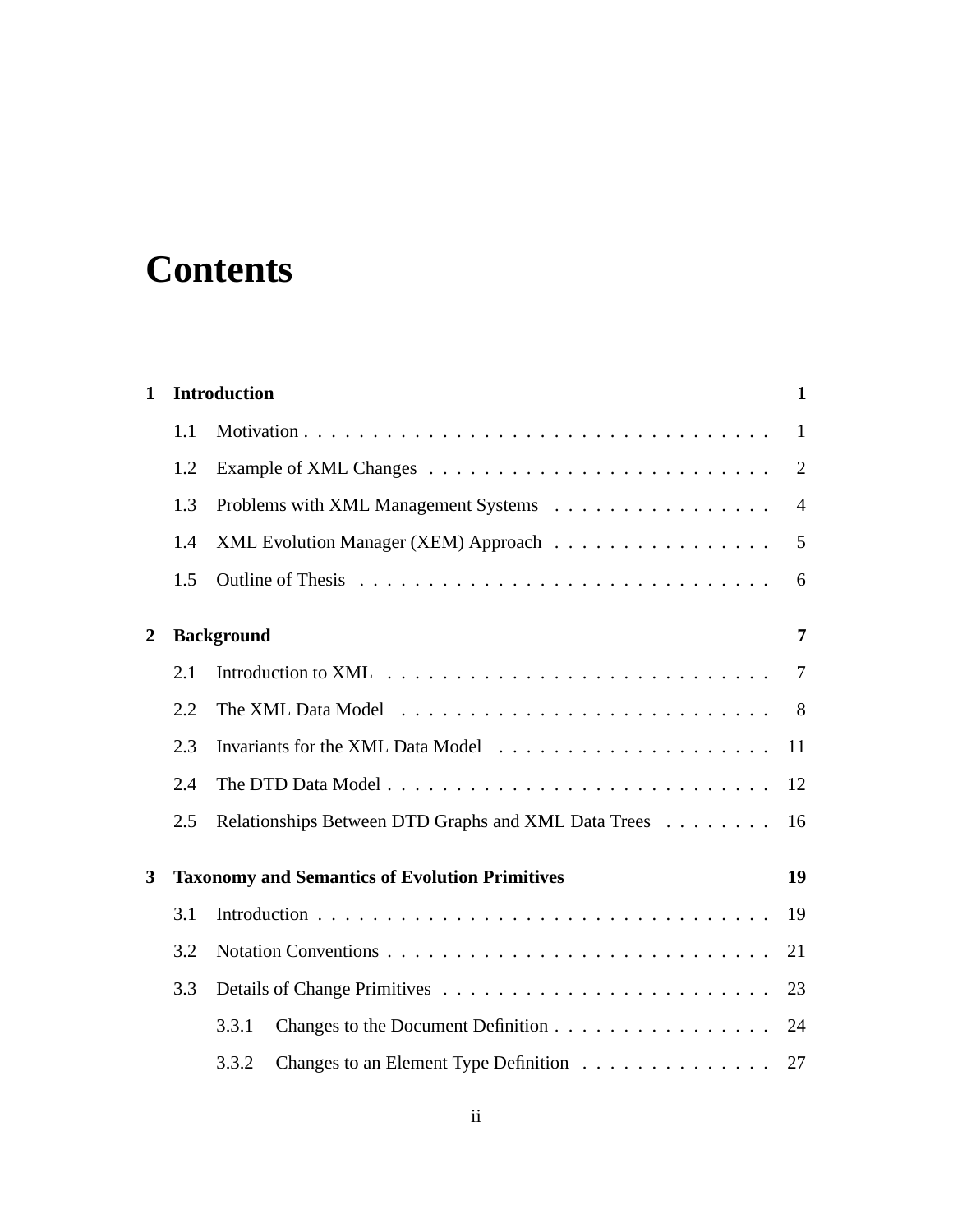|                         |     | 3.3.3              |                                                       | 43 |
|-------------------------|-----|--------------------|-------------------------------------------------------|----|
|                         | 3.4 |                    |                                                       | 49 |
|                         | 3.5 |                    |                                                       | 51 |
|                         |     | 3.5.1              |                                                       | 52 |
|                         |     | 3.5.2              |                                                       | 54 |
|                         |     | 3.5.3              |                                                       | 55 |
|                         |     | 3.5.4              |                                                       | 56 |
| $\overline{\mathbf{4}}$ |     |                    | <b>XEM Prototype System Design and Implementation</b> | 58 |
|                         | 4.1 |                    |                                                       | 58 |
|                         | 4.2 |                    |                                                       | 59 |
|                         | 4.3 |                    |                                                       | 60 |
|                         | 4.4 |                    |                                                       | 61 |
|                         | 4.5 |                    |                                                       | 62 |
|                         |     | 4.5.1              | Create System Dictionary Objects                      | 64 |
|                         |     | 4.5.2              |                                                       | 65 |
|                         |     | 4.5.3              | Instantiate and Populate Application Classes          | 66 |
|                         | 4.6 |                    |                                                       | 68 |
|                         |     | 4.6.1              |                                                       | 68 |
|                         |     |                    |                                                       | 69 |
|                         |     | 4.6.3              |                                                       | 71 |
|                         |     | 4.6.4              |                                                       | 71 |
|                         |     | 4.6.5              |                                                       | 74 |
| 5                       |     | <b>Experiments</b> |                                                       | 76 |
|                         | 5.1 |                    |                                                       | 76 |
|                         |     | 5.1.1              |                                                       | 76 |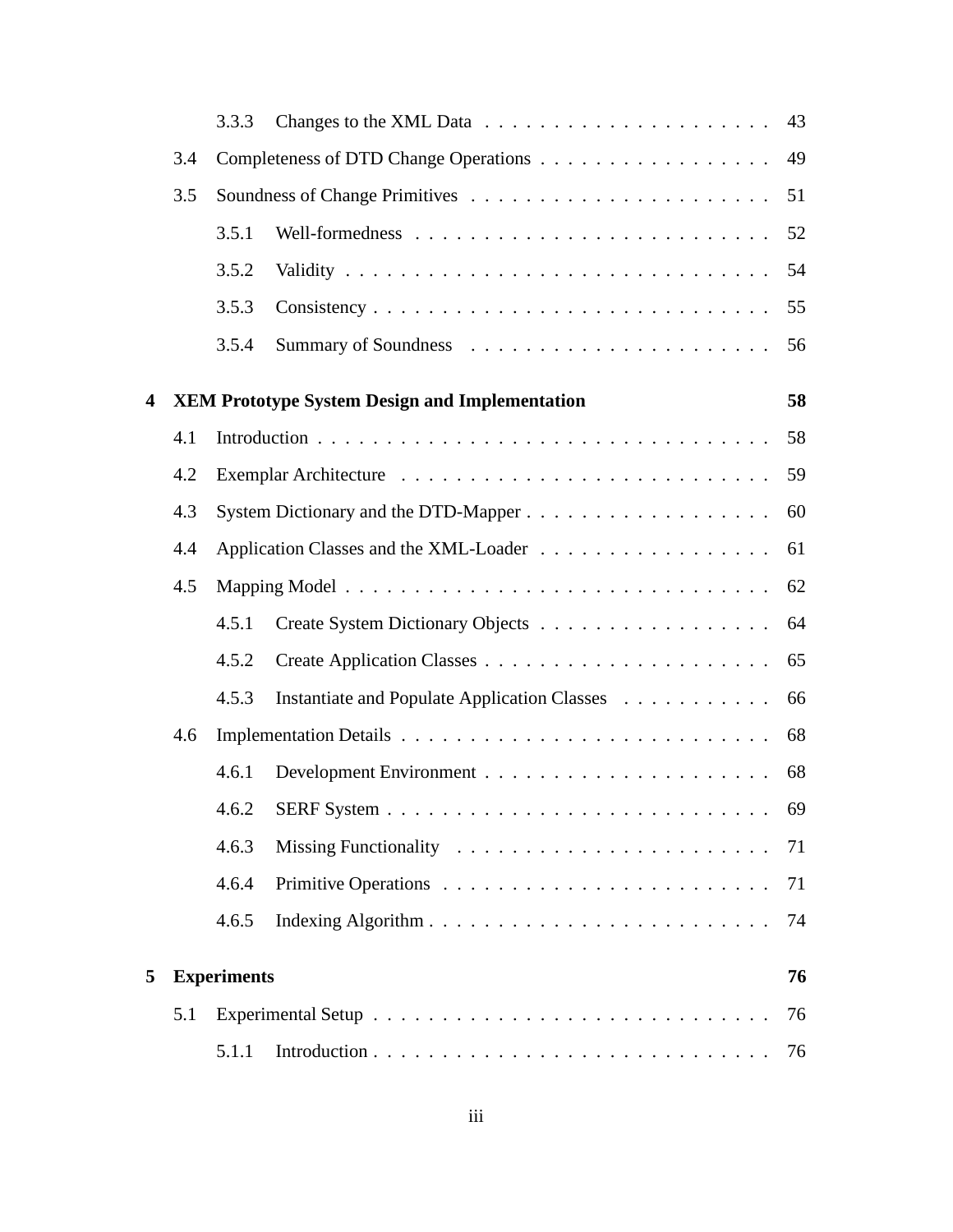|   |     | 5.1.2               |                                       |    |
|---|-----|---------------------|---------------------------------------|----|
|   |     | 5.1.3               |                                       | 78 |
|   | 5.2 |                     |                                       | 79 |
|   |     | 5.2.1               |                                       | 79 |
|   |     | 5.2.2               | Compare Two Schema Change Operations  | 82 |
|   |     | 5.2.3               | Compare Two Data Change Operations 87 |    |
|   |     | 5.2.4               | Explore Time Efficiency of Primitives | 88 |
|   | 5.3 |                     |                                       | 93 |
| 6 |     | <b>Related Work</b> |                                       | 96 |
|   | 6.1 |                     |                                       | 96 |
|   | 6.2 |                     |                                       | 97 |
|   | 6.3 |                     |                                       | 98 |
| 7 |     | <b>Conclusions</b>  |                                       | 99 |
|   | 7.1 |                     |                                       | 99 |
|   | 7.2 |                     |                                       |    |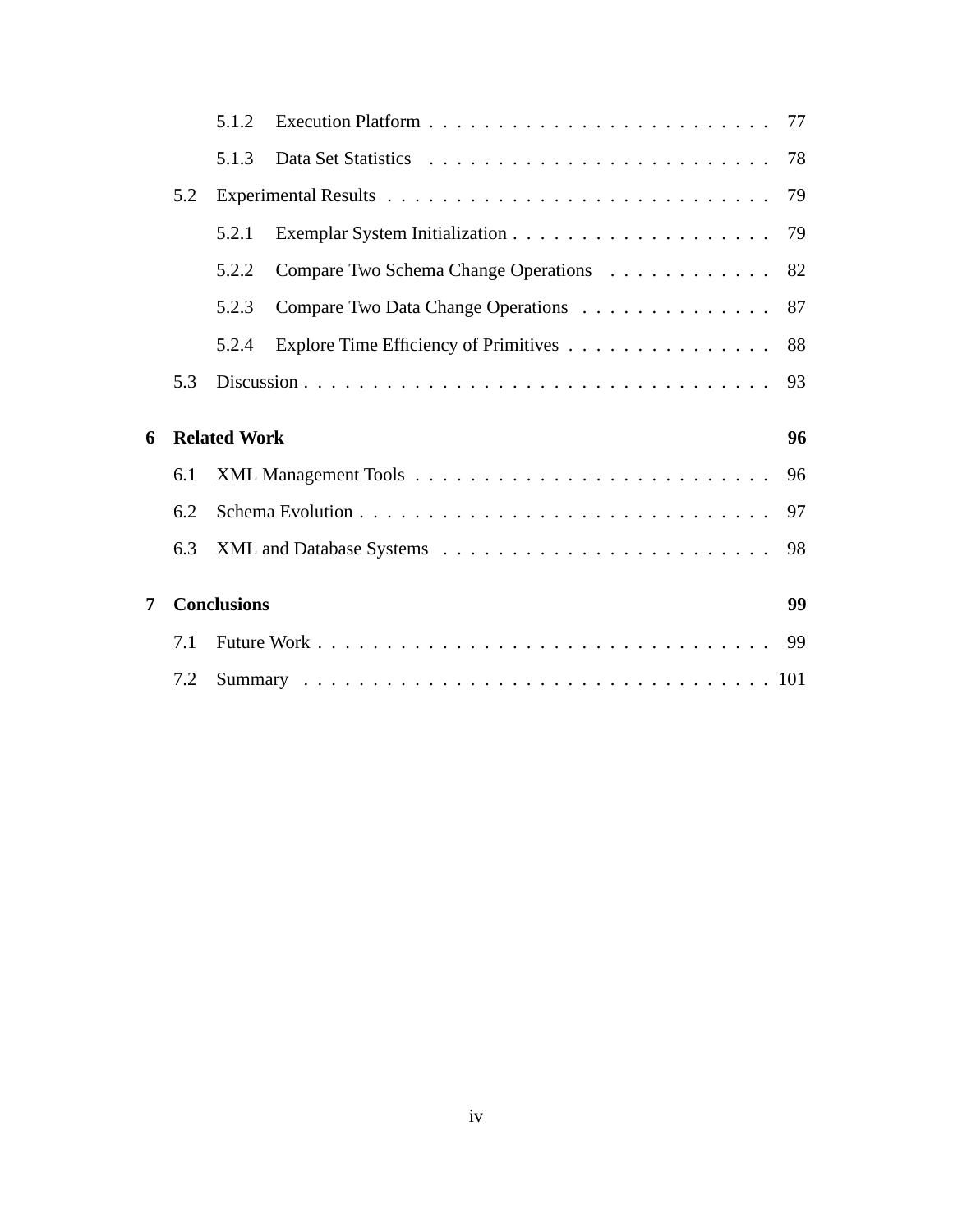## **List of Figures**

| 1.1  |                                                                   | 3              |
|------|-------------------------------------------------------------------|----------------|
| 1.2  | One Valid Sample XML Document Conforming to Article.dtd           | $\overline{3}$ |
| 2.1  | Tree Representation of XML Document from Figure 1.2 Conforming to |                |
|      |                                                                   | 11             |
| 2.2  | Graph Representation of Article.dtd of Figure 1.1                 | 16             |
| 3.1  | Results of createDTDElement Primitive Operation                   | 25             |
| 3.2  | Results of destroyDTDElement Primitive Operation                  | 27             |
| 3.3  | Results of insertDTDElement Primitive Operation                   | 29             |
| 3.4  | Results of removeDTDElement Primitive Operation                   | 30             |
| 3.5  | Results of changeQuant Primitive Operation                        | 34             |
| 3.6  | Results of convertToGroup Primitive Operation                     | 36             |
| 3.7  | Results of flattenGroup Primitive Operation                       | 37             |
| 3.8  | Results of changeGroupQuant Primitive Operation                   | 40             |
| 3.9  | Results of addDTDAttr Primitive Operation                         | 41             |
| 3.10 | Results of destroyDTDAttr Primitive Operation                     | 43             |
|      | 3.11 Results of addDataAttr Primitive Operation                   | 45             |
|      | 3.12 Results of destroyDataAttr Primitive Operation               | 46             |
|      | 3.13 Results of addDataElement Primitive Operation                | 48             |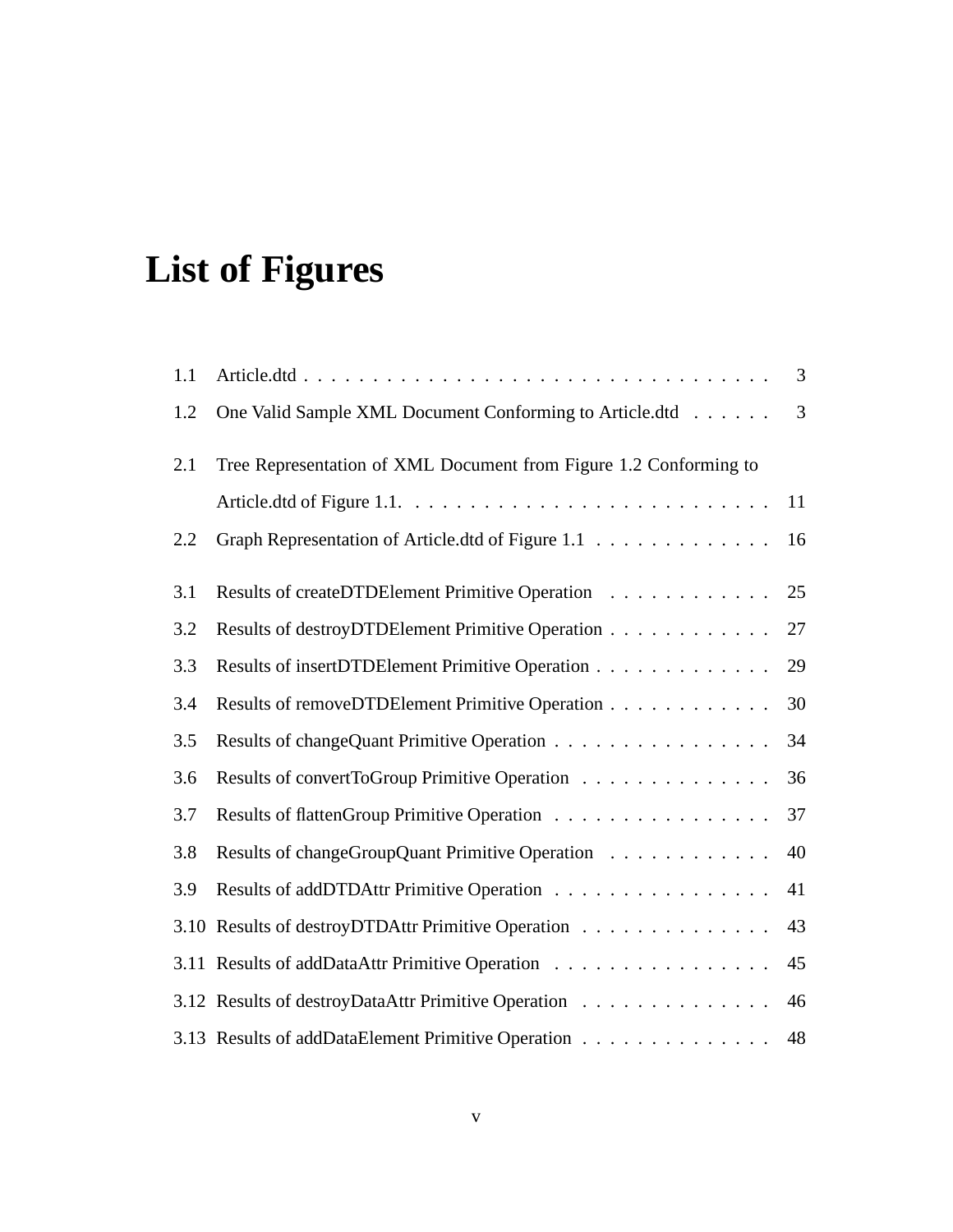|      | 3.14 Results of destroyDataElement Primitive Operation 49          |    |
|------|--------------------------------------------------------------------|----|
| 4.1  |                                                                    | 60 |
| 4.2  |                                                                    | 61 |
| 4.3  | Application Classes Which Represent XML Data                       | 62 |
| 4.4  | Contents of Article.dtd File, repeated here from Figure 1.1        | 64 |
| 4.5  | Graph Representation of Article.dtd, repeated here from Figure 2.2 | 64 |
| 4.6  | Contents of Sample.xml File, repeated here from Figure 1.2         | 67 |
| 4.7  | Tree Representation of Sample.xml, repeated here from Figure 2.1   | 67 |
| 5.1  |                                                                    | 80 |
| 5.2  |                                                                    | 81 |
| 5.3  |                                                                    | 81 |
| 5.4  |                                                                    | 82 |
| 5.5  | Executing Incremental Data Set Updates Using insertDTDSubelement   |    |
|      |                                                                    | 84 |
| 5.6  | Executing Incremental Data Set Updates Using addDTDAttr Vs. Com-   |    |
|      |                                                                    | 84 |
| 5.7  | Number of Objects Loaded Vs. Number of Objects Changed             | 85 |
| 5.8  | Compare Average Load and Primitive Execution Times per Element     | 85 |
| 5.9  |                                                                    | 87 |
| 5.10 |                                                                    | 87 |
| 5.11 | Time to Execute addElement Vs. destroyElement                      | 88 |
|      | 5.12 Execution Times for Each Primitive Operation                  | 89 |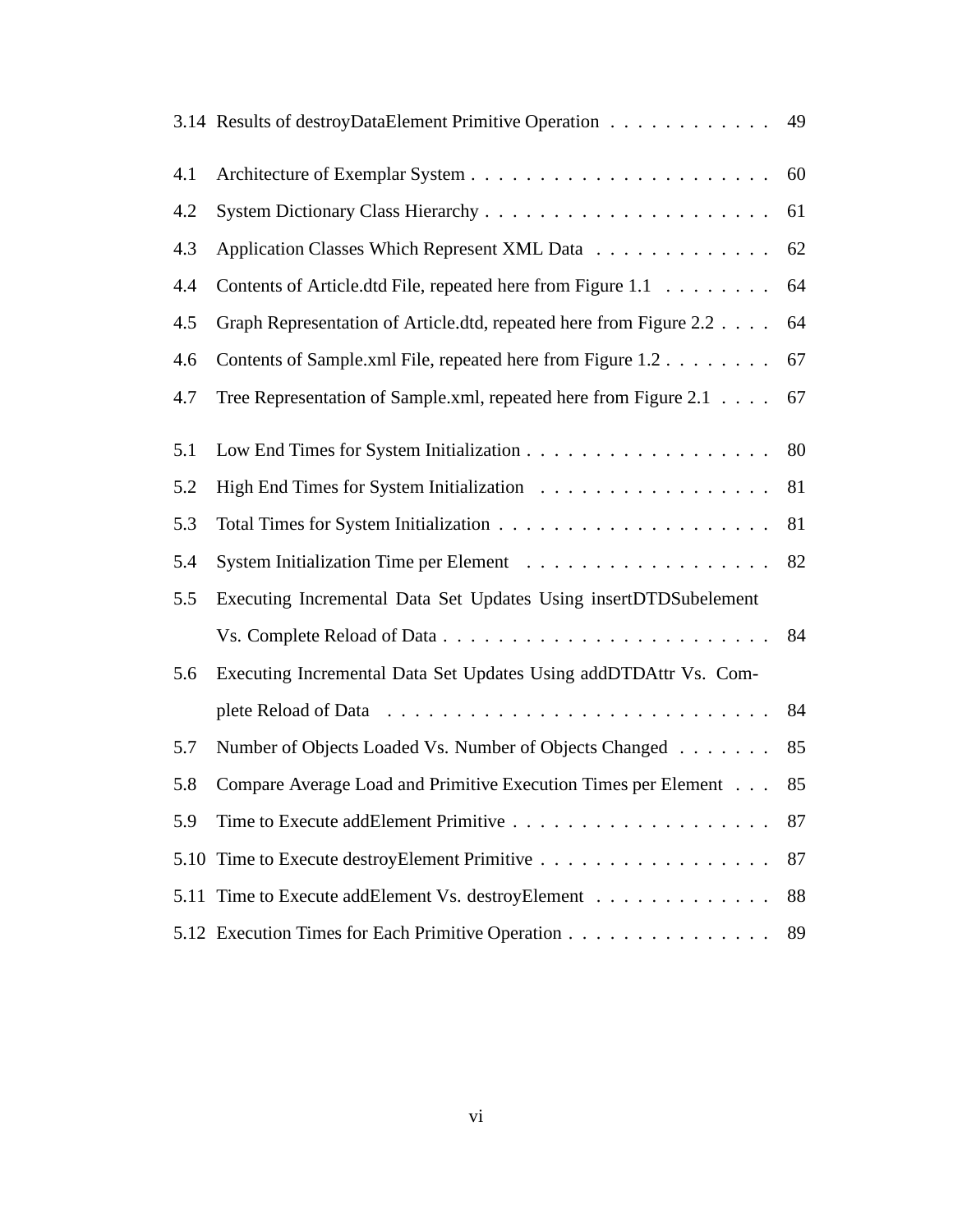## **List of Tables**

| 3.1 Taxonomy of DTD and XML Data Change Primitives 20           |  |
|-----------------------------------------------------------------|--|
| 3.2 Notation Conventions used in Taxonomy of Primitives 21      |  |
|                                                                 |  |
| 3.4 Required DTD Changes for changeQuant Primitive Operation 53 |  |
| 4.1 Mapping the DTD to System Dictionary Objects 63             |  |
| 4.2 Application Classes Created by DTD-Mapper 66                |  |
| 4.3 Indexing a Content Particle in a DTD Element Definition 75  |  |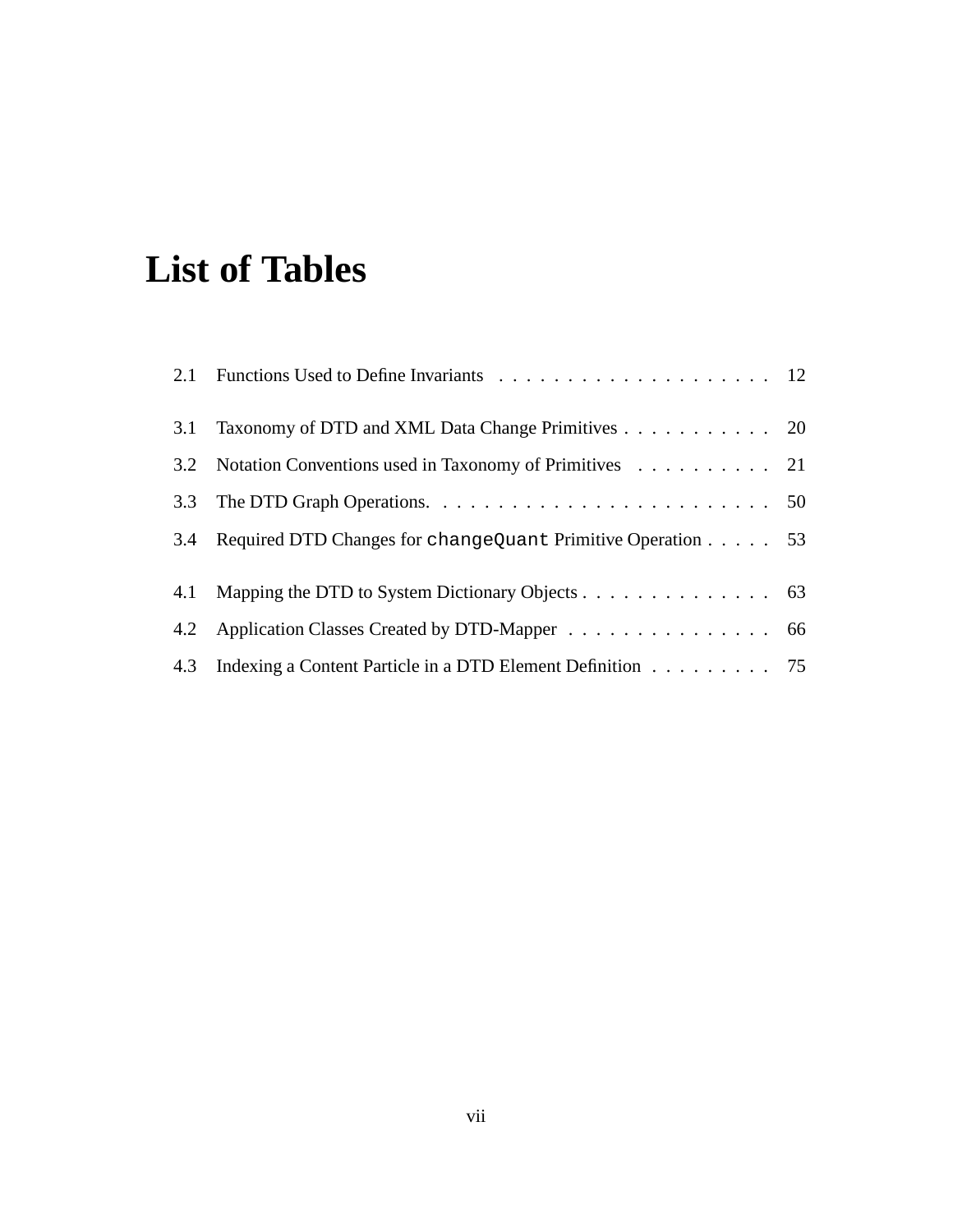## **Chapter 1**

## **Introduction**

### **1.1 Motivation**

When the World Wide Web was "invented" between 1989 and 1990, its primary purpose was the sharing of documents between people, mostly in the scientific and scholarly communities [BL89]. It is well known that the amount of data on the Web has exploded over the past decade, and increasingly, the information therein is not just for people anymore; the intended audience is often a computer. Thus, the need for an information interchange standard has been increasing, as the amount of data grows to the point where humans have become incapable of processing it all. Fortunately, XML, the Extensible Markup Language, has emerged to fill this gap [W3C98].

Although XML data is considered to be "self-describing", most application domains tend to use Document Type Definitions (DTDs) to specify and enforce the structure of XML documents within their systems. A DTD defines, for example, which tags are permissible in an XML document, in addition to the order in which such tags must appear. DTDs thus assume a similar role as types in programming languages and schemata in database systems.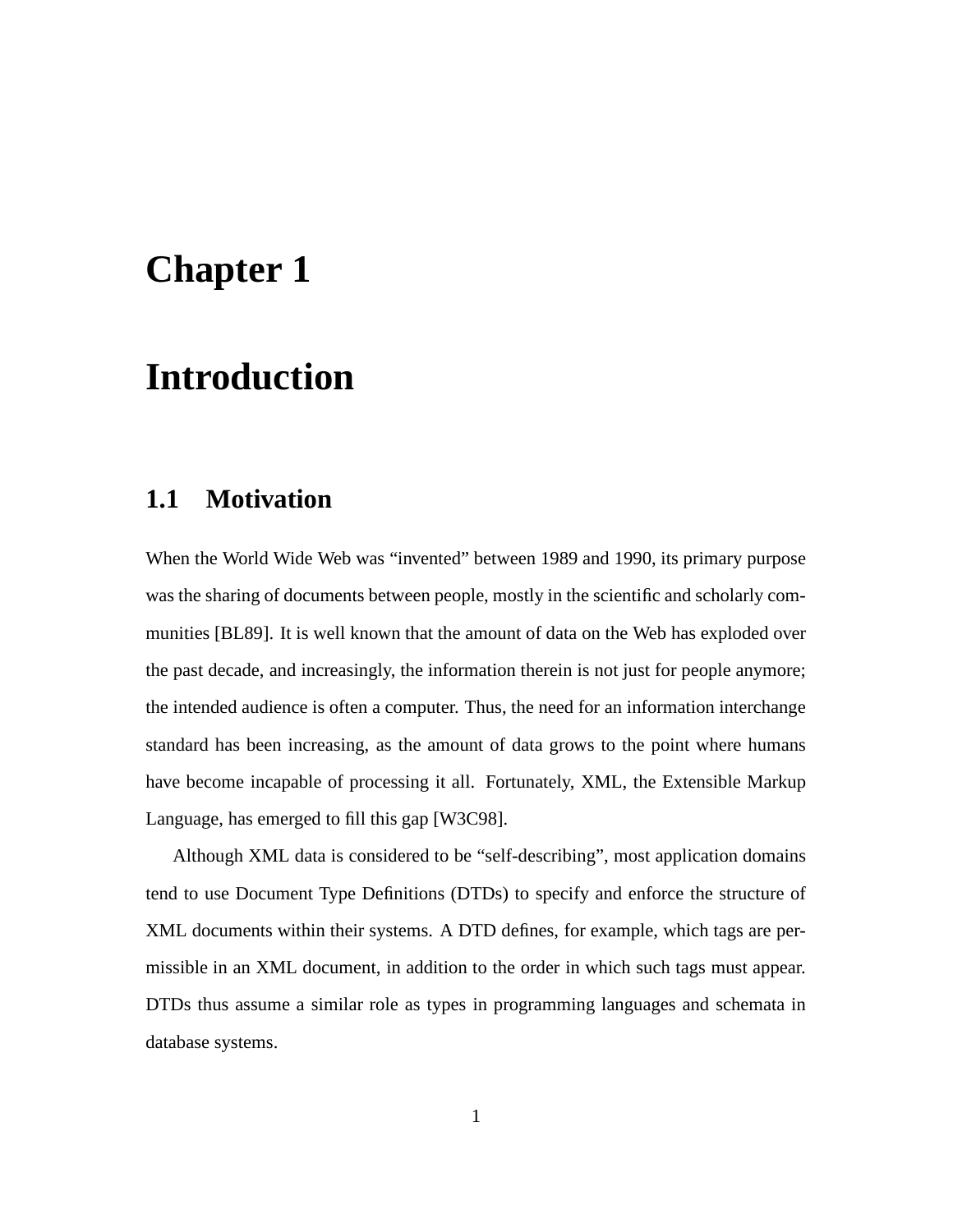Many database vendors, such as Oracle 8i [Net00], IBM DB2 [IBM00a] and Excelon [Obj99], have recently started to enhance their existing database technologies to accommodate XML data by means of storage, retrieval and traversal of XML documents. Many of them [Net00] assume that a DTD is provided in advance and will not change over the life of the XML documents. They hence utilize the given DTD to construct a fixed relational [IBM00a] (or object-relational [Net00]) schema which then can serve as the structure on which to populate the XML documents that conform to this DTD.

However, change is a fundamental aspect of persistent information and data-centric systems [Sjo93]. Information over a period of time often needs to be modified to reflect perhaps a change in the real world, a change in the user's requirements, mistakes in the initial design or to allow for incremental maintenance. While these changes are inevitable during the life of an XML repository, most of the current XML management systems unfortunately do not provide enough (if any) support for these changes.

#### **1.2 Example of XML Changes**

Here we present an example to illustrate changes in XML documents and the related management issues. Figure 1.1 depicts an example DTD on publications, called *Article.dtd* and Figure 1.2 shows a sample XML document conforming to this DTD. We omit the header information normally found at the top of the XML file as it is not pertinent here. These sample documents are used for running examples hence forth. Below we discuss two types of changes. The first is a data update and the second is a schema update.

An example of a data update is the deletion of the editor information, i.e., removal of *editor name = "Won Kim"* from the XML document. In this case, an XML change support system would have to determine whether this is indeed a valid change that will result in an XML document still conforming to the given DTD. The element definition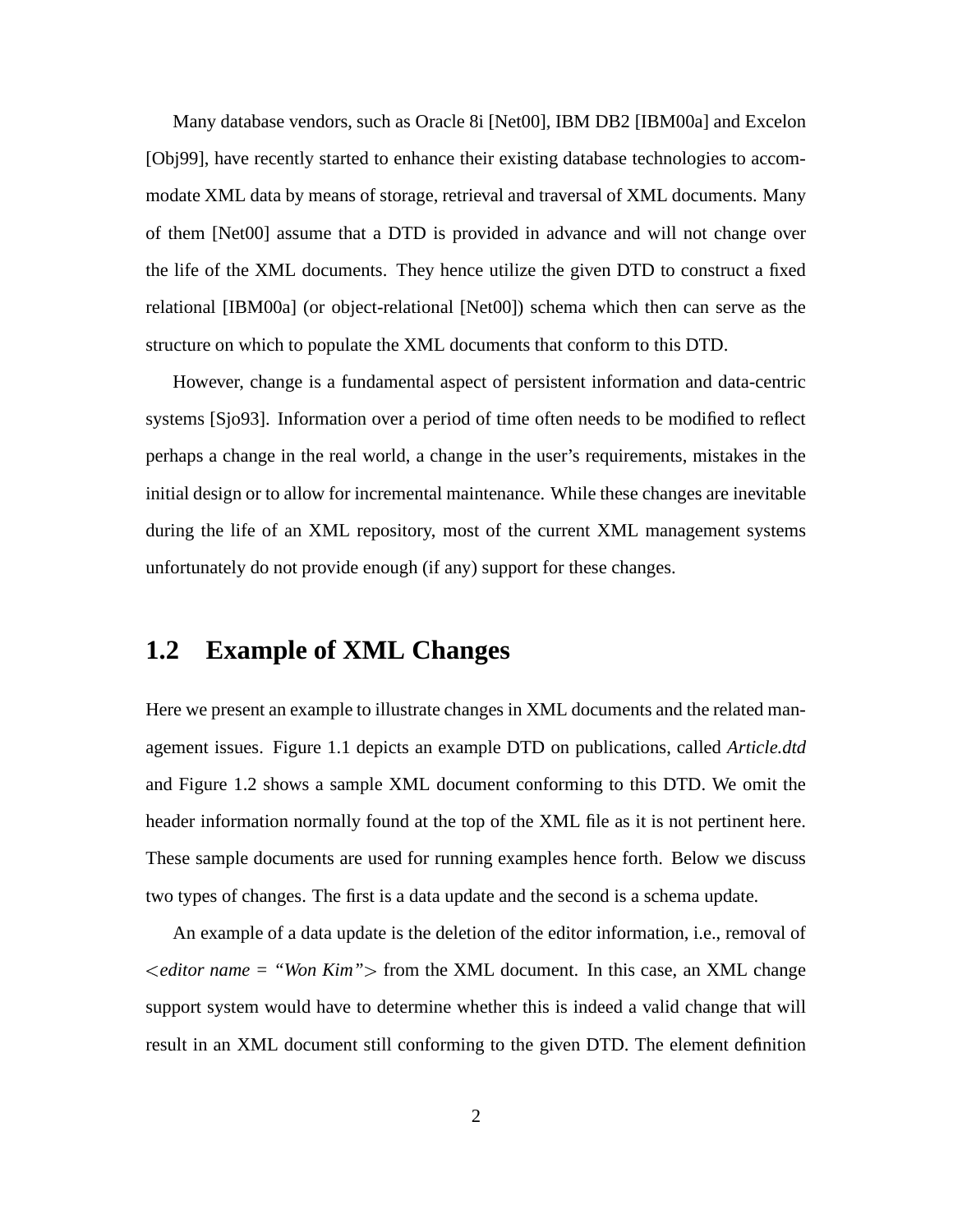<!ELEMENT article (title author+ related?)> <!ELEMENT title (#PCDATA)> -  ! 23 4"5&0' -6/78 !9\$:70.:\*; <=7;."' - >34")? @A @5&0' <!ELEMENT first (#PCDATA)> <!ELEMENT last (#PCDATA)> - 9
 \$E4
!3 !F G 5&H' - I4
!3!F"G CJ
K\$
 ! &0' - >\$
 ! I", L"' -6/78>\$
 !(34"-.//M\* 7N ,70.
'

Figure 1.1: Article.dtd

```
<article> <title>XML Evolution Manager</title>
  \langle \text{author id} = "dk" \rangle<name><first>Diane</first>
      <last>Kramer</last>
   \langle/name>
 </author>
 \langleauthor id = "er">
   <name>
      <first>Elke</first>
      <last>Rundensteiner</last>
   \langle/name>
  "Q 	!'
  "$	'
    <monograph>
      <title>Modern Database Systems</title>
      <editor name = "Won Kim"></editor>
    </monograph>
 </related>
</article>
```
Figure 1.2: One Valid Sample XML Document Conforming to Article.dtd

for *monograph* shows that the *editor* subelement is *REQUIRED* to occur exactly once in the parent element.

<!ELEMENT monograph (title,editor)>

If the *editor* subelement had a "\*" or "?" symbol next to it, this would indicate that it is optional, but it does not. Since *editor* is a *REQUIRED* element in the specified DTD, this data update should likely be rejected. If such a change were allowed, then the resulting XML document would no longer conform to the DTD, and a validating parser would return an error when trying to parse that document [IBM00b].

Next, consider the DTD change where the definition of the element *monograph*, which must have an *editor* subelement, is relaxed such that it is optional to have the *editor* subelement. This would be accomplished by inserting either a "\*" (meaning zero or more occurrences) or a "?" (meaning zero or one occurrences) after the word *editor* in the definition of *monograph*. For any such DTD change, an evolution support system would need to verify that the suggested change leads to (1) a new well-formed DTD and (2) corresponding changes are propagated to all old XML documents to conform to the changed DTD. In our example, the constraint we are changing from means "exactly one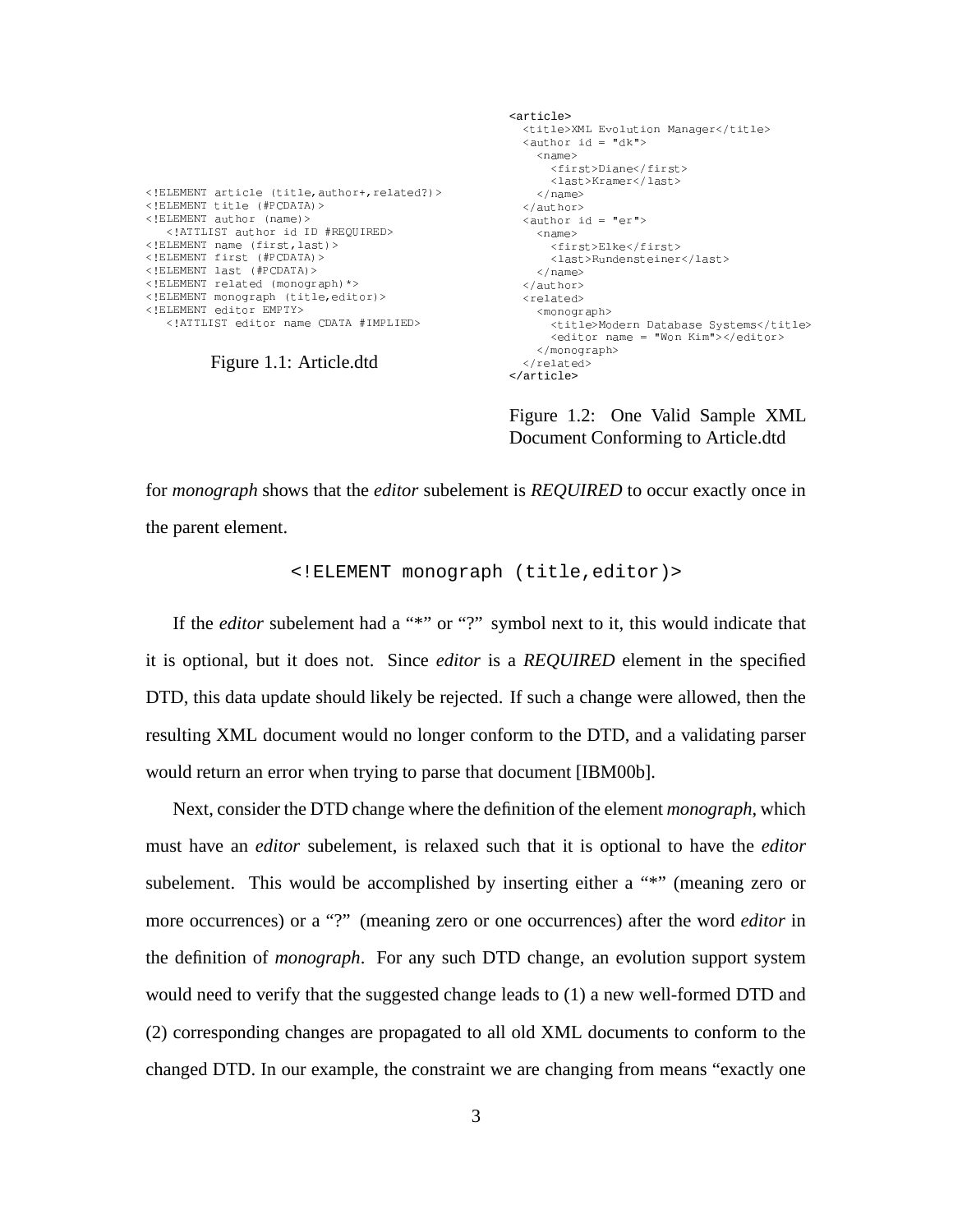occurrence". The single occurrence of the *editor* subelement in the XML data would still conform to a new DTD definition with either "\*" or "?". Therefore this leads to a DTD change requiring no changes to the underlying XML data.

### **1.3 Problems with XML Management Systems**

XML management systems attempt to expose a virtual XML document-view independent of the underlying storage system, be it relational, object-based or some specialized XML data structure. However in most current XML data management systems [Net00, IBM00a], evolution support, if any, is still inherently tied to the underlying storage system, to its data model and its change specification mechanism. For example, in Oracle 8i, if the structured XML documents are stored as object-relational instances, the user has to write SQL code to perform any type of updates. This requires users to be aware of the underlying storage system, its data model, and the mapping mechanism between XML, DTD and the underlying storage model. It prevents users from expressing desired transformations independent of the underlying data management system. It is likely to result in errors in terms of mismatches between desired XML transformations and what actually changes in the system. In addition, the specification of transformations required in a system may induce extensive re-engineering work either for migration to another system or integration of several systems. In short, the development of a standard XML change specification and support system is necessary.

Moreover, as illustrated above, structural inconsistency may arise in the XML data management system. Hence, it is critical to detect in advance whether an update is a valid operation that preserves the structural consistency of both XML documents and DTDs [ALP91, FS00, LC00, Ler00]. However, this problem is ignored in most existing XML data management systems and is not directly treated by the tools [Gro, Inf00] specially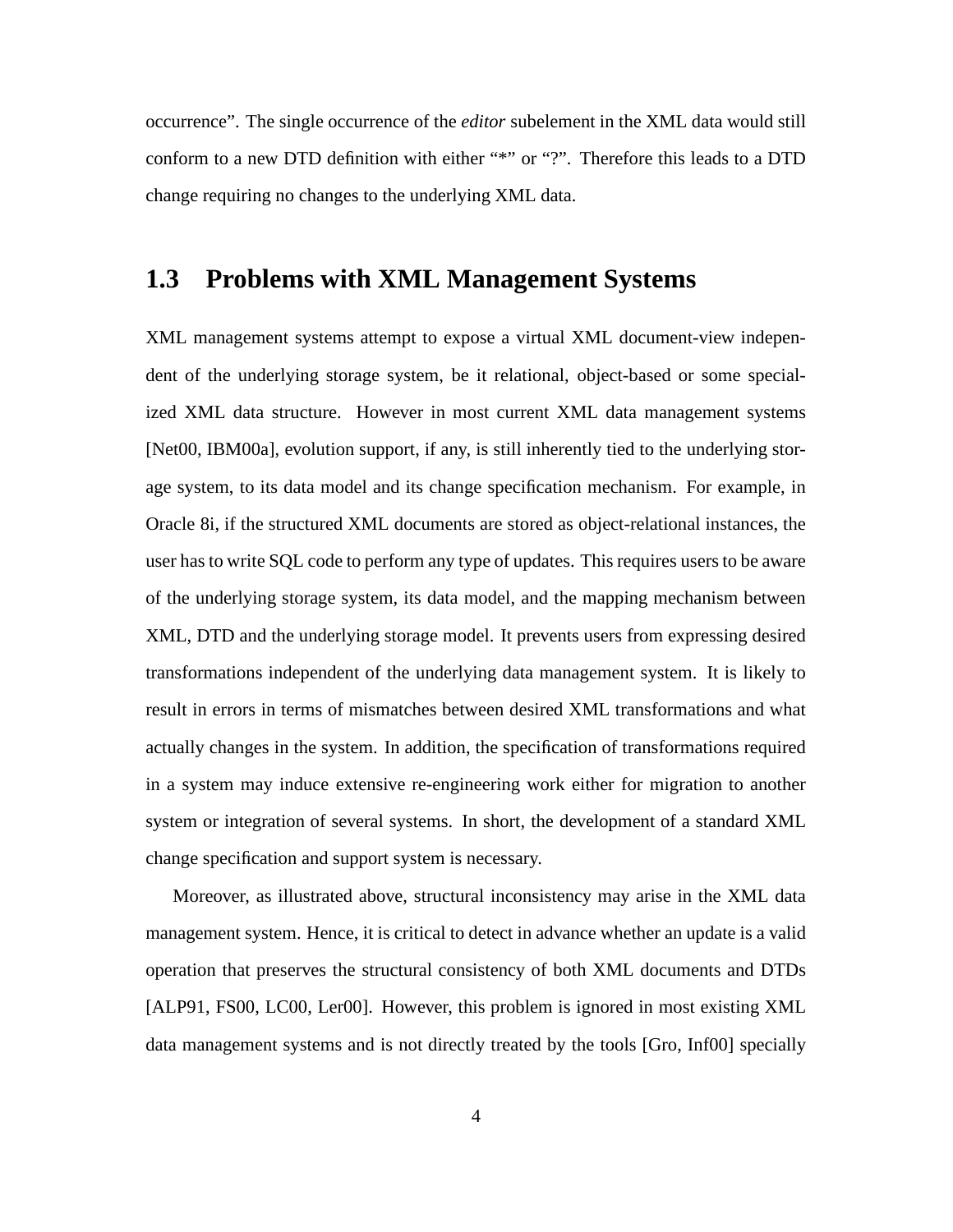designed for transforming XML documents from one format to another.

#### **1.4 XML Evolution Manager (XEM) Approach**

In this work we propose a general XML evolution management system that provides uniform XML-centric data and schema evolution facilities. To the best of our knowledge, XEM is the first effort to provide such uniform evolution management for XML documents. A preliminary version of this thesis was published in  $[SKC<sup>+</sup>01]$ . In brief the contributions of our work are:

- 1. We identify the lack of generic support for change in current XML data management systems such as [Net00, IBM00a, Obj99].
- 2. We propose a taxonomy of XML evolution primitives that provides a system independent way to specify changes both at the DTD and XML document level.
- 3. We identify three forms of system integrity which must be maintained during evolution in order for the change support system to be sound: *well-formed* DTDs and XML documents which conform to the XML language specification; *consistent* XML documents which conform to the invariantsin the data model; and *valid* XML documents which conform to the constraints specified in the associated DTD.
- 4. We analyze the semantics of evolution operations and introduce the notion of preand post-conditions to ensure that the above forms of system integrity are indeed maintained during evolution. We use pre-conditions to determine whether a change should be vetoed because it would violate some form of system integrity, and we use post-conditions to assure that after any change is made to the DTD, appropriate data changes are also propagated to the XML documents so that they conform to the changed DTD.
- 5. We show that our proposed change taxonomy is complete and sound.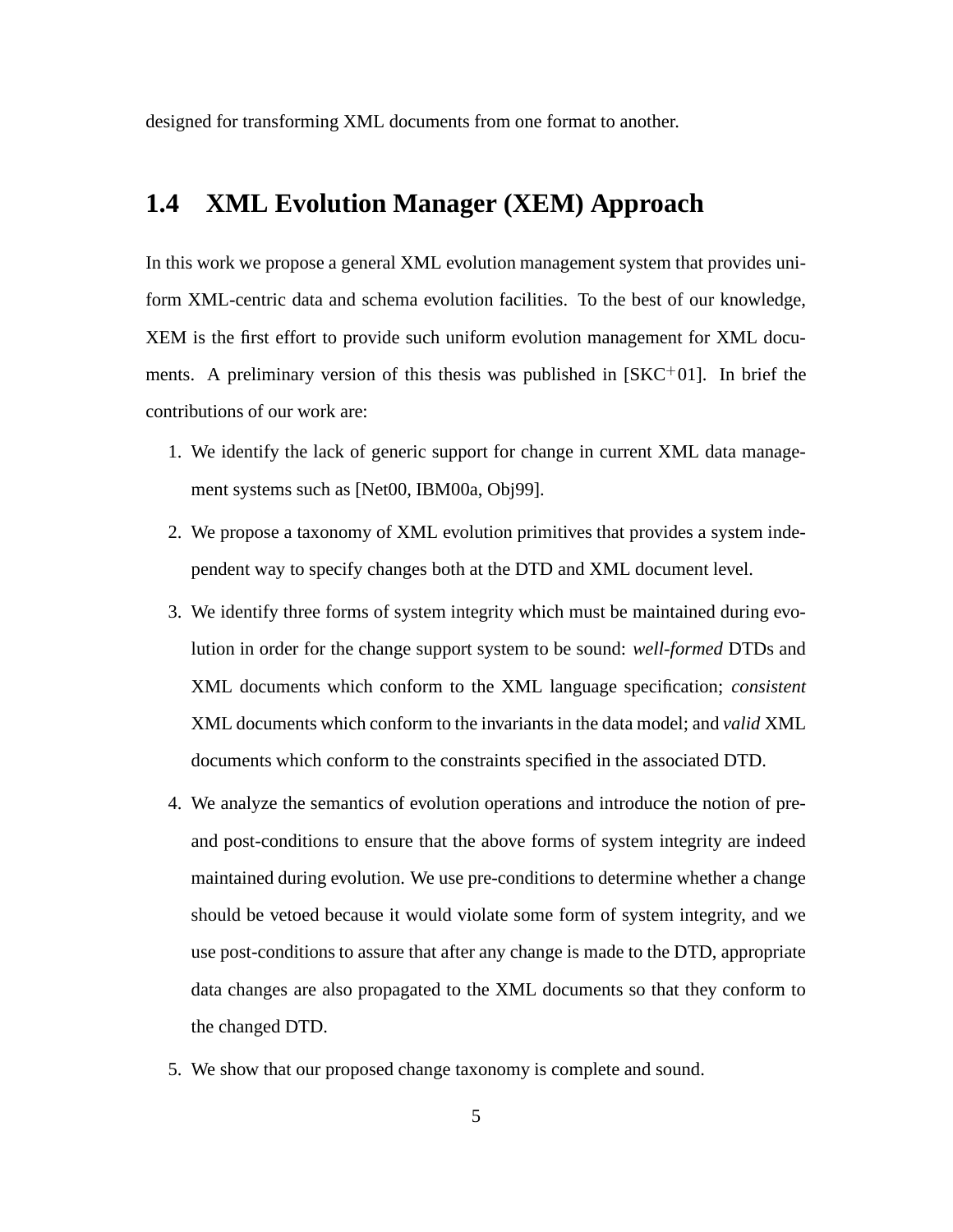- 6. We develop a working XML Evolution Management prototype system using a Java object server (PSE Pro, by Object Design, Inc.) to verify the feasibility of our approach.
- 7. We conduct experimental studies to assess the relative costs associated with different change operations, and analyze the dependency between specific implementation choices made and the resulting impact on change performance.

### **1.5 Outline of Thesis**

The remainder of this thesis proceeds as follows. Chapter 2 provides background information on XML documents and DTDs, and shows how we model these constructs in our system. In Chapter 3 we present our taxonomy of evolution primitives, and provide proofs showing that the taxonomy is both complete and sound. Chapter 4 reviews our prototype design and implementation. In Chapter 5 we present our experimental studies, including tests run on our prototype system and the results from those tests. Chapter 6 discusses other related research upon which we base our work. And finally, in Chapter 7 we present our conclusions, including future areas of study that could be taken up to continue this research, and a summary of the main contributions of this thesis.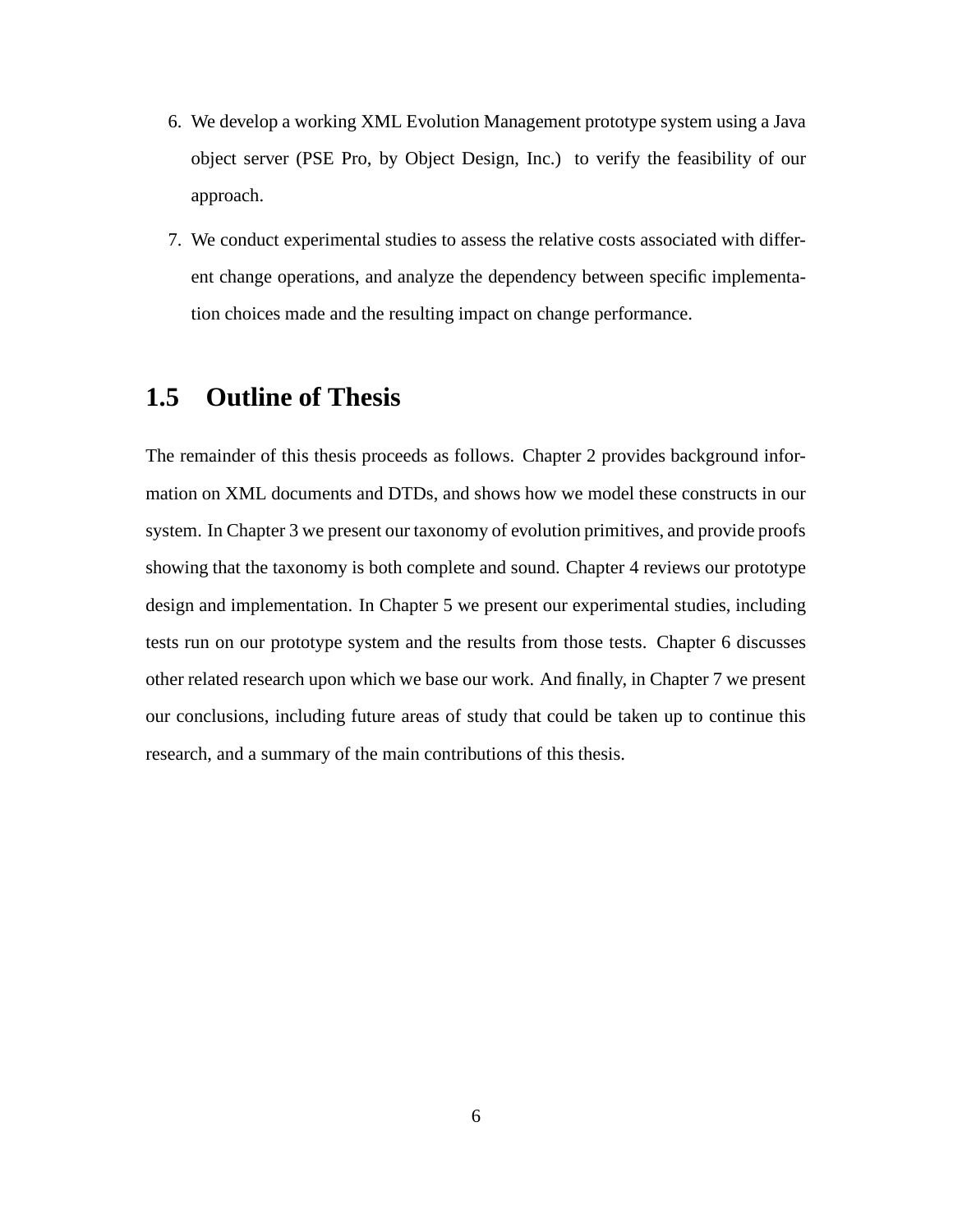## **Chapter 2**

### **Background**

### **2.1 Introduction to XML**

The Extensible Markup Language (XML) is a subset of the Standard Generalized Markup Language (SGML), first published as a recommendation by the World Wide Web Consortium in February 1998 [W3C98], and that continues to be updated to this day. The most recent version of the XML language recommendation is described in [W3C00].

**Definition 1** *A* **well-formed** *XML document is one which syntactically conforms to the XML language specification as defined in [W3C00].*

In order to define the structure, content and semantics of an XML document, the document may be accompanied by either an XML Schema [W3C01b] or a Document Type Definition (DTD), the format of which is also described in [W3C00]. Either of these may be used to specify constraints on an XML document, such as which element and attribute types are allowed, whether the elements and attributes are required or optional, and the types of values the elements and attributes may take on.

**Definition 2** *A* **valid** *XML document is one which conforms to the constraints specified in either an XML Schema or a DTD.*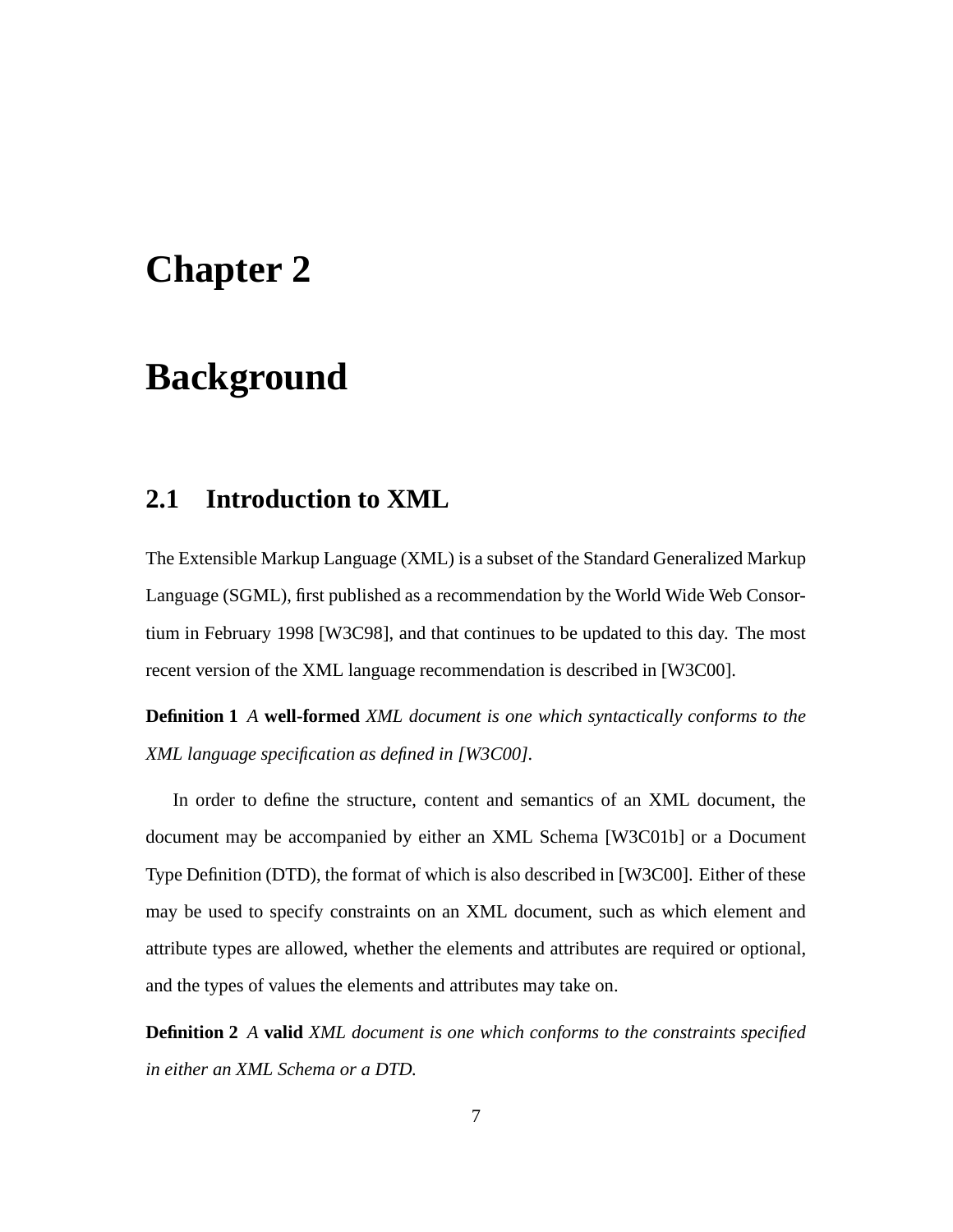XML Schemas provide more powerful features for defining the structure and content of an XML document than do DTDs. For example, an XML Schema can specify ranges of acceptable values for an attribute, i.e., a domain, whereas a DTD cannot. However, the format of an XML Schema is still in the preliminary stages of a proposed recommendation, while the format of a DTD is a more stable, better defined standard, being derived directly from SGML, which dates back to 1986 [Gol91]. For this thesis, therefore, we chose to focus on DTDs for specifying constraints on XML documents, rather than XML Schemas. However, our results should be transferable to XML Schemas, possibly requiring some extensions to also handle the more specific data types and value domains which are possible to specify in an XML Schema.

According to the syntax defined in [W3C00], an XML document specifies its corresponding DTD either "in place" at the top of the XML document, or as a reference to an external resource. In thislatter case, the DTD is contained in a separate document file, and referenced in the XML file by a URI - Uniform Resource Identifier. Our XML Evolution Management system assumes that we are operating on a well-formed XML document (or a set of them), which is also valid, meaning it conforms to its corresponding DTD.

In the remainder of this chapter we describe our data models for capturing XML documents and DTDs. We first review each of these constructs, defining the constraints which the models must represent, and then show how the two models relate to each other.

### **2.2 The XML Data Model**

XML is inherently an ordered tree-structured representation format, where XML documents are composed of nested tagged elements. Each tagged element has a sequence of zero or more attribute/value pairs, and an ordered sequence of zero or more sub-elements. These sub-elements may themselves be tagged elements, or they may be "tag-less" seg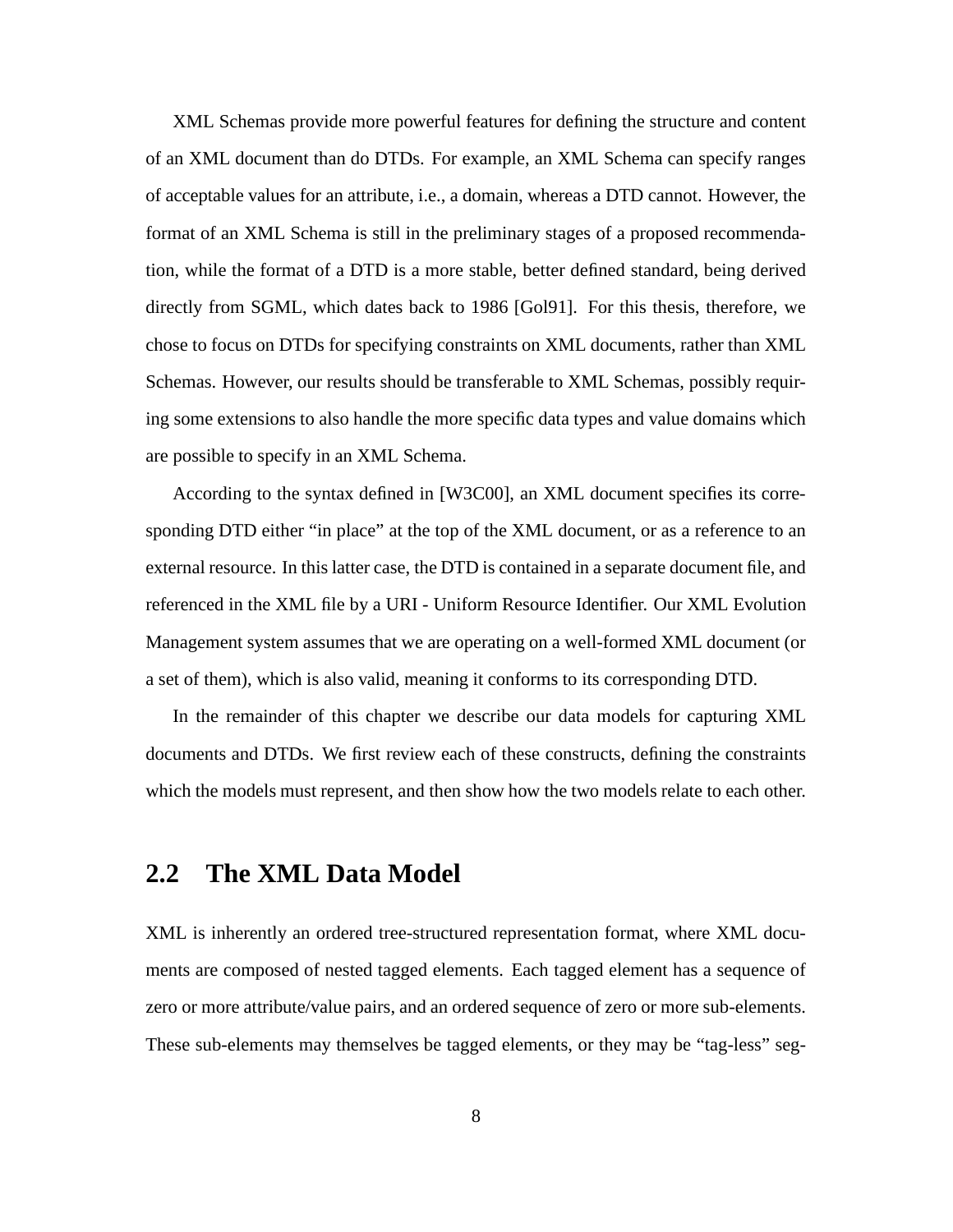ments of text data. A well-formed document may have an associated schema, derived from one or more XML Schema documents; it may have an associated DTD; or it may have no schema, then called "schema-less". In our work we assume that all XML documents have an associated DTD.

An instance of the XML data model represents a single complete XML document. The model is a node-labeled, ordered tree-structured representation that includes the concept of node identities. Multiple XML documents are represented by multiple instances of the model. We use the following notation to describe our model of an XML data tree.

**Definition 3** An XML data tree T is a three tuple with  $T = (N, \text{children}, \text{label})$ , where *is the set of labeled nodes in the tree, is a function which returns the direct* descendents of a node in an ordered sequence,  $\text{children}: \text{N} \rightarrow \mathcal{N}$ , where  $\mathcal N$  is a sequence *of nodes from ; and* ) *is the labeling function which returns the node's identity,*  $a \cdot b = b \cdot b \cdot \mathcal{I}$ , where  $\mathcal I$  *is the set of node identities.* 

According to [W3C01a], the basic concept in the XML data model is a *Node*, which has one of eight possible identities: document, element, attribute, value, namespace, processing instruction, comment or information item. A node is thus defined as the disjoint union of these eight types. In this thesis we focus on the following subset of node types which make up the set  $\mathcal{I}$ .

#### **Definition 4** *The set of possible node identities*  $\mathcal{I}$  *is defined as:*

 $\mathcal{I} = \{\texttt{DocNode}\ \mid\ \texttt{ElementNode}\ \mid\ \texttt{AttributeNode}\}^1$ 

An XML document is represented by a unique DocNode node. We use the function <code>getDocNode</code> to obtain this node from the XML tree, <code>getDocNode</code> : T  $\rightarrow$   $n,$  where T is the XML data tree, and  $n$  is the unique DocNode in the set of nodes N such that

 $1$ U1 | U2 denotes the disjoint union of values with types U1, U2.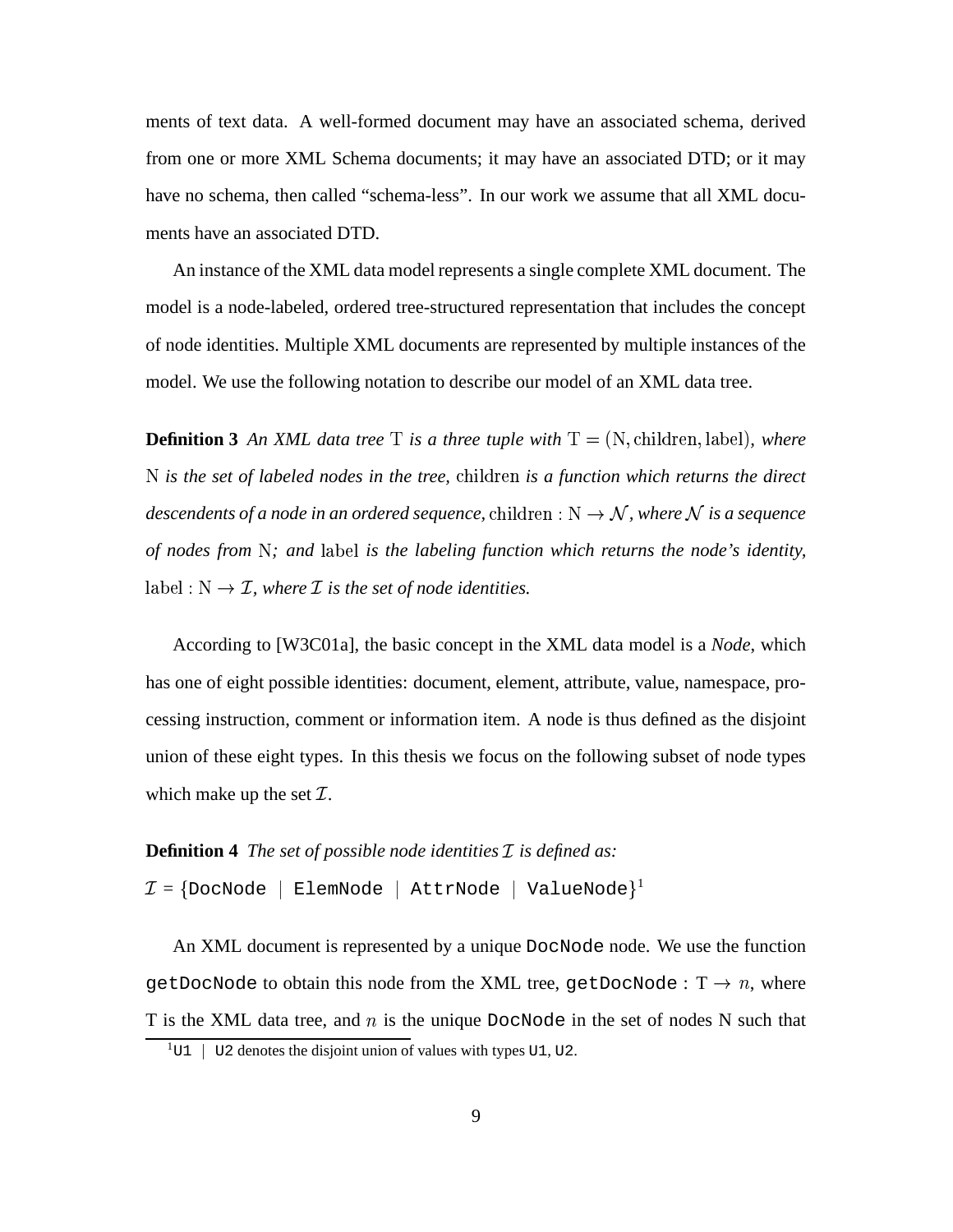$label(n) =$  DocNode. A DocNode contains a URI reference value to the corresponding DTD and a non-empty ordered sequence of children nodes. The function getURI returns the string value corresponding to the DTD reference from the DocNode, getURI :  $n \rightarrow$  $String$ , and the sequence of children nodes returned by the function children(n) must contain exactly one reference to an ElemNode.

An ElemNode contains a tag value for the element's name, an ordered sequence of children nodes, and a reference to the node's type (DTD element definition). The function getTag returns the element's name, getTag :  $N \rightarrow String$ , and the ElemNode's children is an ordered sequence of ElemNode, AttrNode and ValueNode nodes. We use the function typeOf to map an ElemNode to its DTD definition, typeOf :  $N \rightarrow E$ lem $Def$ , where  $E$ lem $Def$  is the set of DTD element definitions described in Section 2.4.

An AttrNode contains a name and a single ValueNode child, along with a reference to the node's type (DTD attribute definition). We use the function getName to return the attribute's name, getName :  $N \rightarrow String$ . The function typeOf maps an AttrNode to its DTD definition, typeOf:  $N \rightarrow AttrDef$ , where  $AttrDef$  is the set of DTD attribute definitions described in Section 2.4.

A ValueNode may be a child of either an ElemNode or an AttrNode node, and the function getValue returns the actual string value stored in the ValueNode, get-Value :  $\mathrm{N} \rightarrow String.$ 

Figure 2.1 illustrates an XML data tree which represents the XML document of Figure 1.2. Although we omit numbers on the edges to simplify the diagram, the order of the nodes is captured in the model via the *children* function.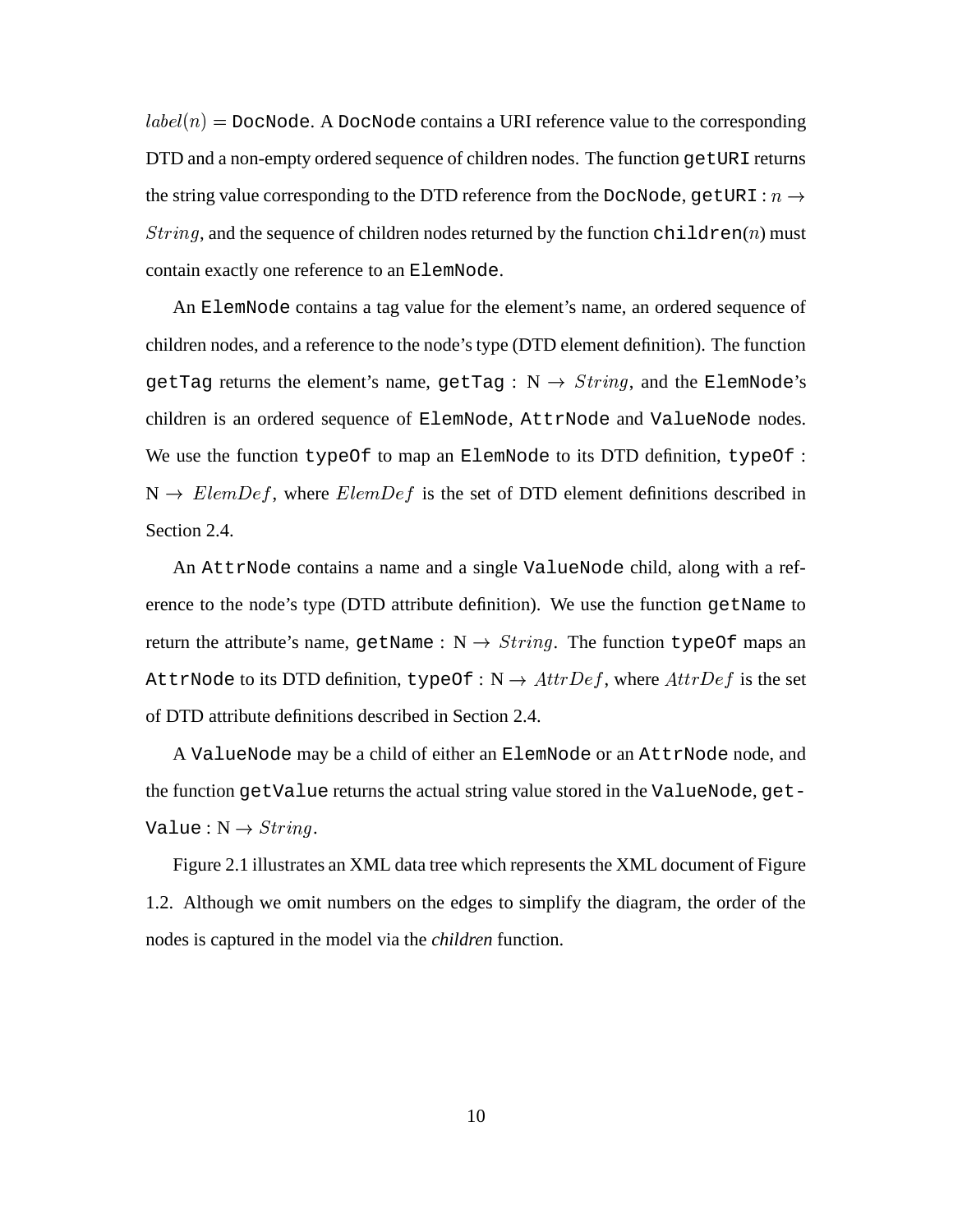

Figure 2.1: Tree Representation of XML Document from Figure 1.2 Conforming to Article.dtd of Figure 1.1.

#### **2.3 Invariants for the XML Data Model**

In addition to the constraints specified in an XML Schema or DTD, the XML Query Data Model [W3C01a] defines a set of *invariants* which must also be satisfied in order for an XML document to be valid.

**Definition 5** *A* **consistent** *XML document is one which satisfies all invariants of the XML Data Model.*

Here in Table 2.1 we first define a set of functions for the XML data tree needed to describe the invariants, and then we summarize the set of invariants for the XML Data Model defined in [W3C01a].

 $\bullet$  **Node Identity:** The function ref is one-to-one and onto, i.e., ref\_equal (ref(n<sub>1</sub>), ref(n<sub>2</sub>)) = TRUE holds if and only if  $n_1$  and  $n_2$  are the same node.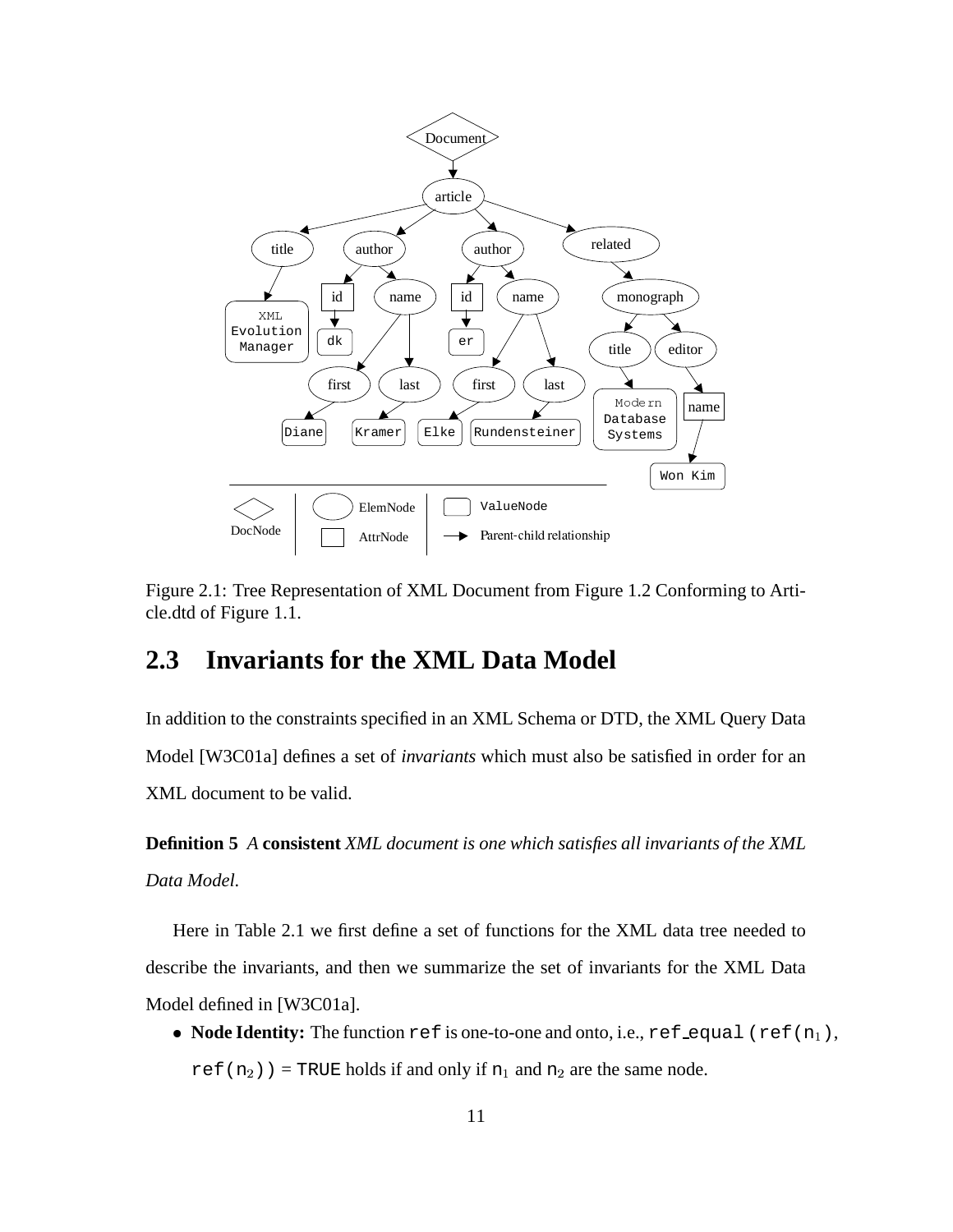| <b>Function Name</b>                              | <b>Mapping</b>              | <b>Description</b>                           |
|---------------------------------------------------|-----------------------------|----------------------------------------------|
| ref(n)                                            | $N \rightarrow N$           | Reference to a node n which uniquely identi- |
|                                                   |                             | fies the node                                |
| ref_equal( $n_1, n_2$ ) N,N $\rightarrow$ Boolean |                             | Boolean function which returns TRUE only if  |
|                                                   |                             | $n_1$ and $n_2$ are the same node            |
| parent(n)                                         | $N \rightarrow N$           | Inverse of children function, returns the    |
|                                                   |                             | parent of the node n                         |
| attributes(n)                                     | $N \rightarrow \mathcal{N}$ | Specialized children function which returns  |
|                                                   |                             | only those children of type AttrNode         |

Table 2.1: Functions Used to Define Invariants

- ) **Unique Parent:** The parent accessor, parent(n), is a many-to-one function, i.e., a node has exactly one parent but many nodes may share one parent.
- ) **Parent-child Relationships:** Given two ElemNode references ref(p) and ref(n),  $ref\_equal(parent(n),ref(p)) = TRUE holds if and only if ref(n) is$ in children(p). Similarly, given a DocNode reference ref(d) and a node reference  $ref(n)$ ,  $ref\_equal(parent(n),ref(d)) = TRUE$  holds if and only if  $ref(n)$  is in children(d). Finally, given a AttrNode reference  $ref(a)$  and a node reference ref(n), ref equal(parent(a),ref(n))  $=$  TRUE holds if and only if ref(a) is in attributes(n).
- **Duplicate-free list of Children:** Given a node n and any two node references  $r_1$ and  $r_2$  at distinct positions in the sequence children(n), ref equal (r<sub>1</sub>,  $r_2$ ) = FALSE must hold, i.e., the ordered list of children nodes is duplicate free.

### **2.4 The DTD Data Model**

In order to enforce constraints on XML elements and attributes and on the structure characterizing how instance elements in an XML document relate to each other, we assume that all XML documents have an associated DTD [W3C00]. A DTD allows properties or constraints to be defined on XML elements and attributes. In order to distinguish an ele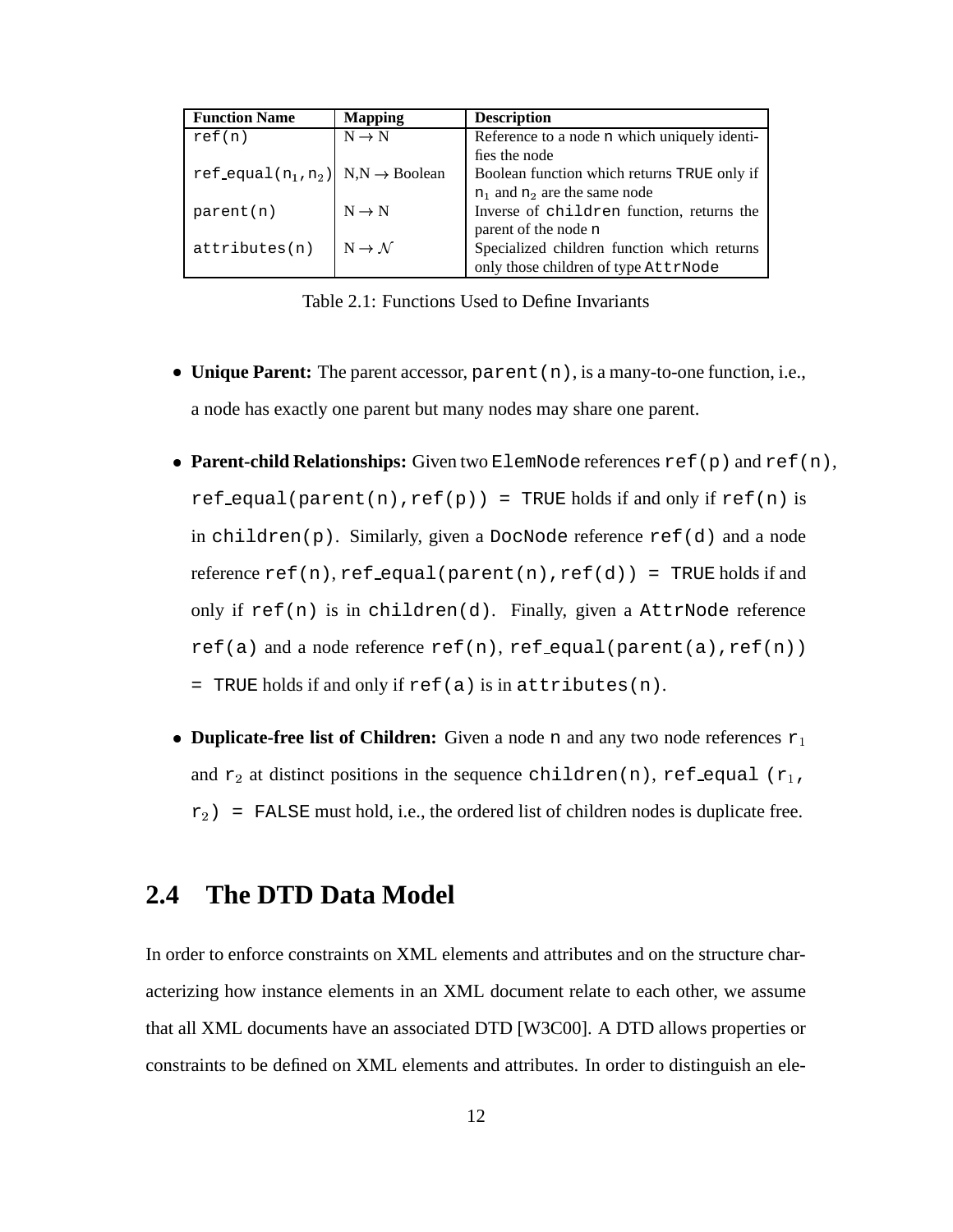ment specification in a DTD from an element instance in an XML document, we use the term *"element definition"* to refer to a DTD element, as opposed to *"element instance"* in an XML document. Similarly, *"attribute definition"* refers to a DTD attribute specification, as opposed to *"attribute instance"* in an XML document. In a DTD, element definitions indicate the tag names to be used in a conforming XML document. Element definitions can in turn contain subelement definitions or attribute definitions or be empty.

The structure of an element definition is defined via a *content-model* built out of operators applied to its content particles. *Content particles* are either simple subelement definitions or groups of subelement definitions. Groups may be sequences indicated by ",", such as  $(a,b)$  or choices indicated by "|", such as  $(a|b)$ . For every content particle, the content-model can specify its occurrence in its parent content particle using regular expression operators such as  $?$ ,  $*$ ,  $+$ . The semantics of these operators are defined below in the description of the Quantifier node. Particular cases of the content-model have the following names: *EMPTY* for an element with no content particles; *PCDATA* for an element that can contain only text; *COMPLEX* for an element that contains children subelements; and *ANY* for an element that can contain any of the above content particles. When the element can contain content particles together with text, the content-model is called *MIXED* for mixed content.

A DTD can be modeled as a directed ordered graph with nodes and edges. The direction of an edge is from a parent node to a sequence of zero or more children. We use the following notation to describe our model of a DTD graph.

**Definition 6** A DTD graph G is a three-tuple  $G = (N, \text{children}, \text{label})$ , where N is the set *of* nodes in the graph, children is the edge function which returns an ordered sequence of *direct descendent nodes,* children :  $N \to \mathcal{N}$ *, where*  $\mathcal N$  *is a sequence of*  $N$ *; and label is the labeling function representing a node's properties, such as its name,*  $label:1N \rightarrow P$ *, where is the set of properties a node can take on.*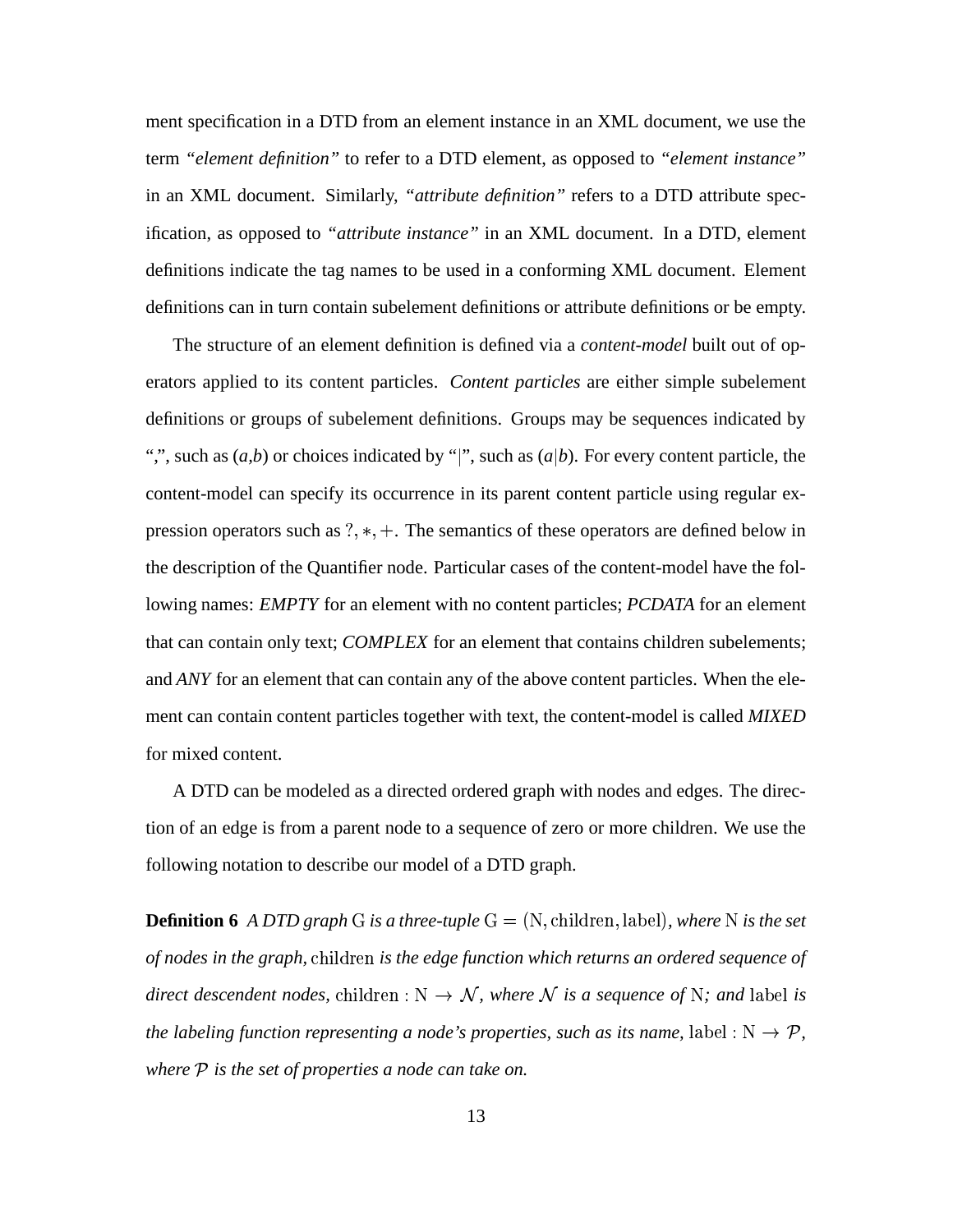In addition to the children function above which returns a sequence of nodes, we define another edge function to return a single node. childAt (pNode, pos) returns the single child node in the children sequence of the parent node pNode at position pos,  $childAt:(N, pos) \to N.$ 

Since a node's label represents a set of properties, the unqualified labeling function returns a set of key-value pairs which could be iterated over to access the various properties and their corresponding values. To refer to a specific property, we use a qualification on the label function. For example, we use the qualified notation  $label(n)$ . Name to denote the Name property (key) of node  $n$ , where this function returns  $n$ 's name (value). Each node  $n \in N$  is guaranteed to contain an *identity* as one of its properties. The set of possible identities includes ElemDef, AttrDef, GroupDef, Quantifier, Root, and Primitive data type nodes. We group these identities into three high-level categories below, and indicate which properties (in addition to the identity) are available from the labeling function for that node.

#### 1. **Tag nodes:**

- (a) **ElemDef:** Each element definition node  $e$  represents an element type. label( $e$ ) =  $\lt$  $Name, Type > where Name$  is the unique tag name for element definition e, and  $Type$  is the content type, such as EMPTY, COMPLEX, ANY, PCDATA or MIXED.
- (b) **AttrDef:** Each attribute definition node a represents an attribute type. label(a)=<  $Name, Type, DefType, DefVal >$  where  $Name$  is attribute a's name,  $Type$ is a's content type, i.e., CDATA, ID, IDREF, IDREFS, ENUMERATION etc., - is a's default type, e.g., *#REQUIRED*, *#IMPLIED* or *#FIXED*, and  $DefVal$  is a's default value, if any.

#### 2. **Constraint nodes:**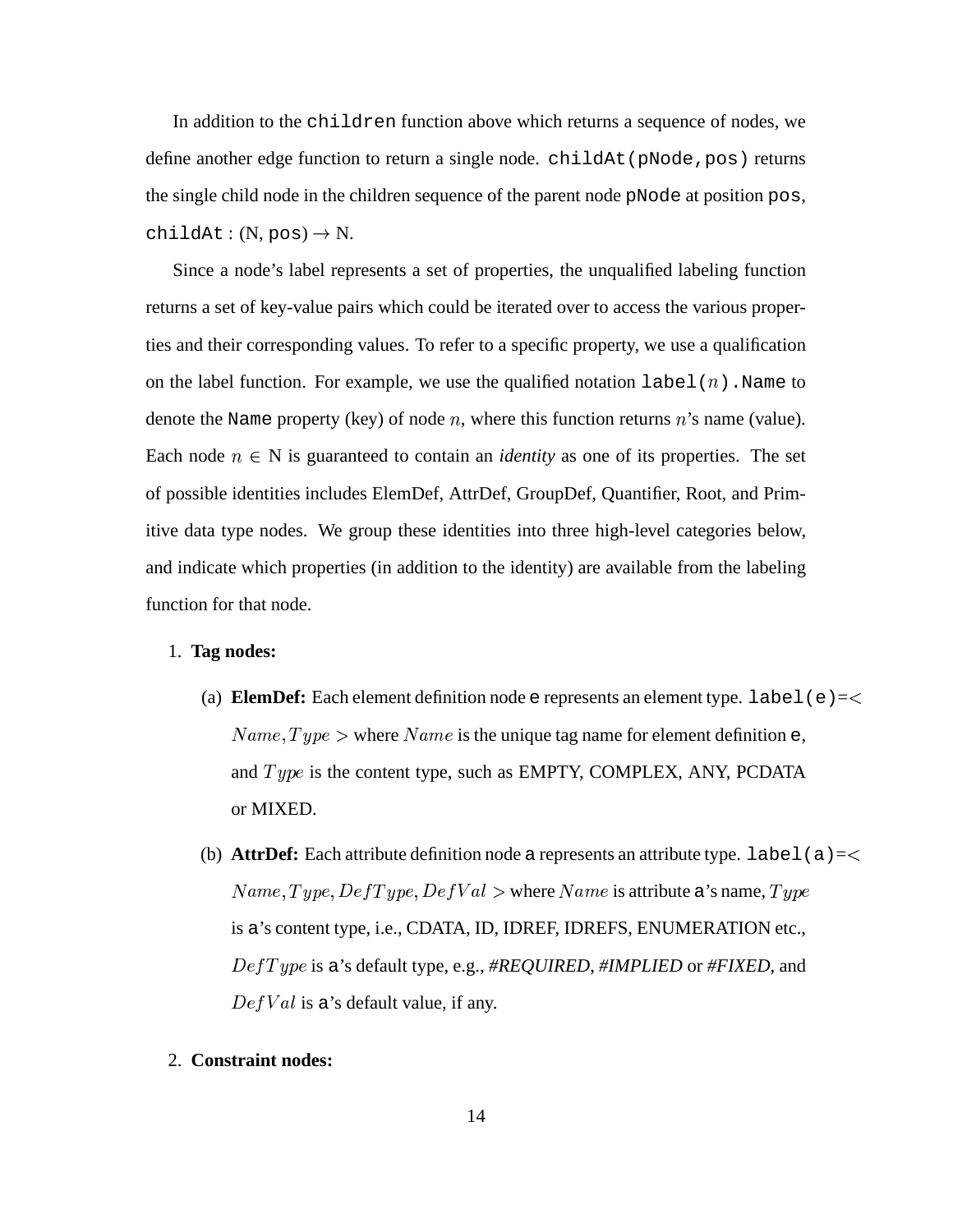- (a) **GroupDef:** Each group definition node g contains a group of children content particles. label(g)=  $< Type$ , where  $Type$  indicates how g's direct children are grouped together, that is, by sequence (i.e., label(g). Type=< ", "  $>$  ) or by choice (i.e., label(g). Type=< "|"  $>$  ).
- (b) **Quantifier node:** Each quantifier node q has only one child. The node q indicates how many times that child can occur in its parent, that is, the parent of the node q. label(q)=  $< Type$ , where  $Type$  can be  $*, +$  or ?, with the following semantics:
	- i. label(q).Type= $<$  "  $*$  "  $>$ : child is repeatable but not required
	- ii. label(q).Type=  $<$  "+" >: child is repeatable and required
	- iii. label(q).Type= $\langle$  "?" >: child is neither repeatable nor required

The set of nodes with identities including ElemDef nodes, GroupDef nodes and Quantifer nodes are all called *content particle* nodes. In a DTD, the absence of a quantifier means the content particle must appear exactly once. Correspondingly in the DTD graph, the absence of a quantifier node between two non-quantified content particle nodes means the child node must appear exactly once in the parent.

#### 3. **Built-in nodes:**

- (a) **Root node:** The dtdRtNode node is the entry for the DTD graph. All the nodes in a DTD graph can be reached by traversing the graph starting from this node. A dtdRtNode node has no label properties other than its identity.
- (b) **Primitive data type node:** A PCDATA node p represents a textual value. label(p) =  $\langle Value \rangle$ . The parent of a PCDATA node must be an element definition node, indicating a content type of ANY, PCDATA or MIXED.

Figure 2.2 illustrates a DTD graph representing the Article.dtd document of Figure 1.1.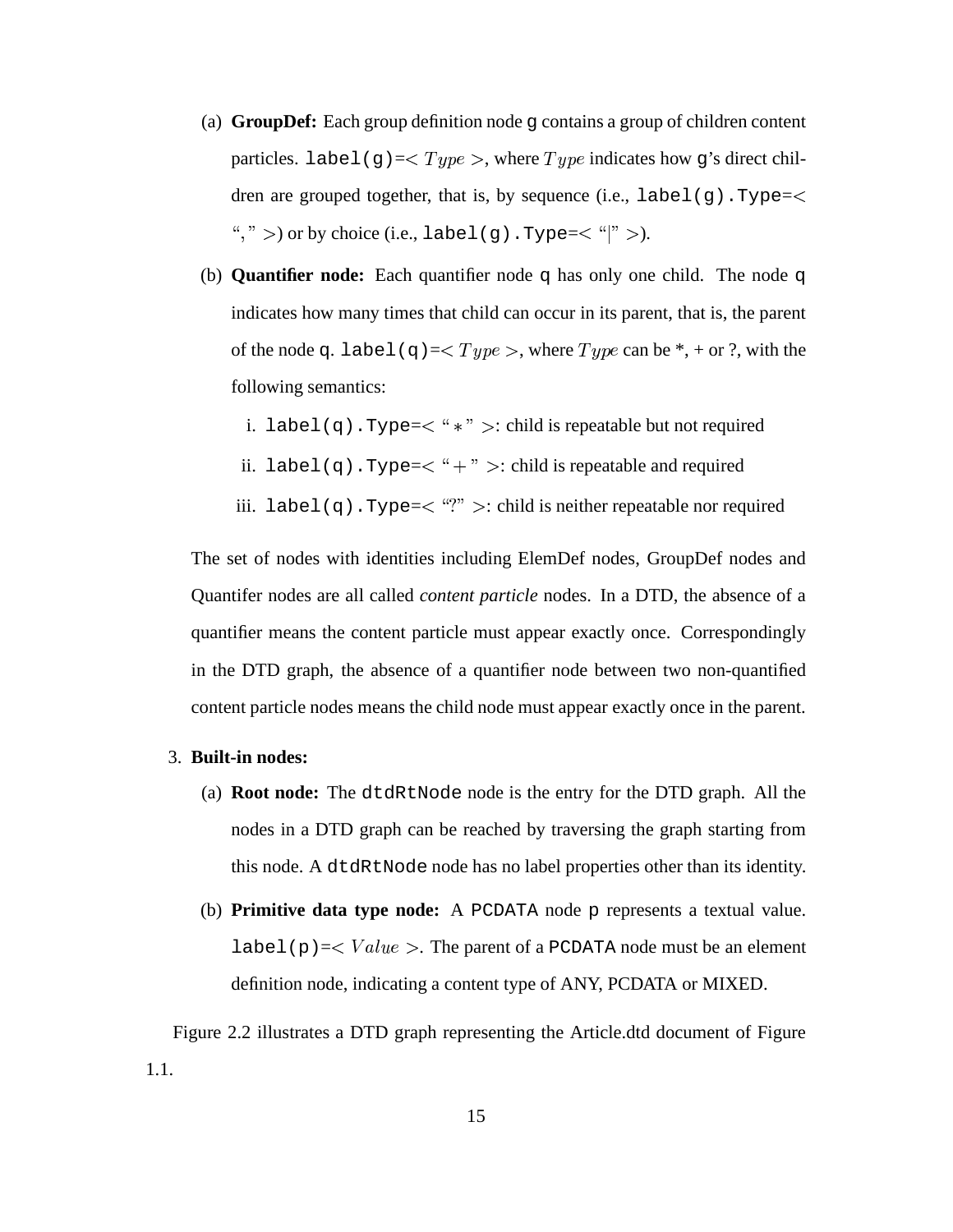

Figure 2.2: Graph Representation of Article.dtd of Figure 1.1

## **2.5 Relationships Between DTD Graphs and XML Data Trees**

An XML data tree is related to the DTD graph of the DTD to which the XML data conforms by the URI in the DocNode of the XML tree. The function  $\mathtt{related}(G)$  $= \mathcal{T}$  defines this relationship where G is the DTD graph and  $\mathcal{T}$  is the set of XML data trees which correspond to that graph  $G$ . Each element and attribute node in the XML tree corresponds to a definition for that element/attribute in the DTD graph. In order to ensure that the XML data does not violate any constraints indicated in the corresponding DTD, when operating on an element or attribute instance in the XML data, we need a way to refer back to the definition of the corresponding content particle in the DTD. In this sense,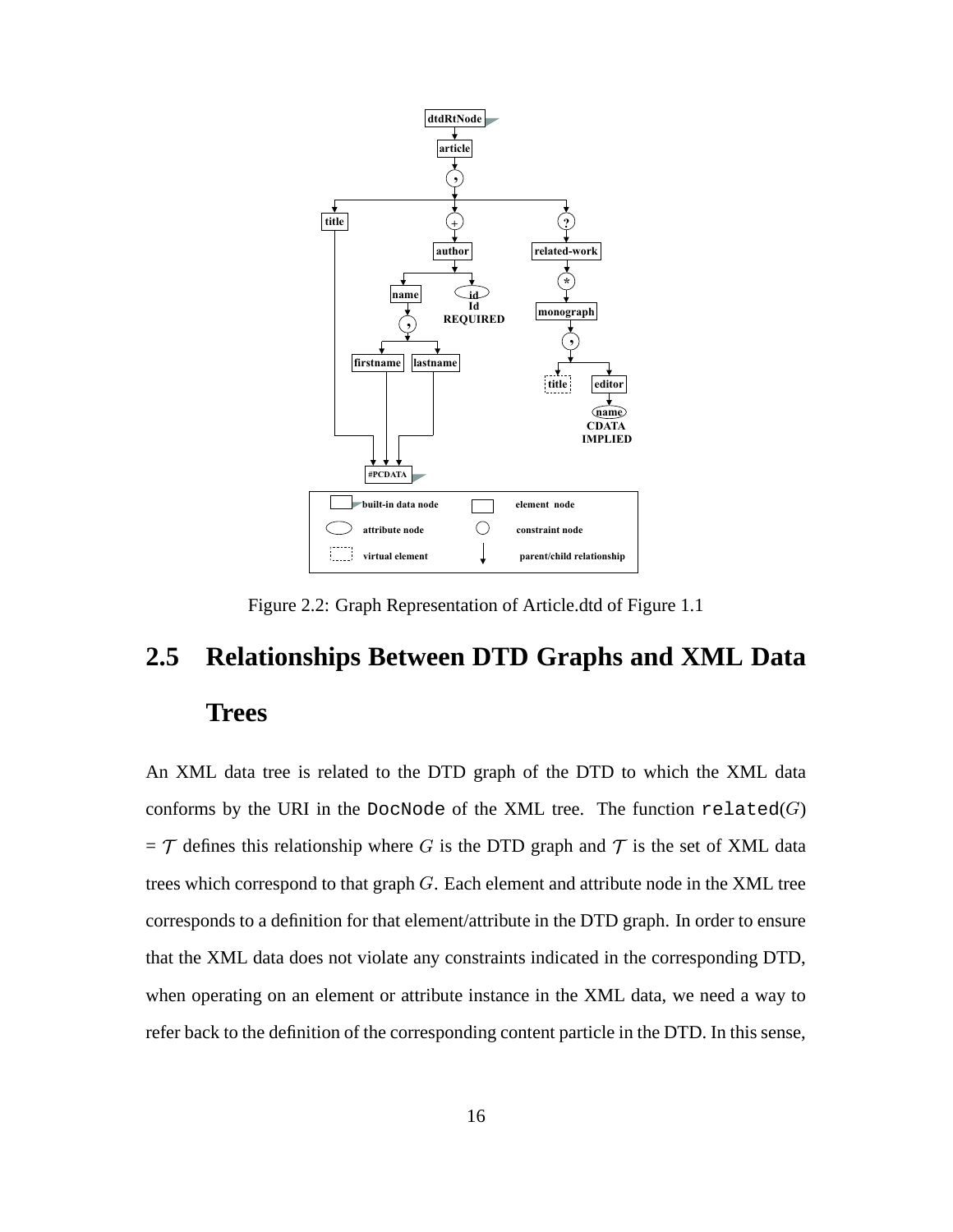the DTD content particle definition provides *typing* information which is needed during transformation of the XML data. Similarly, when operating on an element or attribute definition in the DTD, we need a way to refer to the corresponding data instances in the XML tree(s). We therefore define two relationships between the XML data tree nodes and the DTD graph nodes for this purpose.

First, to find the node in the DTD graph  $G$  which contains the DTD definition for a data node instance in the XML tree, we define the function  $typeOf(dataN)=def$ , which provides a mapping from a node in an XML data tree  $T \in \mathcal{T}$  to a node in the DTD graph G, typeOf:  $NT \rightarrow NG$ , where NT is the set of nodes in the XML tree T, and  $NG$  is the set of nodes in the DTD graph  $G$ . Here dataN denotes the data node instance in the XML tree, and def refers to the corresponding DTD type definition.  $dataN can either be an element or attribute data node instance in T. In the former$ case, def is an element type definition in  $G$ , while in the latter case, def denotes the corresponding attribute type definition in G. The function  $typeOf$  is undefined for other types of nodes in the XML tree. In Section 2.2 where we discuss our XML data model, we define both ElemNodes and AttrNodes as containing a reference to the node's type. This provides the mechanism by which we can retrieve the DTD definition for a given data node instance.

Second, to find all data node instances which correspond to a given DTD definition, we define the function  $ext(\text{def})=dataNodes$ , which provides the reverse mapping: from a node in the DTD graph G to a set of nodes in the XML data tree(s),  $ext:NG \rightarrow$  $NT$ , where  $NG$  is the set of nodes in the DTD graph  $G$  and  $NT$  is the set of nodes in the XML data tree T. Here def denotes a type definition in the DTD graph  $G$ , and dataNodes is the set of all instance nodes in the XML data tree  $T$  (with  $T \in \mathcal{T}$ ) of type def. As above, def may denote either an element or an attribute type definition in the DTD graph  $G$ . In the former case, dataNodes is the set of all element data instance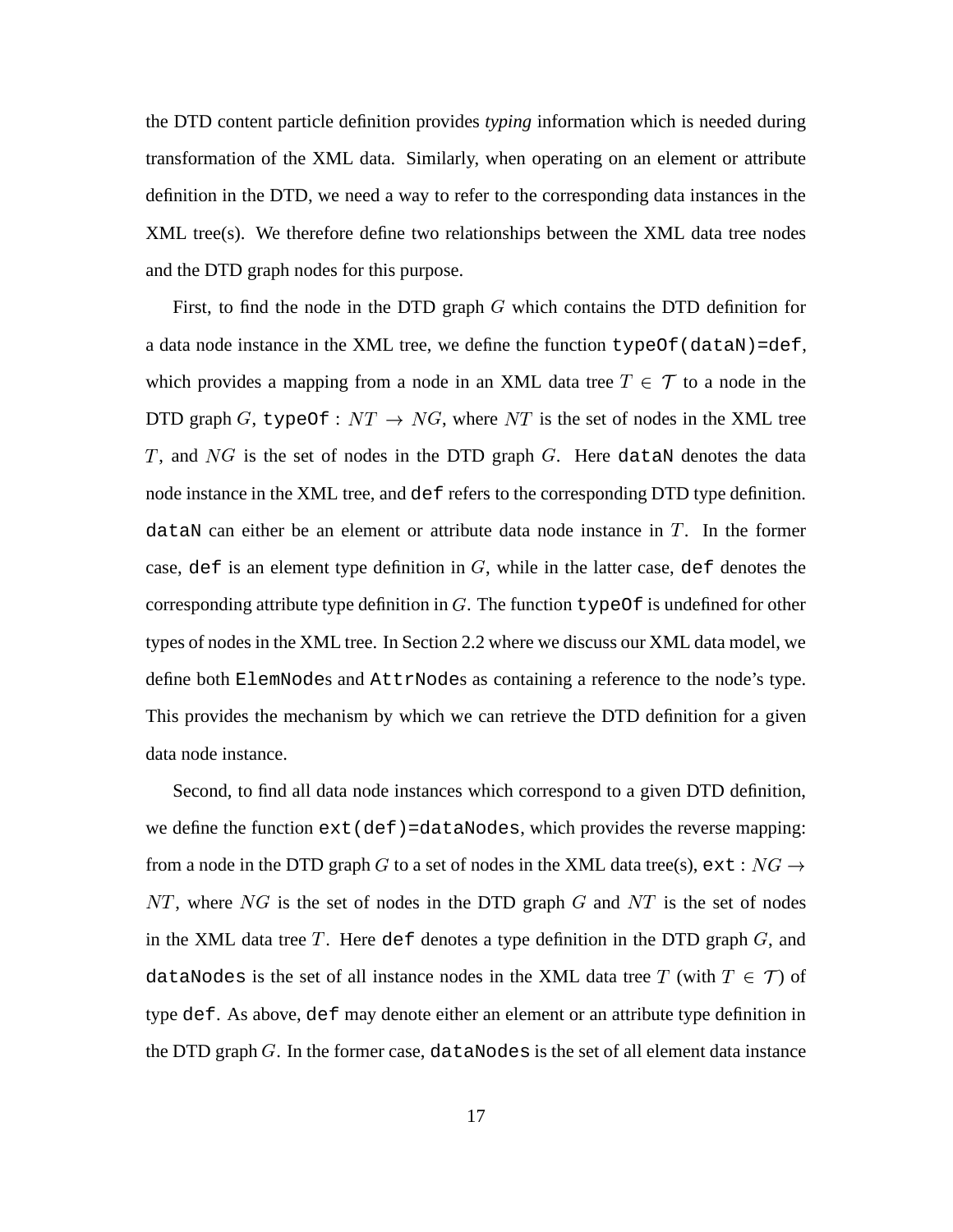nodes in the XML data tree  $T$  corresponding to that element type, whereas in the latter case, dataNodes is the set of all data attribute nodes in  $T$  which correspond to the DTD attribute definition. The function ext is undefined for other types of nodes in the DTD graph. Again, the reference to the node's type in the XML data tree(s) provides the mechanism for this mapping.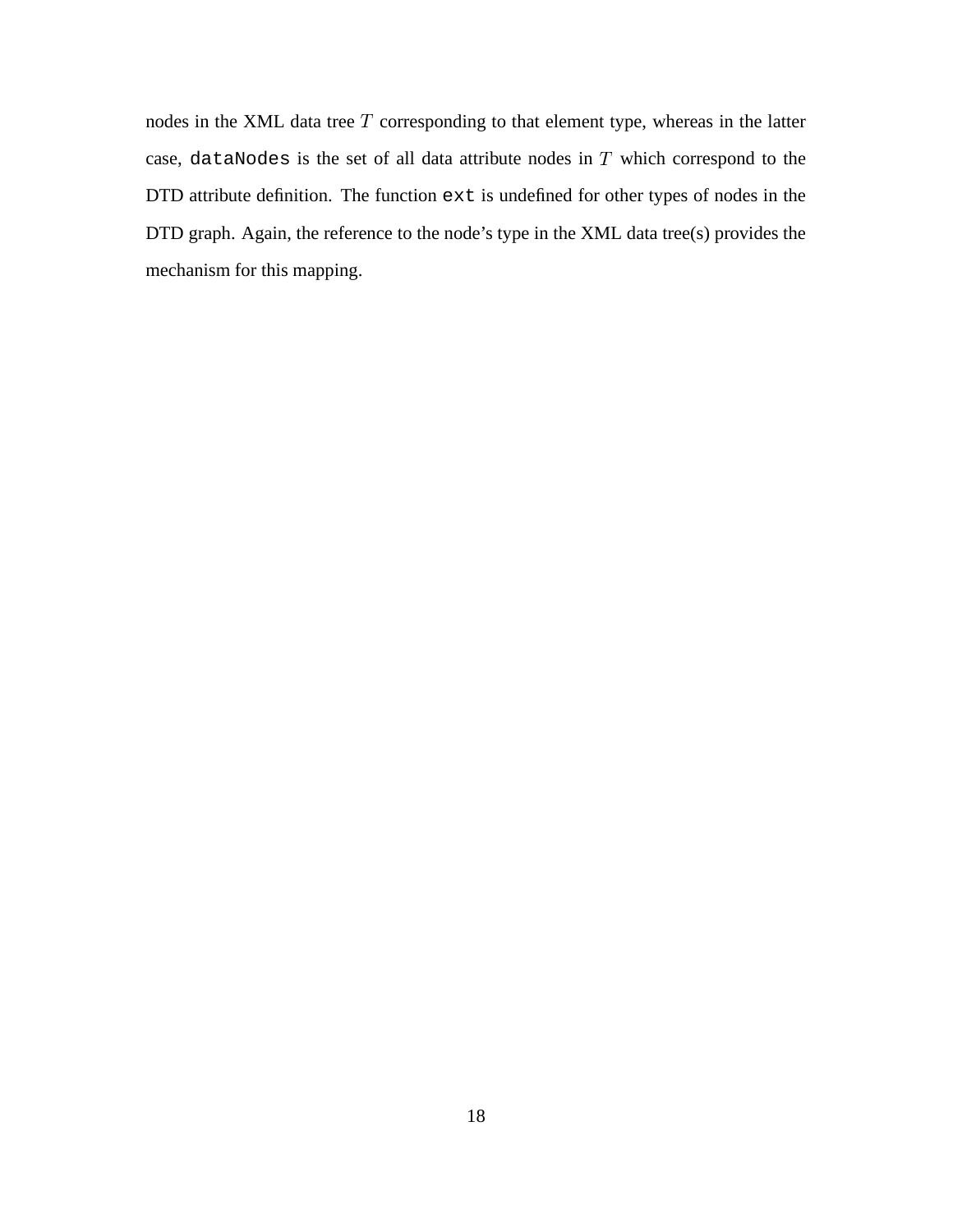## **Chapter 3**

# **Taxonomy and Semantics of Evolution Primitives**

#### **3.1 Introduction**

In this section we present our proposed taxonomy of evolution primitives and define their semantics. The primitives fall into two categories: those pertaining to the DTD, and those pertaining to the XML data. Since our primitive operations are intended to manage *evolution* of DTDs and XML data, we do not provide explicit operations to create a new DTD graph or XML data tree. Rather, we assume that the management system is initialized with a valid XML document (or a set of them), from which we find and load the associated DTD. The DTD graph is thus created during system initialization as is the initial XML data tree (or trees). Our evolution primitives then operate on that loaded data. In particular, the DTD primitives operate on the DTD graph, while the XML data primitives operate on the XML data trees. Our goal is to provide a set of primitives with the following characteristics: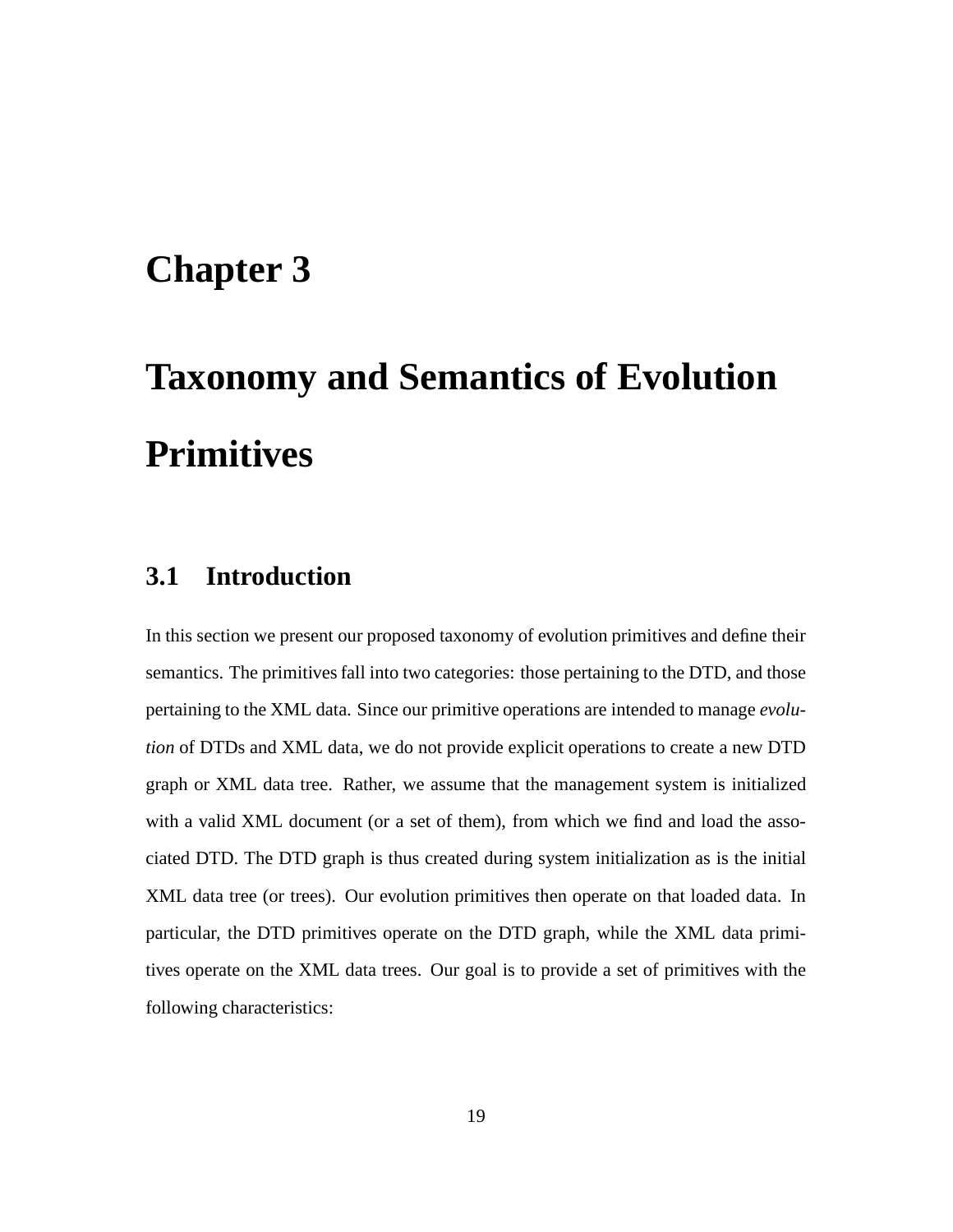- ) **Complete:** While we aim for a minimal set of primitives, at the very least all valid changes to manipulate DTDs and XML data can be specified by one or by a sequence of our primitives.
- ) **Sound:** Every primitive is guaranteed to maintain system integrity in terms of wellformedness of both DTD and XML data, and validity in terms of consistency between DTD and XML data. We ensure that the execution of primitives violates neither the invariants nor the constraints in the content model.

We list our complete taxonomy of primitives for DTD and XML data changes in Table 3.1. We then give a more detailed explanation of the primitives and provide examples of their use.

| <b>DTD</b> Operation         | <b>Description</b>                                                 |
|------------------------------|--------------------------------------------------------------------|
| createDTDElement(e, t)       | Create element with name e and content type t                      |
| destroyDTDElement(e)         | Destroy element with name e                                        |
| insertDTDElement(E,i,q,d)    | Add element E at position i to parent element with quantifier q    |
|                              | and default value d                                                |
| removeDTDElement(E,i)        | Remove sub-element at position i in parent E                       |
| changeQuant(E,i,q,d)         | Change quantifier of element E at position i in parent to quanti-  |
|                              | fier q with default value d                                        |
| convertToGroup(start,end,gt) | Group sub-elements from position start to position end in parent   |
|                              | into a group of type gt                                            |
| flattenGroup(i)              | Flatten group at position i in parent element, converting children |
|                              | to simple sub-elements                                             |
| changeGroupQuant(i,q)        | Change quantifier of group at position i in parent element to q    |
| addDTDAttr(a,at,dt,dv)       | Add attribute with name a to parent element with type at, default  |
|                              | type dt, and default value dv                                      |
| destroyDTDAttr(a)            | Destroy attribute with name a from parent element                  |
| <b>XML Data Operation</b>    | <b>Description</b>                                                 |
| addDataAttr(a, av)           | Add an attribute with name a and value av to parent                |
| destroyDataAttr(a)           | Destroy attribute with name a                                      |
| addDataElement(de, i)        | Add element de at position i                                       |
| destroyDataElement(de, i)    | Destroy element de at position i                                   |

Table 3.1: Taxonomy of DTD and XML Data Change Primitives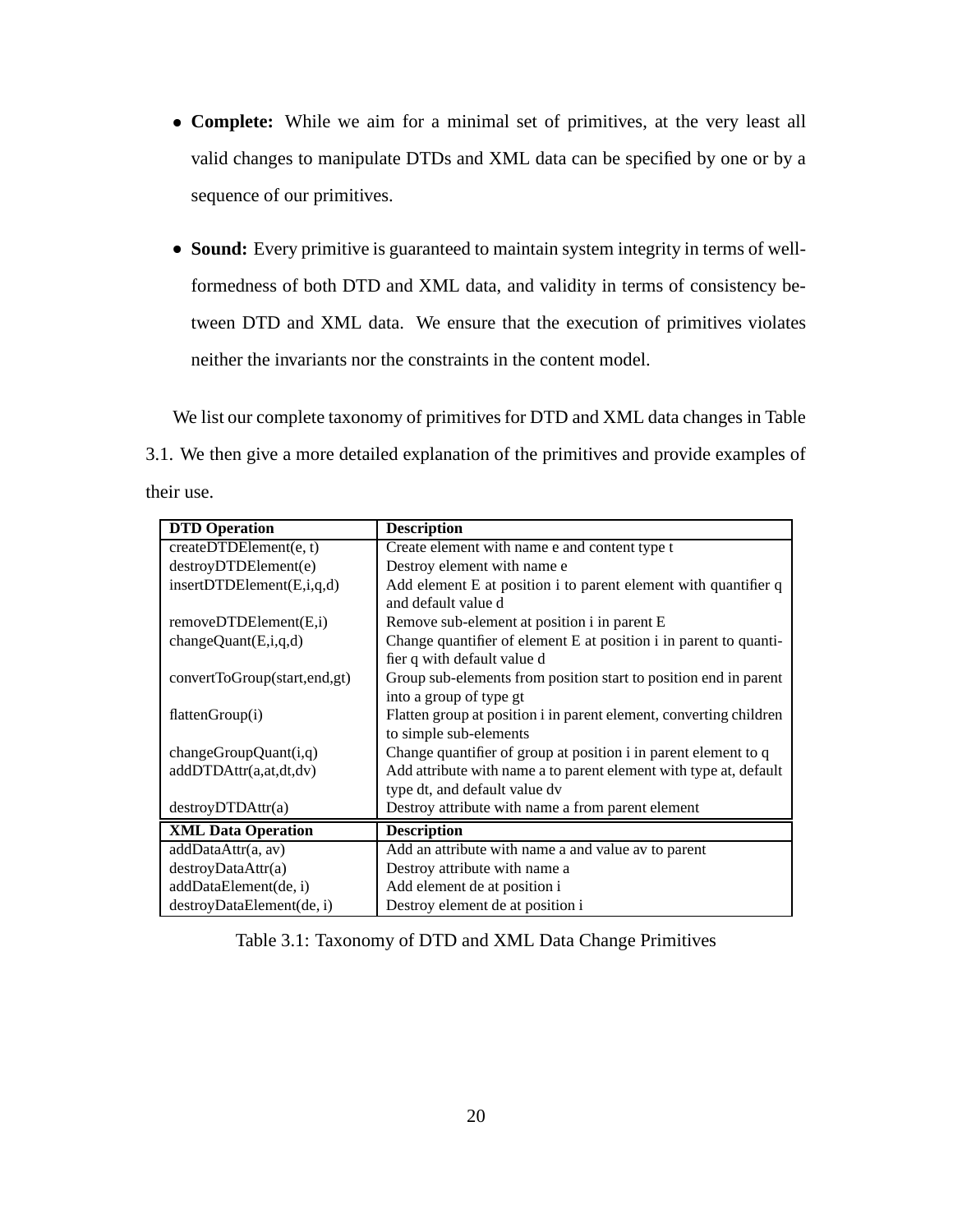### **3.2 Notation Conventions**

Since the DTD and XML data models are similar, we require some notation conventions to distinguish between various aspects of the model under consideration. In the background section in Chapter 2, in keeping with current trends in the literature, the data model for an XML tree uses the term *nodes*, while in descriptions of the DTD graph it is natural to refer to parts of the graph using the term *nodes* as well. To avoid confusion here, we continue to refer to nodes in the DTD graph as *nodes*, while we use the term *vertices* to refer to nodes in the XML data trees. We provide Table 3.2 as a guide to the notation used in the remainder of this chapter.

| <b>Notation</b>                   | <b>Description</b>                                                      |
|-----------------------------------|-------------------------------------------------------------------------|
| G                                 | Generic DTD graph                                                       |
| $\mathbf N$                       | Set of nodes in DTD graph                                               |
| $n \in N$                         | Single node in DTD graph                                                |
| $children(n) = C$                 | Function returning ordered sequence of children of node n in DTD graph  |
| $childAt(n, pos) = c$             | Function returning single child of node n in DTD graph at position pos  |
| $numCh(n) = i$                    | Function returning number (i) of children of node n in DTD graph        |
| label(n)                          | Function returning set of key-value pairs of node n in DTD graph        |
| dtdRtNode                         | Root node of DTD graph                                                  |
| e                                 | DTD Element name (string) used as function parameter                    |
| E                                 | Node in DTD graph referring to an Element definition                    |
| a                                 | DTD Attribute name (string) used as function parameter                  |
| A                                 | Node in DTD graph referring to an Attribute definition                  |
| Grp                               | Node in DTD graph referring to a Group definition                       |
| $\mathcal{T} = \text{related}(G)$ | Set of XML data trees corresponding to DTD graph G                      |
| T                                 | Single instance of XML tree                                             |
| V                                 | Set of vertices in XML tree                                             |
| $v \in V$                         | Single vertex in XML tree                                               |
| children(v) = $C$                 | Function returning ordered sequence of children of vertex v in XML tree |
| $childAt(v,pos) = c$              | Function returning single child of vertex v at position pos             |
| $numCh(v) = i$                    | Function returning number (i) of children of vertex v in XML tree       |
| label(v)                          | Function returning label of vertex v in XML tree                        |
| $DE = ext(E)$                     | Set of element vertices corresponding to DTD element definition E       |
| $DA = ext(A)$                     | Set of attribute vertices corresponding to DTD attribute definition A   |
| de                                | Single vertex corresponding to instance of data element                 |
| da                                | Single vertex corresponding to instance of data attribute               |

Table 3.2: Notation Conventions used in Taxonomy of Primitives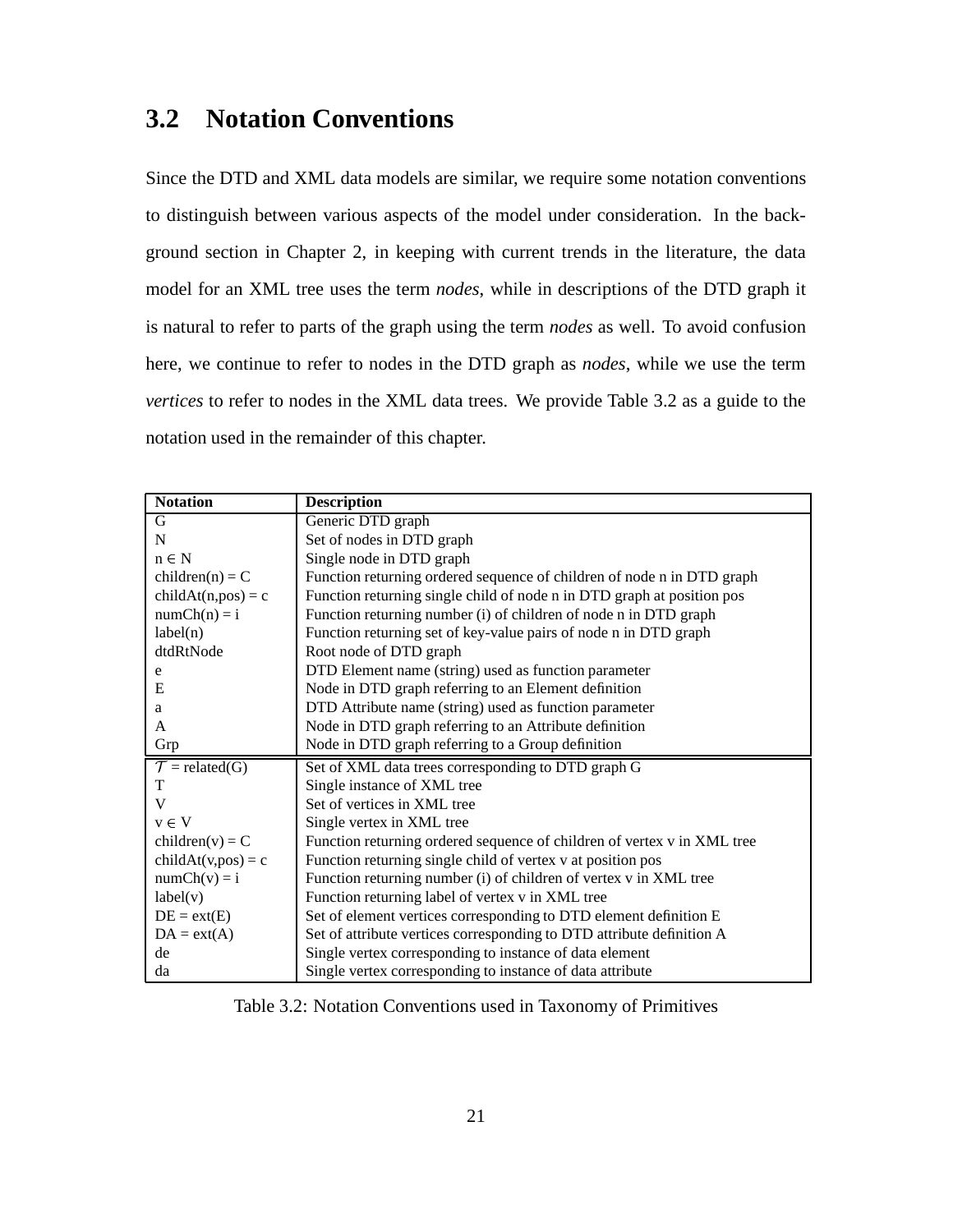While we distinguish between nodes in a DTD graph and vertices in an XML data tree, the functions applicable to the various data types have the same names. For example, we use children, childAt and label, both in terms of nodes in the DTD graph and vertices in the XML trees. The reasoning behind this is that the functionality for these operations is the same. In both cases, the children function returns an ordered sequence of either nodes or vertices. The childAt function returns either a single node or a single vertex. And the label function returns properties which can be used to identify the node or vertex. We assume that there will be no confusion here, as the meaning of the particular function should be clear within the context in which it is used.

We use standard set notation for items in a set, such as nodes in the DTD graph and vertices in the XML tree. We introduce here notation needed for the ordered sequences of children. We use angled brackets "<>" to denote a sequence, and we apply the following operations to sequences:

- "  $<$  **n**" means add item n to the end of sequence C. Assume p is the parent node (or vertex) containing the children sequence C. We use the function numCh(p)  $=$  i to determine the number of current children of p in the sequence C, and then we add n to position i+1.
- $\bullet$  " $<$  + (n, pos)" means add item n at position pos to sequence C. All other items in the sequence  $C$  in positions greater than pos will have their positions incremented by one.
- **•** "<C> n" means remove the first occurrence of item n from wherever it is found in sequence C. We iterate over the items in the sequence C until we find n, and then remove only that occurrence of n from C. If any other items remain in the sequence in positions after n, those items will each have their positions decremented by one.
- ) **" C - (n, pos)"** means remove item n at position pos from the sequence C. All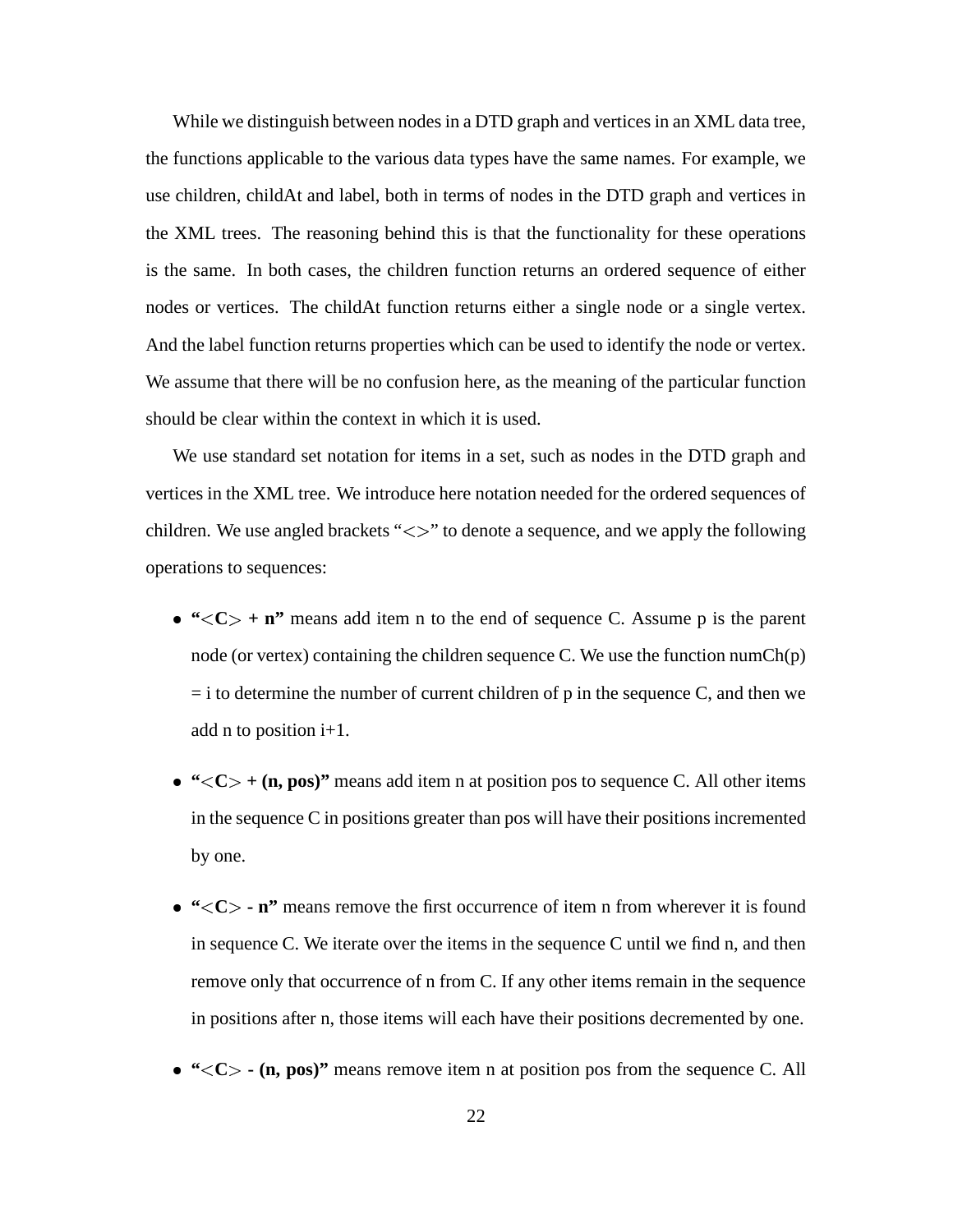other items in the sequence C in positions greater than pos will have their positions decremented by one.

- $C> + ($ ,pos)" means insert each item in the sequence N into the sequence C, starting at position pos. For each n in the sequence N, this operation functions the same as " $\langle C \rangle$  + (n,pos+i)", where i starts at zero for the first n and increments for each additional item n in the sequence N.
- "<C> <N>" means remove each item in the sequence N from the sequence C. For each n in the sequence N, this operation functions the same as " $\langle C \rangle$  - n".

These operations may be applied sequentially to the same sequence, where the precedence is from left to right, i.e., " $<<>$  - n<sub>1</sub> + n<sub>2</sub>" means we first remove n<sub>1</sub> from  $<<>$ producing  $\langle C_1 \rangle$  as an intermediate result. Then we insert  $n_2$  into  $\langle C_1 \rangle$ , producing  $<\mathcal{C}_2$  > as the end result. Finally, we use standard set notation on sequences only to determine membership, i.e., " $n \in \langle C \rangle$ " means that the item n exists as a member of the sequence C at some position at least once, and "n  $\notin \langle C \rangle$ " means the item n does not exist at all as a member of the sequence C.

#### **3.3 Details of Change Primitives**

In this section, we define the precise syntax and semantics of each DTD and XML change primitive. We assume that the input DTD graph  $G_1$  and input XML data trees  $\mathcal{T}_1$  are wellformed, valid and consistent to begin with. To ensure that the targeted output DTD graph  $G_2$  and XML data trees  $\mathcal{T}_2$  remain well-formed, valid and consistent after the application of our primitive operations, pre- and post-conditions are enforced on each change primitive. This means that the primitive will not be executed unless the corresponding pre-conditions are satisfied, and changes will not be committed unless the corresponding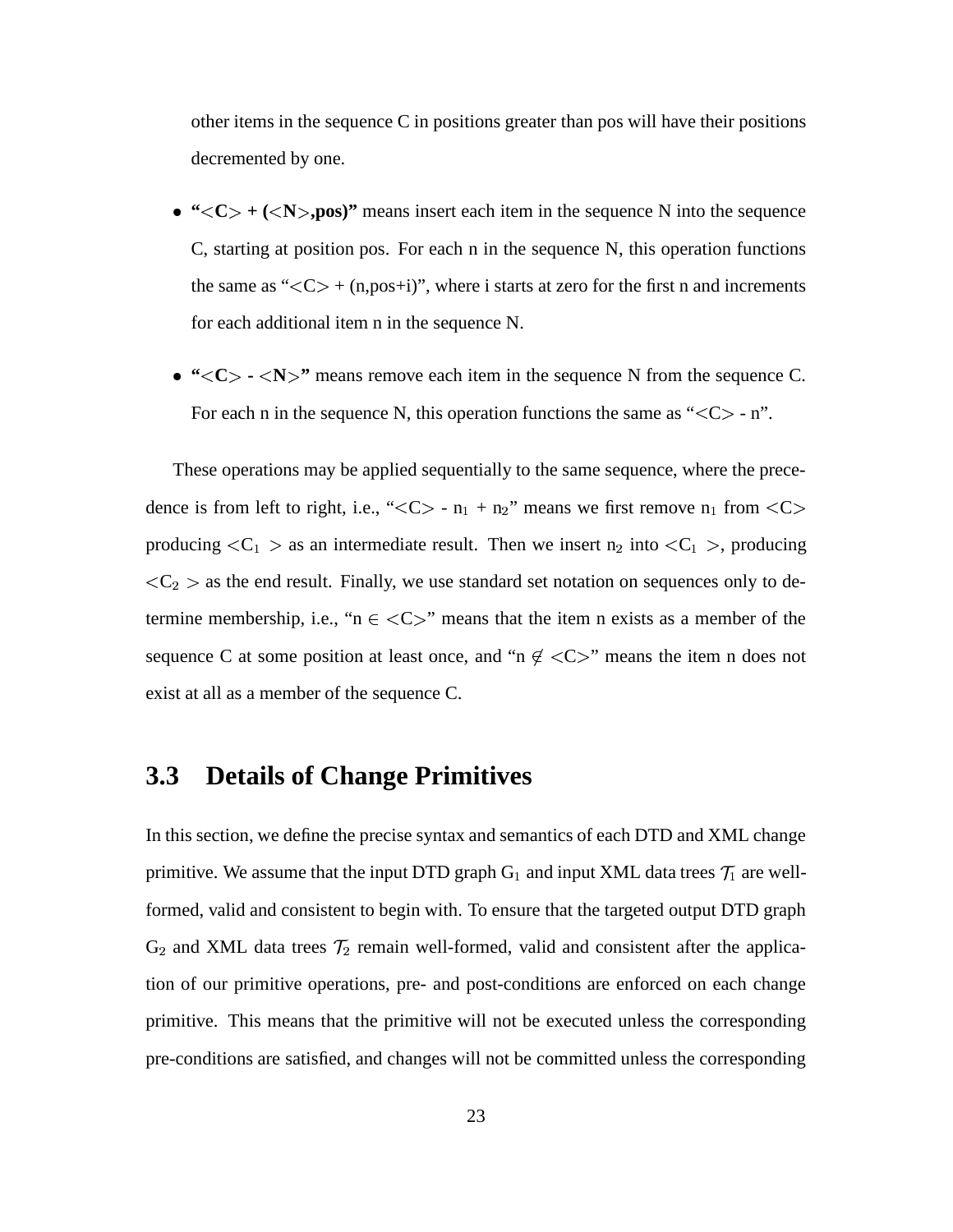post-conditions are accomplished. Post-conditions are given in the descriptions below in terms of resulting DTD and XML data changes that are necessary in order to maintain system integrity for the given change operation.

In the following descriptions, change primitives are applied to the input DTD graph  $G_1 = (N_1, \text{ children}_1, \text{ label}_1)$  and produce the DTD graph  $G_2 = (N_2, \text{ children}_2, \text{ label}_2)$ as output. When a DTD change requires some change to the XML data, we apply the changes to the set of XML data trees  $T =$  related(G), which correspond to the DTD graph G using the related function defined in Section 2.5. For the XML data trees, change primitives are applied to the input set of XML trees  $\mathcal{T}_1$ , where each tree in the set  $T_{1i} \in \mathcal{T}_1 = (V_{1i}, \text{children}_{1i}, \text{label}_{1i})$  and produce a new set of XML trees  $\mathcal{T}_2$ , with  $T_{2i} \in \mathcal{T}_2$  $=(V_{2i}, \text{children}_{2i}, \text{label}_{2i})$  as output.

#### **3.3.1 Changes to the Document Definition**

#### **Primitive 1:** *createDTDElement*

**Syntax:** G.createDTDElement(String e, ElemType t)

**Semantics:** Create a new DTD element definition node named e with content type t for the DTD graph  $G$ .

**Preconditions:** No existing element definition node with name e has been defined in the DTD graph G, i.e.,  $\forall n \in N_1, label_1(n)$ . Name - - - - -. . . . . . .  $(n)$ .  $Name \neq e$ . ElemType t must be either  $EMPTY$ or  $PCDATA$ .

**Resulting DTD Changes:** A new DTD element definition node  $E$  with name  $e$  will be created with content type  $t$ , and will be added to the end of the sequence of children of the root node. We get a graph  $G_2 = (N_2, children_2, label_2)$  / . . . . . . . . . - . . . . **. . .** . ) where  $N_2 =$  $N_1 \cup E$ , children<sub>2</sub>(dtdRtNo  $(dtdRtNode) = children_1(dtdRtNo_0$  $(dtdRtNode) + E$ ,  $label_2(E)$ . Nan  $\cdot$   $\cdot$   $\cdot$   $\cdot$   $\cdot$   $\cdot$   $\cdot$   $\cdot$  $(E)$ . Name = e, and  $label_2(E)$  $\lambda$  $(E). Type = t. \ \forall n \in N_1-dtdRtNode, children_2(n) = chi$ /  / . . . . . . .  $(n)$ , and  $\forall m \in N_1$ ,  $label_2(m) = lab$ . . . . . . . . . . . . . . . . . . . .  $(m).$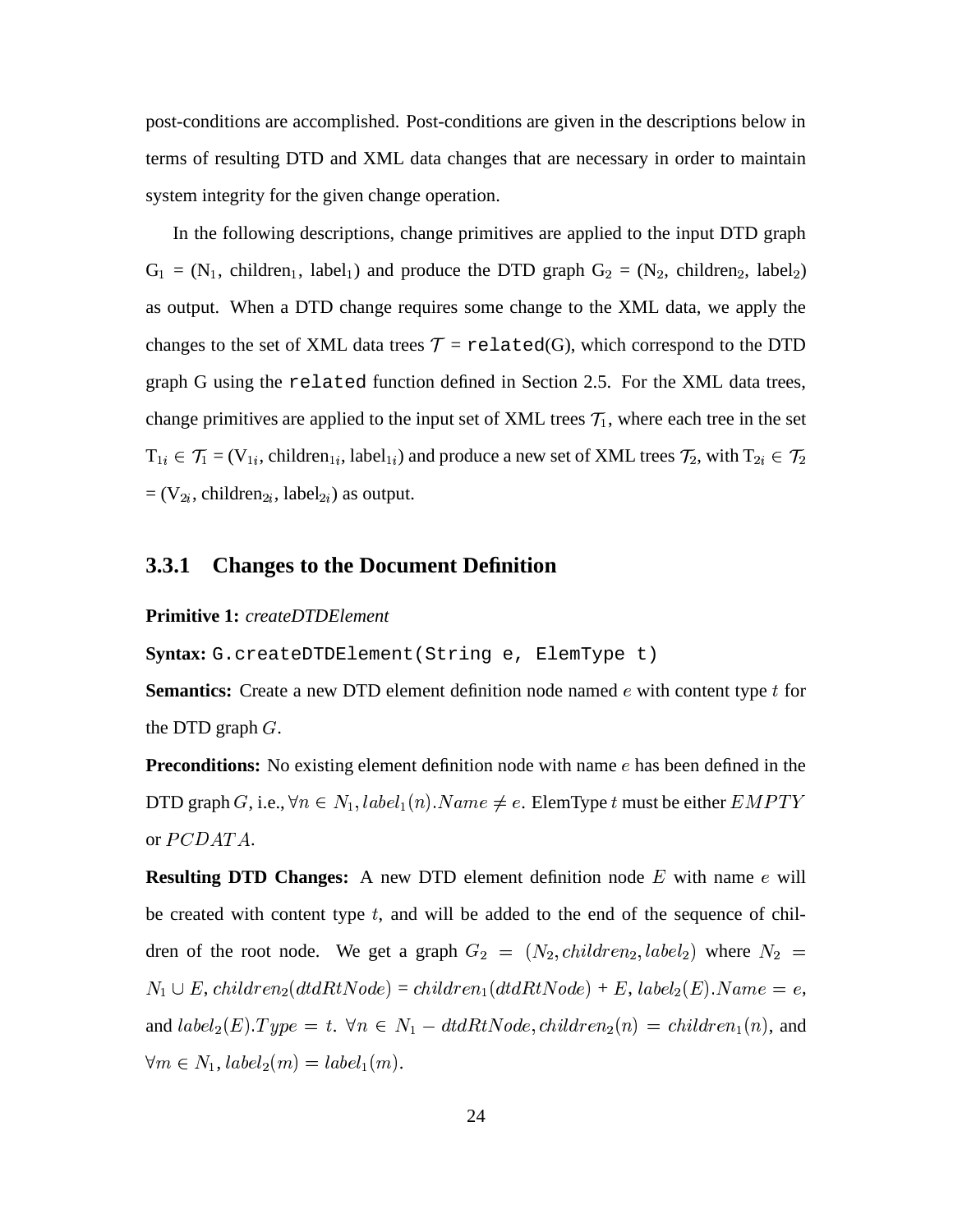**Resulting Data Changes:** Since this primitive only creates a top-level DTD element definition node, and the element is not (yet) a subelement of any other element, we call this a "dangling" top-level element. At this point instances of  $E$  cannot exist in the data, i.e.,  $ext(E) = \emptyset$ , until it is assigned as a child subelement to some other element in the DTD graph. Therefore, this primitive causes no changes to the XML data, that is,  $\mathcal{T}_2$  =  $\mathcal{T}_1$ .

**Example 1** *We add a DTD element definition to represent the concept of an author's middle initial as follows:*

document.createDTDElement("middle", EMPTY);

*Execution of this primitive operation has the effect of adding a new dangling top-level element definition for the middle initial, as shown in Figure 3.1 on the Article DTD of Figure 1.1.*

| ELEMENT article (title, author+, related?) | ELEMENT article (title, author+, related?)                 |
|--------------------------------------------|------------------------------------------------------------|
| ELEMENT title (#PCDATA)                    | ELEMENT title (#PCDATA)                                    |
| ELEMENT author (name)                      | ELEMENT author (name)                                      |
| ATTLIST author id ID #REQUIRED             | ATTLIST author id ID #REQUIRED                             |
| ELEMENT name (first, last)                 | ELEMENT name (first, last)                                 |
| ELEMENT first (#PCDATA)                    | ELEMENT first (#PCDATA)                                    |
| ELEMENT last (#PCDATA)                     | ELEMENT last (#PCDATA)                                     |
| ELEMENT related (monograph) *              | ELEMENT middle EMPTY                                       |
| ELEMENT monograph (title, editor)          | ELEMENT related (monograph) *                              |
| ELEMENT editor EMPTY                       | ELEMENT monograph (title, editor)                          |
| ATTLIST editor name CDATA #IMPLIED         | ELEMENT editor EMPTY<br>ATTLIST editor name CDATA #IMPLIED |
| <b>BEFORE</b>                              | AFTER                                                      |

Figure 3.1: Results of createDTDElement Primitive Operation

**Primitive 2:** *destroyDTDElement*

**Syntax:** G.destroyDTDElement(String e)

**Semantics:** Destroy the element definition node named  $e$  from the DTD graph  $G$ .

**Preconditions:** An element definition node named  $e$  must exist in the DTD graph  $G$ :  $\exists E \in N_1$  such that  $label_1(E).Name = e$ . The element definition node E named e in G must be a non-nested element node whose content model is either *EMPTY* or composed of only  $PCDATA$ , i.e.,  $label_1(E)$ . . . . . . .  $(E).Type = EMPTY$  or  $label_1(E).T$ . . <del>.</del> . . .  $(E).Type = PCDATA.$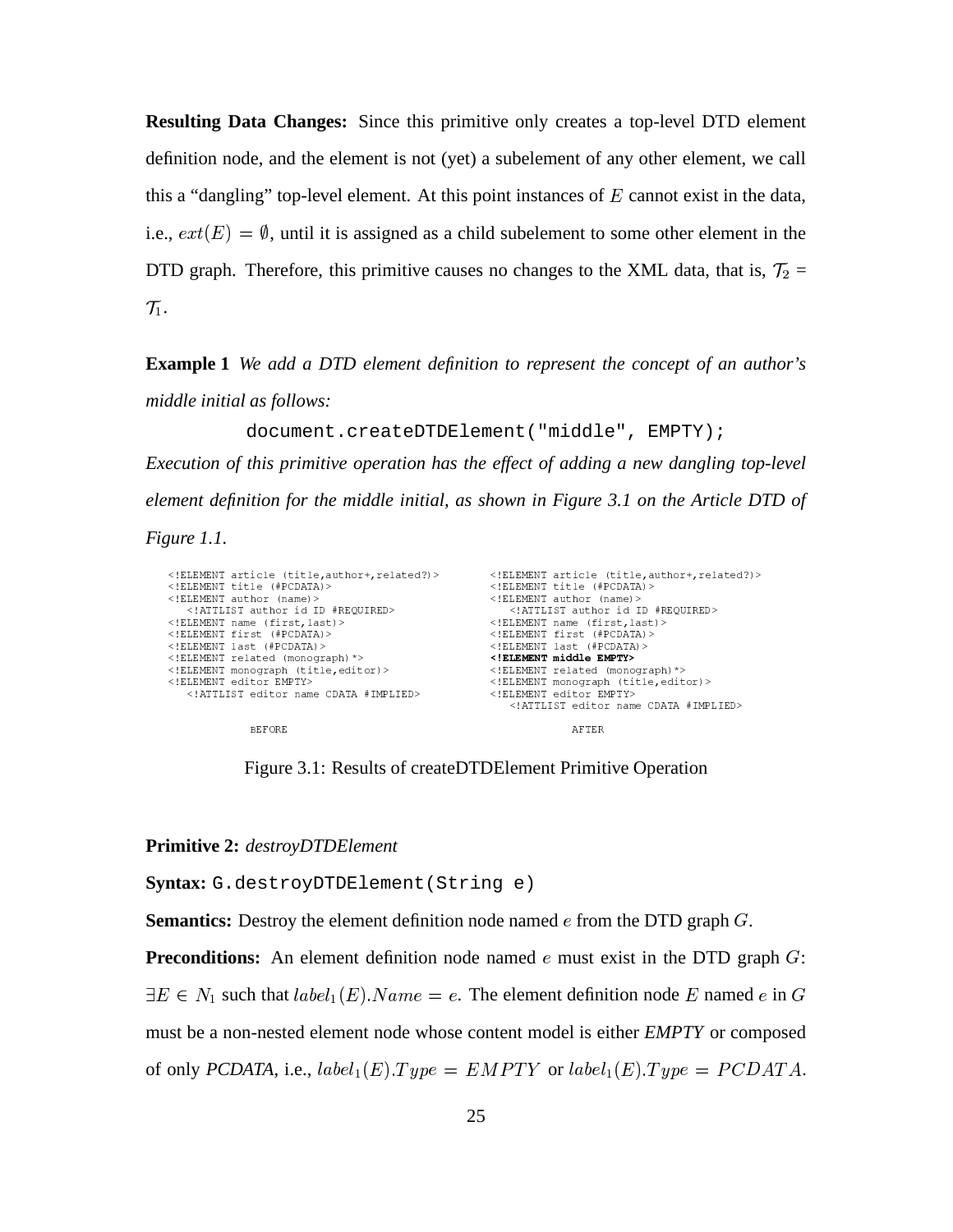The element definition node  $E$  must also be a "top-level" element, meaning it cannot exist as a child of any node other than the root:  $\forall n \in N_1$  -  $dt dRt Node, E \notin children_1(n)$ .  $(n).$ 

**Resulting DTD Changes:** The element definition node E with name e will be removed from the root node of the DTD graph G. We get a graph  $G_2 = (N_2, \text{children}_2, \text{ label}_2)$ where  $N_2 = N_1$  - E, children<sub>2</sub>(dtdRtNode) = children<sub>1</sub>(dtdRtNode) - E, and  $\forall n \in N_1$  $-dt dRtNode, children_2(n) = child$  $(n) = children_1(n)$ .  $\forall m \in$  $(n)$ .  $\forall m \in N_1$  - E,  $label_2(m) = la$ . . . . . .  $(m) = label_1(m)$ . . . . . . .  $(m).$ 

**Resulting Data Changes:** In order for the preconditions above to be satisfied, there must be no instances of element E in the XML data trees, i.e.,  $ext(E) = \emptyset$ . Since E cannot exist in the DTD graph  $G$  as a child of any node other than the root, there are only two possibilities for the relationship between  $E$  in the DTD graph and instances of  $E$  in the XML data trees  $\mathcal T$ . First, the element definition node E in G could correspond to the only child of the top-level DocNode in the XML trees  $\mathcal{T}_1$ . In our running example, E would correspond to the *article* node in Figure 2.2, and instances of  $E$  in the XML data trees would correspond to the single child of the DocNode as shown in Figure 2.1. In this case destroying the element definition node  $E$  would cause the DTD graph G to be empty, triggering the removal of all corresponding XML data trees for that graph, i.e.,  $\mathcal{T}_2$  $= \emptyset$ . Second, the element definition node E could be a "dangling" top-level element in the DTD graph other than the one corresponding to the single child of the DocNode. In this case, since it is not a child subelement of any other node, instances of  $E$  cannot exist in the data. Therefore this primitive would cause no changes to the XML data, that is,  $\mathcal{T}_2$  $=$   $\mathcal{T}_1$ .

**Example 2** *We destroy the dangling top-level element definition representing the concept of an author's middle initial, which was created above in Example 1 as follows:*

document.destroyDTDElement("middle");

*Execution of this primitive operations has the effect of restoring the Article DTD of Example 1 to the original form of Figure 1.1.*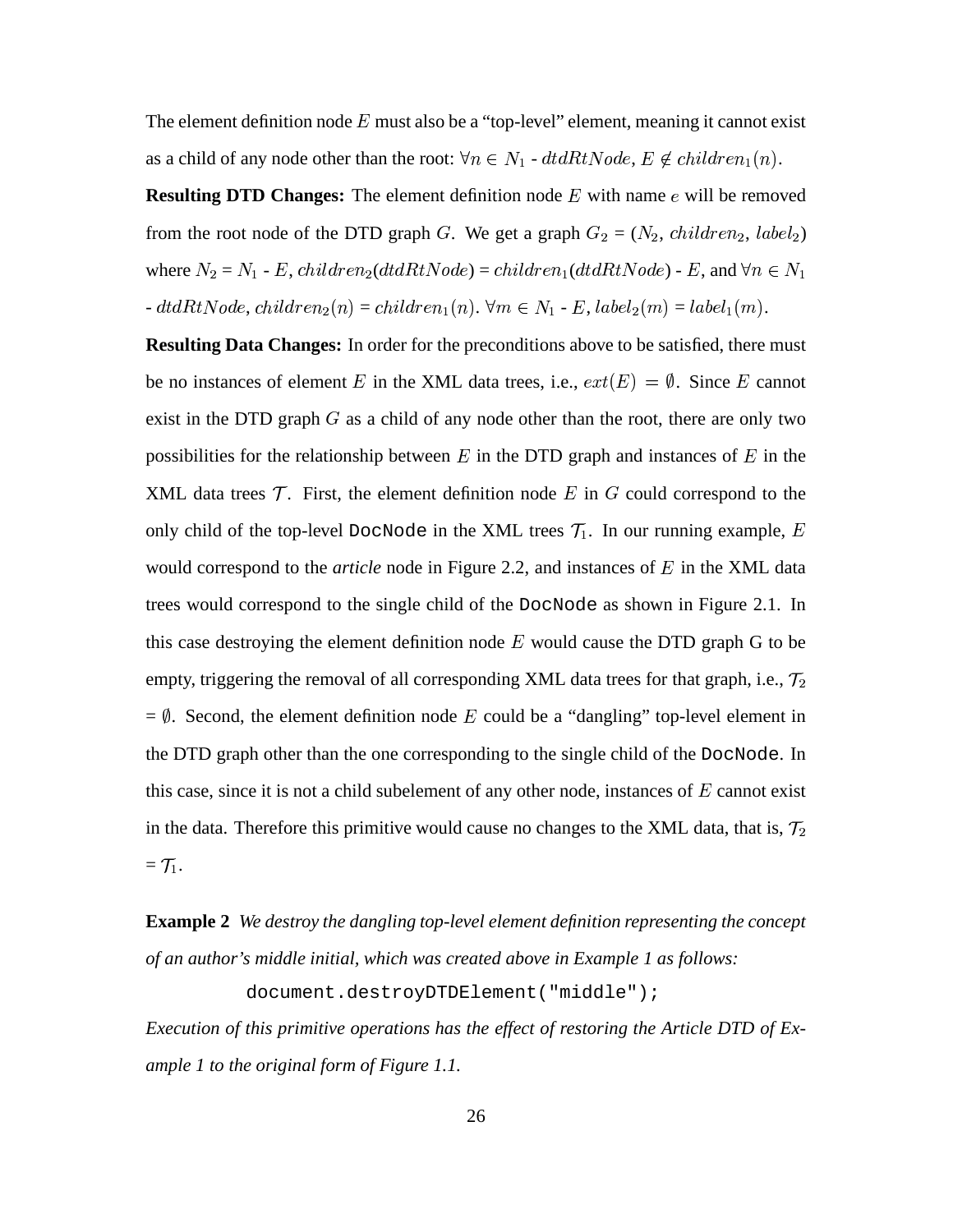| ELEMENT article (title, author+, related?) | ELEMENT article (title, author+, related?) |
|--------------------------------------------|--------------------------------------------|
| ELEMENT title (#PCDATA)                    | ELEMENT title (#PCDATA)                    |
| ELEMENT author (name)                      | ELEMENT author (name)                      |
| ATTLIST author id ID #REQUIRED             | ATTLIST author id ID #REQUIRED             |
| ELEMENT name (first, last)                 | ELEMENT name (first, last)                 |
| ELEMENT first (#PCDATA)                    | ELEMENT first (#PCDATA)                    |
| ELEMENT last (#PCDATA)                     | ELEMENT last (#PCDATA)                     |
| ELEMENT middle (EMPTY)                     | ELEMENT related (monograph) *              |
| ELEMENT related (monograph) *              | ELEMENT monograph (title, editor)          |
| ELEMENT monograph (title, editor)          | ELEMENT editor EMPTY                       |
| ELEMENT editor EMPTY                       | ATTLIST editor name CDATA #IMPLIED         |
| ATTLIST editor name CDATA #IMPLIED         |                                            |
| <b>BEFORE</b>                              | AFTER                                      |

Figure 3.2: Results of destroyDTDElement Primitive Operation

#### **Changes to an Element Type Definition** 3.3.2

**Primitive 3: insertDTDElement** 

Syntax: p.insertDTDElement(Elem E, int pos, QuantType q,

String d)

**Semantics:** Insert the element definition node  $E$  into the children sequence of the parent node p at position pos, with quantifier q, and default value d.

**Preconditions:** An element definition node  $E$  must already exist in the DTD graph  $G$ which contains the parent node  $p: \exists E \in N_1$ . The quantifier q must have one of the following values:  $\{STAR \mid \text{PLUS} \mid \text{QMARK} \mid \text{NONE}\}.$  See Section 2.4 for the definitions of these constraint values. If the quantifier q signifies a *required* constraint and  $E$  is a **PCDATA** element, i.e.,  $label_1(E).Type = PCDATA$ , then the default value d must not be null.

**Resulting DTD Changes:** An existing element definition node  $E$  will be added to the children sequence of the parent element node p at position pos. We get a graph  $G_2$  =  $(N_2, \text{ children}_2, \text{ label}_2)$  where  $N_2 = N_1$ , and  $\text{children}_2(p) = \text{children}_1(p) + (E, pos)$ .  $\forall n \in N_1 - p, children_2(n) = children_1(n),$  and  $\forall m \in N_1, label_2(m) = label_1(m)$ .

**Resulting Data Changes:** If q signifies a required constraint  $(label_1(q).Type \in \{STAR,$ NONE}), then a new data element vertex de will be created with default value d for each instance of the parent element definition node  $p$ . We find the extent of the parent node  $p$ ,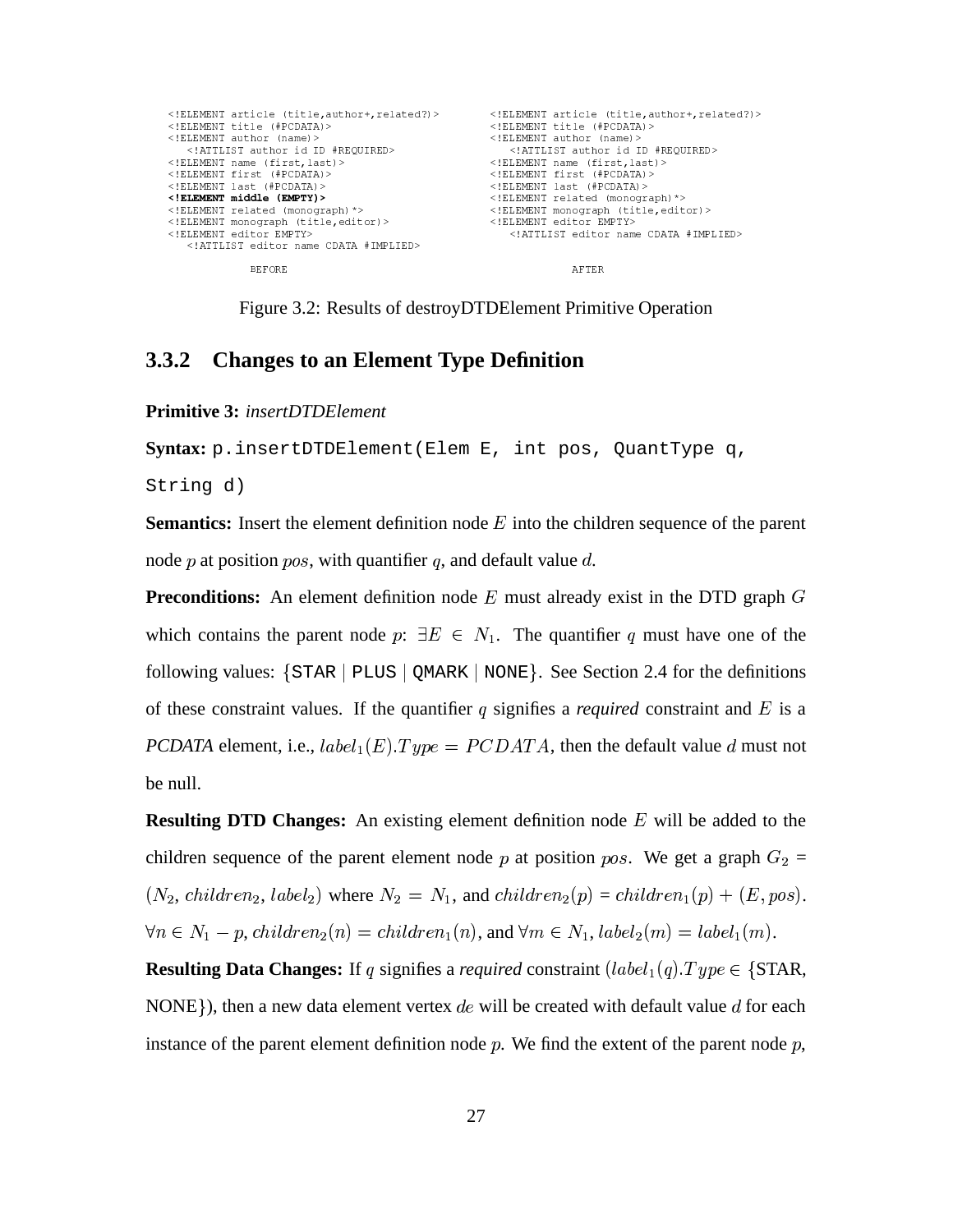$DP = ext(p)$ , and then for each vertex  $dp \in DP$ , we add a new vertex de to the children sequence of  $dp$  at position  $pos$ . We find the set of input XML data trees corresponding to the DTD graph G using  $\mathcal{T}_1$  = related(G). For each  $T_{1i} \in \mathcal{T}_1$ , we get  $Y_{1i} \in \mathcal{T}_1$ , we get a new tree  $T_{2i} =$  $(V_{2i}, \textit{children}_{2i}, \textit{label}_{2i})$  w  $\chi_{2i}$ ) where  $V_{2i} = V_{1i} \cup de$ , and  $label_{2i}(de)$  $\mathbf{e}_\mathrm{2i}(d e) = \text{\tt ElemNode}.$  For each parent vertex  $dp \in DP$ ,  $children_{2i}(dp) = children_{1i}(dp) + (de, pos)$ .  $\forall v \in V_{1i} - DP$ ,  /  $\mathcal{L}_{2i}(v) = children_{1i}(v)$ , and  $\forall w \in V_{1i}, label_{2i}(w) = b$  $a_2(w) = label_{1i}(w).$ 

**Example 3** *First we create the middle initial element, as was done above in Example 1, except this time we use type PCDATA, rather than EMPTY.*

document.createDTDElement("middle", PCDATA);

*We then use the insertDTDElement operation to insert the middle initial element into the parent* name *element.*

name.insertDTDElement("middle", 1, QMARK, null);

*Since a middle initial is not normally required, we pass* QMARK *as the quantifier value which represents an optional constraint, and* null *for the default value. As a result, no data changes are required for this operation. However, after these operations have been completed, appropriate individual middle initial values could then be inserted into the data when so desired. Execution of these operations has the effect of first creating a new top-level element definition for the* middle *element, and then inserting that as a subelement into the* name *parent element definition. This effect is illustrated in Figure 3.3 on the Article DTD of Figure 1.1.*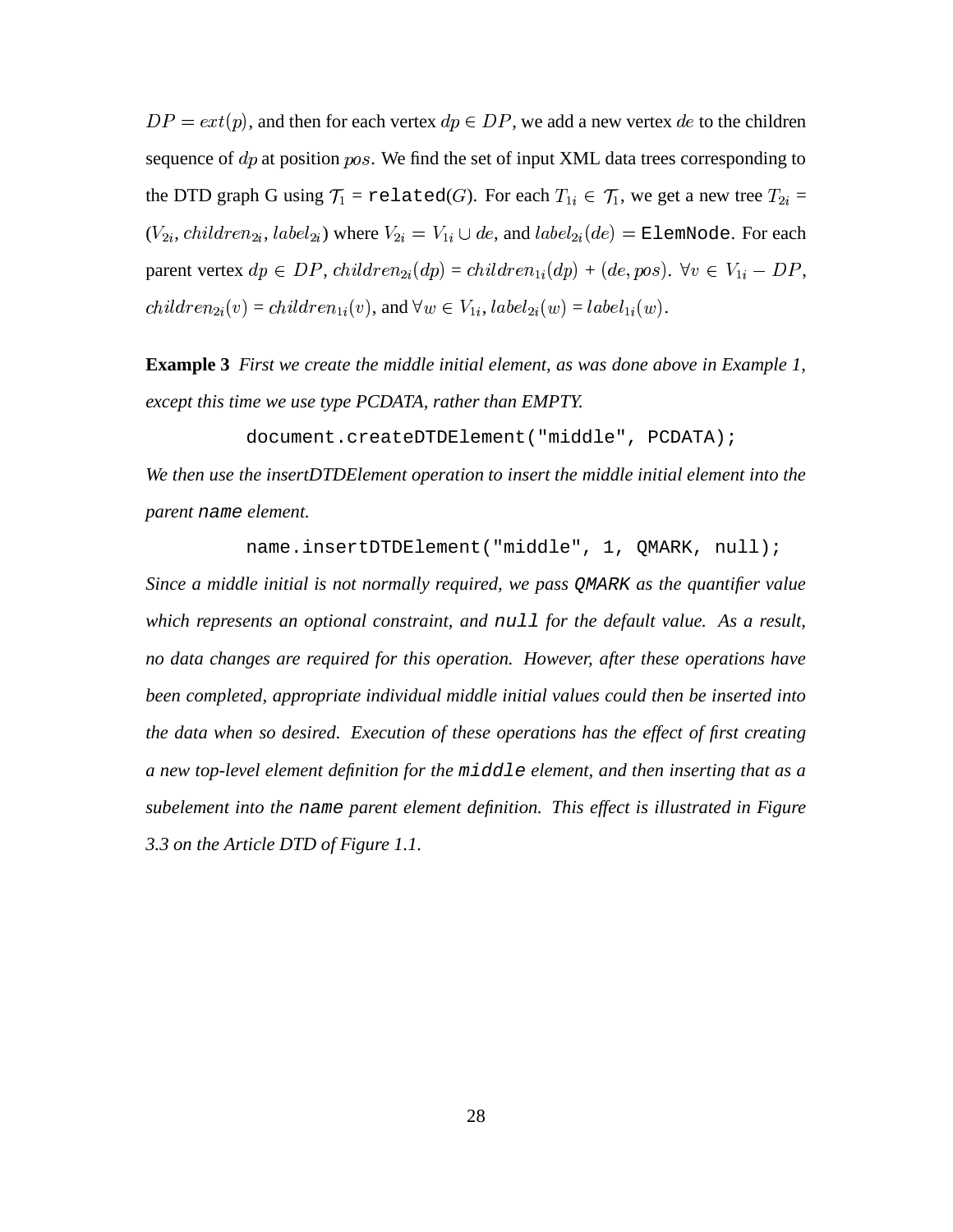

Figure 3.3: Results of insertDTDElement Primitive Operation

#### **Primitive 4: removeDTDElement**

Syntax: p.removeDTDElement (String e, int pos)

**Semantics:** Remove the element definition node  $E$  with name  $e$  from the children sequence in the parent element definition node  $p$  at position  $pos$ .

**Preconditions:** An element definition node named  $e$  must exist in the DTD graph G which contains the parent definition node  $p: \exists E \in N_1$  such that  $label_1(E).Name = e$ . The parent element definition  $p$  must contain the subelement  $E$  in its children sequence at position pos, i.e.,  $childAt(p, pos) = E$ . The element E must be a non-nested element node, meaning it may not have any children subelements of its own:  $children_1(E) = \emptyset$ .

**Resulting DTD Changes:** The element definition node E is removed from position pos in the children sequence of the parent node p. We get a graph  $G_2 = (N_2, children_2, label_2)$ where  $N_2 = N_1$  and  $children_2(p) = children_1(p) - (E, pos)$ .  $\forall n \in N_1-p, children_2(n) =$  $children_1(n)$ , and  $\forall m \in N_1, label_2(m) = label_1(m)$ .

**Resulting Data Changes:** All the instance vertices of element E,  $DE = ext(E)$ , are removed from instances of the parent element definition node  $p$ . We find the extent of the parent node p,  $DP = ext(p)$ , and then for each vertex  $dp \in DP$ , we remove the vertex  $de \in DE$  from the children sequence of dp at position pos. For each input XML data tree  $T_{1i} \in \mathcal{T}_1$ , we get a new tree  $T_{2i} = (V_{2i}, children_{2i}, label_{2i})$  where  $V_{2i} = V_{1i} - DE$ . For each parent vertex  $dp \in DP$ , children<sub>2i</sub>(dp) = children<sub>1i</sub>(dp) - (de, pos).  $\forall v \in V_{1i} - DP$ ,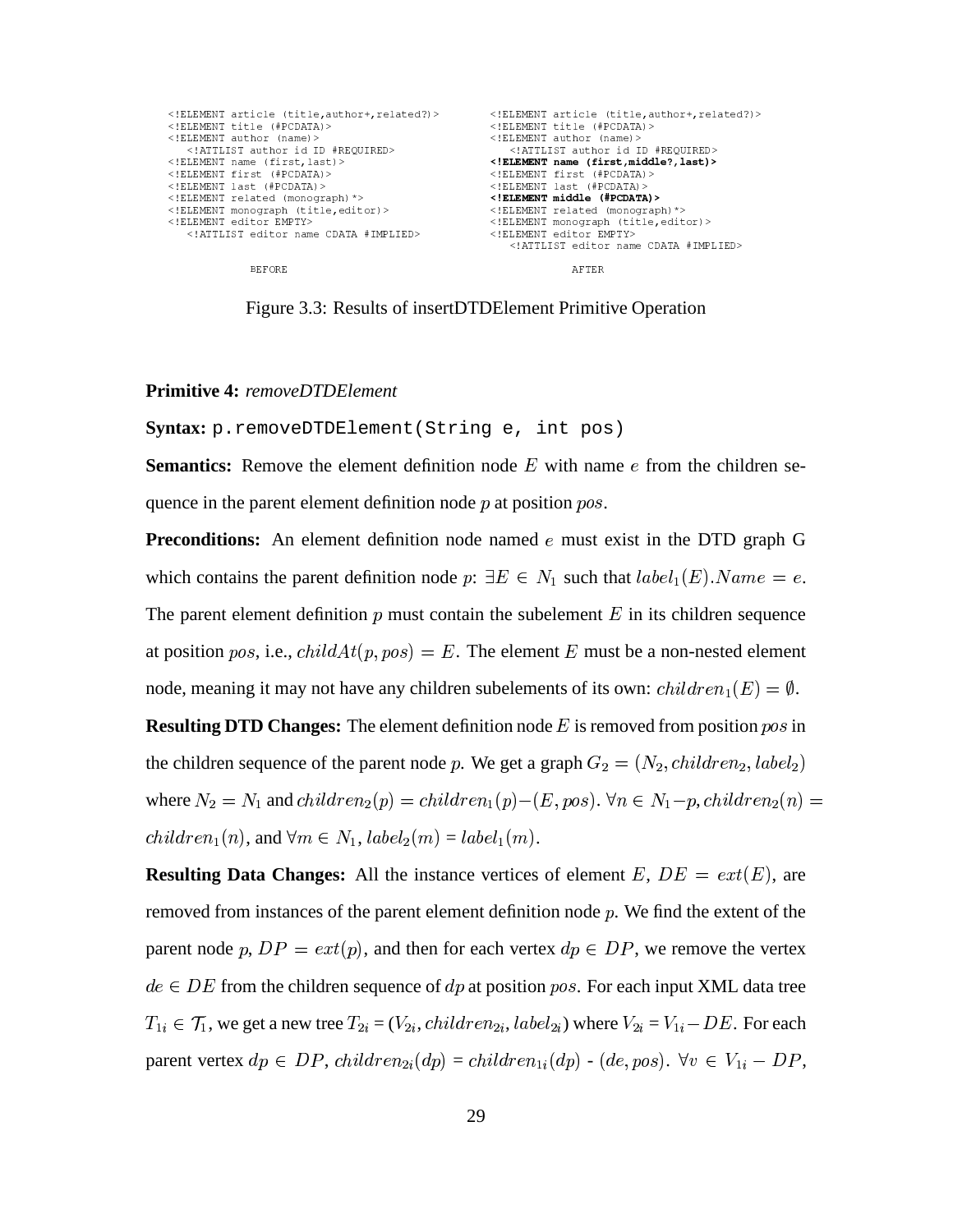$children_{2i}(v) = children_{1i}(v)$ , and  $\forall w \in V_{1i} - DE$ ,  $label_{2i}(w) = label_{1i}(w)$ .

**Example 4** To illustrate use of this primitive operation, we remove the subelement  $ed$ 

it or from the parent element monograph (the second child subelement) as follows.

monograph.removeDTDElement("editor", 2);

Execution of this primitive operation causes the  $editor$  subelement to be removed from the parent monograph element, as illustrated in Figure 3.4 on the Article DTD of Figure

1.1 and XML data of Figure 1.2.

```
<article><br><title>XML Evolution Manager</title><br><author id = "dk">
 \langle \texttt{article} \rangle<title>XML Evolution Manager</title>
   \langle \text{author id} = "dk" \rangle<name><name><first>Diane</first>
                                                           <first>Diane</first>
       \langlelast>Kramer\langle/last>
                                                            \langlelast>Kramer\langlelast>
     \langle/name>
                                                          \langle/name>
                                                     //author><br>//author><br>/author id = "er">
   </author>
   \langle \text{author id} = "er" \rangle<name><name>
       <first>Elke</first>
                                                            <first>Elke</first>
       \langlelast>Rundensteiner</last>
                                                            <last>Rundensteiner</last>
     \langle/name>
                                                          \langle/name>
                                                     \langle/author>
   \langle/author>
   <related>
                                                      <related>
     <monograph>
                                                        <monograph>
        <title>Modern database systems</title>
                                                             <title>Modern database systems</title>
        <editor name = "Won Kim"></editor>
                                                          \langle/monograph>
                                                      \langle/related>
     \langle/monograph>
   \langle/related>
                                                     \langle /article>
 \langle /article>
                                                                         AFTER
               BEFORE
```
Figure 3.4: Results of removeDTDElement Primitive Operation

### **Primitive 5:** changeQuant

Syntax: p.changeQuant(Elem E, int pos, QuantType q, String d) **Semantics:** Change the quantifier constraint for the element definition node  $E$  in the children sequence of parent element node  $p$  at position  $pos$  to type  $q$ , with default value  $d.$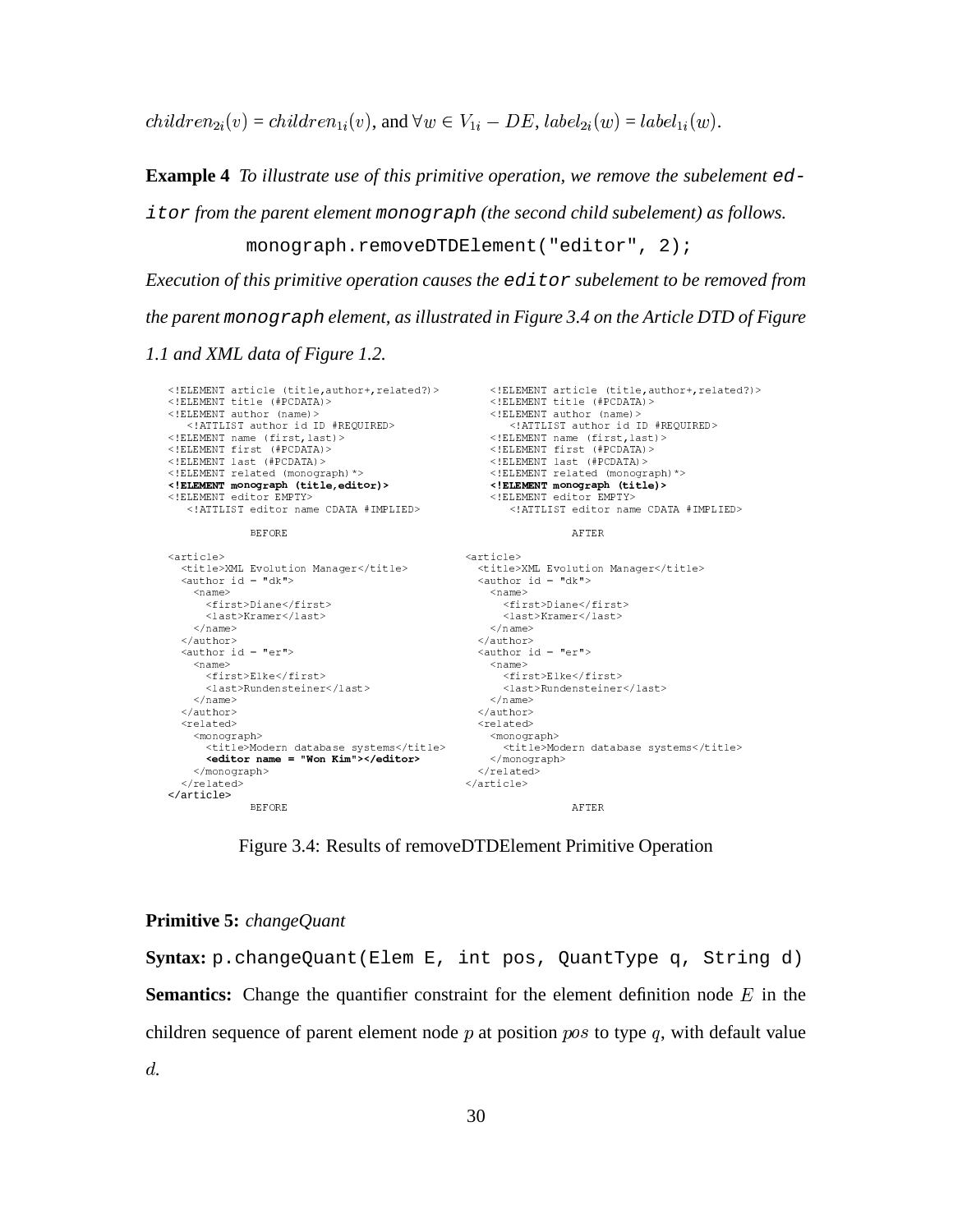**Preconditions:** The element definition node  $E$  must exist in the DTD graph G which contains the parent definition node  $p: \exists E \in N_1$ . The parent element definition p must contain the node E in its children sequence at position pos, i.e.,  $childAt(p, pos) = E$ . The QuantType q must have one of the following values:  $\{ \text{STAR} \mid \text{PLUS} \mid \text{QMARK} \}$ NONE. See Section 2.4 for the definitions of these constraint values. If the quantifier q signifies a *required* constraint, the default value  $d$  must not be null.

**Resulting DTD Changes:** There are three possibilities which will determine what changes are required to the DTD graph G for this operation. First, if the original element definition node E was not previously quantified and the QuantType  $q$  is not NONE, then a new quantifier node must be created and inserted into the DTD graph. Second, if the original element definition node E was previously quantified and the QuantType  $q$  is NONE, then the old quantifier node must be removed from the DTD graph. Third, if the original element definition node E was previously quantified and the QuantType  $q$  is not NONE, then we simply need to change the quantifier node's type to  $q$ . The fourth possibility would be that original element definition node  $E$  was not previously quantified and the QuantType q is NONE. In this case we are not actually changing the quantifier of the node  $E$ , so no DTD changes would be required. We now show the resulting DTD changes for each of the three possibilities which require changes to the DTD graph.

1. First we remove the node  $E$  from the children sequence in the parent node  $p$  at position *pos*. Next we create a new quantifier node Q with type q and insert Q into the children sequence of the parent node  $p$  at position  $pos$ . Finally, we insert the node  $E$  into the children sequence of the quantifier node  $Q$ . We get a graph  $G_2 = (N_2, children_2, label)$  / . . . . . . . . . - . . . . **. . . .** where  $N_2 = N_1 \cup Q$ ,  $children_2(p) = child$  $\phi(p)=children_1(p)$  $\sqrt{2}$  $(E, pos) + (Q, pos)$ , and  $label_2(Q)$  $\lambda$  $(Q). Type = q. \ \ \forall n \in N_1 - p, \ child ren_2(q)$  $p, \, children_2(n) =$ /#  / . . . . . . .  $(n)$ , and  $\forall m \in N_1$ ,  $label_2(m) = label$ . . . . . .  $(m) = label_1(m)$ . . . . . . .  $(m).$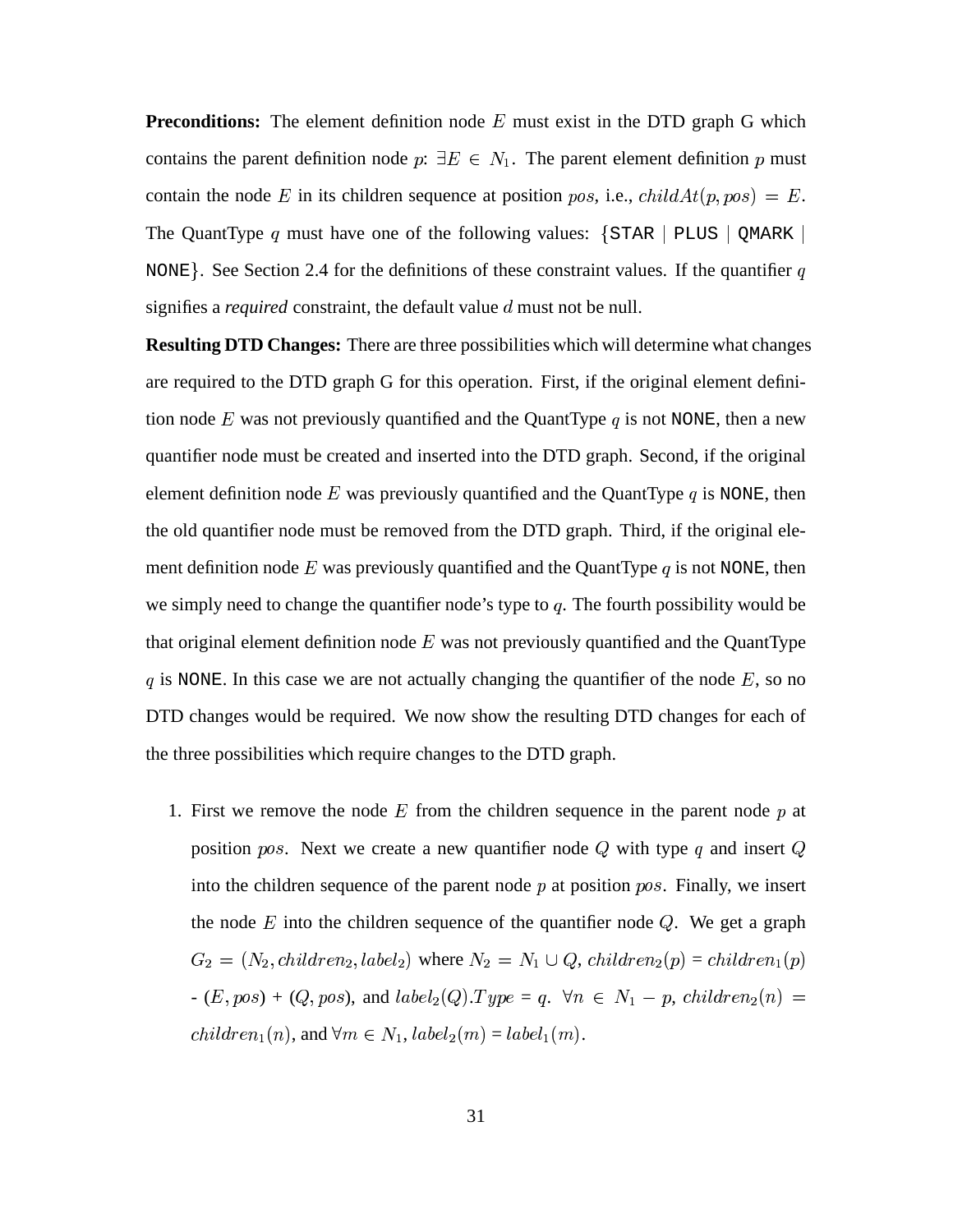- 2. First we remove the quantifier node  $Q$  from the children sequence in the parent node  $p$  at position  $pos$ . We then find the node  $E$  in the children sequence of the node  $Q$ , and insert  $E$  into the children sequence in the parent node  $p$  at position pos. Finally we destroy the quantifier node  $Q$  which is no longer needed. We get a graph  $G_2 = (N_2, children_2, label_2)$  / . . . . . . . . . - - - - -. . . . **. . . .** ) where  $N_2 = N_1 - Q$  and  $children_2(p) =$  $(p) =$  / \*  $(p)$  -  $(Q, pos) + (E, pos)$ .  $\forall n \in N_1 - p$ , children<sub>2</sub> $(n)$  $p, \, children_2(n) = \, child$  $\prime$  , and  $\prime$  , and  $\prime$  , and  $\prime$  , and  $\prime$  , and  $\prime$  , and  $\prime$  , and  $\prime$  , and  $\prime$  $_1(n),$ and  $\forall m \in N_1 - Q$ ,  $label_2(m) = la$ . . . . . .  $(m) = label_1(m)$ . . . . . . .  $(m).$
- 3. In the simplest case, we need only change the quantifier node  $Q$ 's type to  $q$  in the children sequence of the parent node p at position pos. We get a graph  $G_2 =$  <sup>+</sup>  / . . . . . . . . . - . . . . **. . .** . ) where  $N_2 = N_1$  and  $label_2(Q).T$ <sup>+</sup>  $(Q). Type = q. \quad \forall n \in N_1,$  / <sup>+</sup>  $(n) = children_1(n)$ , and  $\forall m \in N_1 - Q$ ,  $label_2(m) = b$ <sup>+</sup> . . . . . . . . . . . . . . .  $(m).$

**Resulting Data Changes:** The XML data changes required for this primitive depend on the old and new quantifier values. These changes can be summarized using the following two rules:

- 1. If the old quantifier represented a *repeatable* constraint and the new quantifier does not, we find all the instance vertices of element E,  $DE_1 = ext(E)$ , and remove all but the first occurrence,  $DE_2 = DE_1$  - the first  $de \in DE_1$ , from instances of the parent element node p. We find the extent of the parent node p,  $DP = ext(p)$ , and then for each vertex  $dp \in DP$ , we remove each vertex  $de \in DE_2$  from the children sequence of dp. For each input XML data tree  $T_{1i} \in \mathcal{T}_1$ , we ge  $T_{1i} \in \mathcal{T}_1$ , we get a new tree  $T_{2i}$  $=(V_{2i}, \, children_{2i}, \, label_{2i})$  w  $\chi_{2i}$ ) where  $V_{2i} = V_{1i} - DE_2$ . For each parent vertex  $dp \in$  $DP, \textit{children}_{2i}(dp) = \textit{children}_{1i}(dp) - (DE_2). \ \forall v \in V_{1i} - 1$ ).  $\forall v \in V_{1i} - DP$ , children<sub>2i</sub> $(v)$  =  /  $\mathcal{L}_{1i}(v)$ , and  $\forall w \in V_{1i} - DE_2$ ,  $label_{2i}(w) = label_{1i}(w)$ .  $_{1i}(w).$
- .2. If the new quantifier represents <sup>a</sup> *required* constraint and the old quantifier did not, for each instance of the parent node  $p$  which did not contain any instance of the child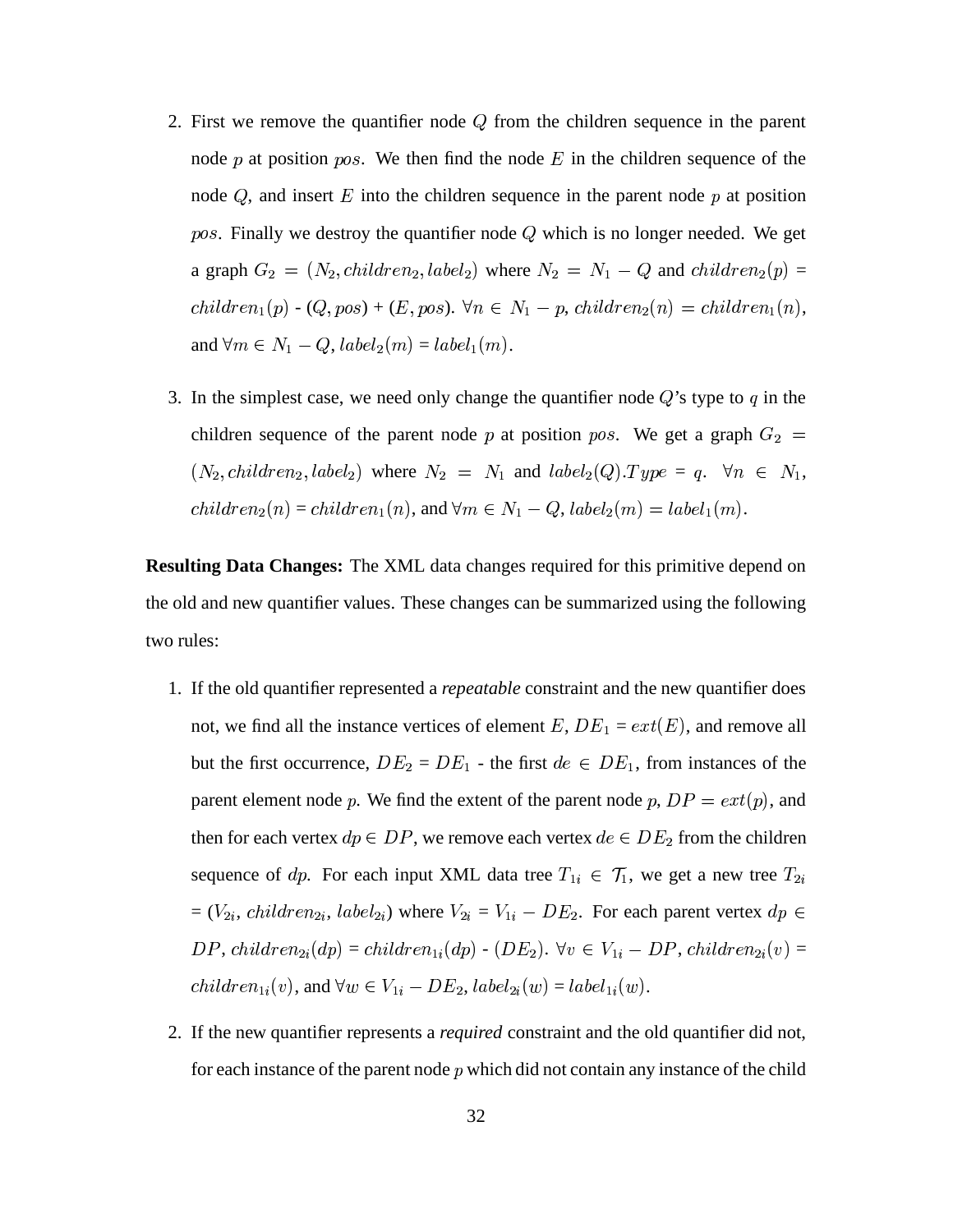element node E, we must create a new instance vertex  $de$  of element E with default value  $d$  and insert  $de$  into instances of the parent node  $p$ . We find the extent of the parent node p,  $DP = ext(p)$ , and then for each vertex  $dp \in DP$  we first check whether a de exists at position pos. If not, then we insert de into  $dp$  at position pos. Let  $DE$  be this set of newly created and inserted instances of  $de$ . For each input XML data tree  $T_{1i} \in \mathcal{T}_1$ , we get  $Y_{1i} \in \mathcal{T}_1$ , we get a new tree  $T_{2i} = (V_{2i}, \text{child})$  $C_{2i} = (V_{2i}, \text{children}_{2i}, \text{label}_{2i})$  w  $_{2i})$  where . . . . . . .  $Y_{2i} = V_{1i} \cup DE$ . For each vertex  $de \in DE$ ,  $label_{2i}(de) = \mathbb{E}$  $\mathbf{e}_{2i}(de) = \texttt{ElemNode},$  and for each parent vertex  $dp \in DP$ ,  $children_{2i}(dp) = children_{1i}(dp) + (de, pos)$ , wherever  $de$ did not exist at position pos before.  $\forall v \in V_{1i} - DP$ ,  $children_{2i}(v) = children_{1i}(v)$ , and  $\forall w \in V_{1i} - DE$ ,  $label_{2i}(w) = la$  $e_{2i}(w) = label_{1i}(v).$ 

The remaining combinations of old and new quantifiers such as not repeatable becomes repeatable, or required becomes not required, cause no changes to the XML data.

**Example 5** *We change the* author *subelement's quantifier in the parent* article *element from repeatable (*PLUS*) to a non-repeatable constraint (*NONE*) as follows:*

article.changeQuant(author, 2, NONE, null);

*Execution of this primitive operation, in addition to changing the quantifier in the DTD element definition, also causes the removal of multiple* author *elements found in the data (all but the first occurrence are removed). The effect on the Article DTD, the first line of which is all that changes, of Figure 1.1 and XML data of Figure 1.2 is illustrated in Figure 3.5.*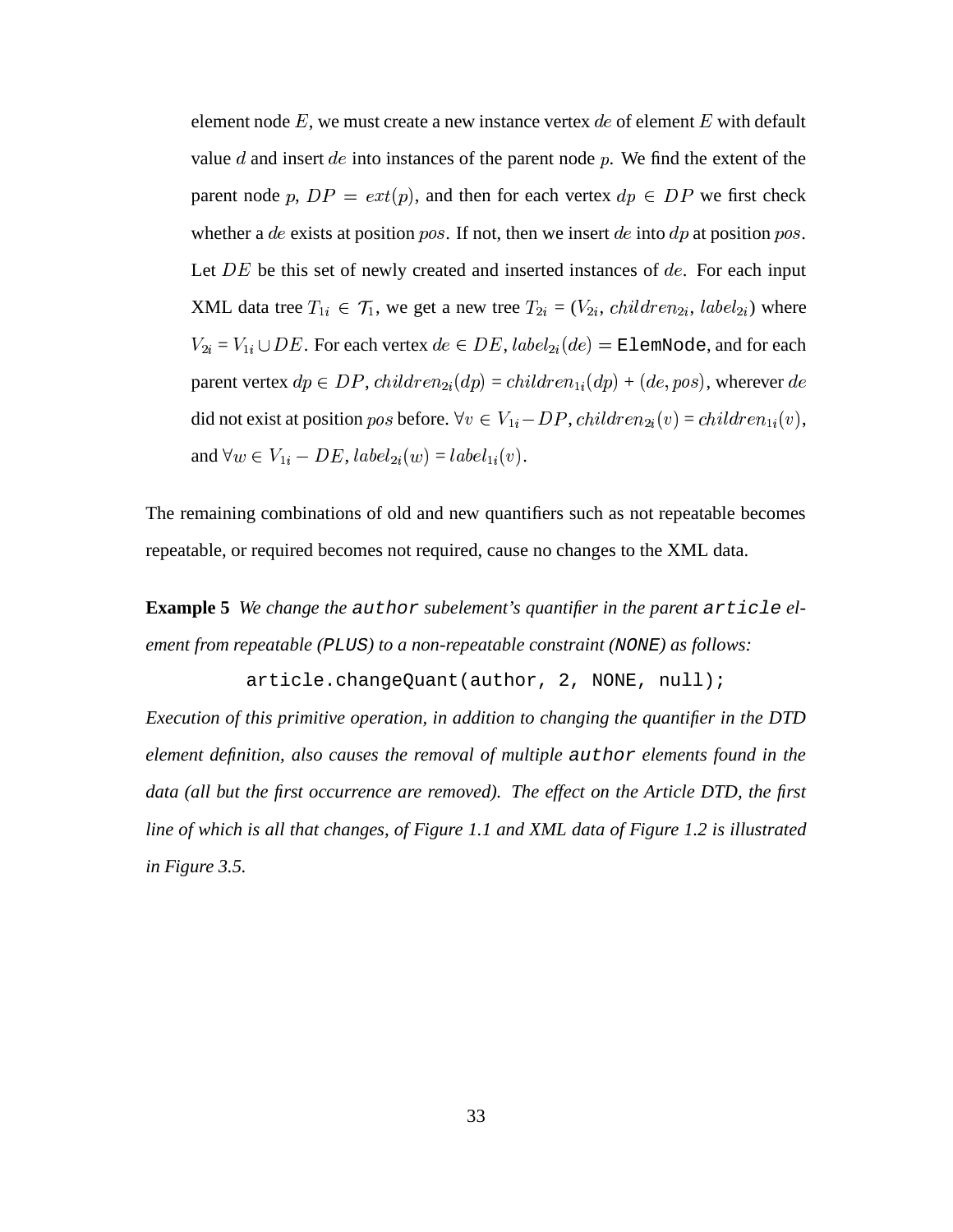```
<!ELEMENT article (title, author+, related?)>
                                                              <!ELEMENT article (title, author, related?)>
            ... (rest is the same)
                                                                           ... (rest is the same)
  <article><br>
<title>XML Evolution Manager</title> <title><br>
<author id = "dk"
<article>
                                                          <title>XML Evolution Manager</title><br><author id = "dk">
    <name><name><first>Diane</first>
       <first>Diane</first>
       \langlelast>Kramer</last>
                                                                    \langlelast>Kramer</last>
     \langle/name>
                                                                 \langle/name>
                                                            \frac{1}{2} / author>
  \langle/author>
  \langle \text{author id} = "er" \rangle<related>
     \epsilonname\epsilon<monograph>
                                                                   <title>Modern database systems</title><br><editor name = "Won Kim"></editor>
       <first>Elke</first>
       <last>Rundensteiner</last>
                                                                 \langle/monograph>
     \langle/name>
  </author>
                                                              \langle/related>
  <related>
                                                            </article>
     <monograph>
       <title>Modern database systems</title>
       \langleeditor name = "Won Kim"></ditor>
    \langle/monograph>
  \langle/related>
\langle /article>
                BEFORE
                                                                                  AFTER
```
Figure 3.5: Results of changeQuant Primitive Operation

## Primitive 6: convertToGroup

Syntax: p.convertToGroup(int start, int end, GroupType gt) **Semantics:** Group together a sequence of children subelement definition nodes, whose positions range from *start* to *end* in the children sequence of the parent element  $p$ , with group type  $qt$ .

**Preconditions:** The position variables *start* and *end* must be valid positions in the children sequence of the parent node p, i.e., numCh(p)  $\geq$  start and numCh(p)  $\geq$  end must both hold. These variables must also be valid relative to each other, meaning  $start \leq end$ must hold. To convert a single child subelement into a group of one, *start* must equal *end.* All the content particles falling within the range  $(start, end)$  must share the same parent, meaning they cannot already be contained in *different* groups. *at* must have one of the following values:  $\{LIST \mid CHOICE\}$ . If the content particles within the range  $(start, end)$  are already contained in a group, that existing group must have the same group type as  $qt$ .

**Resulting DTD Changes:** All the content particles that range from position *start* to end in the children sequence of the parent node  $p$  are converted into a group of type  $qt$ .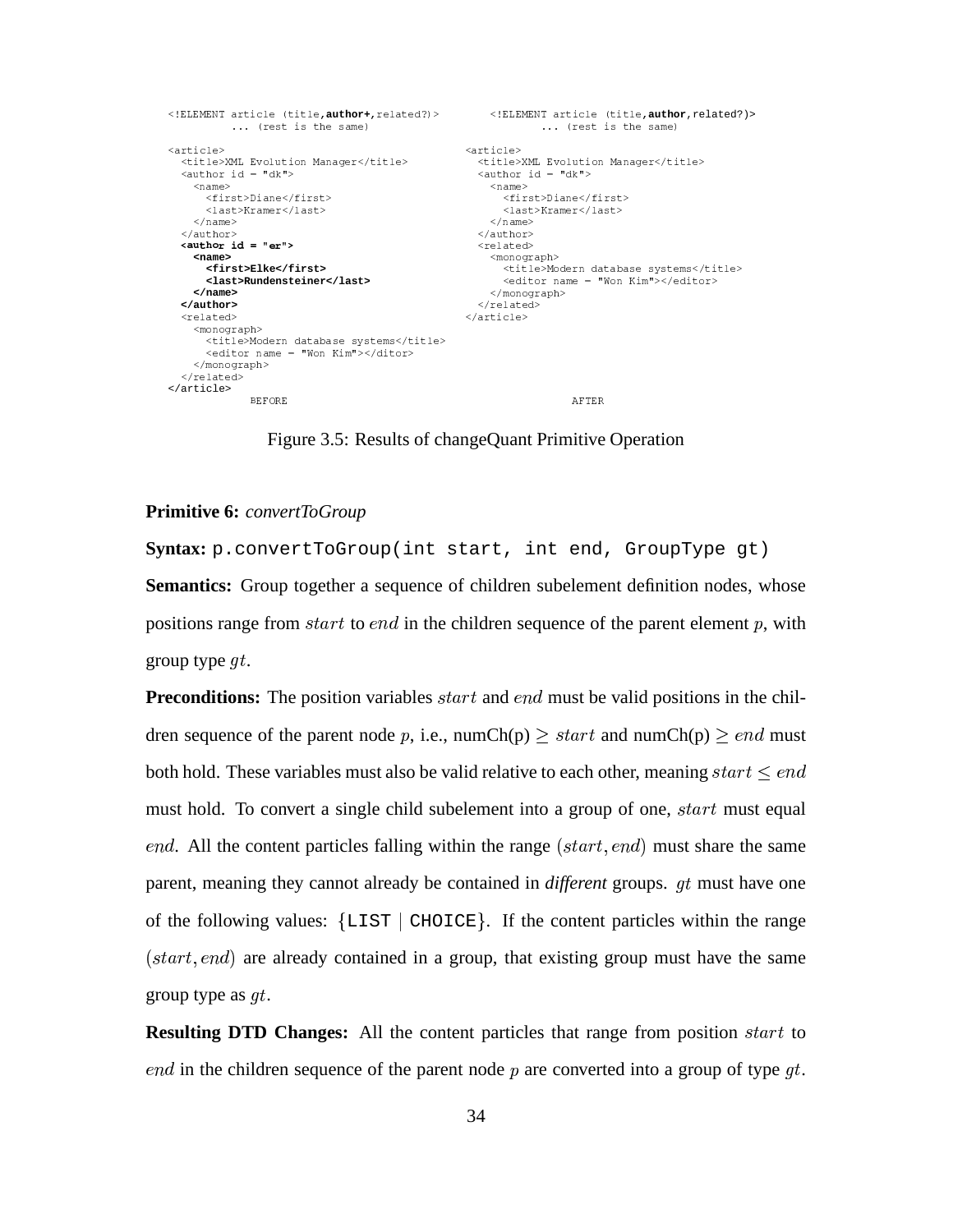First we create a new group definition node  $Grp$ . We then iterate over the children sequence of  $p$ , removing children nodes within the range (start, end), and inserting them in the same order into the children sequence of  $Grp$ . Let  $CH$  be this sequence of children nodes. Finally, we insert  $Grp$  into the children sequence of the parent node p at position *start*. We get a graph  $G_2 = (N_2, children_2, label_2)$  / . . . . . . . . . - - - - -. . . . . . . . ) where  $N_2 = N_1 \cup Grp$ ,  / <sup>+</sup>  / \* . . . .  $(CH) + (Grp, start)$  and  $label_2(Gr)$ . . . . . .  $(Grp).Type = gt.$  $\forall n \in N_1 - p$ , children<sub>2</sub>(n  $p, \text{children}_2(n) = \text{child}$ /  /  $\mathcal{N}_1(n)$ , and  $\forall m \in N_1$ ,  $label_2(m) = label$ . . . . . .  $(m) = label_1(m).$ 

**Resulting Data Changes:** Since this primitive does not allow creating a nested group of a different type from the parent group, this primitive causes no changes to the XML data, as groups are for hierarchical organization purposes only. In a DTD element definition, a children sequence does not change semantically when a new set of parentheses is added. We illustrate with an example, where the following two DTD element definitions for the parent node x have the same meaning in terms of the corresponding XML data. Thus,  $\mathcal{T}_2$  $= \mathcal{T}_1$ .

> <!ELEMENT x (a, b, c, d, e)>  $\langle$ !ELEMENT x  $(a, (b, c), d, e)$

The same argument holds if both the new nested group and the old parent group are of type CHOICE, as illustrated with the following example where both DTD element definitions have the same semantics in terms of the XML data.

> $\leq$ !ELEMENT x (a | b | c | d | e) >  $\leq$ !ELEMENT x (a | (b | c) | d | e) >

**Example 6** *This operation is performed on a parent element, in order to convert a range of its subelements into a group. To illustrate, we create a* LIST *group of one, for the single* author *subelement in the parent* article *element as follows:*

```
article.convertToGroup(2, 2, "LIST");
```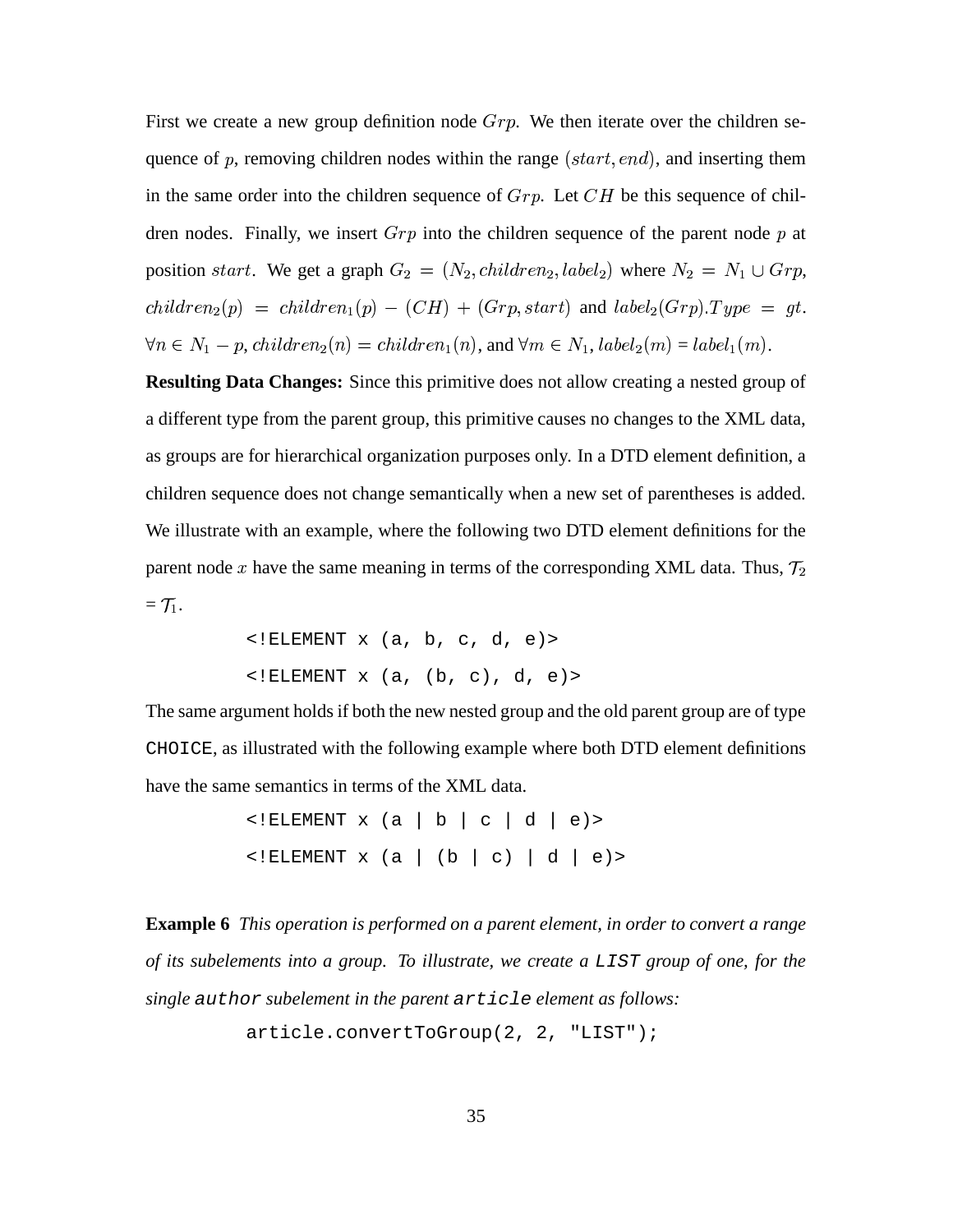*Execution of this primitive operation has the effect of converting the second subelement (*author*) in the* article *parent element to a group of one. The effect on the first line of the Article DTD of Figure 1.1 is shown in Figure 3.6. There are no other changes to the DTD, and no data changes are required as a result of this primitive operation.*

| ELEMENT article (title, author+, related?) | ELEMENT article (title, (author+), related?) |
|--------------------------------------------|----------------------------------------------|
| (rest is the same)                         | (rest is the same)                           |
| <b>BEFORE</b>                              | AFTER                                        |

Figure 3.6: Results of convertToGroup Primitive Operation

## **Primitive 7:** *flattenGroup*

## **Syntax:** p.flattenGroup(int pos)

**Semantics:** Convert a group of content particles at position *pos* in the children sequence of the parent node  $p$  into simple subelements, i.e., remove the group node containing those subelements.

**Preconditions:** The content particle at position  $pos$  in the children sequence of the parent node p must be a group definition node, i.e.,  $label(childAt(p, pos))$ .identity =  $GroupDef.$ 

**Resulting DTD Changes:** First the group definition node at position pos in the children sequence of the parent node p,  $Grp = childAt(p, pos)$ , is removed from p. Then all of the content particles which were contained in the children sequence of that group,  $GE = children (Grp)$ , become direct descendents of the parent node p. We iterate over the children nodes  $ge \in GE$ , inserting the first into p at position pos, the second at position  $pos + 1$ , the third at position  $pos + 2$ , and so on. We get a graph  $G_2 =$  . . . . . . . . .  / . . . . . . . . . - - - - -. . . . . . . ) where  $N_2 = N_1 - Grp$  and  $children_2(p) = chi$   / \*\*\*\*  $\sqrt{2}$  $(Grp, pos) + (GE, pos). \ \forall n \in N_1 - p, \ children_2(n)$  $p, \, children_2(n) = chi$ /  /  $_1(n)$ , and  $\forall m \in N_1$ , - . . . . . .  $(m) = label_1(m)$ . . . . . . .  $(m).$ 

**Resulting Data Changes:** Since group nodes are not represented in the XML data, the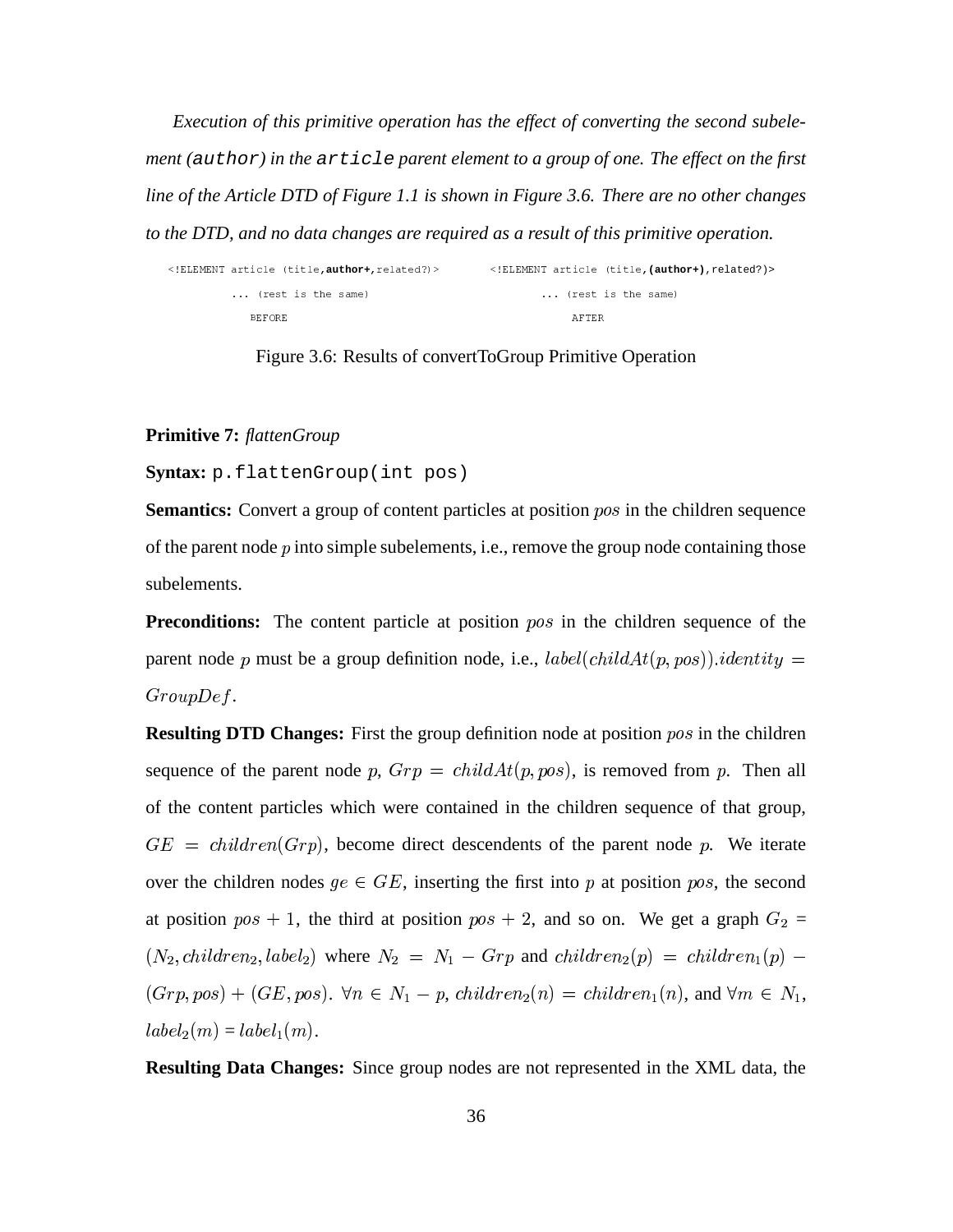children instance vertices are already children of the correct parent instance vertices. Therefore, this primitive causes no changes to the XML data, i.e.,  $\mathcal{T}_2 = \mathcal{T}_1$ .

**Example 7** *This operation is performed on a parent element definition node in order to flatten a group ofsubelements. To illustrate, we use the newly created group from Example 6 directly above, where flattening the group of one for the single* author *subelement in the parent* article *element, restores the* article *definition to its original state as follows:*

article.flattenGroup(2);

*Execution of this primitive operation has the effect of reverting the first line of the Article DTD from the previous example to its original state. There are no other changes to the DTD, and no data changes are required as a result of this primitive operation.*

| ELEMENT article (title, (author+), related?) | ELEMENT article (title, author+, related?) |
|----------------------------------------------|--------------------------------------------|
| (rest is the same)                           | (rest is the same)                         |
| <b>BEFORE</b>                                | AFTER                                      |

Figure 3.7: Results of flattenGroup Primitive Operation

#### **Primitive 8:** *changeGroupQuant*

**Syntax:** p.changeGroupQuant(int pos, QuantType q)

**Semantics:** Change the quantifier constraint for the group definition node at position pos in the children sequence of the parent definition node  $p$  to type  $q$ .

**Preconditions:** The content particle at position *pos* in the children sequence of the parent node p must be a group definition node, i.e.,  $label(childAt(p, pos))$ .identity = *GroupDef.* The quantifier q must have one of the following values:  $\{STAR \mid PLUS \}$  $QMARK$  | NONE}. However, we do not allow the new quantifier q to represent a *required* constraint if the old quantifier did not because it would be difficult to specify appropriate default values for an entire group of elements to assign to their data instances in cases where the group does not already exist in the data.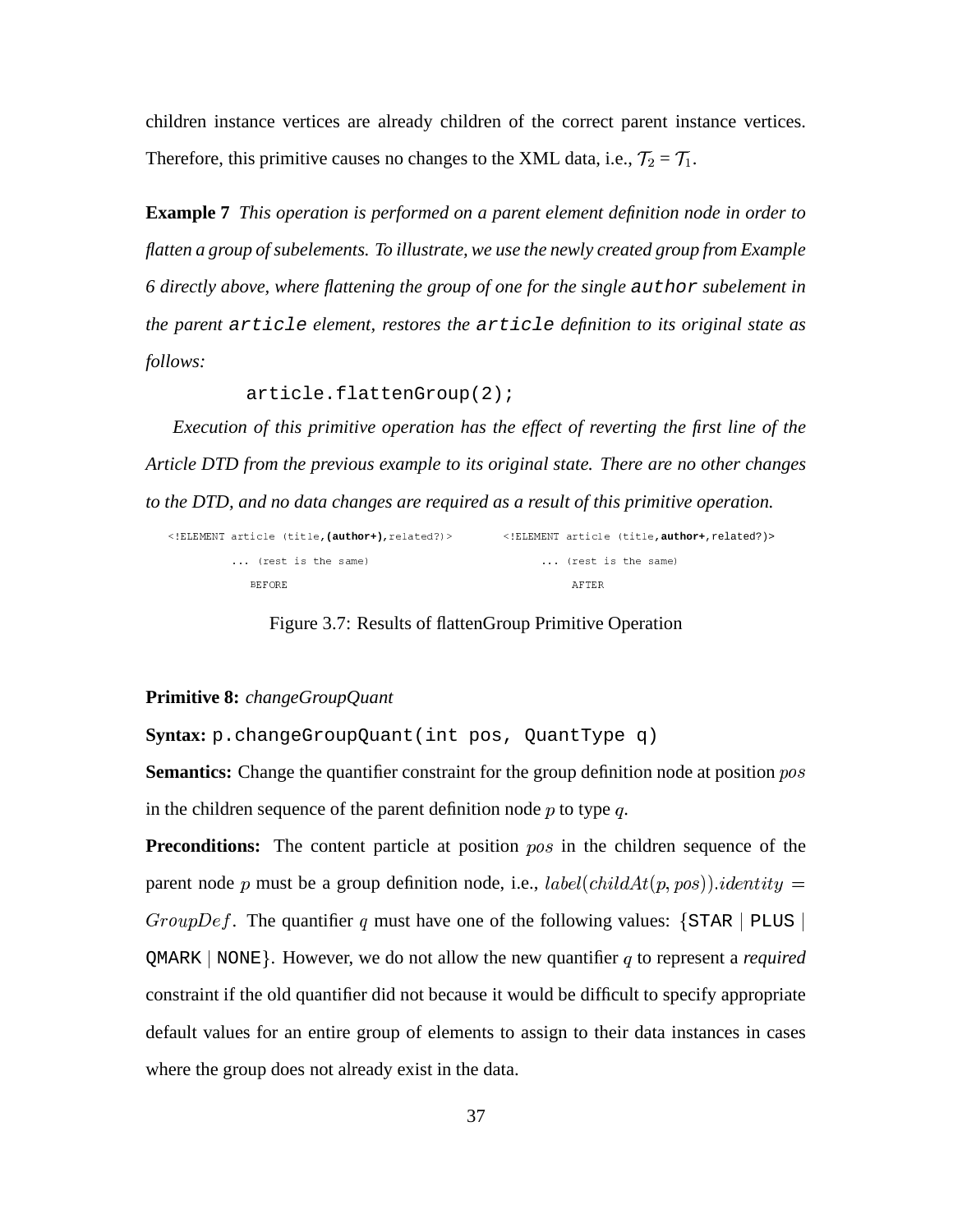**Resulting DTD Changes:** The changes we describe here are the same as those for primitive 5 above, with the simple replacement of  $Grp$  for E, since we are now dealing with a group definition node rather than an element definition node. There are three possibilities which will determine what changes are required to the DTD graph G for this operation. First, if the original group definition node  $Grp$  was not previously quantified and the QuantType  $q$  is not NONE, then a new quantifier node must be created and inserted into the DTD graph. Second, if the original group definition node  $Grp$  was previously quantified and the QuantType  $q$  is NONE, then the old quantifier node must be removed from the DTD graph. Third, if the original group definition node  $Grp$  was previously quantified and the QuantType  $q$  is not NONE, then we simply need to change the quantifier node's type to q. The fourth possibility would be that original group definition node  $Grp$  was not previously quantified and the QuantType  $q$  is NONE. In this case we are not actually changing the quantifier of the node  $Grp$ , so no DTD changes would be required. We now show the resulting DTD changes for each of the three possibilities which require changes to the DTD graph.

- 1. First we remove the node  $Grp$  from the children sequence in the parent node p at position *pos*. Next we create a new quantifier node Q with type q and insert Q into the children sequence of the parent node  $p$  at position  $pos$ . Finally, we insert the node  $Grp$  into the children sequence of the quantifier node  $Q$ . We get a graph  $G_2 = (N_2, children_2, label)$  / . . . . . . . . . - . . . . **. . . .** where  $N_2 = N_1 \cup Q$ ,  $children_2(p) = child$  $\phi(p)=children_1(p)$  $\sqrt{2}$  $- (Grp, pos) + (Q, pos),$  and  $label_2(Q). Type = q. \forall n \in N_1 - p, children_2(n)$  $p, \, children_2(n) =$ /  / . . . . . . .  $(n),$  and  $\forall m \in N_1, \textit{label}_2(m) = \textit{label}_1$ <sup>+</sup>  $(m) = label_1(m)$ . . . . . . .  $(m).$
- 2. First we remove the quantifier node  $Q$  from the children sequence in the parent node  $p$  at position  $pos$ . We then find the node  $Grp$  in the children sequence of the node  $Q$ , and insert  $Grp$  into the children sequence in the parent node  $p$  at position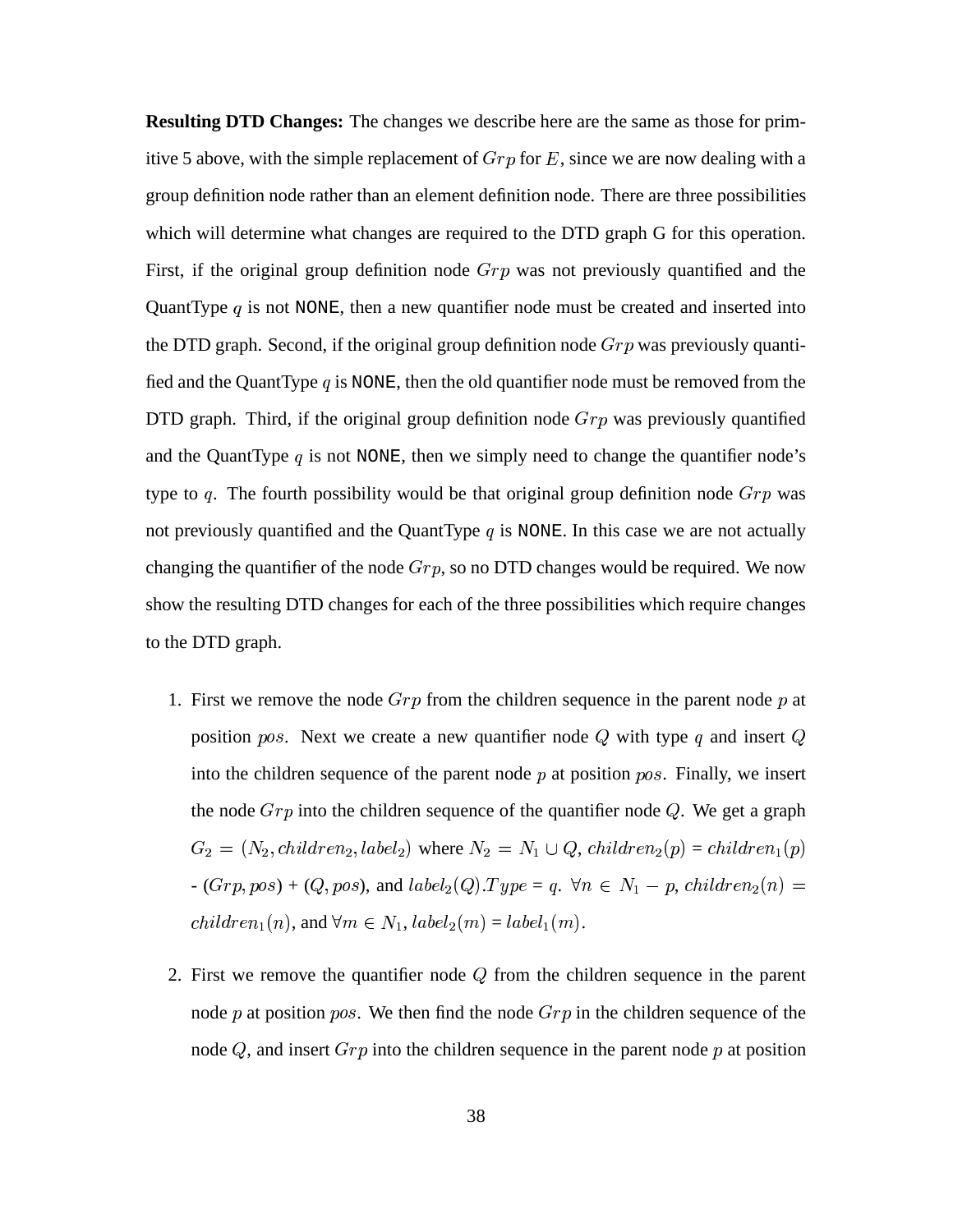pos. Finally we destroy the quantifier node  $Q$  which is no longer needed. We get a graph  $G_2 = (N_2, children_2, label_2)$  / . . . . . . . . - - - - -<sup>+</sup> ) where  $N_2 = N_1 - Q$  and  $children_2(p) =$  $(p) =$  / \*  $(p)$  -  $(Q, pos)$  +  $(Grp, pos)$ .  $\forall n \in N_1-p$ , children<sub>2</sub> $(n)$  $p, \text{children}_2(n) = \text{child}$  $\prime$  . The  $\prime$  -state of  $\prime$  -state of  $\prime$  -state  $\prime$  -state  $\prime$  -state  $\prime$  -state  $\prime$  $_1(n),$ and  $\forall m \in N_1 - Q$ ,  $label_2(m) = la$ <sup>+</sup>  $(m) = label_1(m)$ . . . . . . .  $(m).$ 

3. In the simplest case, we need only change the quantifier node  $Q$ 's type to  $q$  in the children sequence of the parent node p at position pos. We get a graph  $G_2 =$  <sup>+</sup>  / . . . . . . . . . - . . . . **. . .** . ) where  $N_2 = N_1$  and  $label_2(Q).T$ <sup>+</sup>  $(Q). Type = q. \quad \forall n \in N_1,$  / <sup>+</sup>  $(n) = children_1(n)$ , and  $\forall m \in N_1 - Q$ ,  $label_2(m) = b$ <sup>+</sup> . . . . . . . . . . . . . . .  $(m).$ 

**Resulting Data Changes:** Similar to the resulting data changes for Primitive 5 above, if the old quantifier represented a *repeatable* constraint and the new quantifier does not, we find all the instance vertices of the group  $Grp$ ,  $DG_1 = ext(Grp)$ , and remove all but the first occurrence,  $DG_2 = DG_1$  - the first  $dg \in DG_1$ , from instances of the parent node p. We find the extent of the parent node p,  $DP = ext(p)$ , and then for each vertex  $dp \in DP$ , we remove each vertex  $dg \in DG_2$  from the children sequence of  $dp$ . For each input XML data tree  $T_{1i} \in \mathcal{T}_1$ , we get  $T_{1i} \in \mathcal{T}_1$ , we get a new tree  $T_{2i} = (V_{2i}, \text{child})$  $C_{2i} = (V_{2i}, \text{children}_{2i}, \text{label}_{2i})$  w  $_{2i})$  where . . . . .  $X_{2i} = V_{1i} - DG_2$ . For each parent vertex  $dp \in DP$ ,  $children_{2i}(dp) = children_{1i}(dp) -$  . . . . . . ).  $\forall v \in V_{1i} - DP$ ,  $children_{2i}(v) = children_{1i}(v)$ , and  $\forall w \in V_{1i} - DG_{2}$ ,  $label_{2i}(w)$  $\mathbf{P}_i(w)$  $=$   $label_{1i}(w)$  $\mathcal{L}_1(w)$ 

**Example 8** *This operation is performed on a parent element to change the quantifier of a group subelement node. To illustrate, we change the quantifier on the* monograph *group node in the parent* related *element definition from repeatable but not required ("\*") to not repeatable and not required ("?") as follows:*

```
related.changeGroupQuant(1, "?");
```
*Execution of this primitive operation causes a change to the quantifier on the* monograph *group node in the parent* related *element definition. Since the XML data only*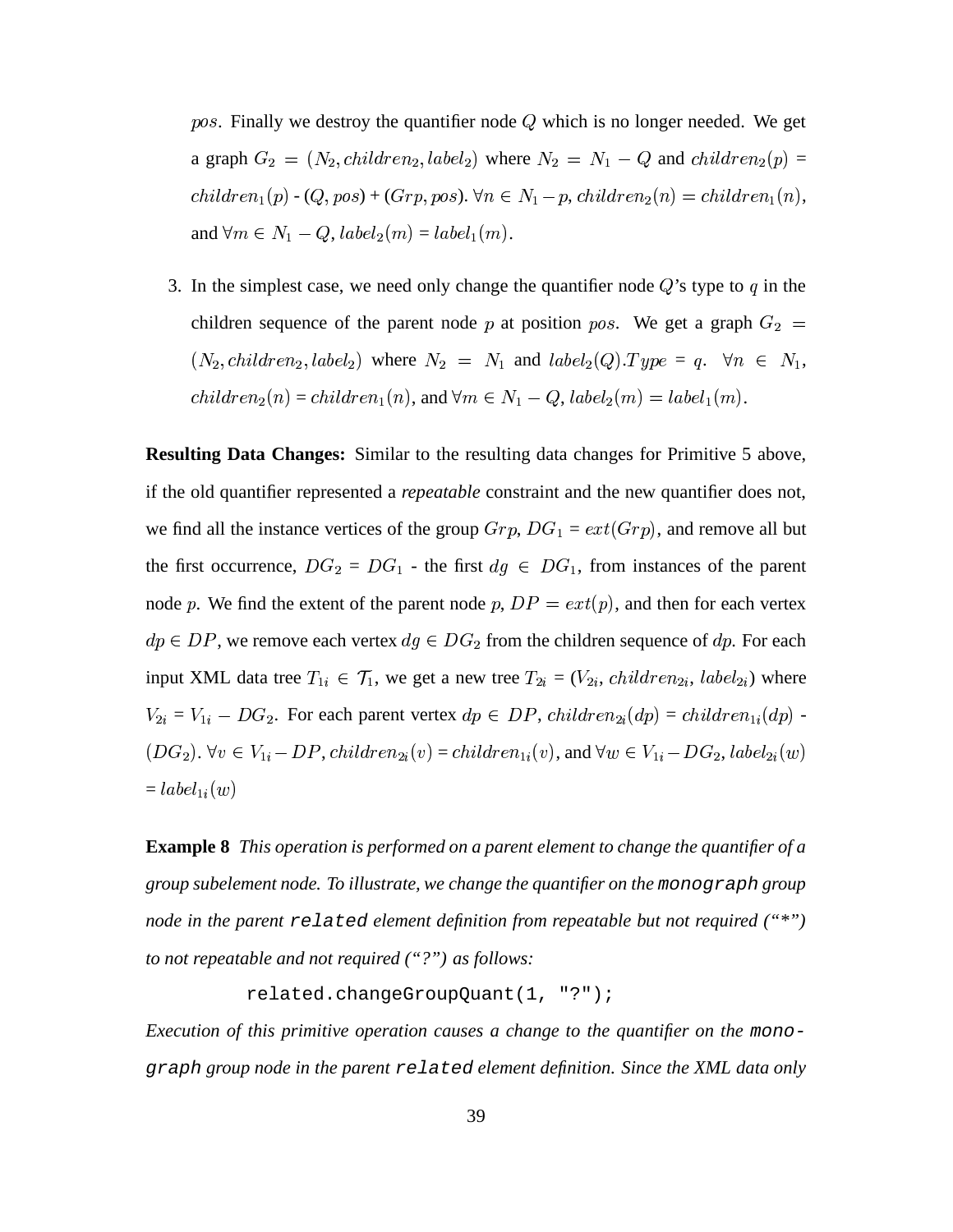contains a single instance of the monograph content particle, no data changes are required as a result of this primitive. The effect on the Article DTD of Figure 1.1 is shown

in Figure 3.8.

```
<! ELEMENT article (title, author+, related?)>
                                                                 <! ELEMENT article (title, author+, related?) >
                                                                 \label{eq:2} \begin{array}{ll} < ! \; \texttt{ELEMENT} & \texttt{title} & (\; \texttt{\#PCDATA}) > \end{array}<! ELEMENT title (#PCDATA)>
<! ELEMENT author (name) >
                                                                <!ELEMENT author (name) >
    <!ATTLIST author id ID #REQUIRED>
                                                                    <!ATTLIST author id ID #REQUIRED>
<! ELEMENT name (first, last)><br><! ELEMENT first (#PCDATA)>
                                                               <!ELEMENT name (first, last)><br><!ELEMENT name (first, last)><br><!ELEMENT first (#PCDATA)>
<! ELEMENT last (#PCDATA) >
                                                                <! ELEMENT last (#PCDATA)>
<! ELEMENT related (monograph) *>
                                                               <! ELEMENT related (monograph) ?>
<!ELEMENT monograph (title, editor)>
                                                                <! ELEMENT monograph (title, editor)>
<! ELEMENT editor EMPTY>
                                                               <! ELEMENT editor EMPTY>
    <!ATTLIST editor name CDATA #IMPLIED>
                                                                     <!ATTLIST editor name CDATA #IMPLIED>
                BEFORE
                                                                                  AFTER
```
Figure 3.8: Results of changeGroupQuant Primitive Operation

## **Primitive 9: addDTDAttr**

Syntax: p.addDTDAttr(String a, AttrType at, DefType dt,

String dv)

**Semantics:** A new attribute definition node with name  $a$ , attribute type  $at$ , default type  $dt$ , and default value  $dv$  will be created and added to the children sequence of the parent node  $p$ .

**Preconditions:** No attribute with name  $a$  has been defined in the parent element definition p, i.e.,  $\forall n \in children(p)$  where  $label(n).identity = AttrDef, label(n).Name \neq a$ . The attribute type at must have one of the following values:  $\{CDATA \mid CHOICE \mid HREF\}$ ID | IDREF | IDREFS | NMTOKEN $\}$ . The default type dt must have one of the following values: {#REQUIRED | #IMPLIED | #FIXED | #DEFAULT}. If the default type dt is anything other than  $\#IMPLIED$ , the default value dv must not be null.

**Resulting DTD Changes:** A new attribute definition node A will be created with name  $a$ , attribute type at, default type dt, and if  $dv \neq \emptyset$ , default value dv. A will then be added to the children sequence of the parent node p. We get a graph  $G_2 = (N_2, children_2, label_2)$ where  $N_2 = N_1 \cup A$ , children<sub>2</sub>(p) = children<sub>1</sub>(p) + A, label<sub>2</sub>(A). Name = a, label<sub>2</sub>(A). Type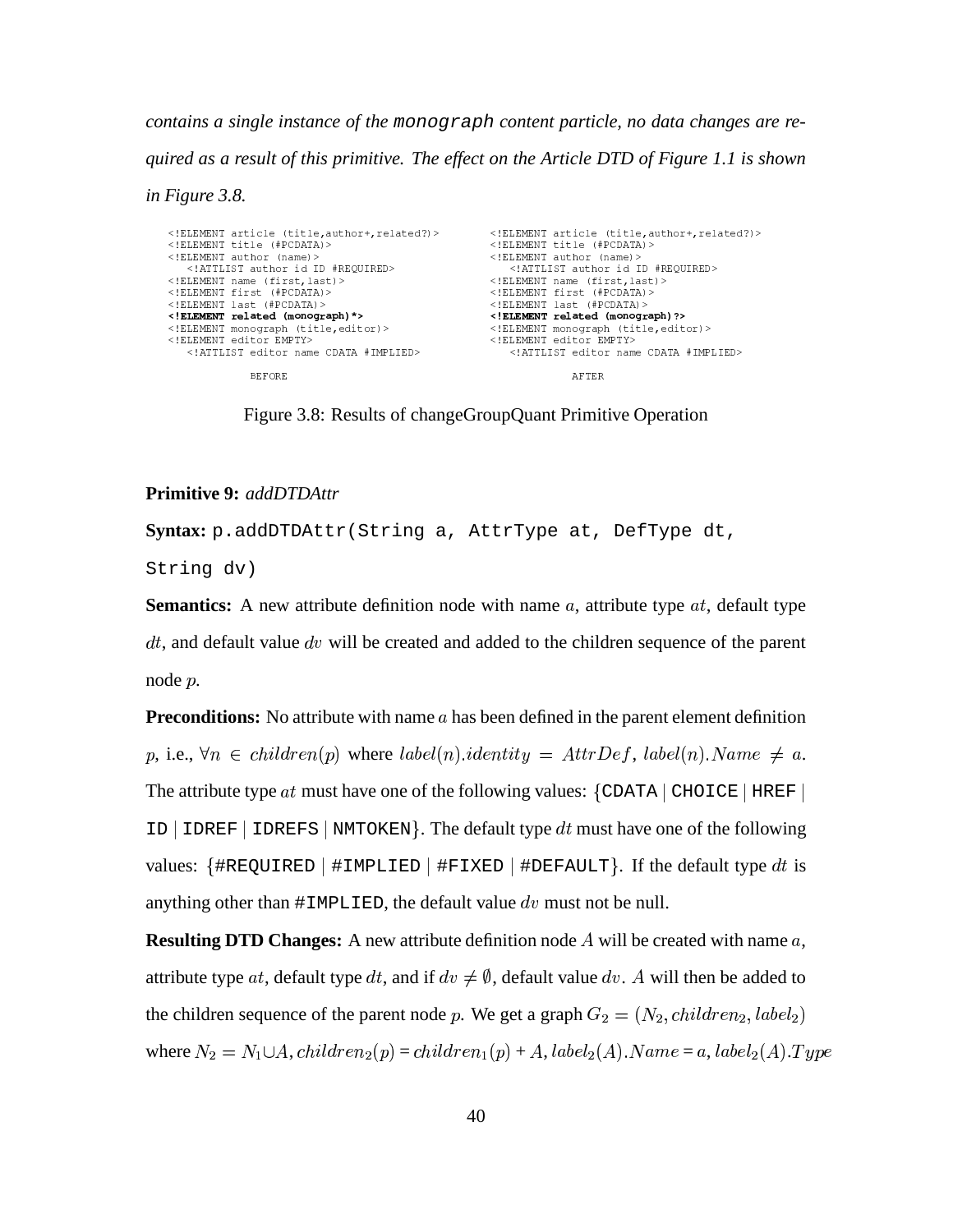$= at, label_2(A)$ .  $DefType = dt$ , and  $label_2(A)$ <sup>+</sup>  $(A). DefVal = dv. \,\forall n \in N_1 - p, \, children_2(n)$  $p, \emph{children}_2(n)$ /  $= children_1(n),$  and  $\forall n$  $(n)$ , and  $\forall m \in N_1$ ,  $label_2(m) = label$ <sup>+</sup>  $(m) = label_1(m)$ . . . . . . .  $(m).$ 

**Resulting Data Changes:** If the default type  $dt = \text{HREQUIRED}$ , then a new data attribute vertex  $da$  will be created with default value  $dv$  for each instance of the parent element definition node p. We find the extent of the parent node p,  $DP = ext(p)$ , and then for each vertex  $dp \in DP$ , we add a new vertex da to the children sequence of  $dp$ . For each input XML data tree  $T_{1i} \in \mathcal{T}_1$ , we ge  $T_{1i} \in \mathcal{T}_1$ , we get a new tree  $T_{2i} = (V_{2i}, \text{child})$  $S_{2i} = (V_{2i}, \, children_{2i}, \, label_{2i})$  $_{2i})$ where  $V_{2i} = V_{1i} \cup da$ , and labelled  $da$ , and  $\mathit{label}_{2i}(da)$  $\mathcal{L}_{2i}(da) =$  AttrNode. For each parent vertex  $dp \in DP,$  /  $\mathcal{L}_{2i}(dp)=children_{1i}(dp)+da. \,\,\forall v\in V_{1i}-DP, \,children_{2i}(v)=children_{1i}(v),$ and  $\forall w \in V_{1i}$ ,  $label_{2i}(w) = label_{1i}(w)$  $_{1i}(w).$ 

**Example 9** *This operation is performed on a parent element to add a new attribute definition. To illustrate, we add a* published *attribute to the* article *element definition to indicate whether this article has been published or not. We pass* CDATA *as the attribute type,* #REQUIRED *as the default type, meaning each instance of the* article *element in the data must have this new attribute, and* TRUE *for the default value as follows:* article.addDTDAttr("published", CDATA, #REQUIRED,

TRUE);

*Execution of this primitive operation causes a new line to be added after the first line of the Article DTD of Figure 1.1, and the rest of the DTD remains the same. Since there is only one instance of the* article *content particle in the data, only the first line of the XML data from Figure 1.2 changes, as shown in Figure 3.9.*

| ELEMENT article (title, author+, related?)<br>ELEMENT title (#PCDATA) | ELEMENT article (title, author+, related?)<br>ATTLIST article published CDATA #REQUIRED<br>ELEMENT title (#PCDATA) |
|-----------------------------------------------------------------------|--------------------------------------------------------------------------------------------------------------------|
| (rest is the same)                                                    | (rest is the same)                                                                                                 |
| <article><br/><title>XML Evolution Manager</title></article>          | <article published="TRUE"><br/><title>XML Evolution Manager</title></article>                                      |
| (rest is the same)                                                    | (rest is the same)                                                                                                 |
| <b>BEFORE</b>                                                         | AFTER                                                                                                              |

Figure 3.9: Results of addDTDAttr Primitive Operation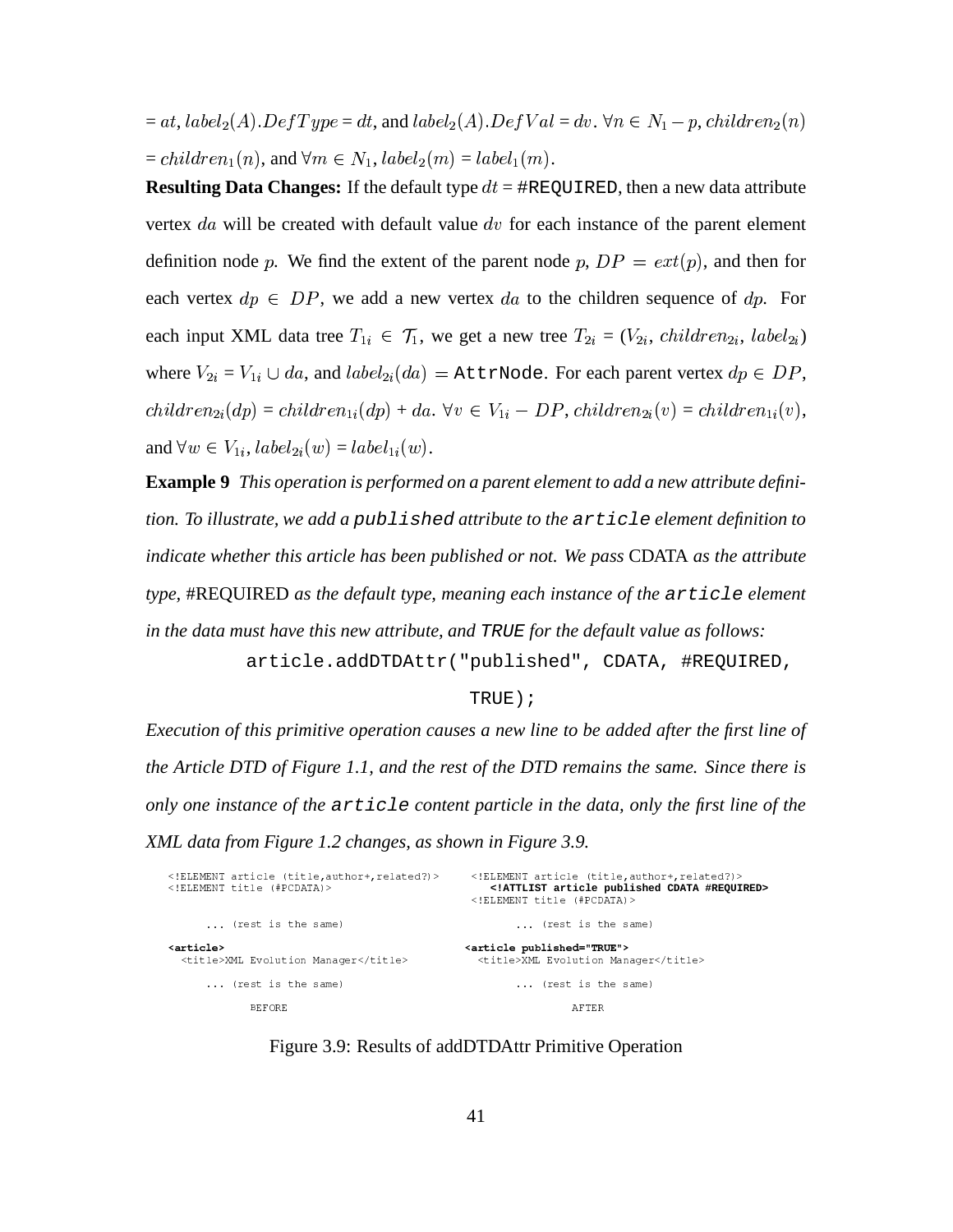#### **Primitive 10:** *destroyDTDAttr*

#### **Syntax:** p.destroyDTDAttr(String a)

**Semantics:** The attribute definition node with name a will be removed from the children sequence in the parent node p.

**Preconditions:** An attribute definition node with name  $a$  must already exist in the children sequence of the parent node p, i.e.,  $\exists n \in children(p)$  such that  $label(n).identity =$  $AttrDef$  and  $label(n).Name = a$ .

**Resulting DTD Changes:** The attribute definition node A with name a will be removed from the children sequence of the parent node p. We get a graph  $G_2 = (N_2, children_2, label_2)$  / . . . . . . . . . - <sup>+</sup>  $\mathbf{v}$  and  $\mathbf{v}$  and  $\mathbf{v}$  and  $\mathbf{v}$ where  $N_2 = N_1 - A$  and  $children_2(p) = child$  $(p) = children_1(p)$  - A.  $\forall r$  $(p)$  - A.  $\forall n \in N_1 - p$ , children<sub>2</sub> $(r)$  $p, \, children_2(n)$ /  $= children_1(n),$  and  $\forall n$  $(n)$ , and  $\forall m \in N_1 - A$ ,  $label_2(m) = b$ . . . . . .  $(m) = label_1(m)$ . . . . . . .  $(m).$ 

**Resulting Data Changes:** All the instance vertices of attribute  $A$ ,  $DA = ext(A)$  are removed from instances of the parent element definition node  $p$ . We find the extent of the parent node p,  $DP = ext(p)$ , and then for each vertex  $dp \in DP$ , we remove the vertex  $da \in DA$  from the children sequence of  $dp$ . For each input XML data tree  $T_{1i} \in \mathcal{T}_1$ , we get a new tree  $T_{2i} = (V_{2i}, \text{child})$  $S_{2i} = (V_{2i}, \text{children}_{2i}, \text{label}_{2i})$  w  $\chi_{2i}$ ) where  $V_{2i} = V_{1i} - DA$ . For each parent vertex  $dp \in DP$ ,  $children_{2i}(dp) = children_{1i}(dp) - da$ .  $\forall v \in V_{1i} - DP$ ,  $children_{2i}(v)$  $= children_{1i}(v)$ , and  $\forall w \in V_{1i} - DA$ ,  $label_{2i}(w) = lb$  $a_2(w) = label_{1i}(w).$ 

**Example 10** *This operation is performed on a parent element to remove an existing attribute. To illustrate, we remove the* published *attribute from the* article *element which was added in Example 9 above as follows:*

article.destroyDTDAttr("published");

*Execution of this primitive operation causes the new line which was added in the previous example to be removed, while the rest of the DTD remains the same. Since there is only one instance of the* article *content particle in the data, only the first line of the XML data from the example above changes. The result after execution of this primitive is*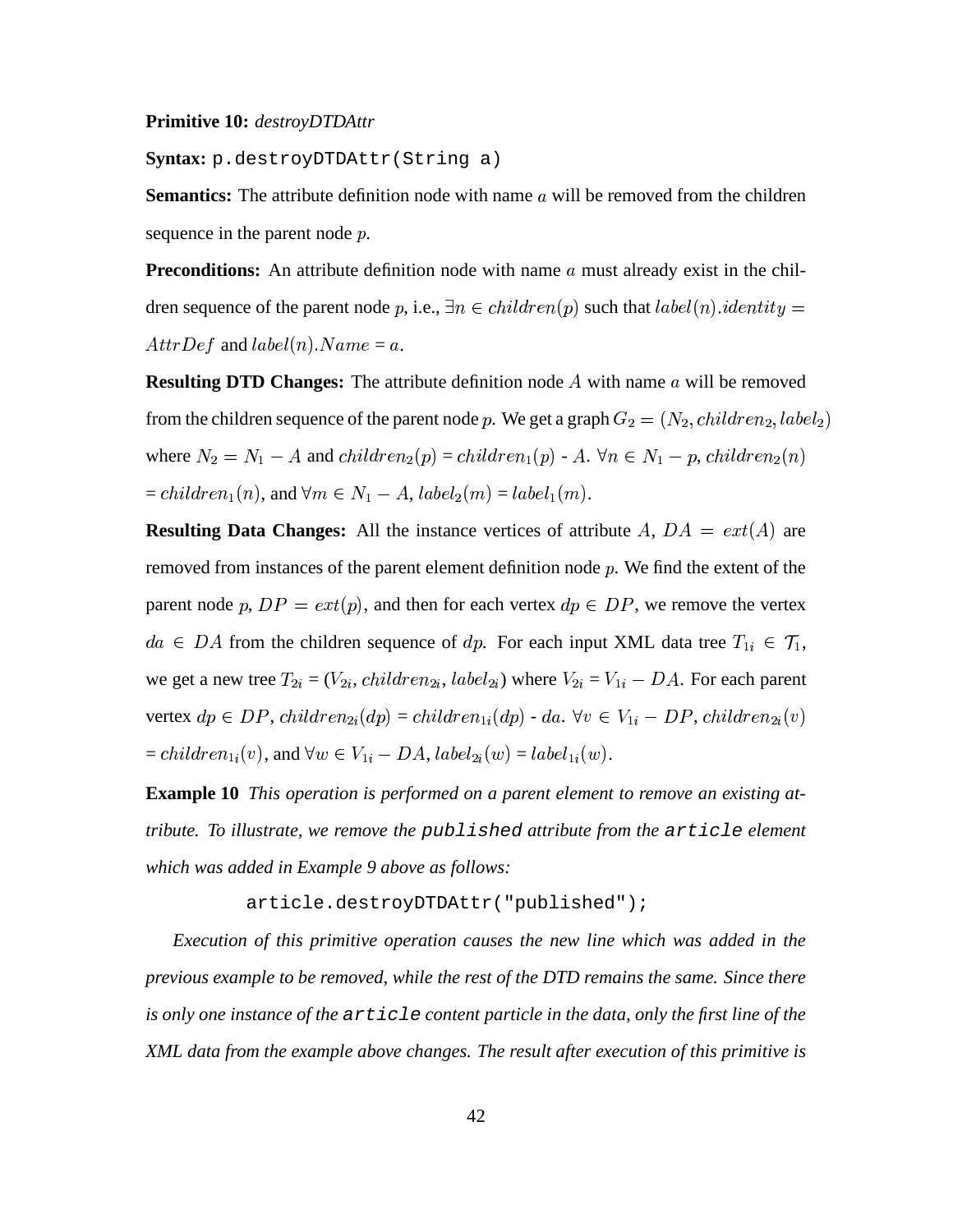*to restore both the DTD and the XML data to its original form of Figures 1.1 and 1.2 as*

*shown in Figure 3.10.*

```
SIEMENT article (title,author+,related?)> <!ELEMENT article (title,author+,</article (title,author+,
                                                                                                                 uthor+.related?)>
\lambda intriving \lambda . \lambda is a different function of \lambda... (rest is the same) ...
                                                                                  ... (rest is the same)
dent and a constant and and uncorrection
                                \mathbf{v} \cdot \mathbf{v} = \mathbf{v} \cdot \mathbf{v}
	*"Y	$	&!
$
8.8
I	"
 
                                                     * &
*
Y	$!""$8.
8	"I"	
&	*
         ... (rest is the same) ...
                                                                                  ... (rest is the same)
                  BEFORE
                    \Gamma 5 be found to the set of the set of the set of the set of the set of the set of the set of the set of the set of the set of the set of the set of the set of the set of the set of the set of the set of the set of the 
                                                                                              AFTER
```
Figure 3.10: Results of destroyDTDAttr Primitive Operation

## **3.3.3 Changes to the XML Data**

**Primitive 11:** *addDataAttr*

**Syntax:** de.addDataAttr(String a, String av)

**Semantics:** A data attribute instance  $da$  will be created with name  $a$  and value  $av$ , and will be added to the children sequence of the data element vertex  $de$ .

**Preconditions:** An attribute definition  $A$  for the attribute instance vertex  $da$  must exist in the DTD graph, i.e.,  $\exists A$  such that  $typeOf(da) = A$ . If the default type of the attribute definition node A is *required*, i.e.,  $label(A).DefType = \text{HREQUIRED}$ , then this attribute must already exist in the data, so the addDataAttr primitive is not valid for such an attribute. If the default type of the attribute definition node A is *fixed*, i.e.,  $label(A). DefType = \# \texttt{FIXED}$ , then the value dv must be null since the fixed value is already specified in the DTD attribute definition  $A$ , and a fixed value may not be changed. **Resulting DTD Changes:** This is an XML data change primitive operation. Therefore there are no resulting changes to the DTD graph, i.e.,  $G_2 = G_1$ .

**Resulting Data Changes:** An instance  $da$  of the attribute named  $a$  will be added to the children sequence of the data element vertex de. If  $av \neq \emptyset$ , the value av will be assigned to the data attribute vertex  $da$ . Otherwise, if the default type of the DTD attribute definition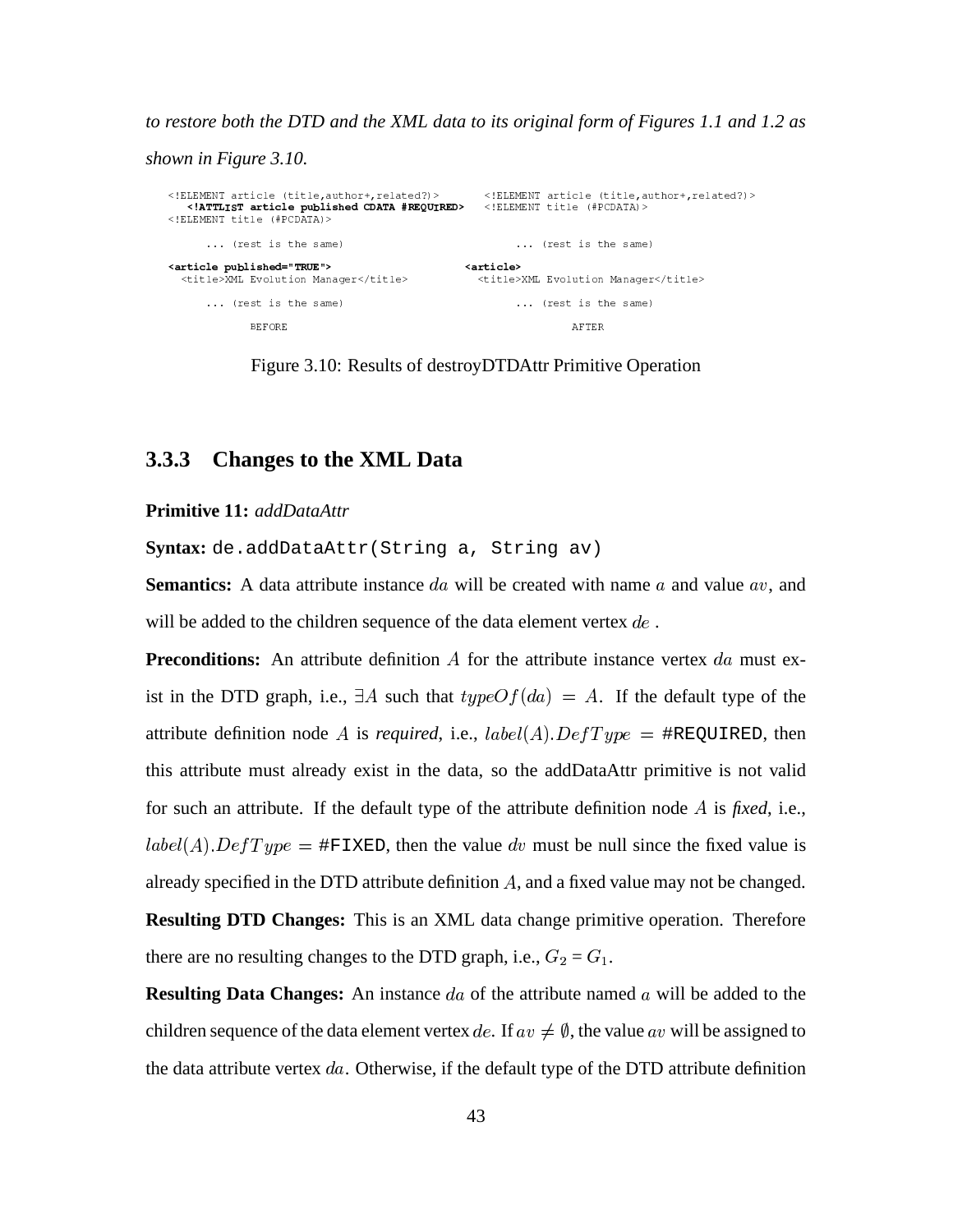node A is *fixed*, i.e.,  $label(A).DefType = \# \texttt{FTXED}$ , then the fixed value declared in the attribute definition,  $label(A).DefVal$  will be assigned to the data attribute instance da. For each input XML data tree  $T_{1i} \in \mathcal{T}_1$ , we ge  $T_{1i} \in \mathcal{T}_1$ , we get a new tree  $T_{2i} = (V_{2i}, \text{child})$  $S_{2i} = (V_{2i}, \, children_{2i}, \,$ -  $\mathbf{v}_{2i}$ ) where  $V_{2i} = V_{1i} \cup da$ , *childre*  $da, \ children_{2i}(de) = children_{1i}(de) + da, \text{ and } label_{2i}(da)$  $_{2i}(da) =$ AttrNode.  $\forall v \in V_{1i} - de, children_{2i}(v) = children_{1i}(v)$ , and  $\forall w \in V_{1i}, label_{2i}(w) =$  $_{2i}(w) =$ -  $\mathfrak{u}_i(w)$ .

**Example 11** *To illustrate use of this primitive operation, we first add a new attribute definition called "primary" to the* author *element in the DTD to indicate whether an author is the primary author of an article or not, using* #IMPLIED *for the default type. We then use the addDataAttr primitive to assign values to the two authors of the article in the example. This operation is performed on an instance of an element in the data. To address such an instance, we use the XPath notation, as defined in [W3C99] as follows:*

```
author.addDTDAttr("primarv", CDATA, IMPLIED, null);
author1 = findDataElement("article[1]/author[1]");
author1.addDataAttr("primarv". TRUE):
author2 = findDataElement("article[1]/author[2]"):
author2.addDataAttr("primarv", FALSE);
```
*Execution of these primitive operations first causes a new line to be added to the DTD for the* primary *attribute in the* author *element definition. Then data instances of the attribute are added to the two* author *element instances in the XML data with appropriate values. The effect on the Article DTD of Figure 1.1 and the XML data of Figure 1.2 is shown in Figure 3.11.*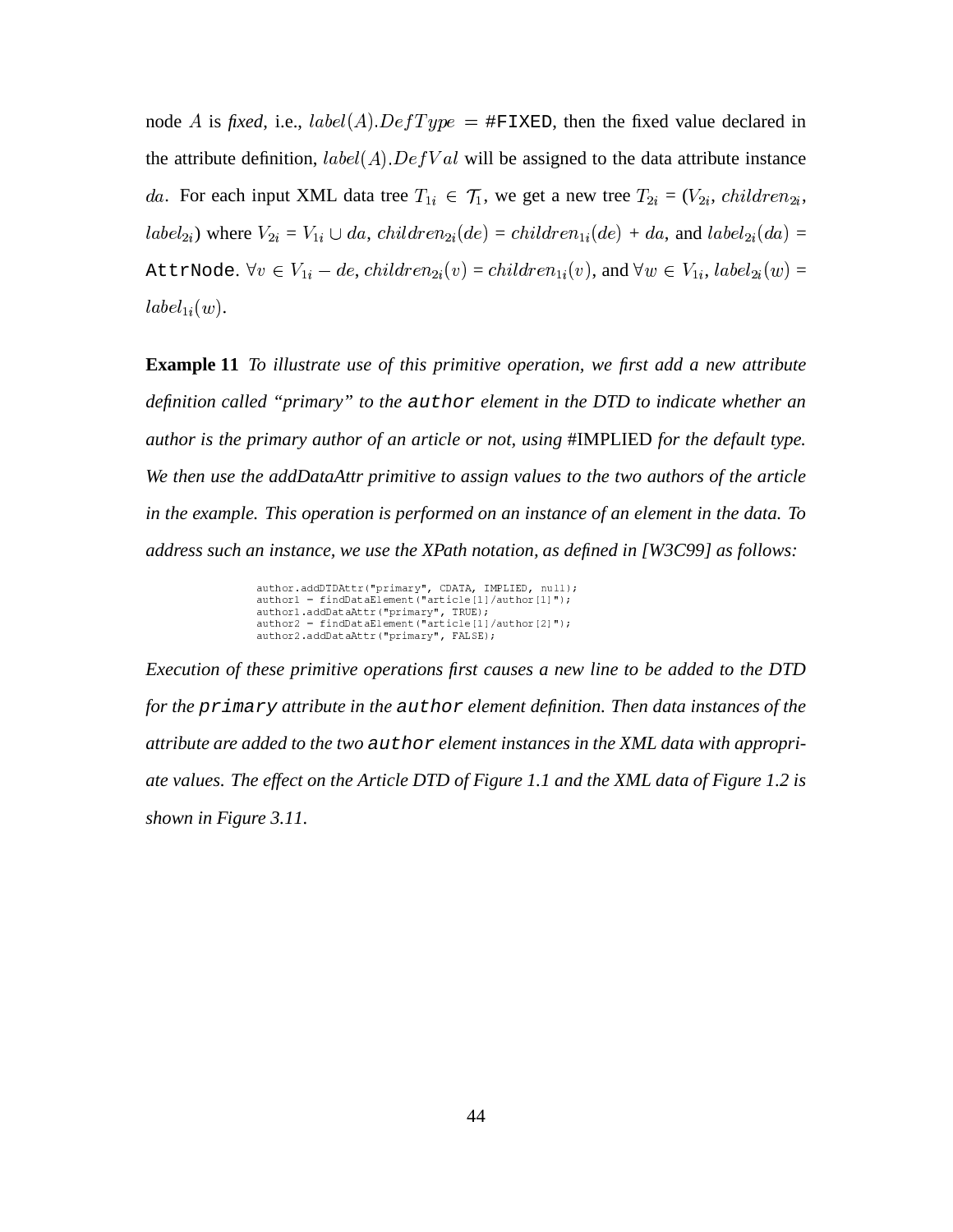```
% /*ELEMENT article (title,author+,related?)><br>
% /*ELEMENT article (title,author+,related?)><br>
% /*ELEMENT title (#PCDATA)><br>
% /*ELEMENT author (name)><br>
% /*ELEMENT author (name)><br>
% /*ELEMENT author (name)><br>
% /*ELEMENT au
                                                                          <!ATTLIST editor name CDATA #IMPLIED>
                                                             <article>
<article>
   xarticle><br>\title>XML Evolution Manager</title><br><author id = "dk"> <author id = "dk",primary = "TRUE">
     <name><name>
        <first>Diane</first>
                                                                       <first>Diane</first>
        \langlelast>Kramer</last>
                                                                         \langlelast>Kramer</last>
      \langle/name>
                                                                     \langle/name>
   </author>
                                                               </author><br><author id = "er",primary = "FALSE">
   \langle author id = "er">
     <name><name><first>Elke</first>
                                                                        <first>Elke</first>
        \langlelast>Rundensteiner</last>
                                                                        \langlelast>Rundensteiner</last>
     \langle/name>
                                                                     \langle/name>
   \langle/author>
                                                                \langle/author>
   <related>
                                                                  <related>
     <monograph>
                                                                    <monograph>
                                                                      <title>Modern database systems</title><br><editor name = "Won Kim"></editor>
        <title>Modern database systems</title>
        <editor name = "Won Kim"></editor>
     </monograph>
                                                                     \langle/monograph>
                                                                  \langle/related>
   \langle/related>
\langle/article>
                                                                </article>
                 BEFORE
                                                                                        AFTER
```
Figure 3.11: Results of addDataAttr Primitive Operation

#### **Primitive 12: destroyDataAttr**

Syntax: de.destroyDataAttr(String a)

**Semantics:** The data attribute instance da with name  $\alpha$  will be removed from children sequence of the data element vertex de.

**Preconditions:** An attribute definition A for the attribute instance vertex  $da$  must exist in the DTD graph, i.e.,  $\exists A$ , such that  $typeOf(da) = A$ . The default type of the attribute definition node A must not be *required*, i.e.,  $label(A).DefType \neq #REQUIRED$ , since a required attribute may not be removed. The data element vertex  $de$  must contain the attribute da named a in its children sequence, i.e.,  $da \in children(de)$ .

**Resulting DTD Changes:** This is an XML data change primitive operation. Therefore there are no resulting changes to the DTD graph, i.e.,  $G_2 = G_1$ .

**Resulting Data Changes:** The instance da of the attribute named a will be removed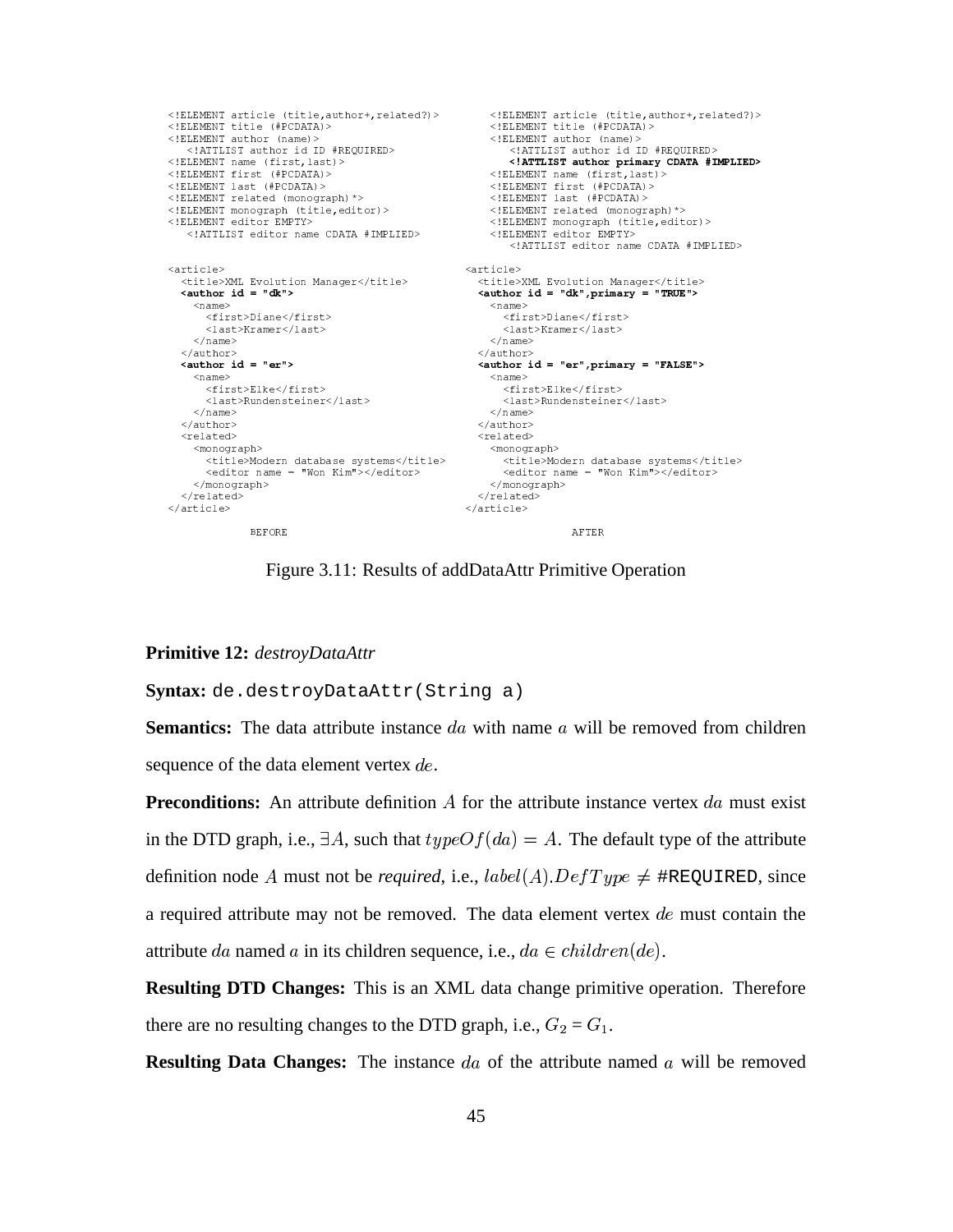from the children sequence of the data element vertex  $de$ . For each input XML data tree -  $T_{1i} \in \mathcal{T}_1$ , we get a new tree  $T_{2i} = (V_{2i}, \text{child})$  $S_{2i} = (V_{2i}, \, children_{2i}, \, label_{2i})$  w  $\chi_{2i}$ ) where  $V_{2i} = V_{1i} - da$  and  /  $\phi_{2i}(de) = children_{1i}(de)\text{ - } da\ldotp \forall v\in V_{1i}\text{ - } de\ldots children_{2i}(v) = children_{1i}(v)\text{, and}$  $\forall w \in V_{1i}, label_{2i}(w) = b$  $_{2i}(w)=label_{1i}(w)$  $\mathfrak{u}_i(w)$ .

**Example 12** *We illustrate use of this primitive operation by destroying the "primary" attribute introduced in Example 11 above, from the second instance of the* author *element as follows:*

> ! RB?3\$." 
> 4
> 3 SK 
>  -Q "! S& ! \$"@"!X. "0/" <sup>S</sup> G04
> X5S&

*Execution of this primitive only changes the second instance of the* author *element in the data. There are no changes to the DTD, and no other changes to the XML data from Example 11 above. The effect is shown in Figure 3.12.*

```
\leq author id = "er", primary = "FALSE">
                                                                                                                                 \langle \text{author id} = "er" \rangle8.9 \pm 0.8 9 \pm 0.8 9 \pm 0.8 9 \pm 0.8 9 \pm 0.8 9 \pm 0.8 9 \pm 0.8 9 \pm 0.8<name>\sim 200 \pm 0.000 \pm 0.000 \pm 0.000 \pm 0.000 \pm. A second contract the contract of the contract of the contract of the contract of the contract of the contract of the contract of the contract of the contract of the contract of the contract of the contract of the contra
            <last>Rundensteiner<
                                                                   ""	D&	* "D *?!8'
8D&&8		"

"D *
      \sim 1. A set of the set of the set of the set of the set of the set of the set of the set of the set of the set of the set of the set of the set of the set of the set of the set of the set of the set of the set of the se
                                                                                                                                      \langle/name\rangle2.1 - 1.1 - 1.1\mathbf{r} = \mathbf{r} = \mathbf{r} = \mathbf{r} = \mathbf{r} = \mathbf{r} = \mathbf{r} = \mathbf{r} = \mathbf{r} = \mathbf{r} = \mathbf{r} = \mathbf{r} = \mathbf{r} = \mathbf{r} = \mathbf{r} = \mathbf{r} = \mathbf{r} = \mathbf{r} = \mathbf{r} = \mathbf{r} = BEFORE
                         n bahasar di sebagai di sebagai di sebagai di sebagai di sebagai di sebagai di sebagai di sebagai di sebagai d<br>Sebagai di sebagai di sebagai di sebagai di sebagai di sebagai di sebagai di sebagai di sebagai di sebagai di
```
Figure 3.12: Results of destroyDataAttr Primitive Operation

### **Primitive 13:** *addDataElement*

**Syntax:** dp.addDataElement(ElemNode de, int pos)

**Semantics:** Insert the data element instance *de* into the children sequence of the parent data element vertex  $dp$  at position  $pos$ .

**Preconditions:** An element definition node  $E$  for the vertex  $de$  must exist in the DTD graph, i.e.,  $\exists E$  such that  $typeOf(de) = E$ . An element definition node p for the parent vertex dp must also exist in the DTD graph, i.e.,  $\exists p$  such that  $typeOf(dp) = p$ . The element definition node  $E$  must be allowed in the children sequence of the parent node  $p$ at position  $pos$ , i.e.,  $childAt(p, pos) = E$ .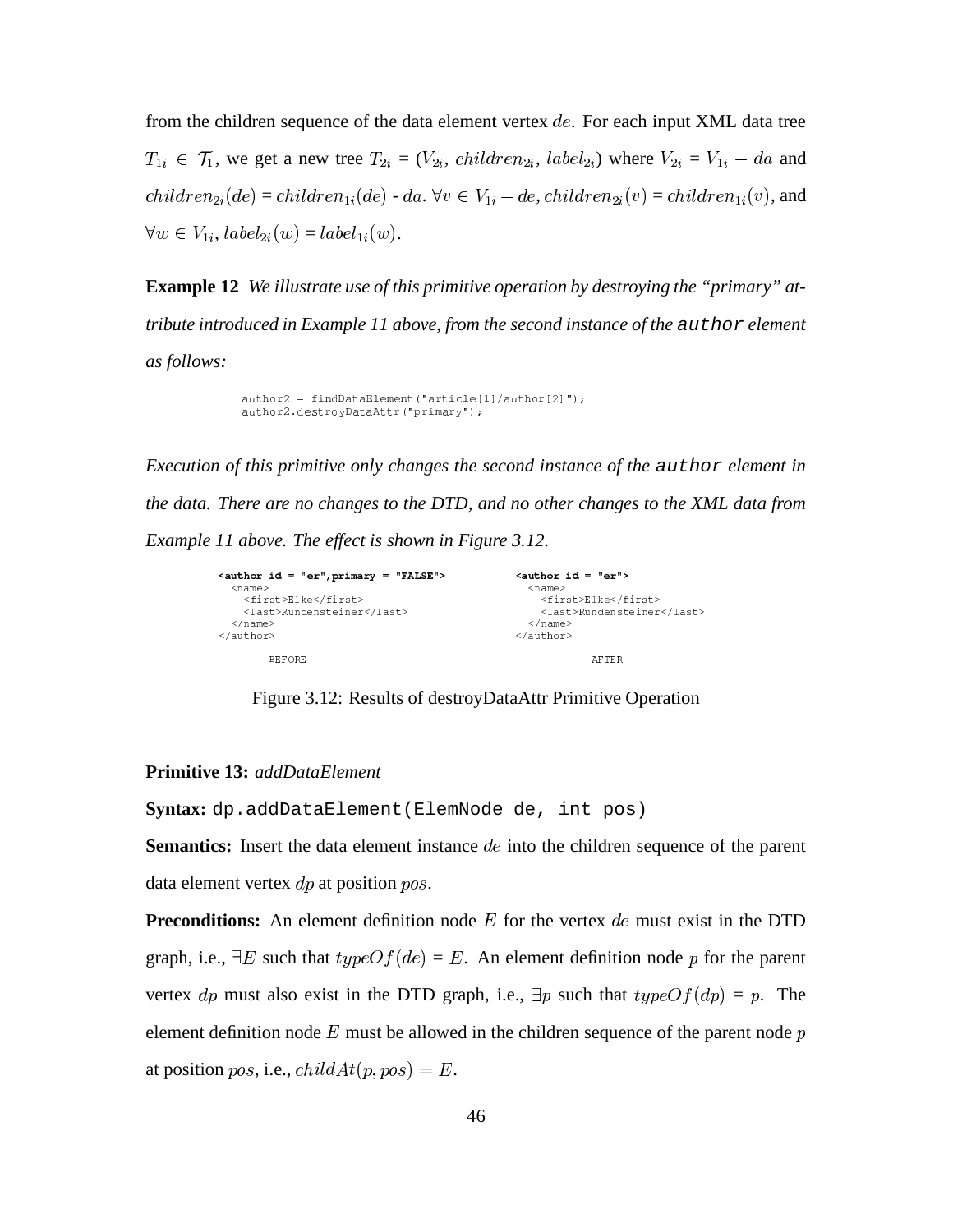**Resulting DTD Changes:** This is an XML data change primitive operation. Therefore there are no resulting changes to the DTD graph, i.e.,  $G_2 = G_1$ .

**Resulting Data Changes:** The data element instance de will be added to the children sequence of the parent element vertex  $dp$  at position  $pos$ . For each input XML data tree  $T_{1i} \in \mathcal{T}_1$ , we ge  $T_{1i} \in \mathcal{T}_1$ , we get a new tree  $T_{2i} = (V_{2i}, \text{child})$  $S_{2i} = (V_{2i}, \, children_{2i}, \, label_{2i})$  w  $_{2i}$ ) where  $V_{2i} = V_{1i} \cup de$ ,  /  $\hat{p}_{2i}(dp)=children_{1i}(dp)+(de,pos)$ , and  $label_{2i}(de)$  $_{2i}(de)$  = ElemNode.  $\forall v\in V_{1i}$   $dp, \, children_{2i}(v) = children_{1i}(v),$  and  $\forall w \in V_{1i}, \, label_{2i}(w) = b$  $a_{2i}(w) = label_{1i}(w).$ 

**Example 13** *To illustrate use of this primitive, we first add the middle initial element to the DTD as was done above in Section 3.3.1. We then add a data instance of the middle initial subelement to the first instance of the* author *element as follows:*

```
document.createDTDElement ("middle", PCDATA);<br>http://www.indu.com/washiman.com/washiman.com/washiman.com/w
G3R:?3$.		4"3 ZSK
-
  Q 	!	  Q34"AS&

$R3  
4

!$  S 4$$"5SS8
S&	
G3 
 $$."	4
3 + 
$  &
```
*Execution of these primitive operations has the effect of first creating the* middle *DTD element definition, then inserting that into the parent* name *element definition, and finally adding an instance of the* middle *element to the data. The effect on the Article DTD and XML data of Figures 1.1 and 1.2 is shown in Figure 3.13.*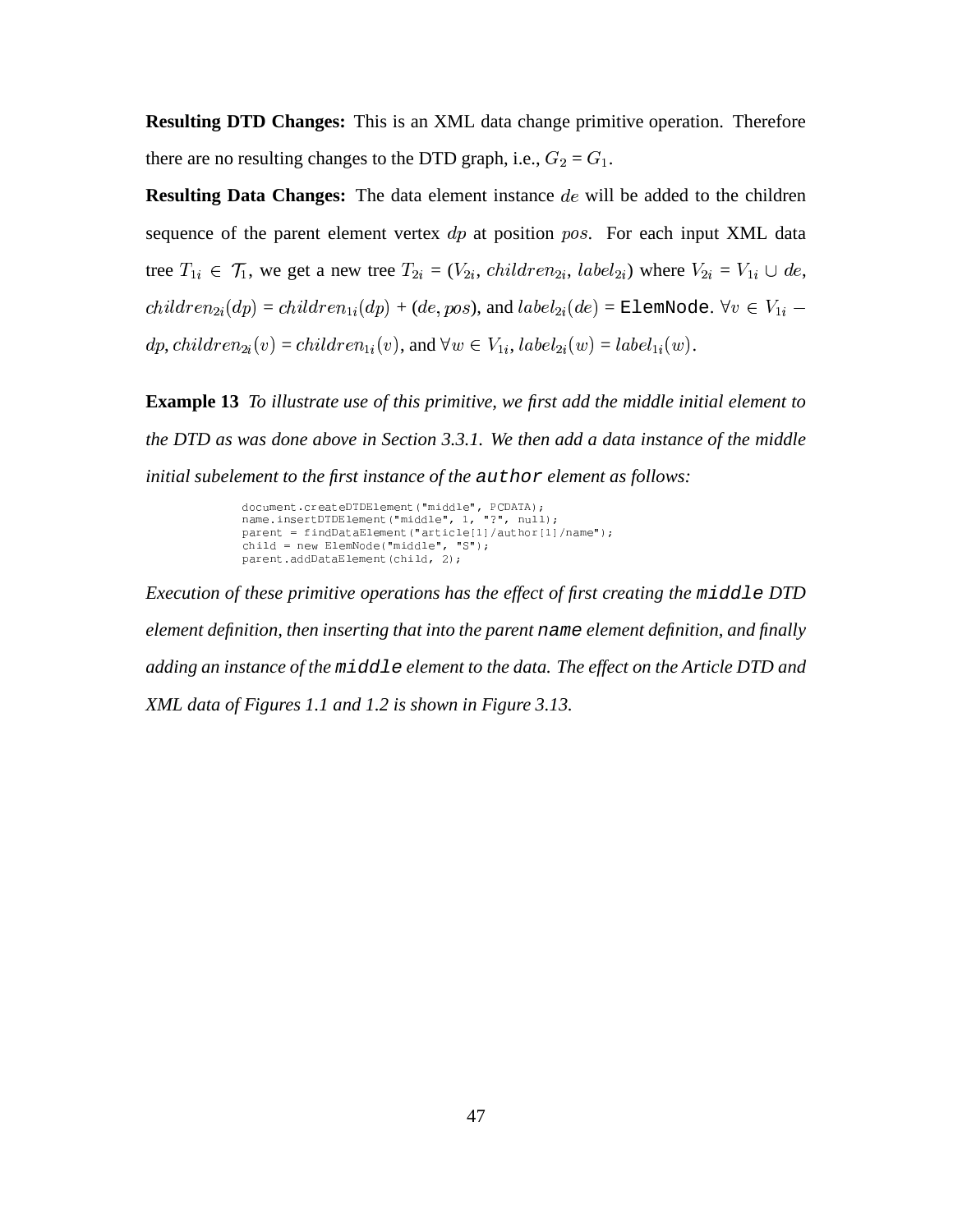```
<!ELEMENT article (title,author+,related?)><br><!ELEMENT title (#PCDATA)><br><!ELEMENT author (name)>
<!ELEMENT article (title, author+, related?)>
<! ELEMENT title (#PCDATA)><br><! ELEMENT title (#PCDATA)>
   <!ATTLIST author id ID #REQUIRED>
                                                            <!ATTLIST author id ID #REQUIRED>
                                                    <! ELEMENT name (first, last)>
<! ELEMENT first (#PCDATA)>
<! ELEMENT last (#PCDATA) >
                                                        \langle!ELEMENT last (#PCDATA)>
<! ELEMENT related (monograph) *>
                                                        <!ELEMENT middle (#PCDATA)>
<!ELEMENT monograph (title, editor)>
                                                        <!ELEMENT related (monograph) *>
<! ELEMENT editor EMPTY>
                                                         <! ELEMENT monograph (title, editor)>
   <!ATTLIST editor name CDATA #IMPLIED>
                                                       <! ELEMENT editor EMPTY>
                                                             <!ATTLIST editor name CDATA #IMPLIED>
<article>
                                                   <article>
                                                     <title>XML Evolution Manager</title><br><author id = "dk">
  <title>XML Evolution Manager</title>
  \langle \text{author id} = "dk" \rangle<name><name><first>Diane</first>
                                                           <first>Diane</first>
       \langlelast>Kramer</last>
                                                           <middle>S</middle>
    \langle/name>
                                                           <last>Kramer</last>
  </author>
                                                         \langle/name>
                                                      </author>
       ... (rest is the same)
                                                               ... (rest is the same)
              BEFORE
                                                                        AFTER
```
Figure 3.13: Results of addDataElement Primitive Operation

## Primitive 14: destroyDataElement

Syntax: dp.destroyDataElement(ElemNode de, int pos)

**Semantics:** Remove the data element instance de from the children sequence of the parent data element vertex  $dp$  at position  $pos$ .

**Preconditions:** An element definition node E for the vertex de must exist in the DTD graph, i.e.,  $\exists E$  such that  $typeOf(de) = E$ . An element definition node p for the parent vertex dp must also exist in the DTD graph, i.e.,  $\exists p$  such that  $typeOf(dp) = p$ . The element definition node E must be an *optional* child subelement in the parent definition  $p$ , meaning  $E$  has either quantifier QMARK or quantifier STAR to be allowed to be removed. **Resulting DTD Changes:** This is an XML data change primitive operation. Therefore there are no resulting changes to the DTD graph, i.e.,  $G_2 = G_1$ .

**Resulting Data Changes:** The data element instance de will be removed from the children sequence of the parent element vertex  $dp$  at position pos. For each input XML data tree  $T_{1i} \in \mathcal{T}_1$ , we get a new tree  $T_{2i} = (V_{2i}, \text{children}_{2i}, \text{label}_{2i})$  where  $V_{2i} = V_{1i}$ - de and children<sub>2i</sub> $(dp)$  = children<sub>1i</sub> $(dp)$  - (de, pos).  $\forall v \in V_{1i}$  - dp, children<sub>2i</sub> $(v)$  =  $children_{1i}(v)$ , and  $\forall w \in V_{1i}$ ,  $label_{2i}(w) = label_{1i}(w)$ .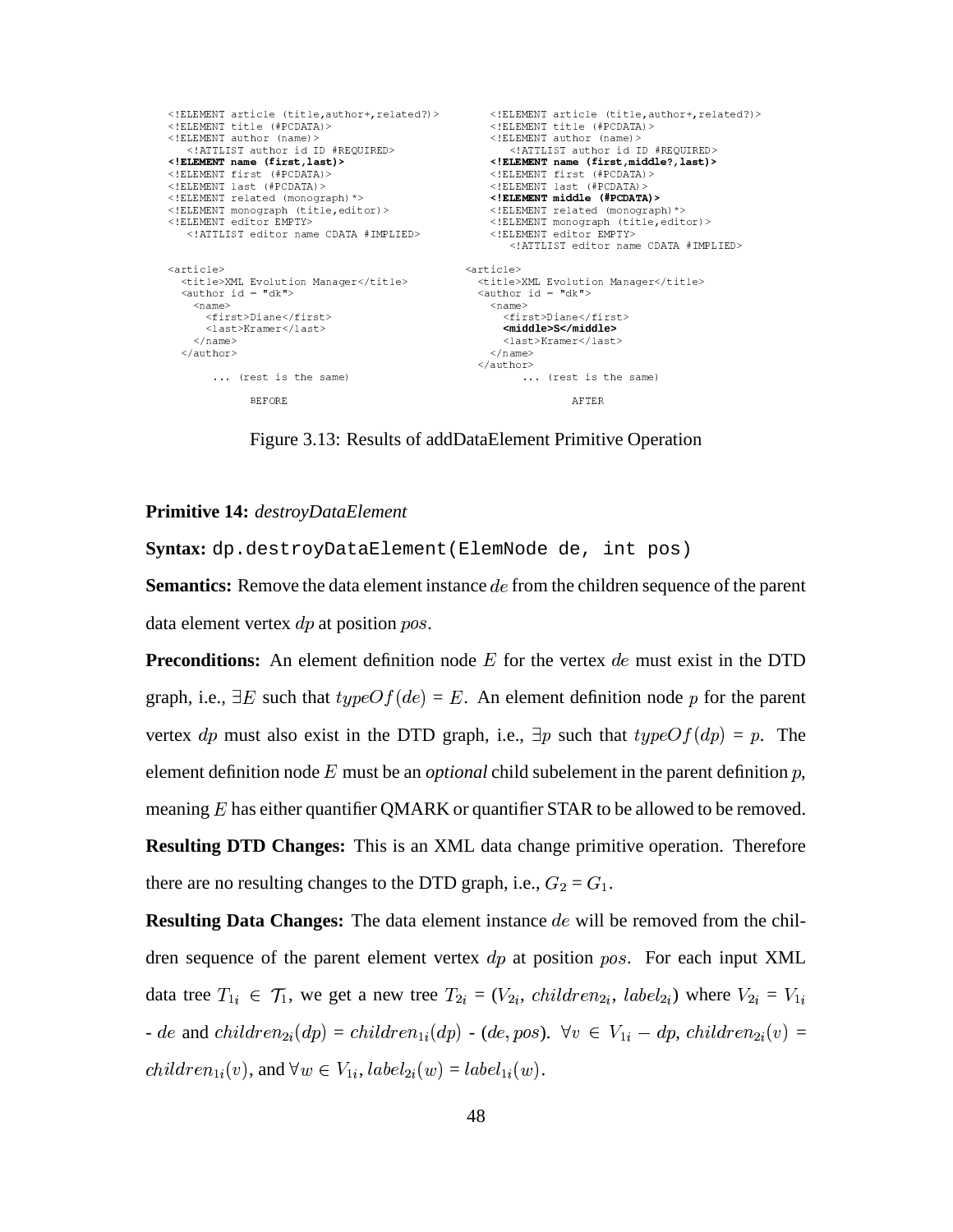**Example 14** *To illustrate use of this primitive, we remove the middle initial element which was added in Example 13 above as follows:*

```
G3R:?3$.		4"3 ZSK
-
  Q 	!	  Q34"AS&
G3 
 $"@
!X."	
4
3  SZ4A$$"AS  &
```
*Execution of these primitive operations causes no changes to the DTD, but has the effect*

*of restoring the XML data from the previous example to its original form of Figure 1.2:*

```
<article>
    "		* 

*

	*"Y	$	&!
$
8.8
I	"
 
                                                  * &
*
Y	$!""$8.
8	"I"	
&	*
   !#	$=
'+' * "
                                                                       !"#$"=
' ' *
     <name><name>\mathcal{S} = \mathcal{S} = \{ \mathcal{S} \mid \mathcal{S} \in \mathcal{S} \mid \mathcal{S} \neq \emptyset \}"	D&*4"8	
C
"	D&*
        <middle>S</middle> 	
                                                                             D *	 9	"
"
D *
        \mathcal{S} . The set of the set of the set of the set of the set of the set of the set of the set of the set of the set of the set of the set of the set of the set of the set of the set of the set of the set of the set of t
                                                                      \langle/name\rangle
&8	 9	* 

!#	$"*

!"#$"*
     ... (rest is the same)
                                                                    ... (rest is the same)
                 BEFORE
                   \Gamma . The contract of the contract of the contract of the contract of the contract of the contract of the contract of the contract of the contract of the contract of the contract of the contract of the contract of the co
```
Figure 3.14: Results of destroyDataElement Primitive Operation

## **3.4 Completeness of DTD Change Operations**

The taxonomy in Section 3.3 intuitively captures all changes needed to manipulate a DTD. We have taken care to define minimal semantics as well as a minimal set of primitives, i.e., no primitive defined in the taxonomy subsumes the functionality of another primitive defined in the taxonomy. In this section we show that this set of changes indeed provides for every possible type of DTD change (completeness criteria). The proof given here has its basis on the completeness proof for the evolution taxonomy of Orion [BKKK87].

With the DTD graph we focus primarily on manipulations of nodes and of the directed edges between parent and children nodes. Towards that end we define seven operations from those which we have defined for a DTD in Table 3.1 in Section 3.3, mapping our primitives to ones which correspond to the "essential schema changes" in the Orion taxonomy. We prove that every legal DTD graph operation is achievable using this set of seven operations. The proof is based on the concept of a single-rooted, directed acyclic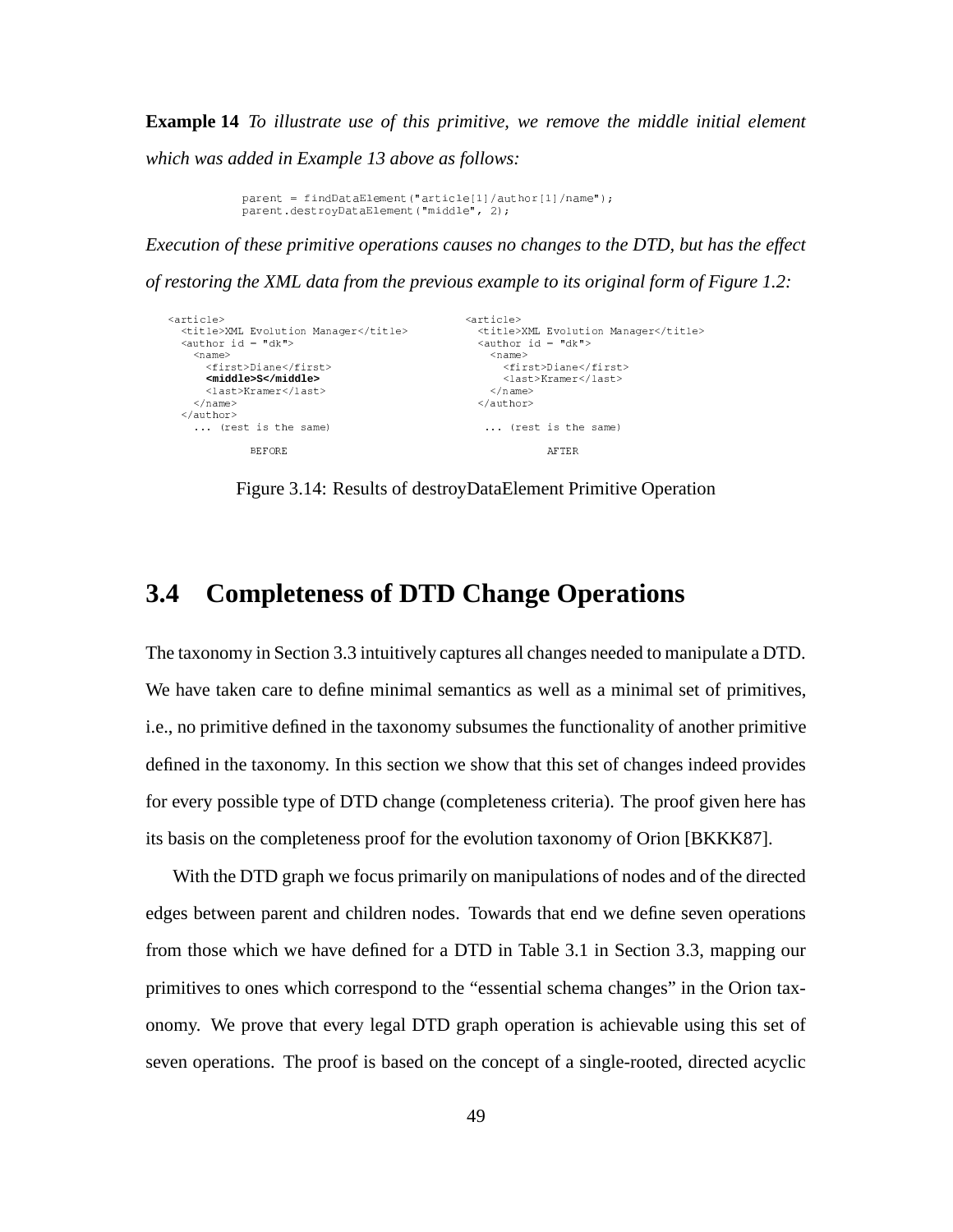graph, from hereon referred to as a DAG, to which our DTD graph model conforms. The set of operations and its basic semantics for the DTD graph are given in Table 3.3. <sup>1</sup>

| <b>Notation</b> | Operation           | Description                               | Taxonomy   |
|-----------------|---------------------|-------------------------------------------|------------|
|                 |                     |                                           | Equivalent |
| op1             | add-attribute       | Adds new attribute to node                | 3.3.2.9    |
| op <sub>2</sub> | delete-attribute    | Deletes new attribute from node (element) | 3.3.2.10   |
| op <sub>3</sub> | remove-node-edge    | Removes the edge from parent to node      | 3.3.2.4    |
| op <sub>4</sub> | add-node-edge       | Adds an edge between the parent and node  | 3.3.2.3    |
| op5             | create-nonattr-node | Creates a new node; default is no parent  | 3.3.1.1    |
| op6             | delete-nonattr-node | Deletes a leaf node                       | 3.3.1.2    |
| op7             | add-root            | Adds a given node to the root set R       | 3.3.1.1    |

Table 3.3: The DTD Graph Operations.

**Lemma** 1 *For any given DTD graph* G, *there is a finite sequence of*  $\{op6\}$  *that can reduce the DTD graph* G *to another DTD graph* G *with only one root node.*

**Proof:** It is apparent that if we repeatedly apply the operation  $\circ$  p6 which removes a non-nested element node n, we can after a finite number of applications reduce any given DTD graph G to a new DTD graph G' which only has the root node.

**Lemma** 2 *There is a finite sequence of operations*  $\{op1, op4, op5, op7\}$  *that generates any desired DTD graph* G *from a DTD graph* G *with only a root node.*

**Proof:** Let G be a DAG with a finite number of nodes, edges and roots and G' be a DAG with only a root node, i.e., the document root is a single element. We can observe the following construction pattern, a finite sequence of operations listed above in Lemma 2, and transform the DAG G' to become identical to the DAG G.

Traverse DAG G in a breadth-first order and perform the following for each node n visited:

• For every node n in G, add a corresponding node n' to DAG G' using the operation

op5.

<sup>&</sup>lt;sup>1</sup>We disregard at this point constraints such as  $\#$ REQUIRED which are a semantic extension to the graph model that could be fairly easily addressed as an extension to the proofs sketched here.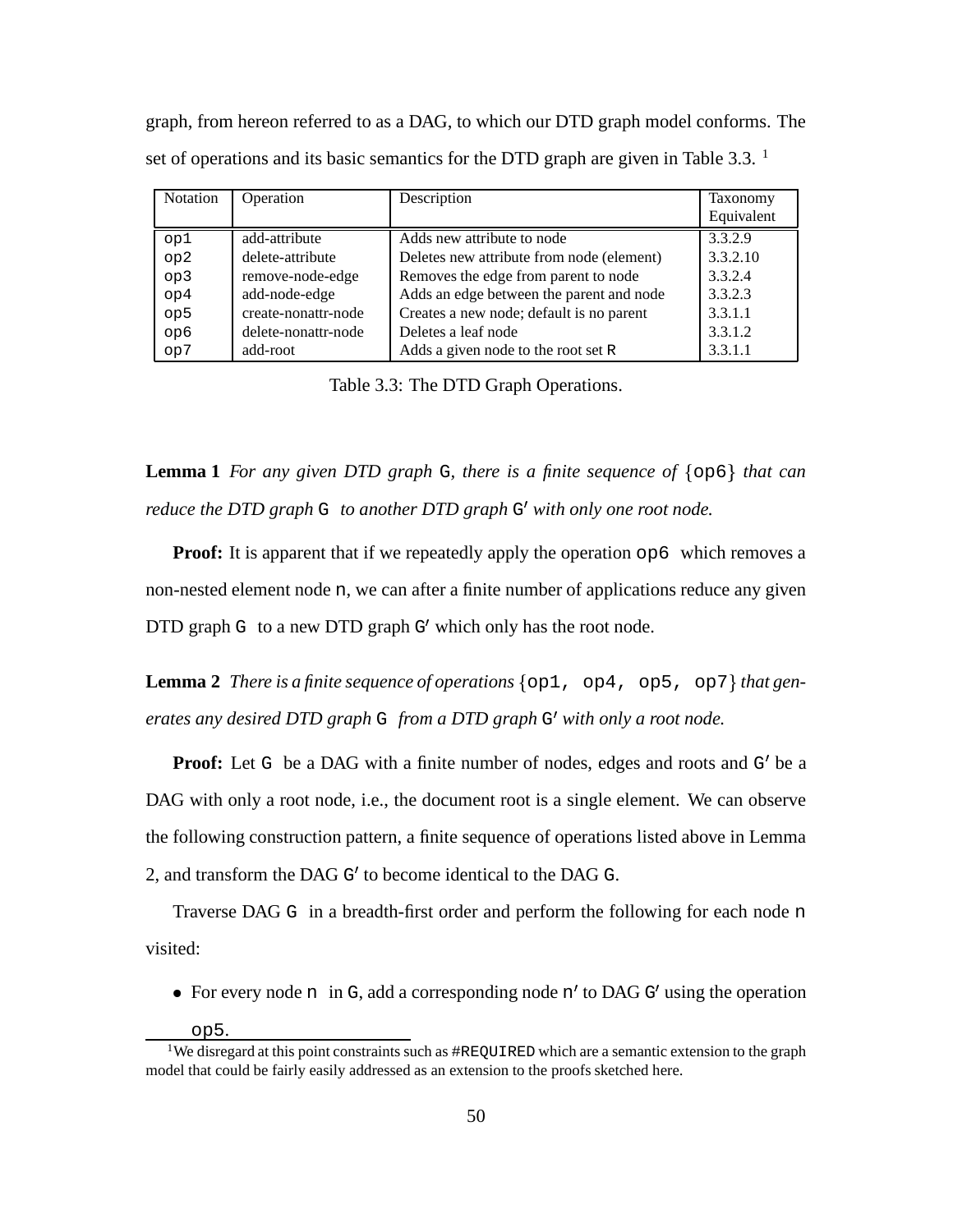- Add all attributes of n to the new node  $n'$  in  $G'$  using the operation  $op1$ .
- For each incoming edge into the node n add a corresponding incoming edge to the node  $n'$  in G' using the operation  $op4$ .
- Let R be the set of nodes directly descended from the root. If the node n exists in the root set R, add the equivalent node  $n'$  to the root set R' in G' using the operation op7.

The resultant DAG  $G'$  will be equivalent to the initial DAG  $G$  as they will have the same set of nodes N, edges E and roots R.

**Theorem 1** *Given two arbitrary DTD graphs* G *and* G *, there is a finite sequence* M *of*  $\{ \text{op1, op4, op5, op7} \}$ , *such that*  $M(G) = G'.$ 

**Proof:** We can prove this by first reducing the DTD graph G to an intermediate DTD graph G1 using Lemma 1. The DTD graph G1 can then be converted to the DAG G' using Lemma 2.

**Theorem 2** *Given two arbitrary DTD graphs* G *and* G *, there is a finite sequence of DTD* graph *operations* N *of*  $\{op1, op2, op3, op4, op5, op6, op7\}$ , *such*  $that N(G) = G'.$ 

**Proof:** The set of operations  $\{op1, op4, op5, op7\}$  is a subset of the operations  $\{ op1, op2, op3, op4, op5, op6, op7 \}$ . Hence the completeness of this set of operations is given from Theorem 1.

## **3.5 Soundness of Change Primitives**

A taxonomy of XML and DTD change primitives is sound if the following properties hold true: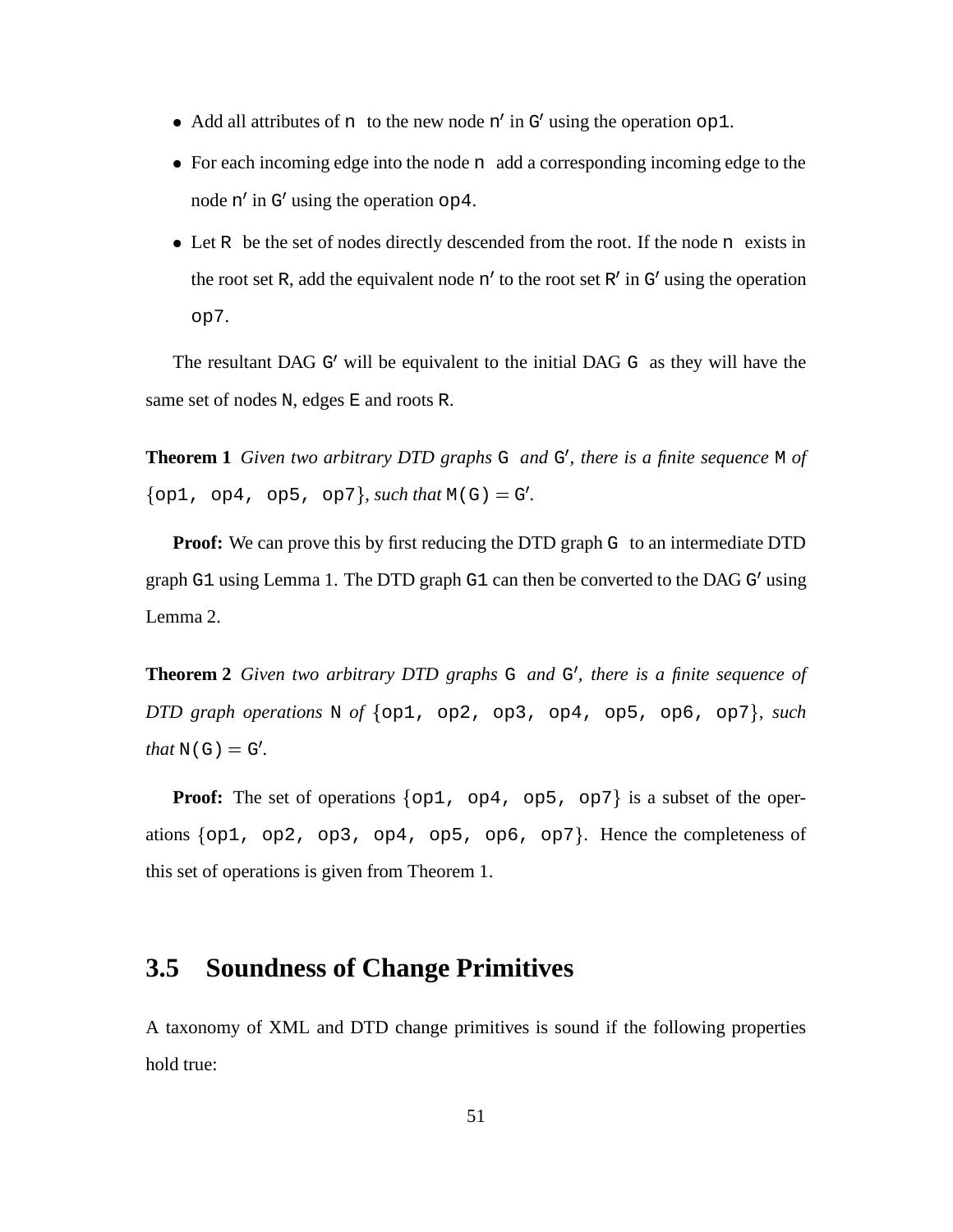- ) Every operation on a well-formed input DTD graph produces a well-formed output DTD graph, and every operation on a well-formed input XML tree produces a wellformed output XML tree (well-formedness criteria).
- ) Every operation on a valid set of input XML trees produces a new valid set of output XML trees (validity criteria).
- ) Every operation on an input DTD graph which corresponds to a valid set of input XML trees produces a valid set of output XML trees which are consistent with the output DTD graph (consistency criteria).

A formal proof of soundness would be rather laborious, requiring proof steps to demonstrate that each of the above properties holds for each defined primitive. Instead, we therefore investigate individual primitive operations for each of the above properties to summarize the soundness proof.

## **3.5.1 Well-formedness**

The soundness criteria under consideration here is to determine whether an operation applied to the input DTD graph or the input XML trees produces an output DTD graph or output XML trees respectively which syntactically conform to the XML language specification as defined in [W3C00]. We choose to look at the changeQuant primitive, an operation which makes a syntactic change to the DTD.

Prior to executing this primitive, we first ensure that the pre-conditions are satisfied. Among numerous pre-condition checked at the onset of this primitive operation, the one which ensures the well-formedness criteria is the one which checks the input QuantType . According to the syntax specification in [W3C00], the possible values which are allowed in this context are  $\{STAR \mid PLUS \mid QMARK \mid NONE\}$ . Checking that this precondition is satisfied ensures that we will not introduce any notation into the DTD graph which is not syntactically permissible.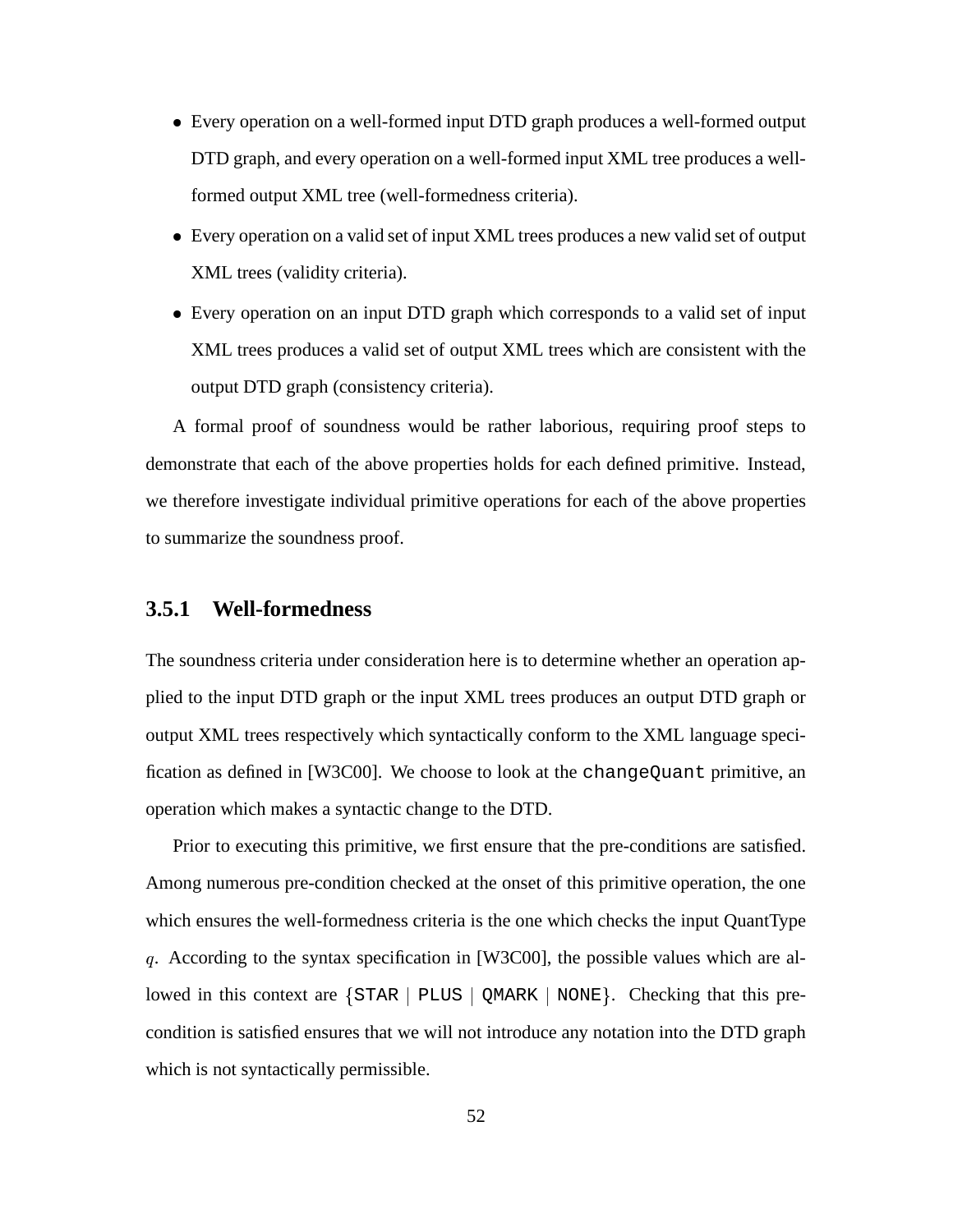Once we have ensured that the pre-conditions are satisfied, we proceed to perform the appropriate operation on the DTD graph. In this case, we must first explore the semantics of the requested change. We find that there are four possibilities which will determine what changes are required to the DTD graph in executing this operation. We summarize these possibilities in Table 3.4.

| Input      | Output            | <b>DTD Change Required</b>           |
|------------|-------------------|--------------------------------------|
| Quantified | <b>Quantified</b> |                                      |
| TRUE       | TRUE              | Change quantifier node's type to $q$ |
| TRUE       | FALSE             | Remove old quantifier node           |
| FALSE      | TRUE              | Add new quantifier node              |
| FALSE      | FALSE             | None                                 |

Table 3.4: Required DTD Changes for changeQuant Primitive Operation

The first column of Table 3.4 contains the options for the state of the input DTD element definition before execution of the changeQuant primitive, while the second column shows the requested state after the change is made. The third column indicates the action which is required to get from the input state to the output state. We assume that we start with a well-formed input DTD graph to begin with.

We have already determined via the pre-conditions that a change to the quantifier node's type to  $q$  will produce a well-formed output DTD graph. If we remove a quantifier node, we will still have a well-formed output DTD graph since a quantifier is not required on an element definition. If we add a new quantifier node, we will still have a well-formed output DTD graph since a quantifier is permissible on an element definition. Finally, if we make no changes to the DTD graph, we are guaranteed to produce a well-formed output DTD graph. Since Table 3.4 indicates all possible outcomes of this primitive operation, where each row in the table corresponds to a change which creates a well-formed output DTD graph from a well-formed input DTD graph, and the primitive operation takes precisely the action indicated in third column based on the states in the first two, we conclude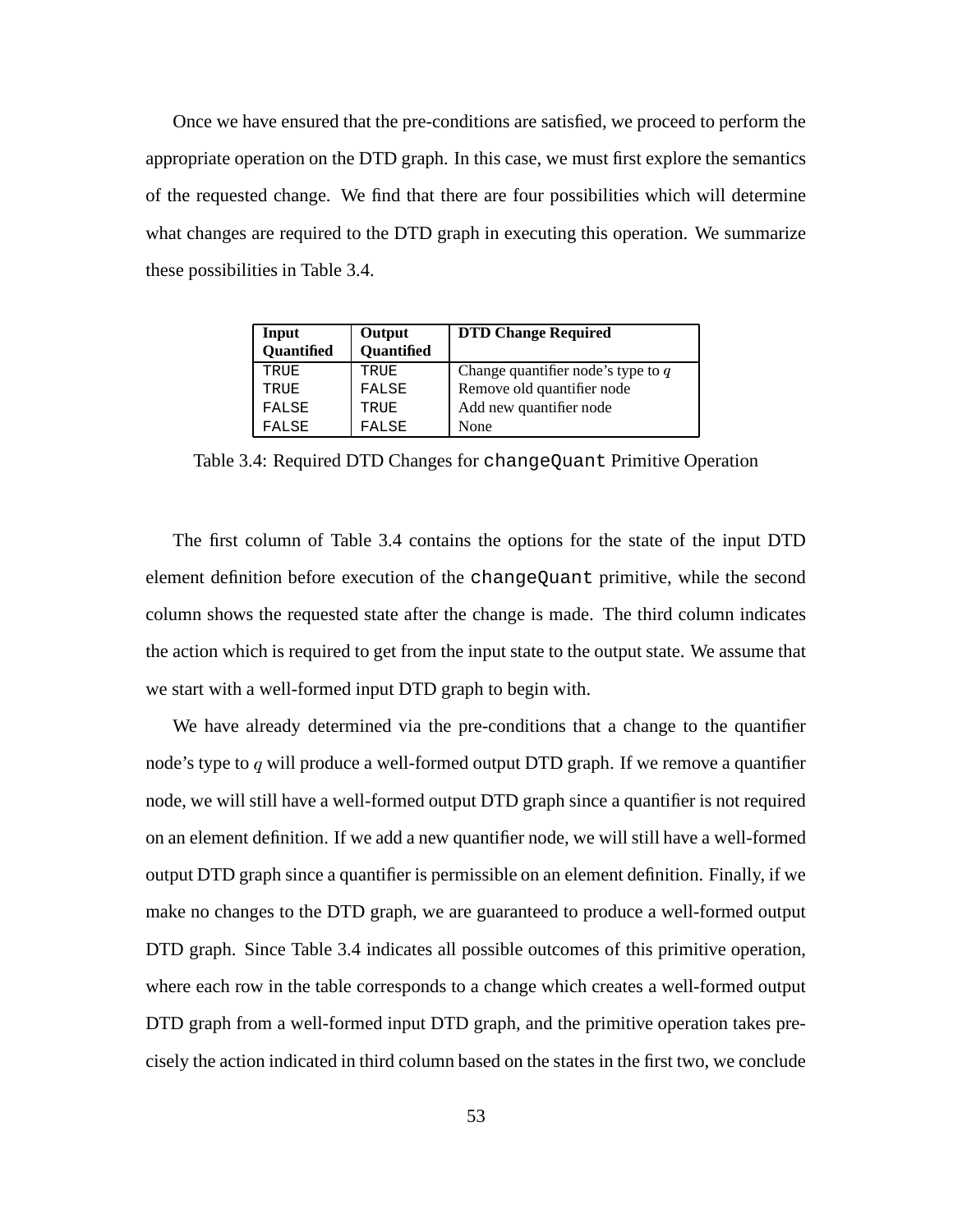that the changeQuant operation maintains the well-formedness criteria.

## **3.5.2 Validity**

The soundness criteria under consideration here is to determine whether an operation applied to the input XML trees produces an output set of XML trees which are still valid with respect to the associated DTD graph. We assume that the input set of XML trees is valid to begin with. We choose here to look at the addDataElement primitive, an operation which makes a change to an XML data tree.

Prior to executing this primitive, we first ensure that the pre-conditions are satisfied. These include: checking that a DTD element definition exists for the element instance being added, checking that a DTD element definition exists for the parent element instance being added to, and checking that the element instance being added is valid at the requested position within the parent element instance. By not allowing an element instance for which there is no corresponding DTD element definition to be added, we prevent producing an invalid output XML data tree. By not allowing an element instance to be added to a parent instance for which there is no corresponding DTD element definition, we again prevent producing an invalid output XML data tree. Finally, by not allowing a child instance to be added to a parent instance where such a child is not permissible, we prevent producing an invalid output XML data tree.

Once we have ensured that the pre-conditions are satisfied, we proceed to perform the appropriate operation on the XML tree. In this case, we add a data element instance to the parent element instance in the position indicated by the input parameters. Again, we have already determined via the pre-conditions that it is valid to insert this new element instance into the parent at the requested position. We therefore conclude that after the insertion of the child data element instance into the parent instance, we are left with a valid output XML tree.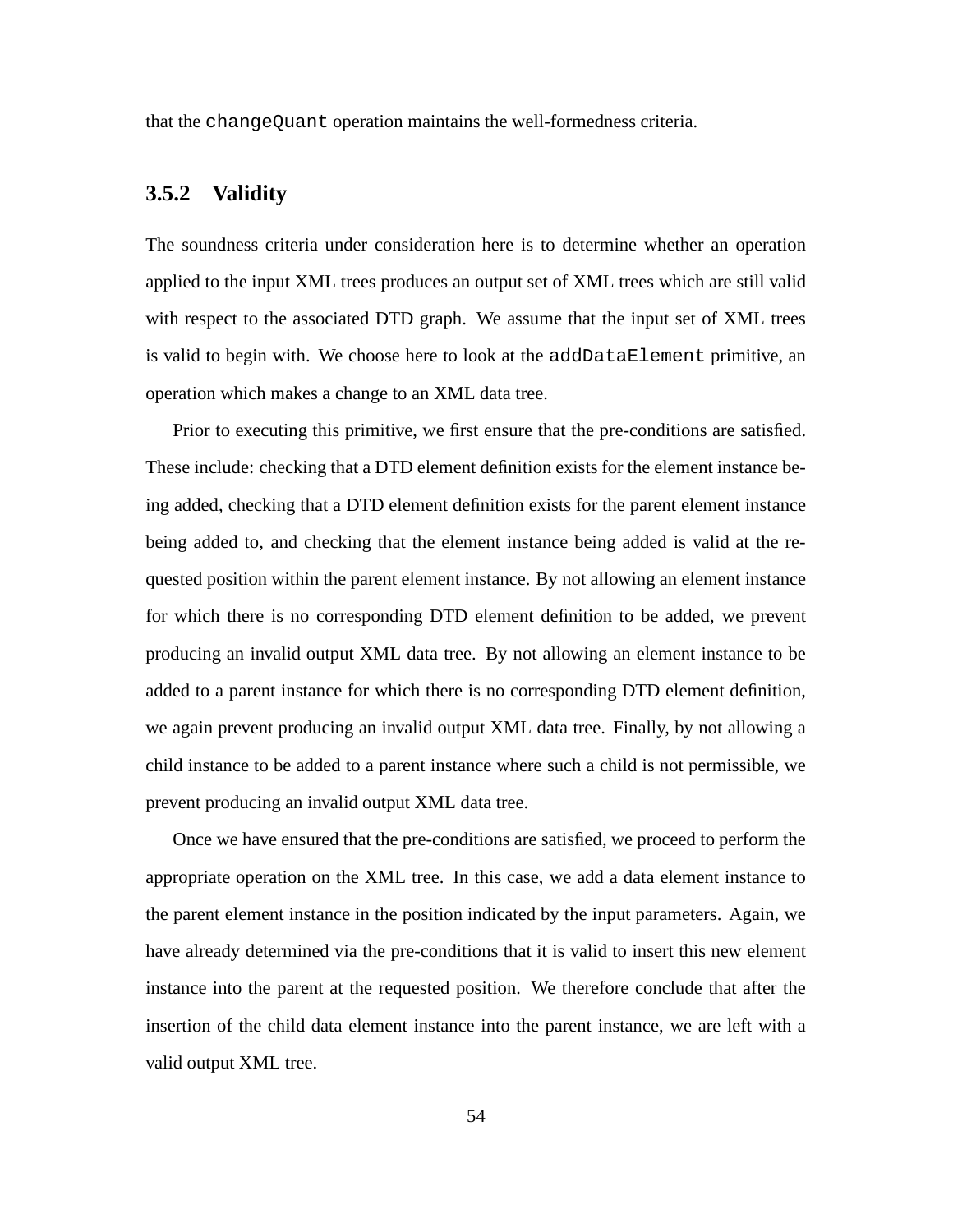## **3.5.3 Consistency**

The soundness criteria under consideration here is to determine whether an operation applied to the input DTD graph also makes whatever changes are necessary to ensure that the corresponding XML data trees remain valid and consistent with respect to the output DTD graph. We choose to look at the removeDTDElement primitive, an operation which causes changes to both the DTD and the XML data.

Prior to executing this primitive, we first ensure that the pre-conditions are satisfied. These include: checking that the element definition  $(e)$  we are removing actually exists in the DTD, checking that the parent element definition from which we are removing  $e$ actually contains  $e$  as a subelement, and checking that  $e$  does not contain any children subelements of its own. We obviously could not remove a DTD element that does not exist, nor could we remove a child subelement from a parent which does not contain that child. Finally, removing an element which contains subelements of its own could potentially violate the consistency criteria.

Once we have ensured that the pre-conditions are satisfied, we proceed to perform the appropriate operation on the DTD graph. In this case, we remove the subelement  $e$  from the children sequence of the parent element definition. If we stopped at this point, we would have a well-formed DTD graph and well-formed XML trees, but the XML trees would no longer be consistent with the output DTD graph. We therefore continue at this point to make appropriate changes to the XML trees.

Once we have removed the DTD element definition for the node  $e$  from its parent, we must now remove all corresponding instances of the node  $e$  from the XML data trees in order to maintain consistency with the output DTD graph. To do this, we find all instances of the parent in the XML trees, and remove instances of the child element  $e$  from those parent instances. Assuming we had a valid and consistent set of input XML trees to begin with, and by ensuring that the DTD element definition for the node  $e$  did not have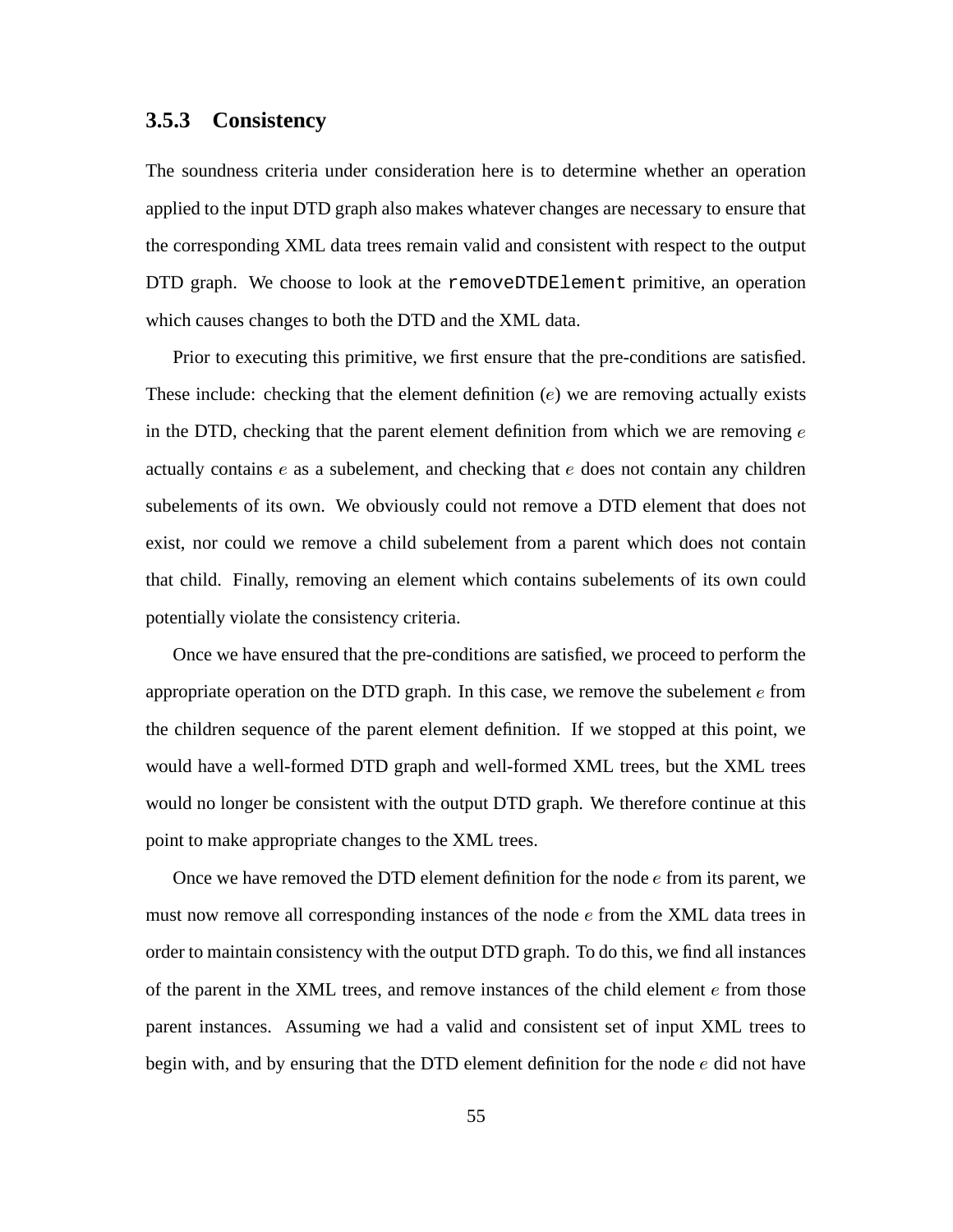any children subelements of its own, we determine that the only places in the XML data trees where instances of subelement  $e$  must be removed are those found within the parent instances. We therefore conclude that after removal of the children instances from the parent instances in the XML data, we are left with a valid set of output XML trees which are consistent with the output DTD graph.

## **3.5.4 Summary of Soundness**

In the sections above we have taken various example primitive operations and explored their implications in terms of the three soundness properties. While we acknowledge that this summary does not formally and completely prove the soundness of our primitive taxonomy, we believe that such a proof would be possible were we to look at each operation individually with respect to the three soundness properties in a manner similar to that which we use for the examples above.

Prior to the execution of each primitive operation, we check that the pre-conditions are satisfied. Any DTD or XML constraints and invariants can be expressed in terms of pre-conditions, and checking these first ensures that an operation will not be performed under conditions which might lead to a violation of those constraints or invariants.

Definition 3 in Section 2.2 shows how we model the XML data in terms of a tree construct. Each primitive definition in Section 3.3 indicates what the effects of the primitive operation are in terms of this model. Since we begin with a valid XML tree which is consistent with the corresponding DTD and we could demonstrate one by one that all changes to the XML tree produce a valid XML tree as output which is still consistent with the corresponding DTD, we conclude that the XML data operations are sound.

Definition 6 in Section 2.4 shows how we model the DTD data in terms of a graph construct. Each primitive definition in Section 3.3 indicates what the effects of the primitive operation are in terms of this graph model. Since we begin with a valid DTD and we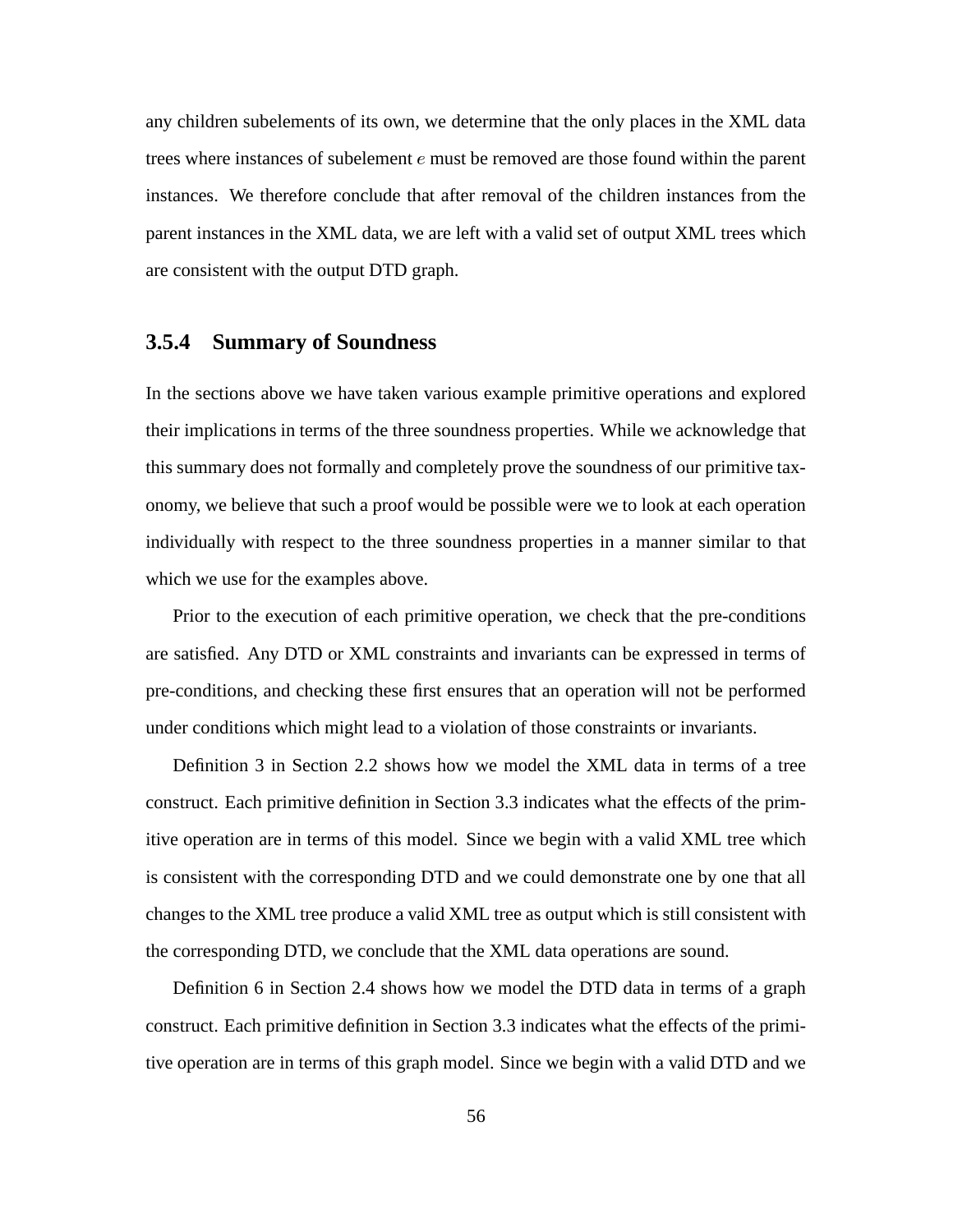could demonstrate one by one that all changes to the DTD graph produce a valid DTD graph as output, we conclude that the DTD change operations are sound.

Finally, the primitive definitions in Section 3.3 specify precisely when a change to a DTD also requires a change to the XML data in order to maintain consistency via postconditions. Since any given change will either be rejected due to the pre-conditions not being satisfied, or will occur in both the DTD and the XML data when required, and since we could demonstrate one by one that all of our operations fulfill these requirements, we conclude that our taxonomy of combined DTD and XML change primitives is sound.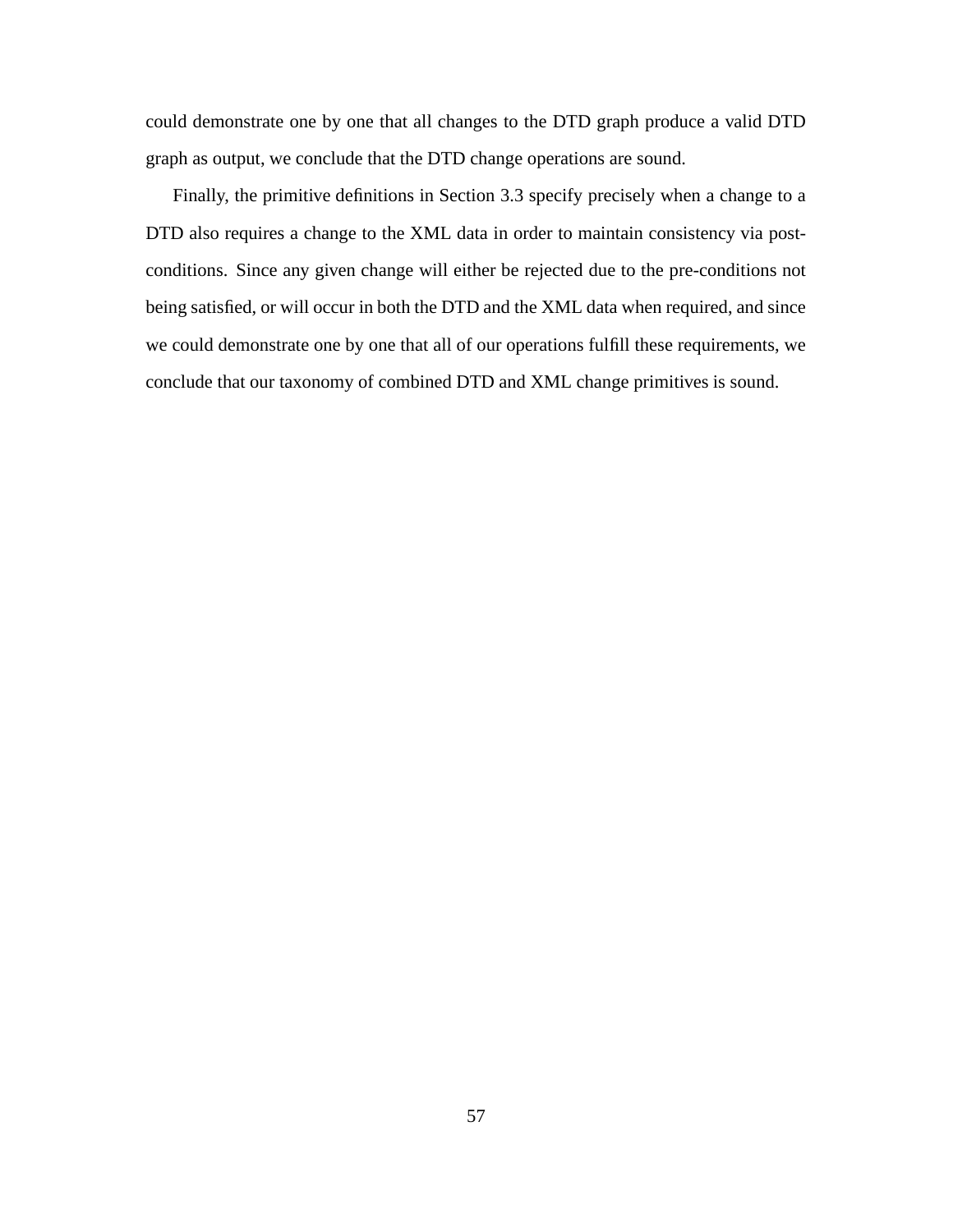## **Chapter 4**

# **XEM Prototype System Design and Implementation**

## **4.1 Introduction**

To verify the feasibility of our approach, we have realized the ideas presented in this thesis in a functioning prototype system for XML evolution management<sup>1</sup>, called Exemplar. In this chapter we first give some general background upon which we base our implementation. Then we present oursystem design, including overall architecture, system dictionary and application classes. Next we discuss our mapping model, and finally provide some implementation details. In particular, we show how the primitive operations introduced in Section 3.3 were implemented in Exemplar.

In our background research for this thesis, we found some other projects underway to map DTDs and XML data to relational database structures [LMZ00, FK99, Koe99]. To distinguish our work, we therefore decided to use an Object Oriented (OO) approach for Exemplar. In our prototype implementation we use Excelon Inc.'s PSE Pro [Obj93], a

<sup>&</sup>lt;sup>1</sup>The preliminary prototype system, ReWeb [RCC<sup>+</sup>00] has been demonstrated at ACM SIGMOD 2000.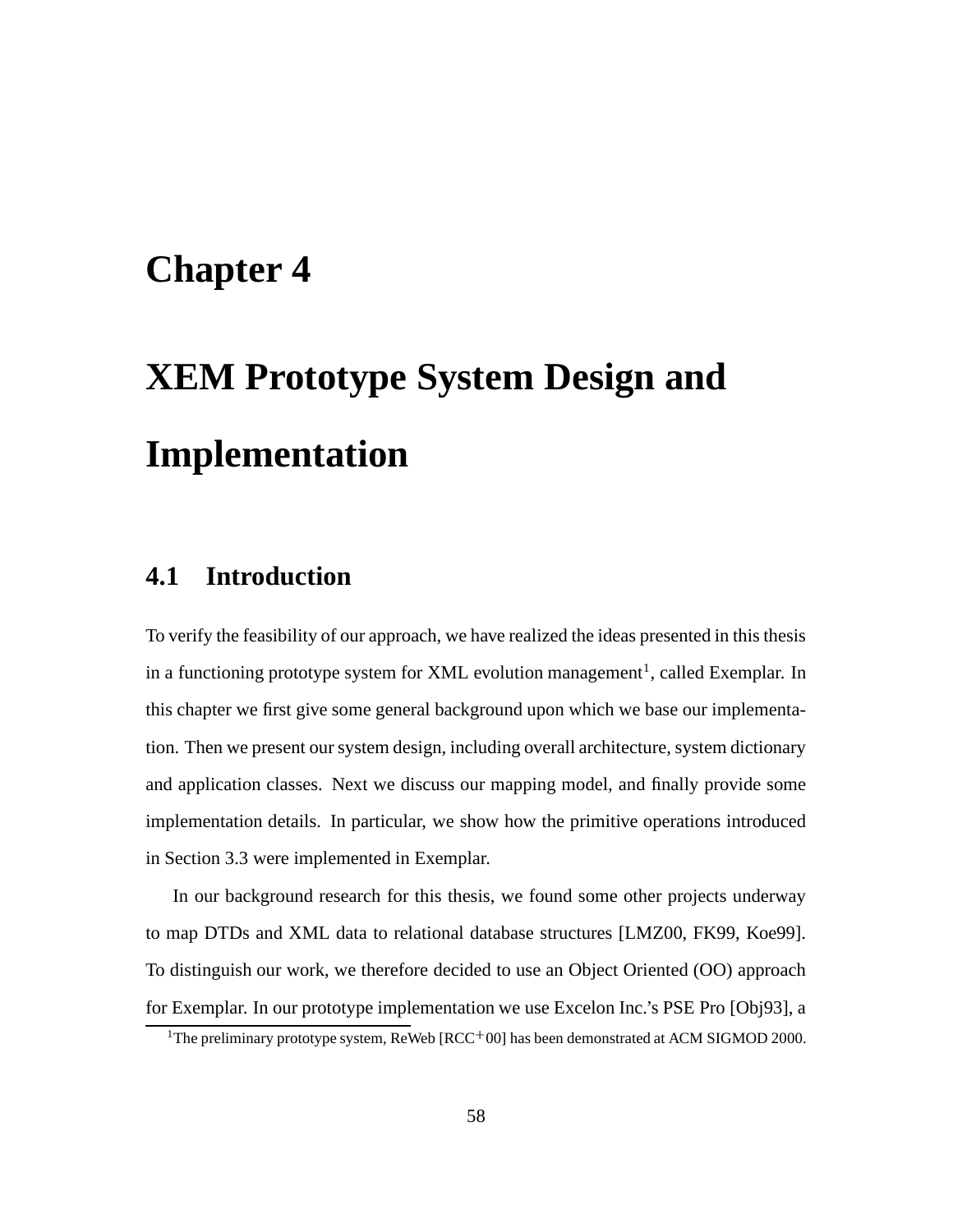lightweight object database system repository, as the underlying persistent storage system for DTDs and XML documents. We require that the DTDs with which the incoming XML documents comply be entered first into the system. PSE Pro's schema repository has been enhanced to not only manage traditional OO schemata but also DTDs as meta-data, since in an XML management system, a DTD serves the purpose of a schema. The DTD-OO schema mapper generates an OO schema according to the DTD meta-data. Then we load the XML documents into the just prepared schema. The mapping and loading details are given below. Comparison of the performance of using our primitives to achieve incremental change versus reloading from scratch can be found in Chapter 5.

## **4.2 Exemplar Architecture**

Figure 4.1 depicts the architecture of the XML Evolution Management Prototype system (Exemplar), which provides the facilities to describe desired DTD and XML transformations via combining the change primitives. Exemplar utilizes functionality provided by the SERF system [CJR98b], which interacts directly with the database to store and access the Schema and Object repositories, and also provides the basis for schema evolution. The main modules of the Exemplar system architecture include the following:

- ) The DTD-Mapper parses the input DTD and interacts with the System Dictionary Manager, as described below in Section 4.3.
- ) The XML-Loader parses the input XML documents and interacts with the Application Classes Manager, as described below in Section 4.4.
- ) The XML-Dumper also interacts with the Application Classes Manager to extract the XML data stored in the database, and then it writes the results to a new XML file.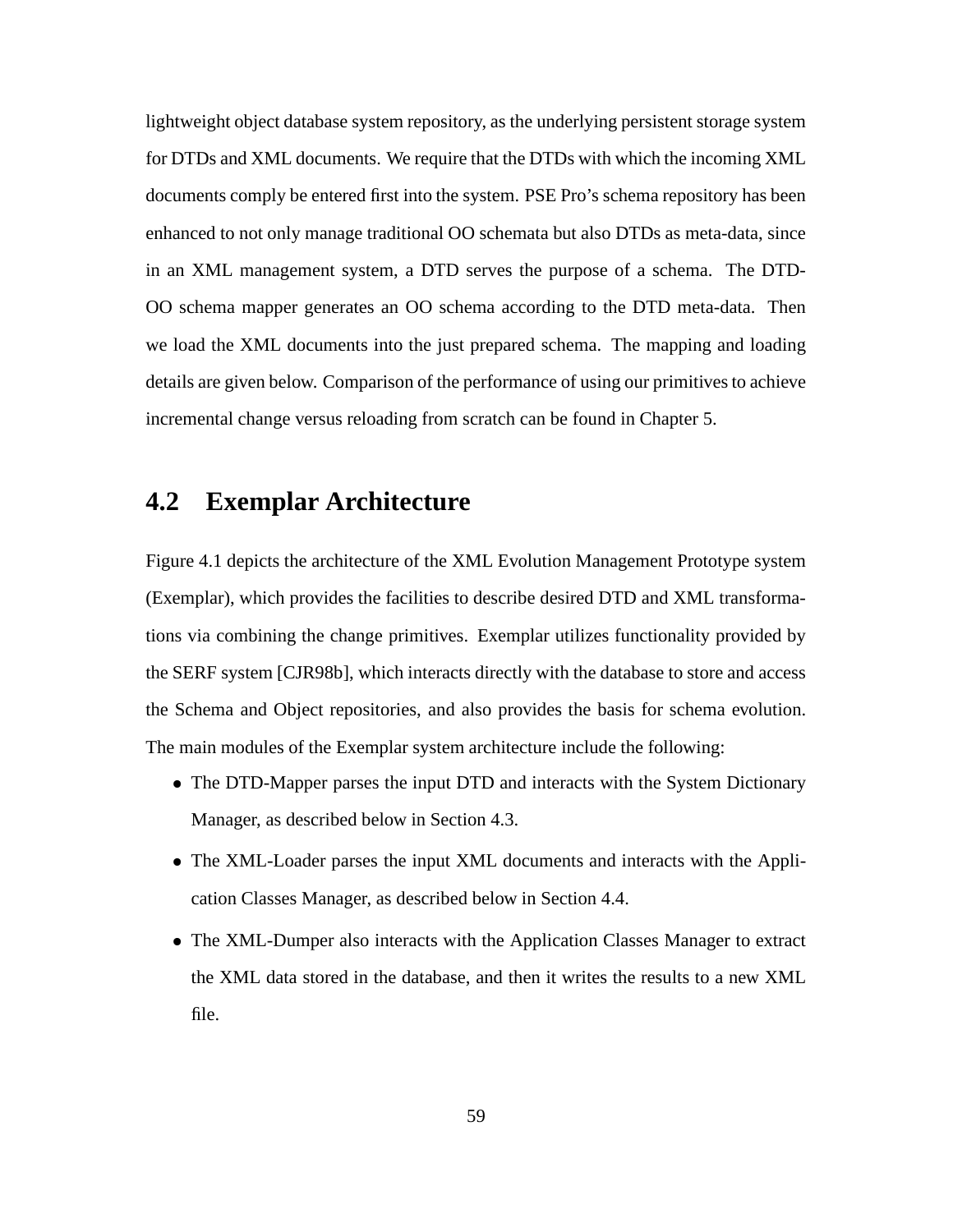) The system management classes which interact with the SERF system include storage, retrieval and maintenance of System Dictionary and Application classes, in addition to providing the evolution primitive operations.



Figure 4.1: Architecture of Exemplar System

## **4.3 System Dictionary and the DTD-Mapper**

The DTD-Mapper module is responsible for parsing the DTD, creating system dictionary objects that model the respective DTD semantics, and populating those objects with the meta-data found in the DTD. The DTD-mapper then generates appropriate application classes for each element definition, which are later instantiated by the XML-Loader class. (See Section 4.4 below.) Figure 4.2 illustrates the system dictionary class hierarchy.

The DTDNode is an abstract base class from which all other DTD classes inherit. The DocDef is responsible for document-wide concepts such as the unique DTD ID, the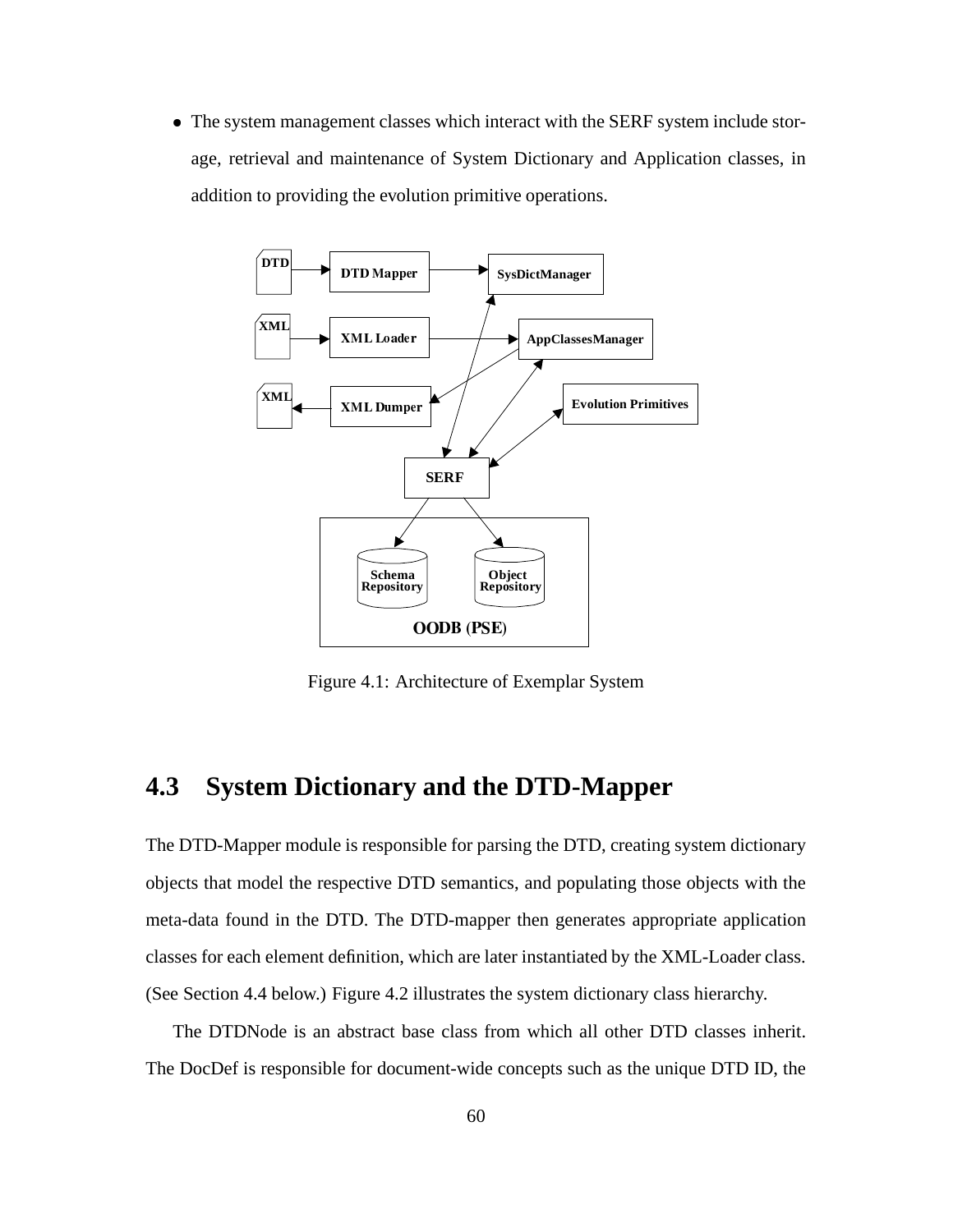

Figure 4.2: System Dictionary Class Hierarchy

URI for the DTD, and document-level methods that manage top-level element definitions. A GroupDef object is created for each nested group defined within the DTD element definitions, and QuantNodes are created whenever an element or group has quantifiers "\*", "+", or "?". An ElemDef object is created for each element definition within the DTD. Similarly, an AttrDef object is created for each attribute definition. The permissible values for enumerated types are shown in the small boxes below the class diagrams above.

## **4.4 Application Classes and the XML-Loader**

The XML-Loader module is responsible for parsing the XML document(s) which conform to a previously loaded DTD, and instantiating the application classes which were created by the DTD-Mapper. The XML-Loader then populates the application classes with data objects according to the XML document file(s). Figure 4.3 illustrates the pre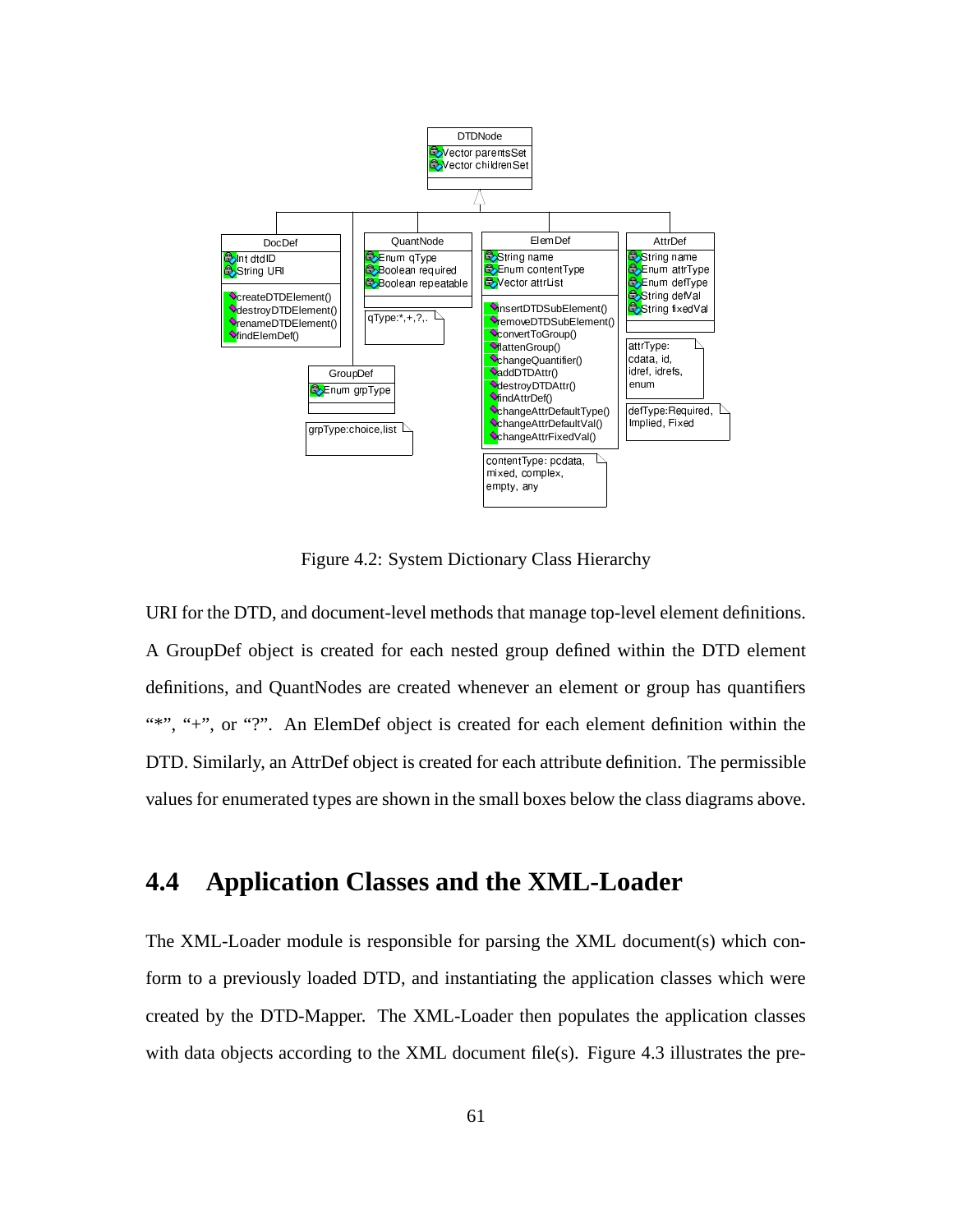defined application class hierarchy, and shows some sample application classes.



Figure 4.3: Application Classes Which Represent XML Data

Any is an abstract base class from which all application classes inherit. It contains a reference to the corresponding DTD element definition found in the system dictionary, a reference to the parent element, and a vector of children elements. The parent and children variables are used to keep track of relationships among elements. For example, subelements are stored as children of their parent element. In order to distinguish same-named elements which come from different DTDs, the application classes are assigned a DTD ID as part of their name. The element name as it is defined in the DTD is then appended to this ID. For example, if a "Product" element is defined in two different DTDs, the first might be named D1\_Product, and the second D2\_Product. Finally, the predefined PcData class is used to store the values of XML data elements.

## **4.5 Mapping Model**

Table 4.1 shows how the content types found in the DTD are mapped to corresponding OO model representations in the system dictionary. Some constructs, such as Document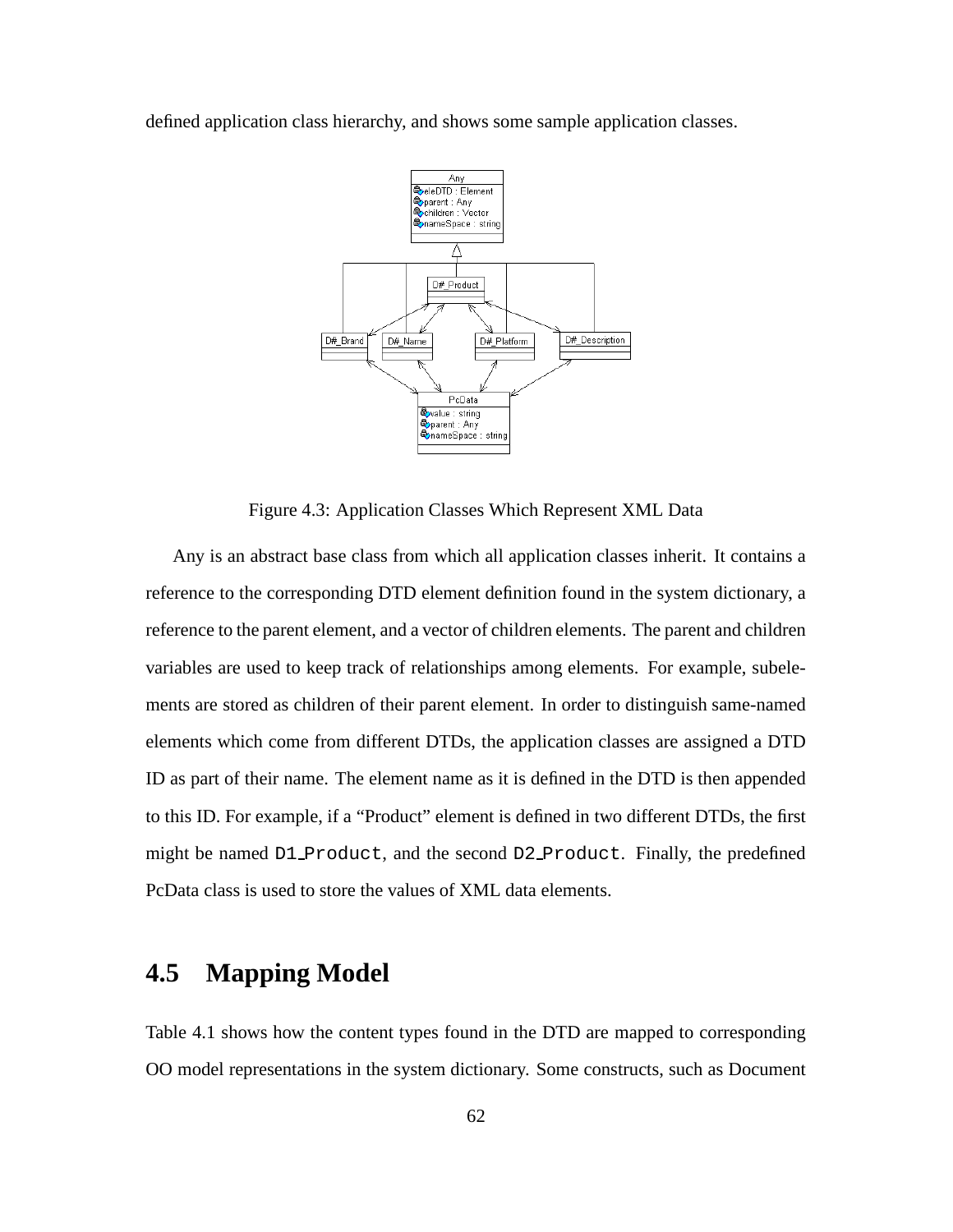and Element, are represented by the various system dictionary objects described above, while others, such as constraints, are stored as member variables of those objects.

| <b>DTD Content Types</b>            | OO Model Representation                                |
|-------------------------------------|--------------------------------------------------------|
| Document                            | Document Definition object                             |
| Element                             | Element Definition object                              |
| Element Quantifier                  | Quantifier object                                      |
| <b>Element Content Constraint</b>   | <i>contentType</i> member variable in Element object   |
| Group                               | Group Definition object                                |
| <b>Group Content Constraint</b>     | $grpType$ member variable in Group object              |
| Group Quantifier                    | Quantifier object                                      |
| Attribute                           | <b>Attribute Definition object</b>                     |
| <b>Attribute Default Constraint</b> | <i>defaultType</i> member variable in Attribute object |
| <b>Attribute Type Constraint</b>    | <i>attrType</i> member variable in Attribute object    |

Table 4.1: Mapping the DTD to System Dictionary Objects

Mapping from DTD and XML files into system dictionary and application classes proceeds as follows. First, the DTD is parsed by the DTD-Mapper, and instances of the system dictionary objects are created as indicated for the content types in Table 4.1 above. Then the DTD-Mapper creates the application classes: one Java source file for each element definition found in the DTD. On the application side, DTD attribute definitions are just mapped to member variables in these Java files. Then subelements are later stored in the children vector by the XML-Loader which instantiates and populates the application classes with the XML data.

We illustrate with an example. Below we again show the Article.dtd from Figure 1.1, along with the DTD graph from Figure 2.2 which models our internal representation of this DTD once it is processed by the DTD-Mapper. We then describe the system dictionary objects and application classes created by the DTD-Mapper. Finally, we indicate how the application classes are instantiated and populated by the XML-Loader.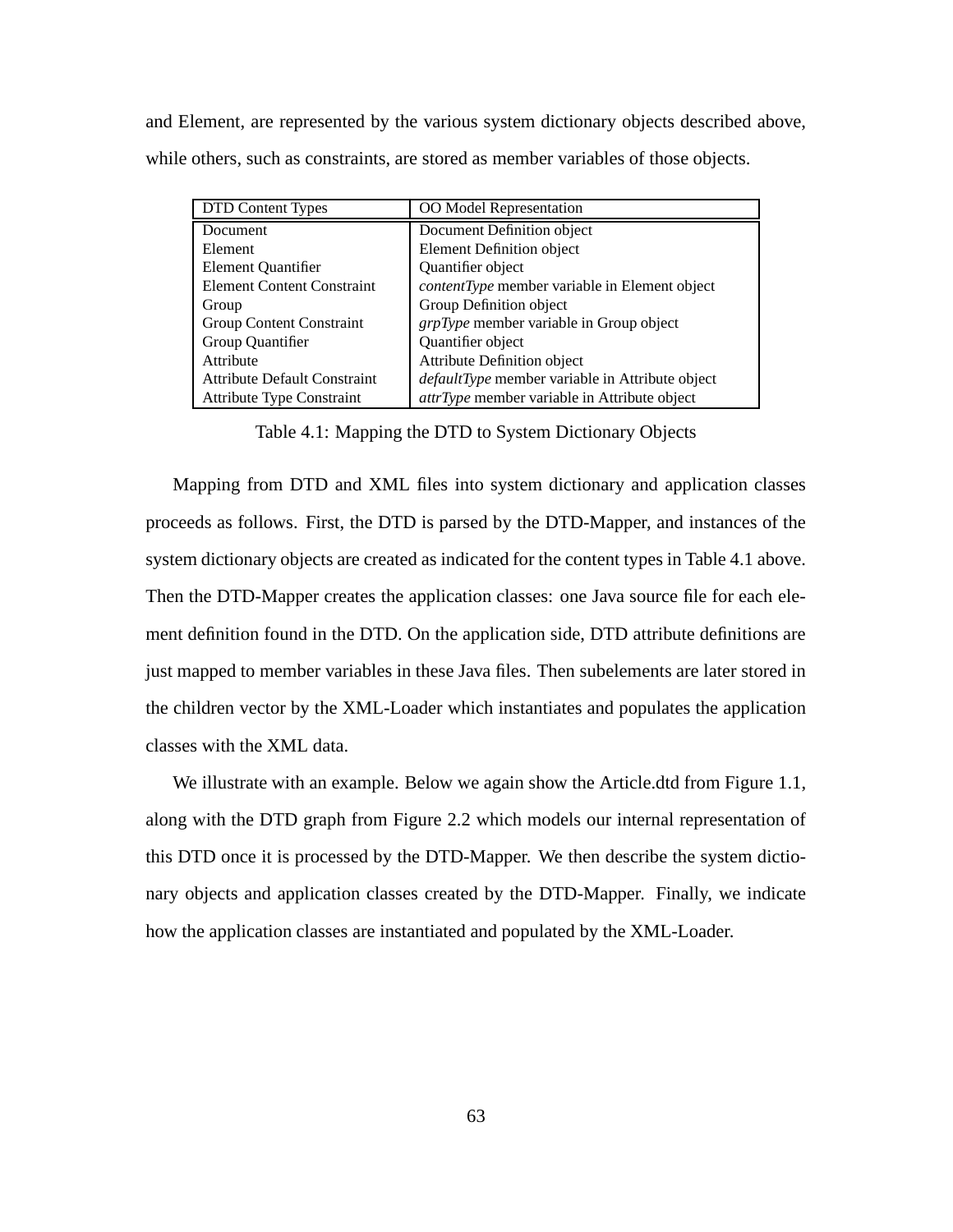| ELEMENT article (title, author+, related?) |
|--------------------------------------------|
| ELEMENT title (#PCDATA)                    |
| ELEMENT author (name)                      |
| ATTLIST author id ID #REQUIRED             |
| ELEMENT name (first, last)                 |
| ELEMENT first (#PCDATA)                    |
| ELEMENT last (#PCDATA)                     |
| ELEMENT related (monograph) *              |
| ELEMENT monograph (title, editor)          |
| ELEMENT editor EMPTY                       |
| ATTLIST editor name CDATA #IMPLIED         |
|                                            |

Figure 4.4: Contents of Article.dtd File, repeated here from Figure 1.1



Figure 4.5: Graph Representation of Article.dtd, repeated here from Figure 2.2

## **4.5.1 Create System Dictionary Objects**

First, a DocDef is created for the Article.dtd with a DTD ID of 1 (assuming this is the first DTD to be entered into our system), and a URI which indicates the location of the DTD file. Next, the DTD is parsed, and the system dictionary objects are created as indicated in Table 4.1. The results of this process are shown below.

- 1. ElemDef objects are created for the following element definitions in the DTD: article, title, author, name, first, last, related, monograph, and editor.
- 2. Element content constraints are stored as member variables in the ElemDef objects: PCDATA is the content constraint for elements title, first, and last; COMPLEX is the content constraint for elements article, author, name, related and monograph, meaning they contain subelements in their content; and EMPTY is the content constraint for element editor.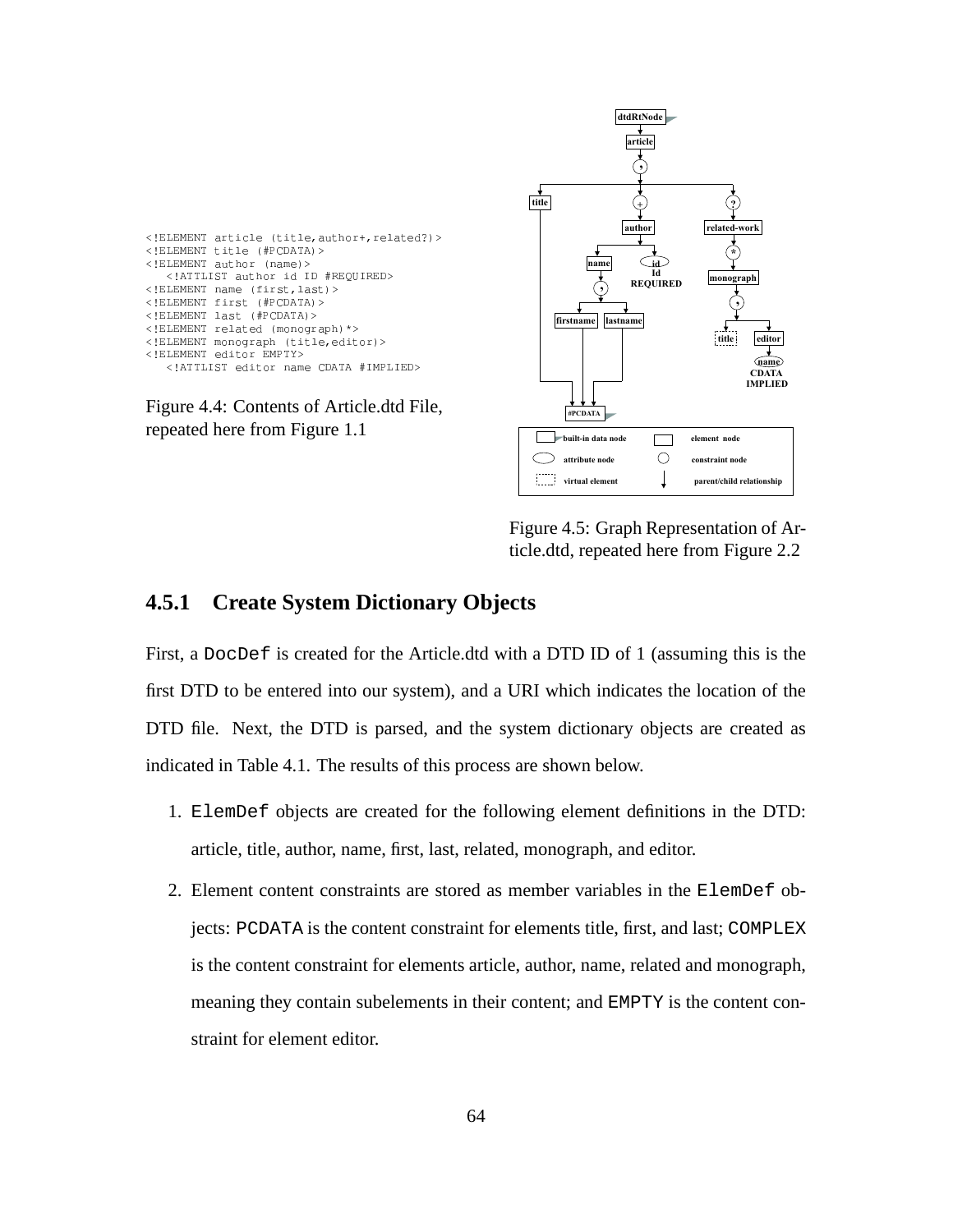- 3. AttrDef objects are created for the two attribute definitions in the DTD: id (defined in the DTD as an attribute of the author element) and name (defined in the DTD as an attribute of the editor element).
- 4. Attribute default constraints are stored as member variables in the AttrDef objects: REQUIRED is the default constraint for the id attribute, and IMPLIED is the default constraint for the name attribute.
- 5. Attribute type constraints are also stored as member variables in the AttrDef objects: ID is the type constraint for the id attribute, and CDATA is the type constraint for the name attribute.
- 6. GroupDef objects are created for groups of more than one child subelement: we create one GroupDef each for the children of elements article, name, and monograph. There is no need to create GroupDef objects for groups of only one subelement, as would be the case for the children of elements author and related.
- 7. Group constraints are stored as member variables in the GroupDef objects: LIST is the constraint for all groups in this example.
- 8. QuantNode objects are created for each quantifier, in this case one for the "+" in author+, one for the "?" in related?, and one for the "\*" in (monograph) \*.

#### **4.5.2 Create Application Classes**

The next task accomplished by the DTD-Mapper is to create application class definitions for each element in the DTD. This is done by creating Java source files, named according to the element name in the DTD, prepended by the DTD ID, adding member variables for attributes where required, and then compiling the Java files to create the byte-codes. Each of these Java classes inherits from the pre-defined application class "Any". Table 4.2 shows the Java source files which get created by the DTD-Mapper when processing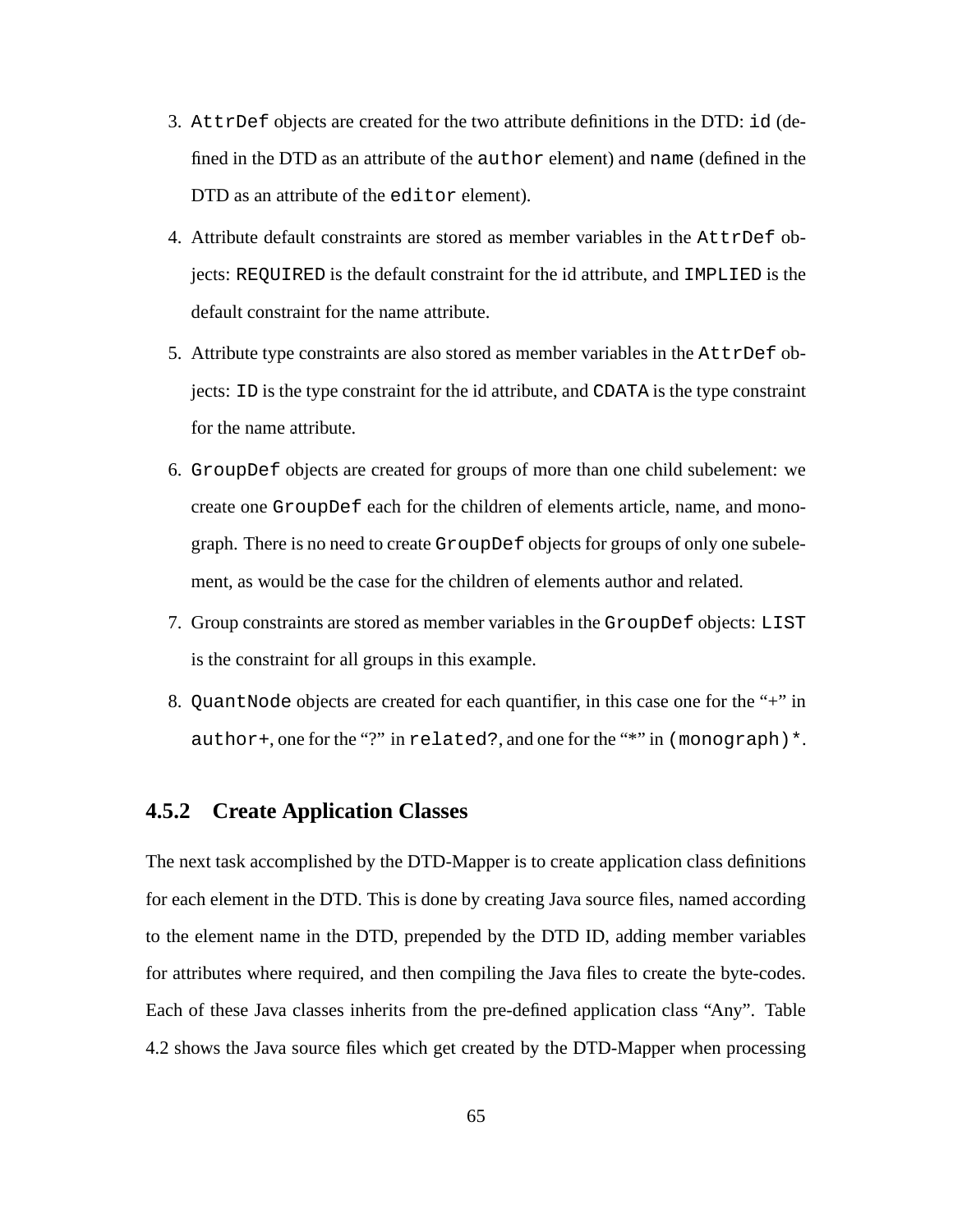the Article.dtd in our example, and the member variables (if any) associated with those Java files.

| <b>Java Source File Name</b> | <b>Member Variables</b>  |
|------------------------------|--------------------------|
| D1_article.java              | none                     |
| D1_title.java                | none                     |
| D1_author.java               | name="id", type=String   |
| D1_name.java                 | none                     |
| D1_first.java                | none                     |
| D1_last.java                 | none                     |
| D1_related.java              | none                     |
| D1_monograph.java            | none                     |
| D1_editor.java               | name="name", type=String |

Table 4.2: Application Classes Created by DTD-Mapper

## **4.5.3 Instantiate and Populate Application Classes**

At this point the DTD-Mapper has finished its job, and the XML-Loader takes over. It is the XML-Loader's responsibility to instantiate the application classes just created by the DTD-Mapper, and to populate them with the XML data. For our example, we again present the XML file from Figure 1.2 which corresponds to the Article.dtd in Figure 1.1, along with the XML tree from Figure 2.1 which models our internal representation of this XML data once it is processed by the XML-Loader.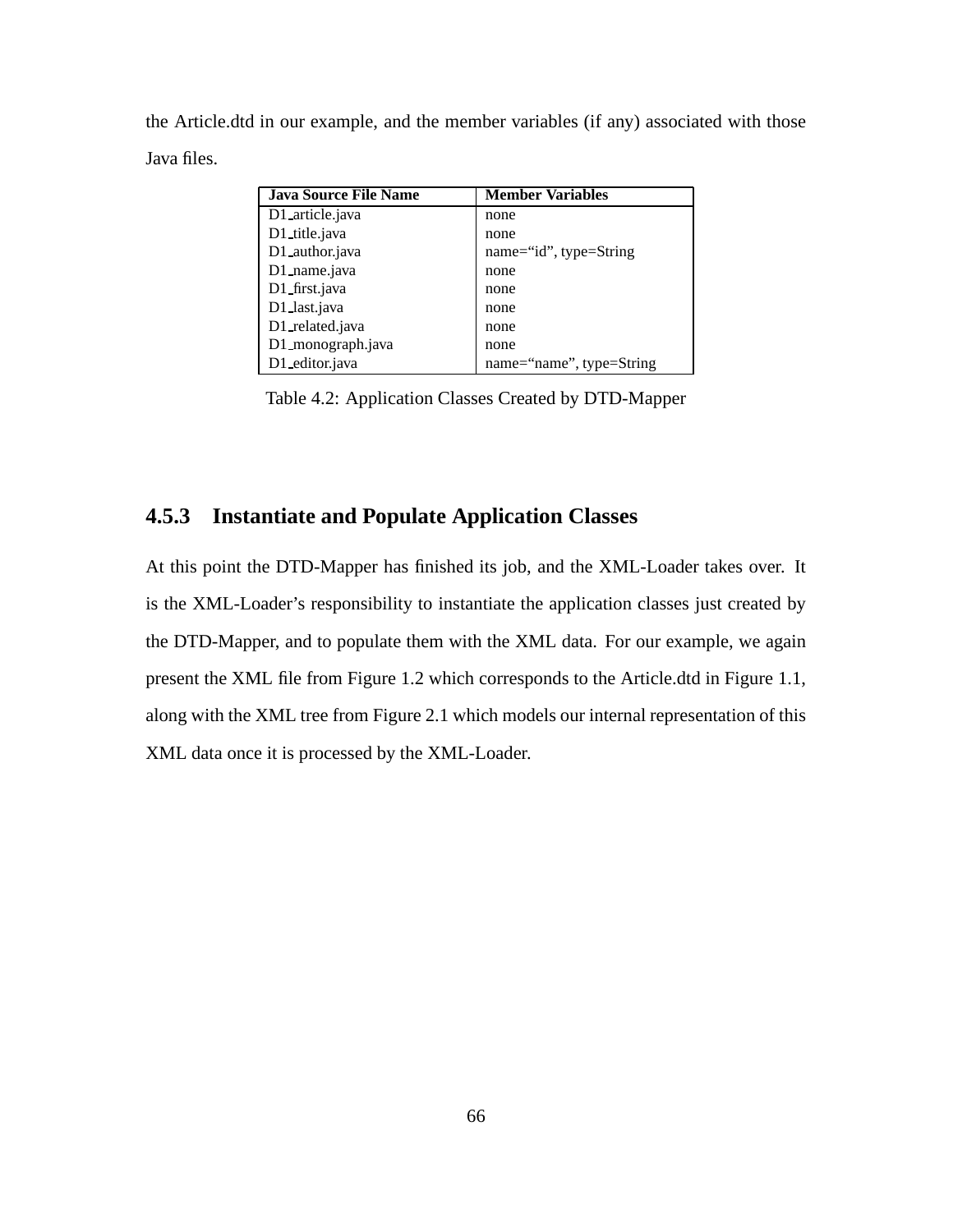```
<article> <title>XML Evolution Manager</title>
  \langle \text{author id} = "dk" \rangle<name><first>Diane</first>
       <last>Kramer</last>
    \langle/name>
  </author>
  \langle \text{author id} = "er" \rangle<name>
       <first>Elke</first>
       <last>Rundensteiner</last>
    \langle/name>
  \langle /author>
  <related>
    <monograph>
       <title>Modern Database Systems</title>
       <editor name = "Won Kim"></editor>
    </monograph>
  \langle/related>
</article>
```


Figure 4.6: Contents of Sample.xml File, repeated here from Figure 1.2

Figure 4.7: Tree Representation of Sample.xml, repeated here from Figure 2.1

To describe the objects created by the XML-Loader, we start with the leaf nodes at the bottom of the tree, and work our way up. First, six instances of the pre-defined application class "PcData" are created for the following text values, and the text is stored in the "value" member variables, one per instance:

```
1. XML Evolution Manager
; #&<*3(754*9
3. Kramer
4. Elke
5. Rundensteiner
6. Modern Database Systems
```
Next, two instances of  $D1$  first are created, and each is assigned a single child in its children vector: One for Diane, which gets assigned PcData instance number 2 above, and one for Elke, which gets assigned PcData instance number 4 above. Similarly, two instances of D1 last are created, and assigned instance numbers 3 and 5 above in their respective children vectors. Two instances of D1 title are created next, and assigned instance numbers 1 and 6 above in their respective children vectors. Then one instance of D1 editor is created, and the "name" member variable is assigned the String value "Won Kim". Next, two instances of D1 name are created. The first of these is assigned the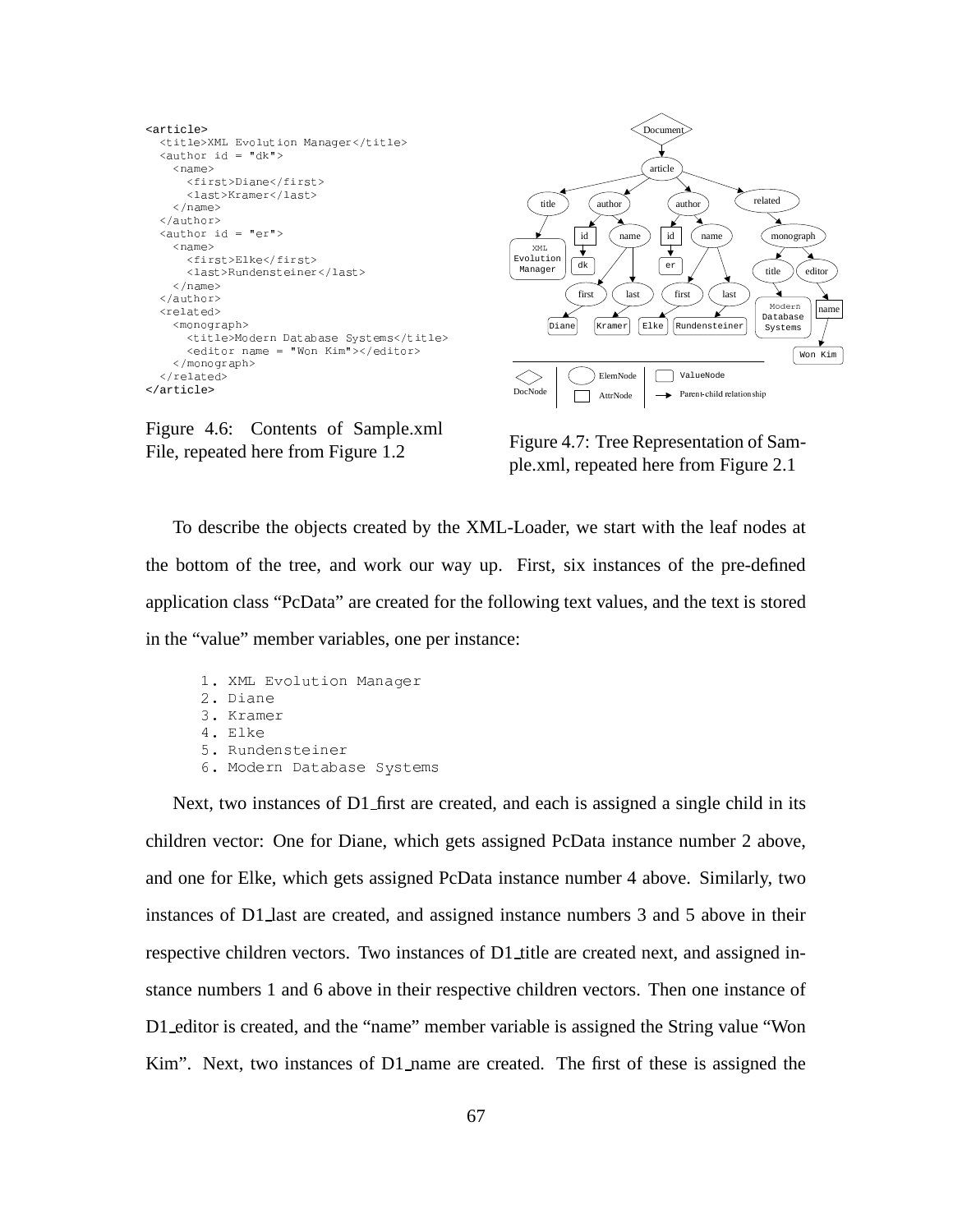two children, D1 first and D1 last, for Diane and Kramer. The second is assigned the two children, D1 first and D1 last, for Elke and Rundensteiner. Next, one instance of D1\_monograph is created, and the instance of D1\_title for number 6 above, plus the instance of D1 editor are assigned to its children vector. Then two instances of D1 author are created. The first of these is assigned the String value "dk" to its "id" member variable, and the first instance of D1 name to its children vector. The second instance of D1\_author gets the String value "er" assigned to its "id" member variable, and the second instance of D1 name to its children vector. Next, an instance of D1 related is created, and the D1 monograph instance is assigned to its children vector. Finally, one instance of D1 article is created, and assigned to its children vector are the instance of D1 title, the two instances of D1 author, and the instance of D1 related.

## **4.6 Implementation Details**

### **4.6.1 Development Environment**

Goals for the Exemplar system include to provide Object-Oriented storage, manipulation and retrieval of DTD and XML data, and to provide a platform-independent execution environment. We therefore chose Excelon Inc's PSE Pro [Obj93] for our database repository, and the Java 2 programming language (JDK 1.3 from Sun Microsystems[Sun00]) for our implementation. For the XML parser, we used XML4J/Xerces, version 3.0.1 (IBM's XML parser for Java [IBM00b]). Development was done on the Microsoft Windows NT platform. In total, the implementation contains 54 Java class files, and over 10,000 lines of code.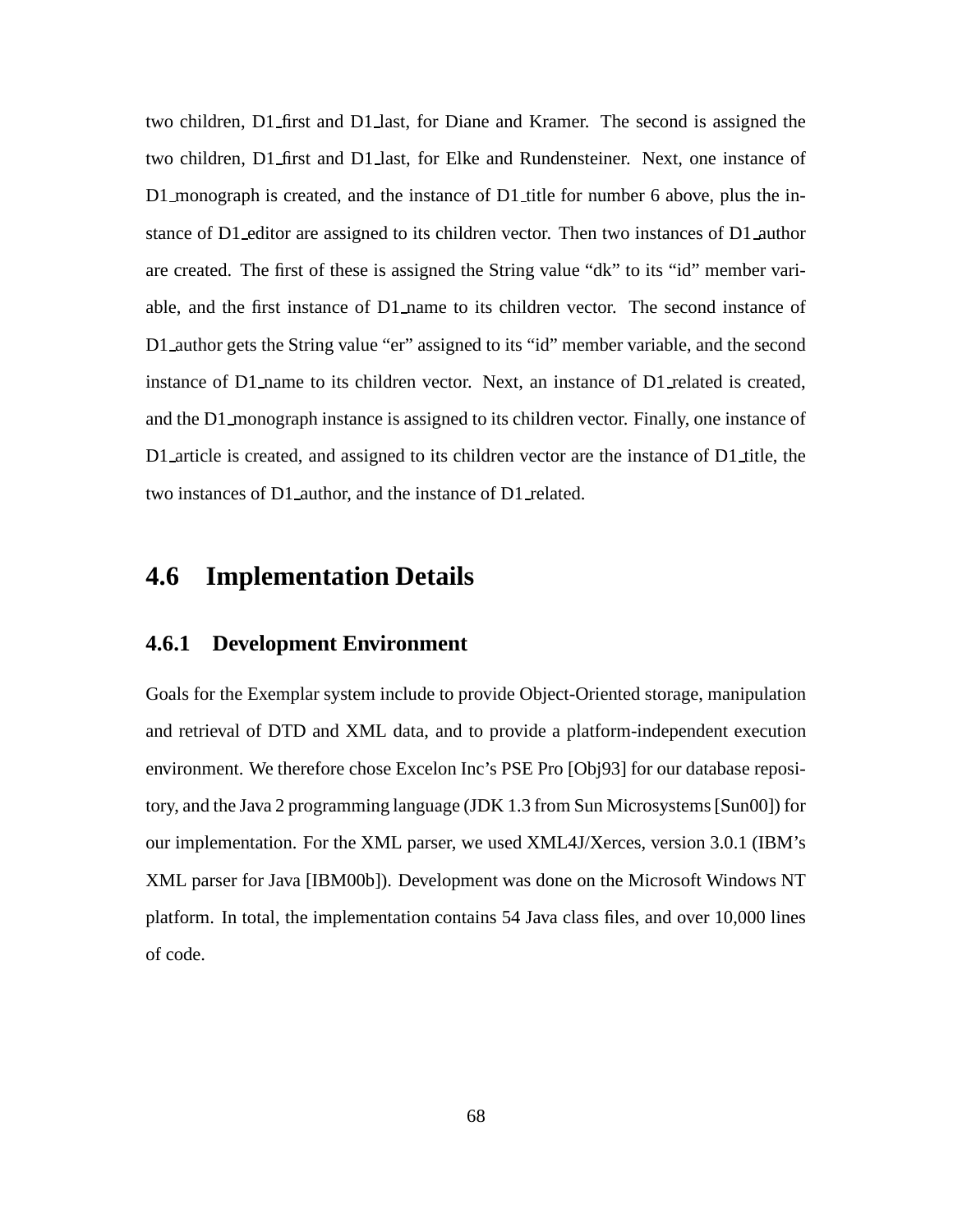#### **4.6.2 SERF System**

Excelon's PSE Pro is a rudimentary Java object store, which does not contain many of the evolution facilities provided by traditional database management systems. On top of PSE we have a base evolution support layer called SERF [CJR98b], which provides more powerful mechanisms for Object-Oriented storage, maintenance and retrieval, including schema evolution. SERF models OO classes by means of an object called MetaClass, which we utilize in Exemplar to represent an XML element definition. An  $Attribute$ is also represented in SERF, originally designed to model member variables in OO, and used in Exemplar to represent an XML attribute definition. Each instance of MetaClass contains a Java vector of attributes.

When an instance of an application class object is created in SERF (for example, when we create an instance of  $D1$  author,  $D1$  title, etc.), that instance is added to the *extent* of the corresponding MetaClass. This mechanism is used during schema evolution to determine the set of objects which are affected by a change to an OO class (or in our case, a change to an XML element definition). The schema evolution functions provided by SERF include methods such as add attribute and delete attribute, which perform a complicated set of activities in order to maintain consistency between the application class objects and the schema repository. For example, the following steps are required in order to execute an add attribute transaction on a Java class "A":

- 1. Create a new Attribute object.
- 2. Update the MetaClass object for A to reflect the newly added attribute. This entails the simple addition of a new object (attribute) to a collection (vector) in Java.
- 3. Create a new temporary Java source file,  $A'$ , containing all of the code from the original class file A, plus the additional new attribute.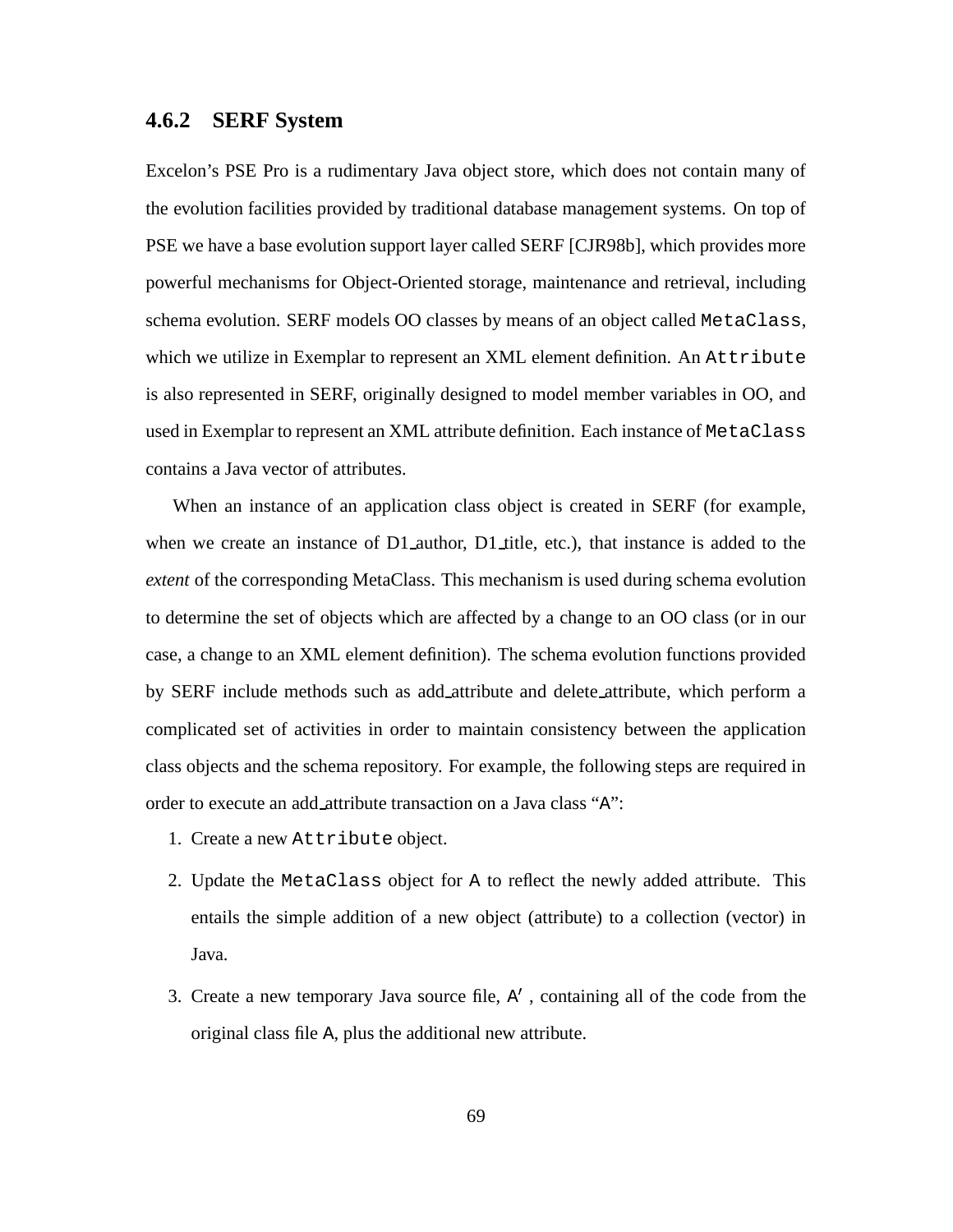- 4. Compile and post-process the temporary Java file, A'. Post-processing is a step required by PSE, which annotates the compiled class file with mechanisms used internally by the ObjectStore database.
- 5. For each instance of class A, create a new instance of class A', copying the data from the object of type A into the new object of type A'. During this step the newly created objects are added to the extent of  $A'$ .
- 6. Swap the object identifiers (OID's) for each pair of objects: original instance of A and corresponding newly created instance of A'. This allows references, which used to point to type A objects, to now refer to the new type  $A'$  objects.
- 7. Delete the old objects of type A, removing them from the extent of A, and delete the old class file A. After completion of this step, the database is in a consistent state with the newly added attribute, but the class file has the temporary name A', and the objects are of type A .
- 8. Create a new Java file called A, containing all of the code from class file A .
- 9. Compile and post-process the newly defined Java file A.
- 10. For each object in the extent of class  $A'$ , create an instance of the new class  $A$ , copying the data from the object of type  $A'$  into the new object of type A. During this step the newly created objects are added to the extent of A.
- 11. Swap the OID's for each pair of objects: temporary instance of A' and newly created instance of A.
- 12. Delete the temporary objects of type  $A'$ , removing them from the extent of  $A'$ , and delete the temporary class file  $A'$ . After completion of this step, the database is in a consistent state with the newly added attribute: the class file has the correct name A, and the objects are of the correct type.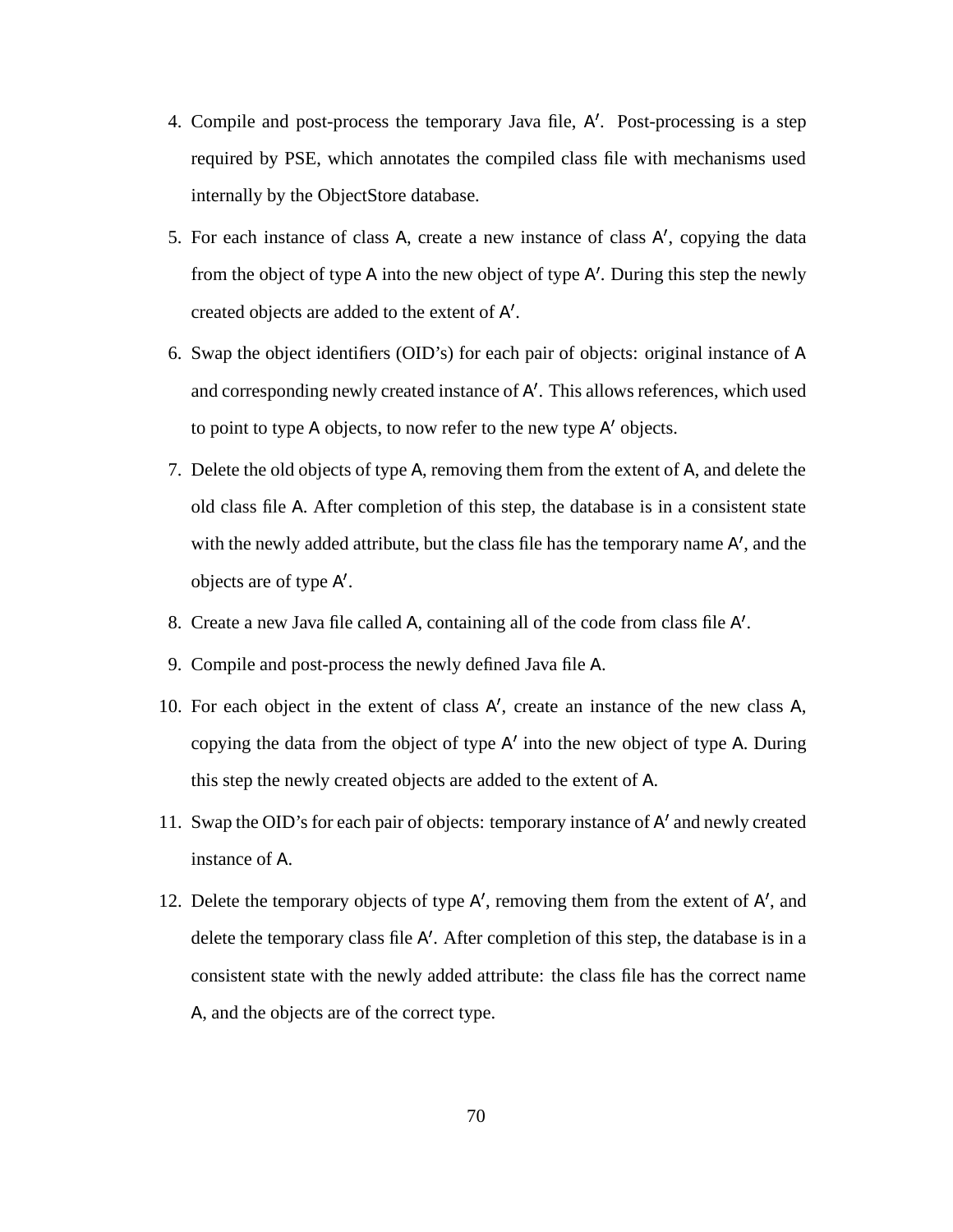#### **4.6.3 Missing Functionality**

Although Exemplar requires all of the above functionality to be in place in order to properly perform the desired transformations on DTD and XML data, some of the steps above were not implemented in SERF due to a complication in the Java Virtual Machine (JVM), and had to be filled in by the developers of Exemplar. To be precise, steps 1 through 5 were implemented in SERF, providing the functionality for in-memory transformations only, leaving the name of the class file and the object types in an inconsistent state. The complication arose at the completion of step 9, because at this point there are two distinct class files defined with the same name: the original class file called A, and the newly defined class file with the additional attribute, also called A. Help was elicited from the producers of PSE [Obj99] to implement the underlying functionality required to swap OID's in the database. But this functionality was not fully integrated into the SERF system, nor tested, because of the above mentioned difficulty in the JVM.

A theoretical solution to the JVM problem was proposed in [LB98], work which describes dynamic class loading in Java. The paper provides a solution via a custom class loader, which can load in a newly defined class with a pre-existing name. Using this method, a Java class can no longer simply be referred to by its name, but must also be qualified by its class loader. This solution was implemented in Exemplar [KSC<sup>+</sup>01]. Having this functionality in place, the SERF system could then be augmented to include the swapping of OID's, completing the required functionality for schema evolution.

### **4.6.4 Primitive Operations**

The following list of primitives were implemented in Exemplar:

#### 1. **Changes to the Document:**

- ) createDTDElement
- ) destroyDTDElement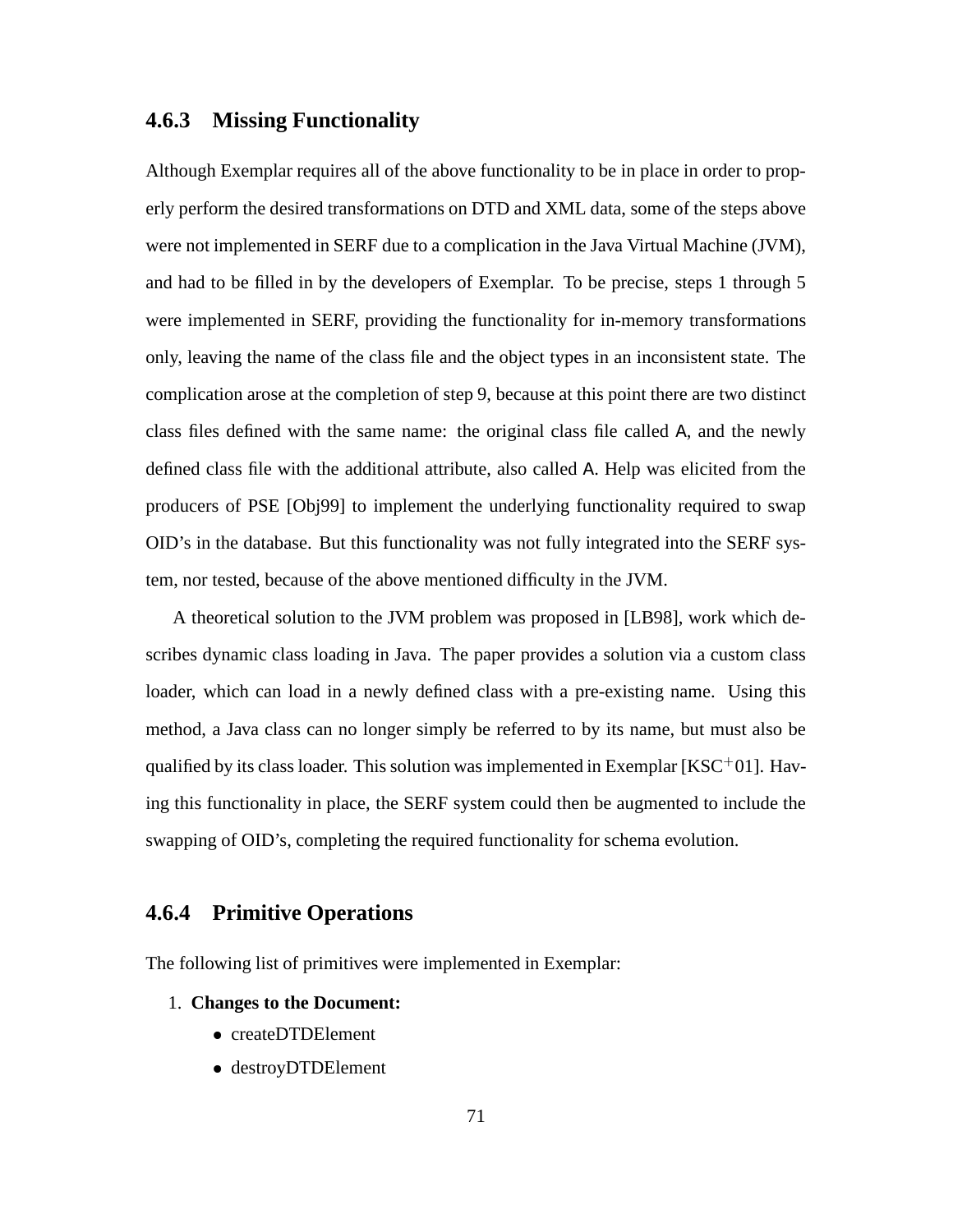) renameDTDElement

#### 2. **Changes to DTD Element:**

- ) insertDTDSubElement
- ) removeDTDSubElement
- changeQuantifier

#### 3. **Changes to DTD Group:**

- ) changeQuantifier
- convertToGroup
- flattenGroup

#### 4. **Changes to DTD Attribute:**

- addDTDAttr
- destroyDTDAttr
- ) changeAttrDefaultType
- ) changeAttrDefaultVal
- ) changeAttrFixedVal

#### 5. **Changes to XML data:**

- changeAttribute
- ) addElement
- ) destroyElement
- ) changeElement

This list differs from the primitives described in Table 3.1 in the following ways:

) One goal in our original design of DTD and XML primitives was for the set to be minimal, meaning no overlap of functionality among the operations. During our implementation, however, we chose to remove this restriction and instead attempt to achieve a set of primitives which are easy to use. We therefore added some primitives which allow changes to be made to existing element and attribute definitions in the DTD, as well as allowing changes to existing data elements.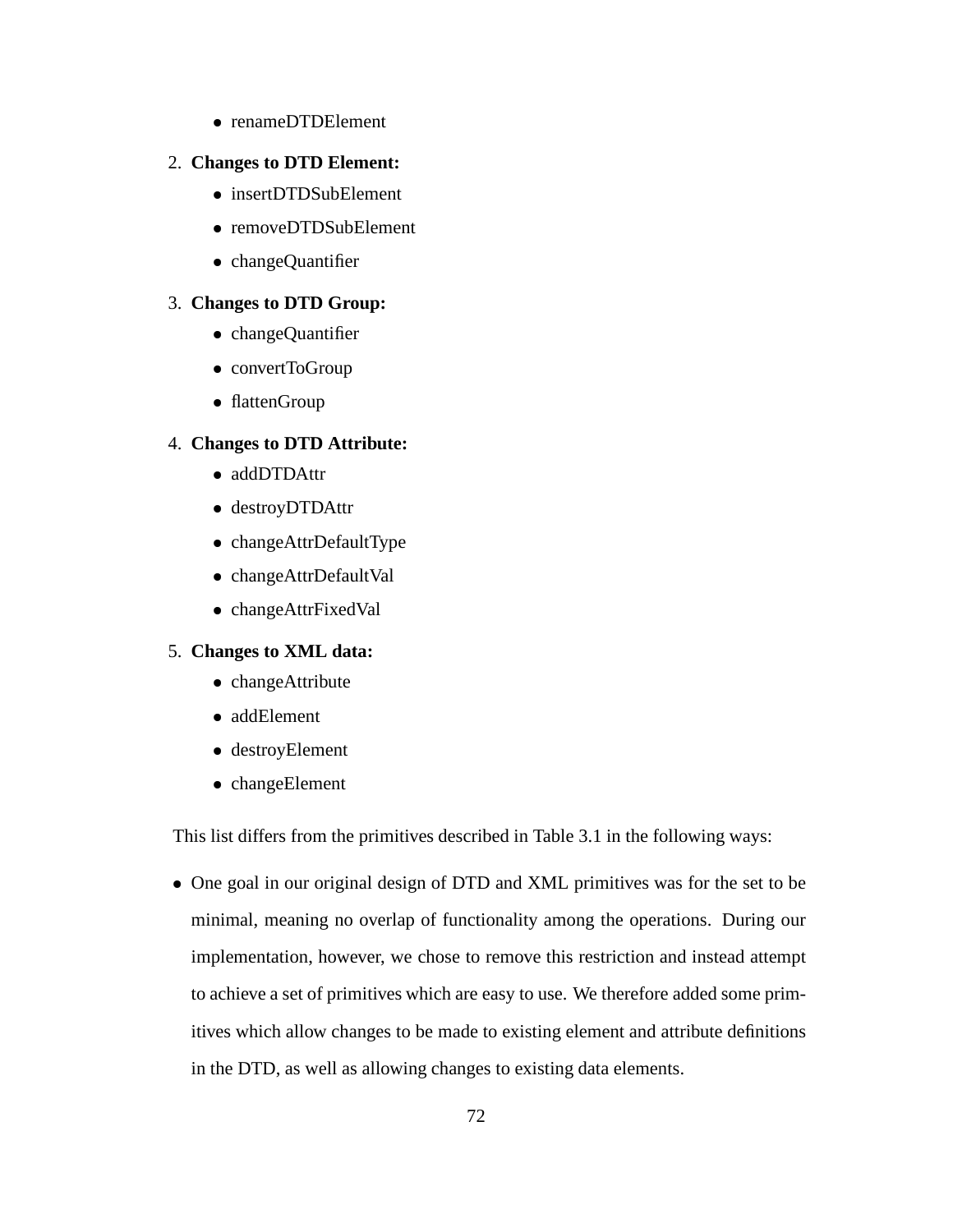For example, in the original set of primitives, we provide createDTDElement and destroyDTDElement. These two primitives combined allow for any desired changes to element definitions in the DTD. In our implementation, however, we additionally supply a renameDTDE lement primitive, which provides the combined functionality of removing an element using destroyDTDElement and adding the same element with a different name using createDTDElement. The renameDTDElement primitive therefore allows for more ease of use by combining the two operations into one method call.

- ) The original list of primitives in Table 3.1 includes one method called change-Quant for changing the quantifier of an element, and another method called change-GroupQuant for changing the quantifier of a group. Both of these two primitives were implemented using a single method called changeQuantifier for two reasons. One, it was determined that much of the functionality is the same, and two, it is not difficult to determine inside the method which of the two types (element or group) we are dealing with.
- The original list of primitives includes two data change methods called addDataAttr and destroyDataAttr. Since an attribute is modeled by a member variable of a Java class in our Exemplar system, it is not possible to add or remove a data instance of an attribute. Adding or removing an attribute is effectively a schema evolution operation, as described in Section 4.6.2. Therefore we have only implemented the changeAttribute primitive, which changes the value of a data instance of an attribute. This way it can be used to simulate the removal an instance of an attribute which is not required by simply setting its value to null.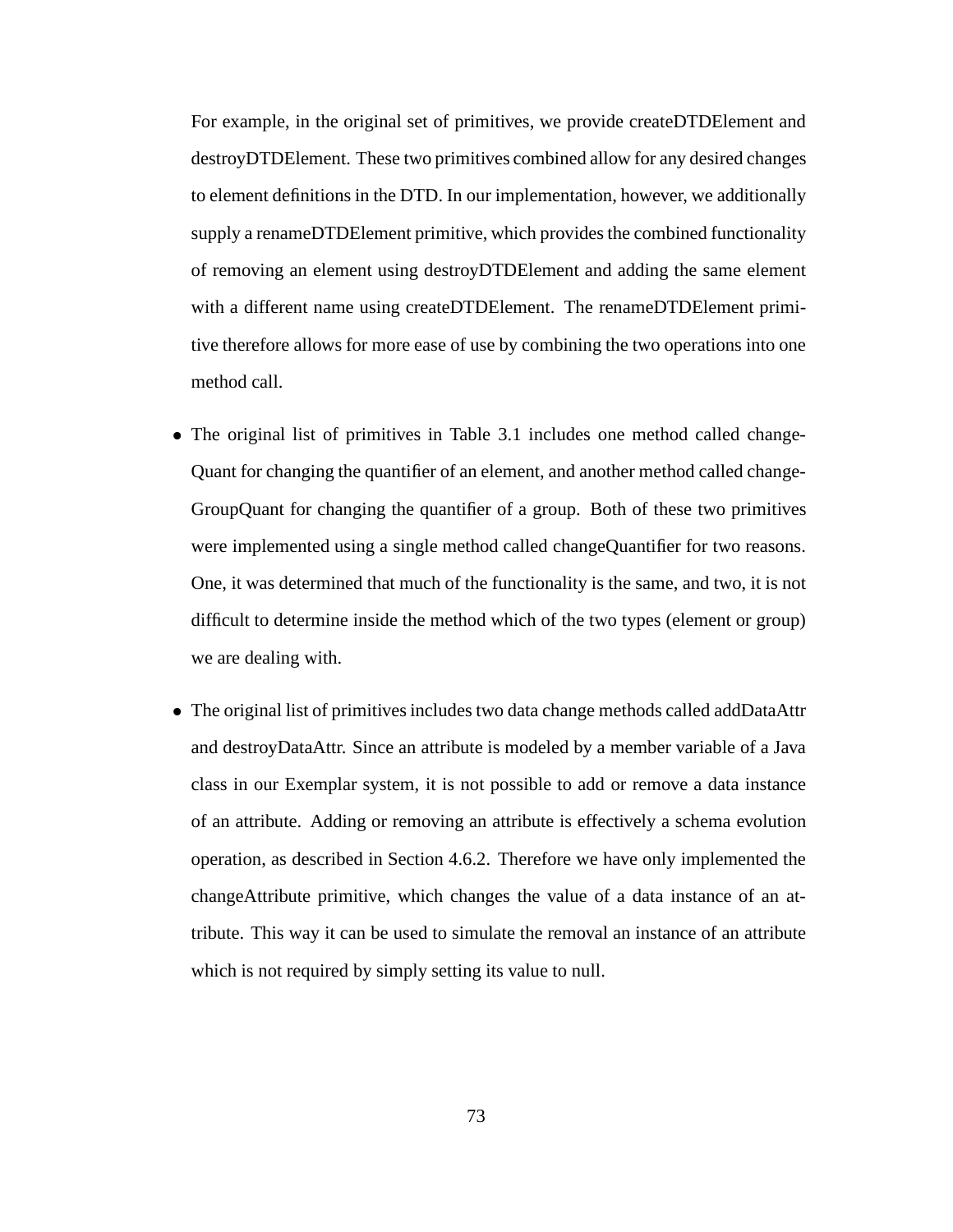### **4.6.5 Indexing Algorithm**

Of the many different algorithms used to implement Exemplar, one in particular deserves mention. During the design phase of the evolution primitives, we knew that we would need to refer to the subelements contained in a DTD element definition by position. This can be seen in Table 3.1, where we refer to various subelements by position, for example, in the insertDTDSubElement primitive. When it came to implementing these primitives, we found that a simple integer index would be insufficient, since element definitions can be nested within groups, and subelements can be repeated within a single definition. Additionally, when it comes to an insert operation, we need a way to distinguish between "insert before" and "insert after". Plus, we need to refer to a nested group by position, in addition to referring to a single element, in order to accomplish the flattenGroup primitive, for example. We therefore devised the following mechanism for referring to "content particles" (either an element or a group) which may appear in an element definition.

An index is represented as a linked list of integers, where the length of the list specifies the depth of the index in the DTD graph (the number of nested groups). The number at each level in the linked list specifies the ith child at the corresponding level in the DTD graph. An index of 0 at the last level means "insert before"; any other number means "insert after". To illustrate, we use the following original DTD element definition: (a,  $(b, c, (d, e))$ , and the insertDTDSubelement primitive. Table 4.3 shows the format of our indexing notation in the first column, and the result of inserting a DTD subelement into the above element definition using that index in the second column. The dashes (-) in the index notation indicate the links in the linked list. In other words, an index with notation 2-3-1 represents three integers in a linked list, where the first integer is 2, linked to the second integer, 3, followed by a link to the final integer, 1.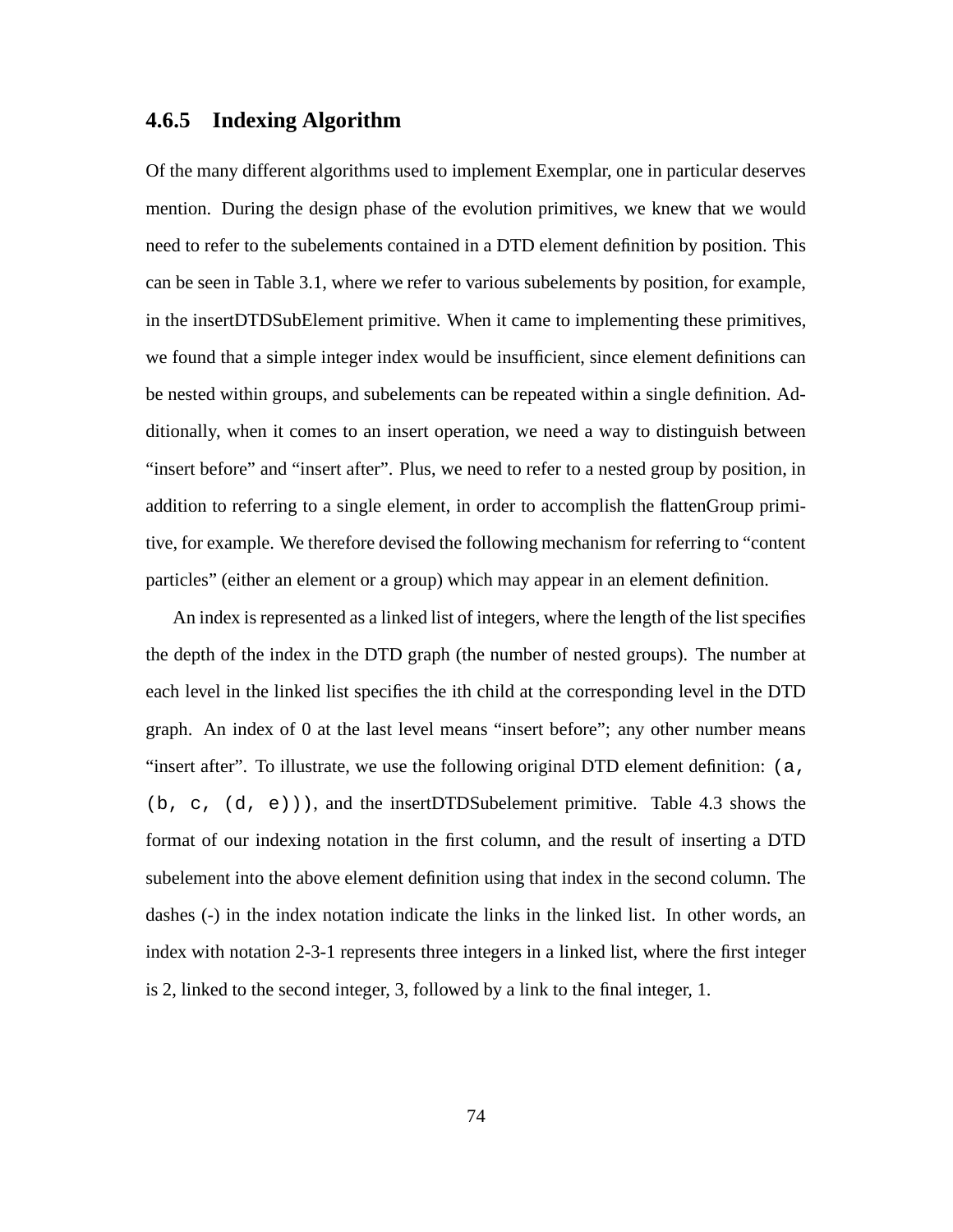| Index       | DTD definition after in- |
|-------------|--------------------------|
|             | serting element "x"      |
| 0           | (x, a, (b, c, (d, e)))   |
| 1           | (a, x, (b, c, (d, e)))   |
| $2-0$       | (a, (x, b, c, (d, e)))   |
| $2 - 1$     | (a, (b, x, c, (d, e)))   |
| $2 - 2$     | (a, (b, c, x, (d, e)))   |
| $2 - 3 - 0$ | (a, (b, c, (x, d, e)))   |
| $2 - 3 - 1$ | (a, (b, c, (d, x, e)))   |
| $2 - 3 - 2$ | (a, (b, c, (d, e, x)))   |
| $2 - 4$     | (a, (b, c, (d, e), x))   |
| 2           | (a, (b, c, (d, e)), x)   |

Table 4.3: Indexing a Content Particle in a DTD Element Definition

It is important to note that the indices discussed above are *only* used as parameters to the method calls of the evolution primitives, and we do *not* store indices in the element definitions themselves. If we did, this would introduce the complication of having to reindex subelements when one is added or removed. Rather, we store subelements in the children vector of the parent element definition. Therefore, when we add or remove a subelement, the indices are automatically maintained internally by the Java vector class.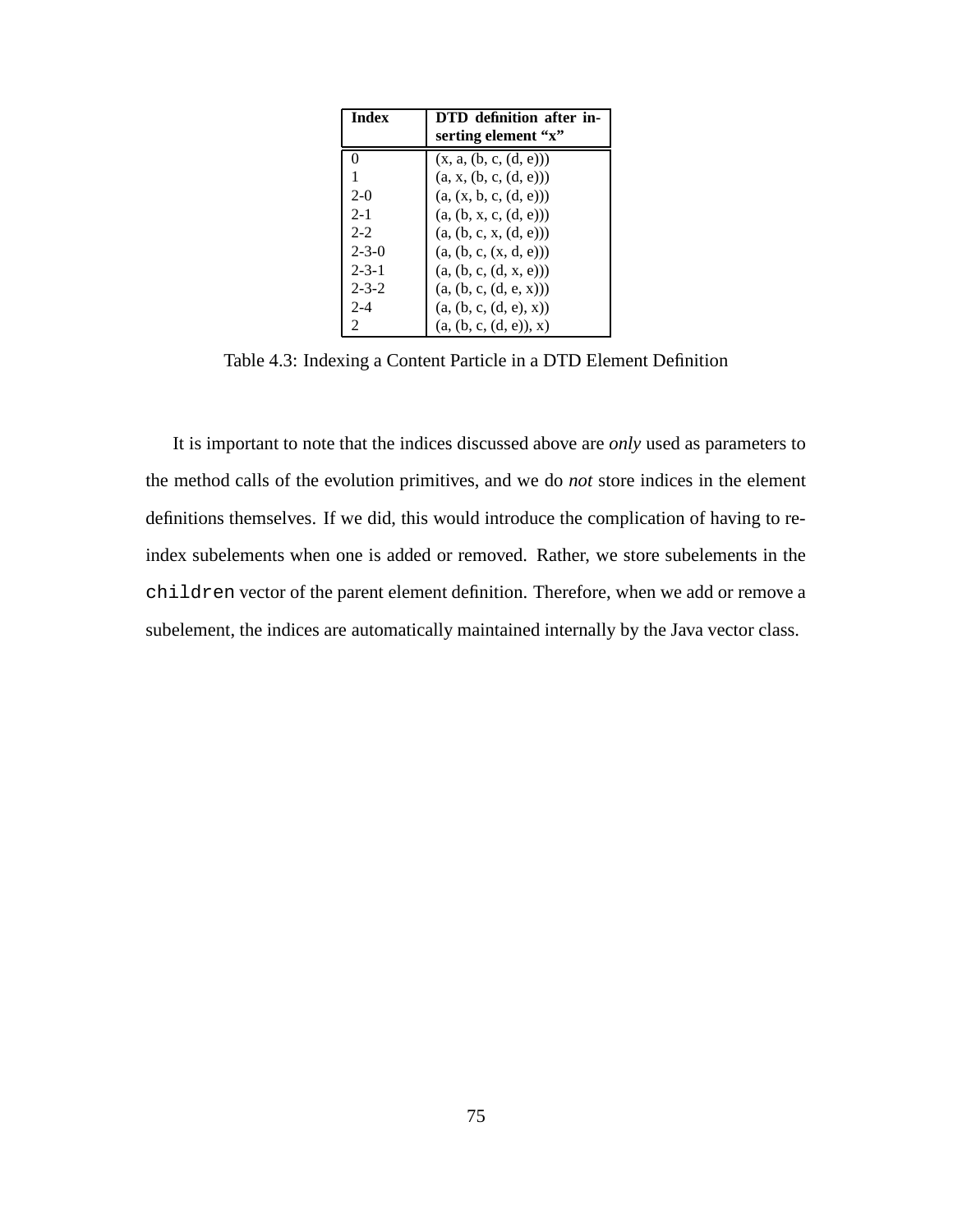# **Chapter 5**

# **Experiments**

# **5.1 Experimental Setup**

### **5.1.1 Introduction**

Once the Exemplar implementation was complete, experiments were carried out to gauge the relative efficiency of the primitive operations. The measure under consideration was the time to complete the various operations. In Java, the system call currentTimeMillis() was used before and after calls to the primitive operations in order to determine how long a particular operation takes. Each experiment was run ten times, and the results we present are the averages of the ten runs. Since some simple operations took less than one millisecond, some measurements are approximate for small numbers. However, we knew of no other method which would produce more accurate results.

The experimental results presented here come from our Exemplar system, and consequently have performance characteristics specific to the choices made during our design and implementation. For example, we chose an object-oriented approach, so our mapping model is quite distinct from one which might have been implemented on top of a relational database. Our specific choices for using the Java programming environment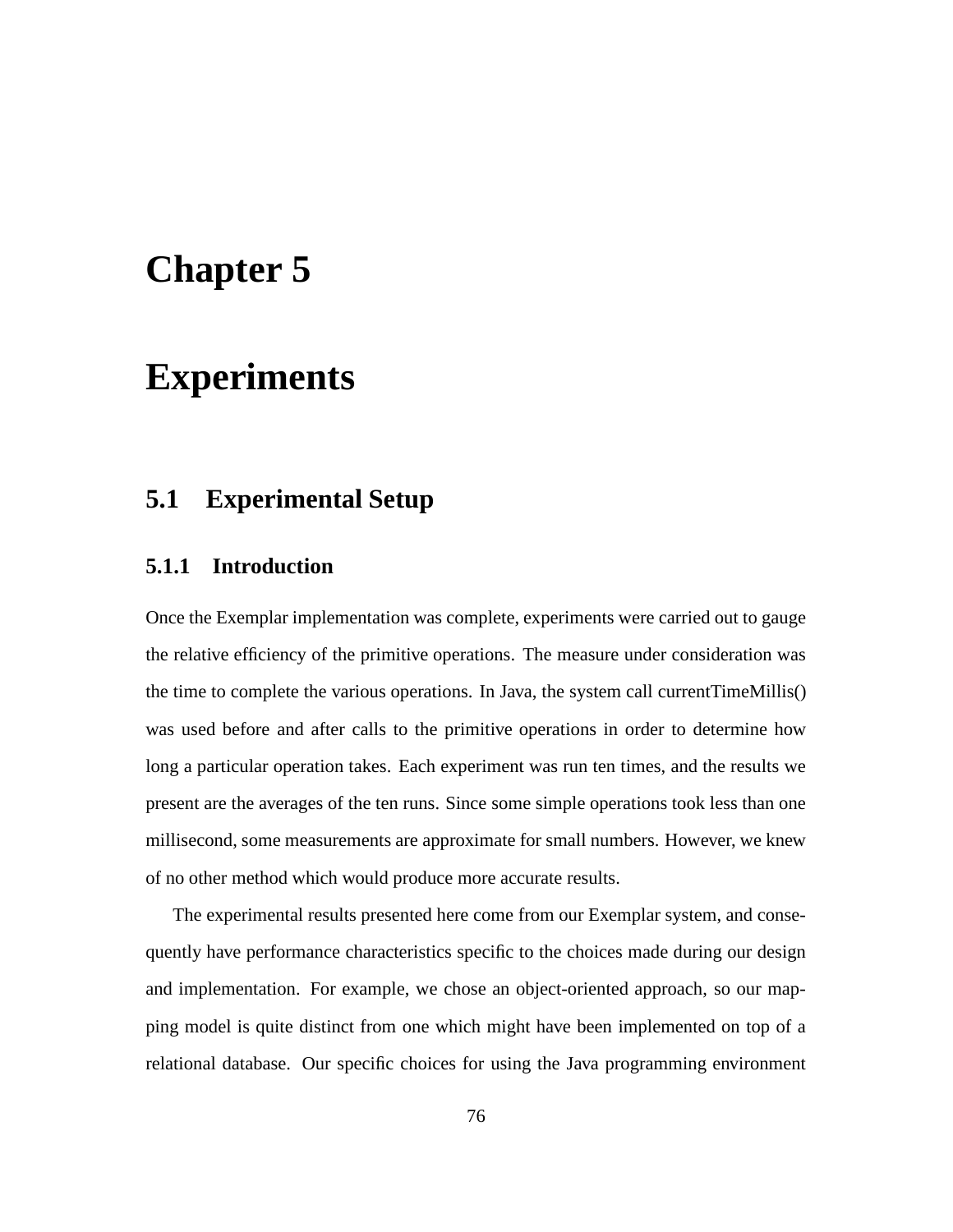and other third-party tools also play a significant role in the results we achieved when experimenting with Exemplar.

Due to the nature of PSE, the underlying database system, once a change has been made to data in memory, it is necessary to "commit" the transaction. This has the effect of writing the changes to disk, saving them in more permanent storage. While implementing the XEM primitives, a decision was made not to include the commit operation within the primitive itself in order to make the primitives more database-independent. This means that the caller is responsible for starting a transaction before invoking a primitive, and committing the transaction afterwards.

All primitive operations return a boolean result, allowing the caller to determine whether the operation was successful. If any error occurs during the primitive execution, in addition to returning a boolean value of false, an exception is raised, indicating precisely what went wrong. The decision not to include the commit inside a primitive operation also provides more flexibility to the caller, since it allows one to "bundle" multiple primitive operations into a single transaction. Since the time to commit a transaction is dependent on the underlying database system, and not under the control of the Exemplar developers, the experimental results do not include the time to commit a transaction. In this way it was possible to examine purely the time to execute an evolution operation.

#### **5.1.2 Execution Platform**

All experiments were performed on the same machine in order to make proper comparisons. The execution platform is Microsoft Windows NT Enterprise Server Edition, version 4.0, with service pack 6. The processor in the machine is an Intel Pentium II, with an operating speed of 433 MHz. The amount of memory in the machine is 128 Megabytes. Although it is not possible to determine at all times all of the processes running on the machine due to system services and operating system activities that run in the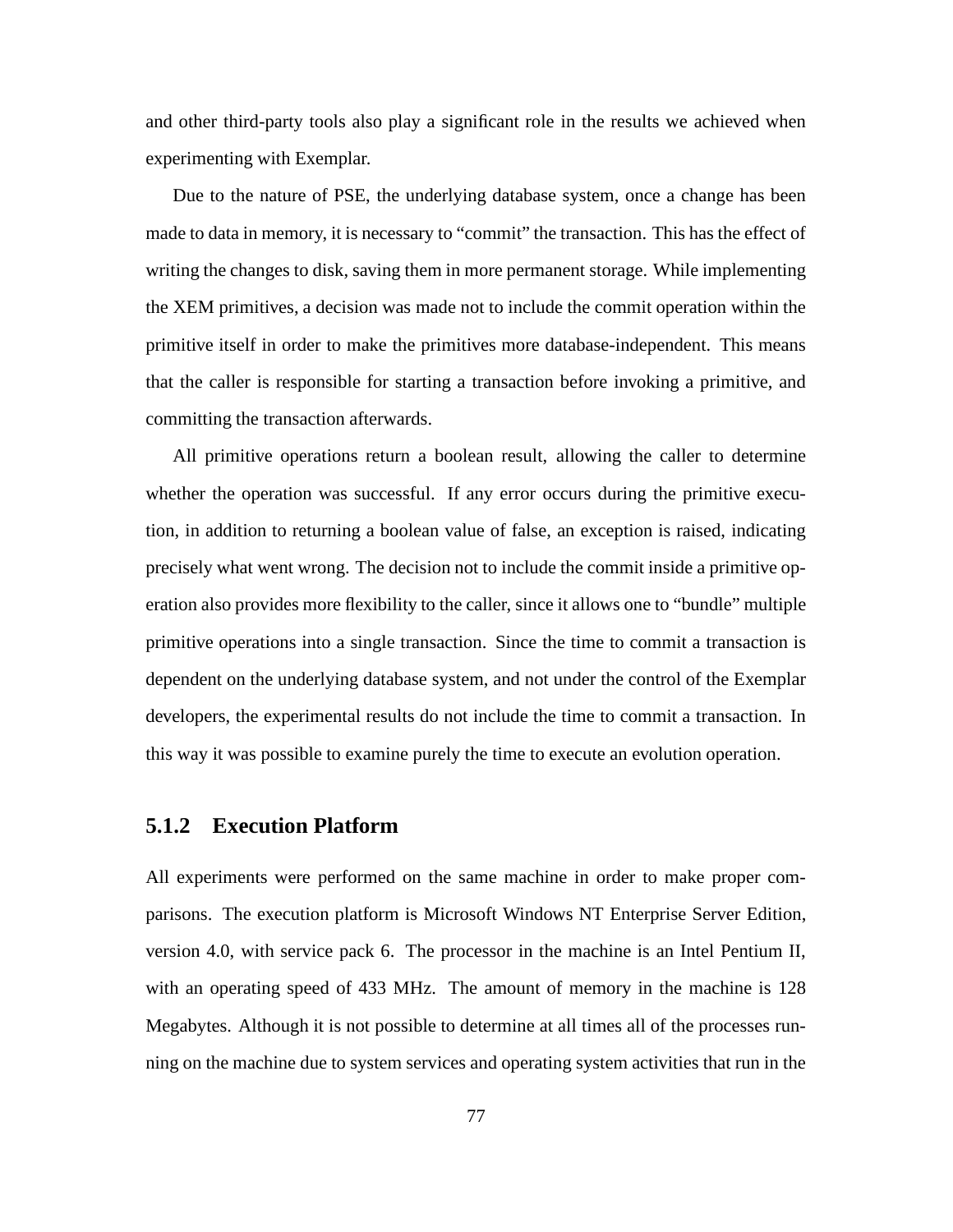background, an attempt was made to minimize other processes running on the machine while the experiments were executing. One step that was taken to ensure this was to close all applications during the execution of the experiments, with the exception of the DOS command window used to run the experiments.

#### **5.1.3 Data Set Statistics**

While testing the time that various primitive operations take, the primary variables which can be altered for experimental purposes include the following:

- ) The number of element and/or attribute definitions in a DTD
- ) The level of nesting of subelements in the element definitions
- ) Which element or attribute to perform an operation on
- ) Which primitive operation to perform (schema or data changes, for example)
- ) The number of data elements in an XML file
- ) The number of XML files processed

In order to run the experiments it was necessary to have at least one DTD and preferably many XML files conforming to that DTD to work with. In preparing for the experiments, one option considered was to manually create a synthetic DTD and some XML files from scratch. But it was determined that a better option would be to find some "real life" data files to work with. We thus selected the set of Shakespeare's plays [Bos] for our experiments. Some statistics about the Shakespeare files are as follows:

- 1 DTD with 21 element definitions
- ) 37 XML data files, one play per file
- Smallest data file is 141,345 bytes long, and contains 3133 Elements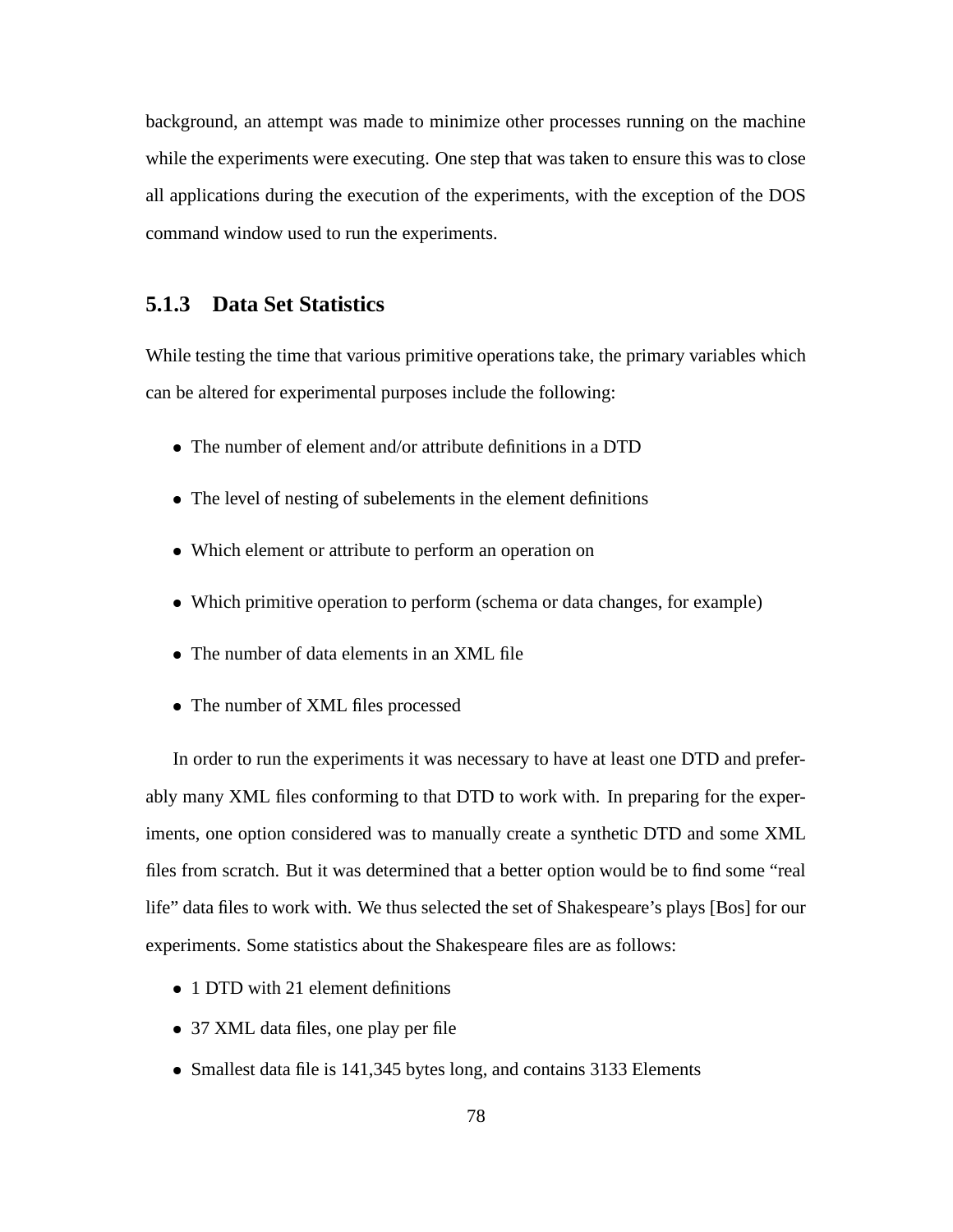- ) Largest data file is 288,735 bytes long, and contains 6600 Elements
- ) Average data file is 213,449 bytes long, and contains 4840 Elements.

Since the original Shakespeare DTD did not contain any attribute definitions, in order to test our primitives that deal with attributes, we simply had to add some attributes first. Once added, other manipulation operations became possible. All of the experiments described below were executed on this set of Shakespeare XML data files and their corresponding DTD.

## **5.2 Experimental Results**

Below we show the results obtained from our experiments run on the Exemplar system. For each experiment we plot the total execution times of various operations under consideration. We also analyze the results in terms of the number of objects in the system which are affected by an operation. In order to show the execution times in detail, some of the results are broken out into separate charts with different time scales (seconds vs. milliseconds).

### **5.2.1 Exemplar System Initialization**

The purpose of the first experiment was to examine the Exemplar system initialization. We used a fixed DTD and varied the amount of XML data to load. Eight different tests were run, each time increasing the number of XML data files processed, and each test was run ten times to get an accurate measure. The results presented are the averages of the ten runs. We measured the time to map the DTD elements to system dictionary classes, plus the time to load the XML data, plus the time to dump out the XML data. Also included in the measurements is the time to initialize and shut down the database. The first two charts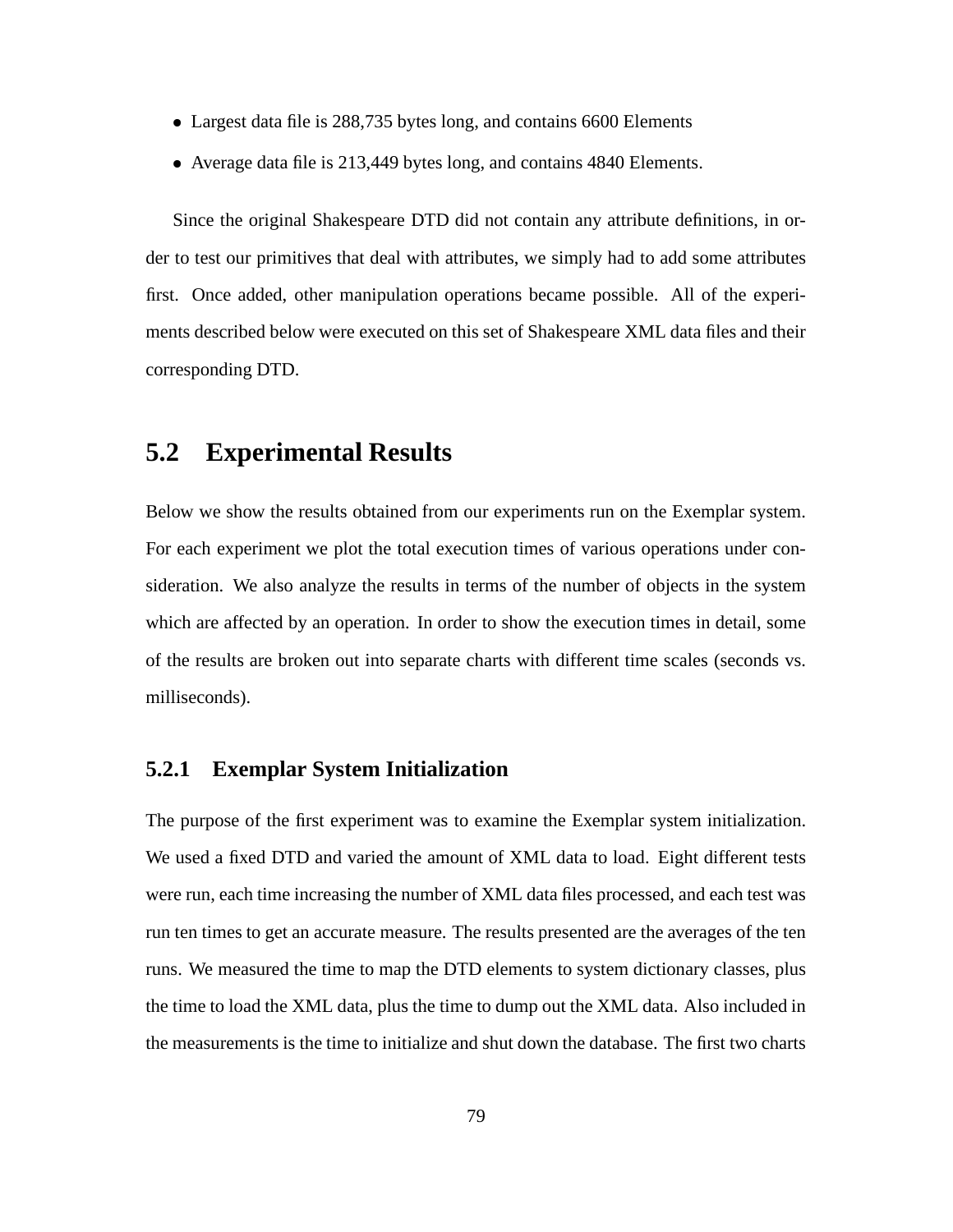below show the varying amounts of time to accomplish these tasks, separated into two different charts because they are in different time scales. The third chart shows the total execution time for all of the tasks combined, while the fourth chart compares the amount of time to load versus the time to dump on a per-element basis.



Figure 5.1: Low End Times for System Initialization

Figure 5.1 shows the fixed costs associated with initializing the database, creating the system dictionary classes, and then shutting down the database. Although they are not strictly straight lines, we consider these to be fixed costs because they do not vary by much. If we had included these times in Figure 5.2, the next chart below, they would indeed appear as straight lines relative to other higher costs, and they would all overlap each other at the bottom of the chart. We separate them out here in order to "zoom in" and see the detail of the results. Initializing and shutting down the database are understandably fixed costs. In this experiment, creating the system dictionary classes is also a fixed cost because we use the same single DTD for each test. Since all of the XML files conform to this DTD, each test takes roughly the same amount of time to create the system dictionary classes.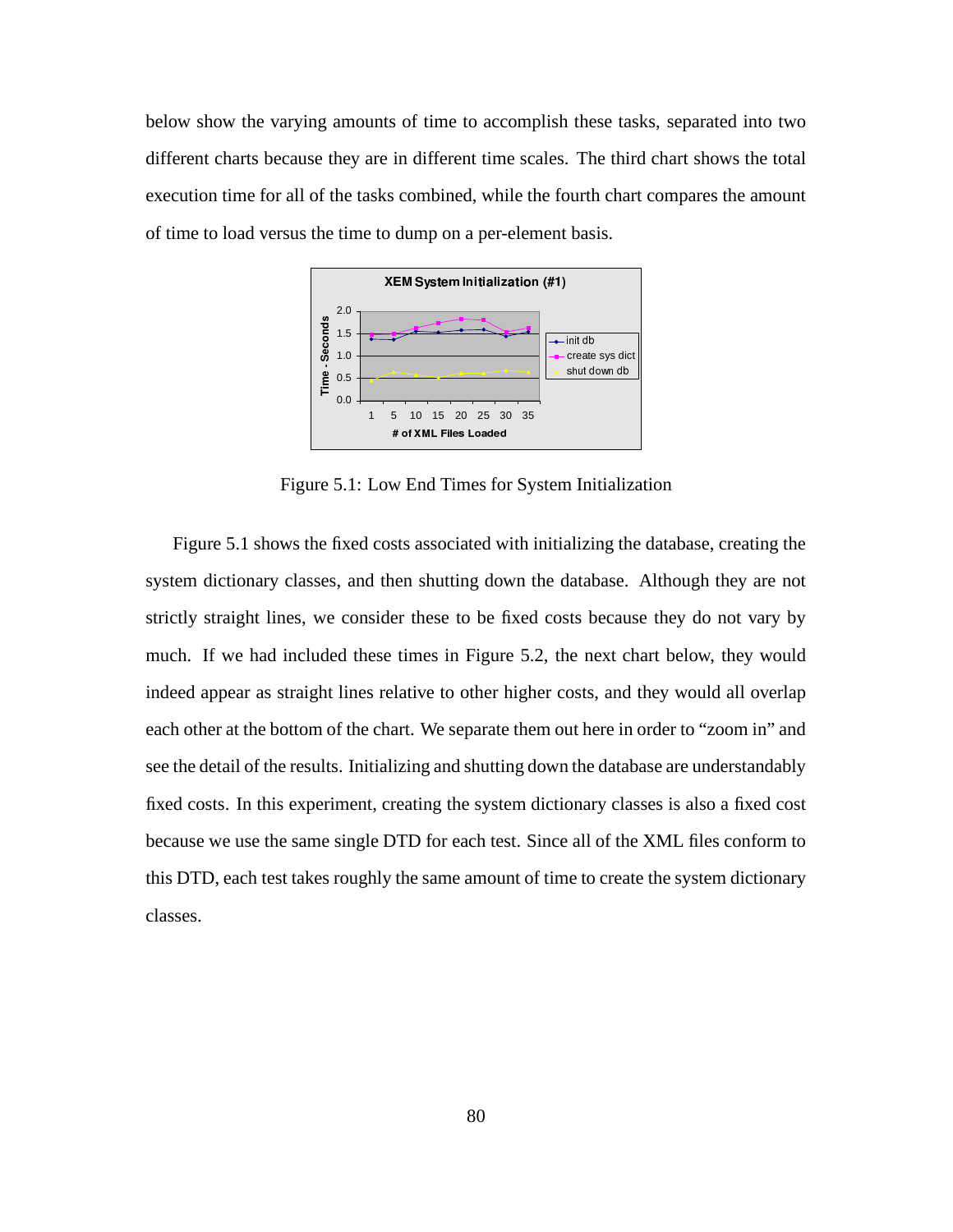

Figure 5.2: High End Times for System Initialization

Figure 5.2 shows the fixed time it takes to generate the application classes, and the increasing times to load and dump out the XML files. Generation of application classes is a fixed cost in this experiment, again because we use the same single DTD for each test. This fixed cost is included in this chart rather than the previous chart because the time scale is considerably different: close to 50 seconds, as opposed to one or two seconds. As expected, the time to load and dump out the XML data increases as the amount of XML data increases.



Figure 5.3: Total Times for System Initialization

Figure 5.3 shows the combined times to initialize the Exemplar system, over varying amounts of XML data. The chart includes the time to initialize and shut down the database, the time to create system dictionary classes and generate application classes, plus the time to load and dump the XML data. This chart provides an overall picture of the costs associated with Exemplar system initialization.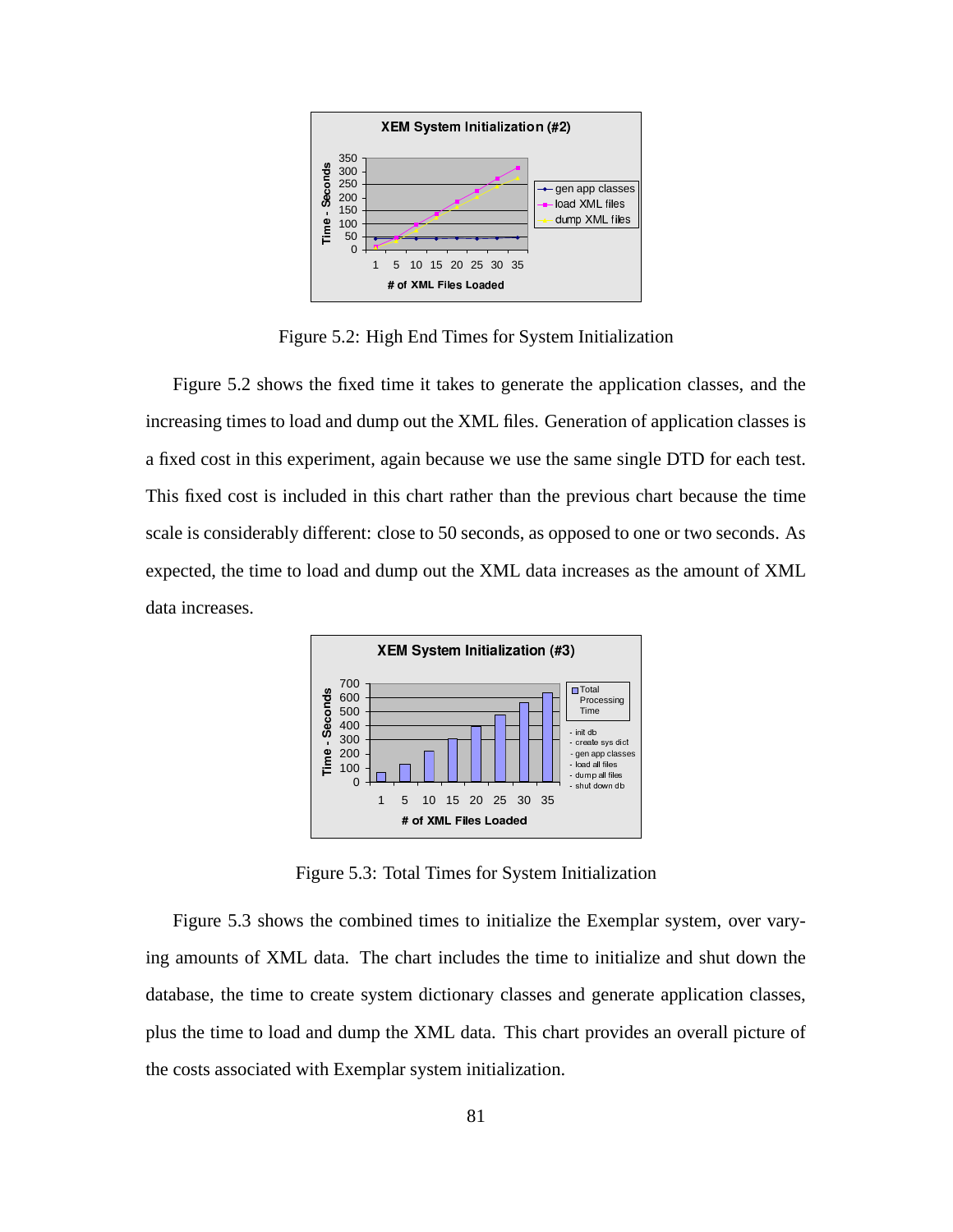

Figure 5.4: System Initialization Time per Element

Figure 5.4 analyzes the amount of time required to load and dump the XML data on a per-element basis. We showed in Figure 5.2 that the total amount of time to load or dump XML documents is dependent on the amount of data we are processing. As expected, the time increases as the amount of data increases. This chart, however, shows that the load and dump times are actually fixed, when viewed relative to each element. This chart also has a different time scale from the other charts in this experiment. The previous three charts plot time in seconds, whereas this one plots time in milliseconds in order to show the results in more detail.

### **5.2.2 Compare Two Schema Change Operations**

The purpose of the second experiment was to compare the execution times of two different schema change operations. We chose to compare the insertDTDSubElement and addDTDAttr primitives because we feel these operations are likely to be commonly desired by users of an XML evolution management system. In this section we first discuss the differences between the two operationsin terms of the specific implementation details. We then show the effects of each of these operations separately. Finally, we compare the two operations in terms of the number of objects affected and the average execution times per element. Since we chose similar data to operate on in each case, the percentage of data affected by each operation is the same. Approximately 17.5% of the total amount of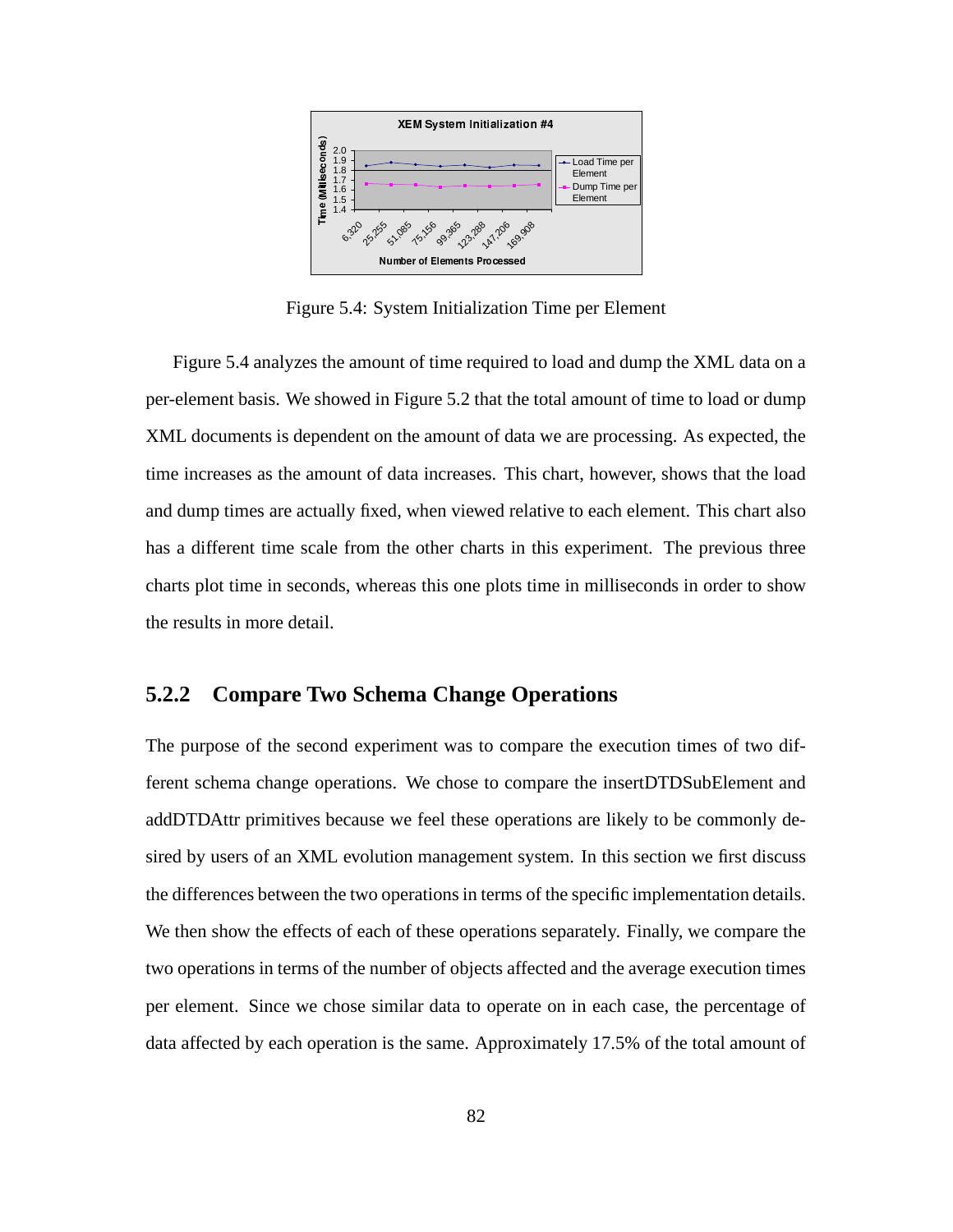data loaded is affected on average by the execution of each primitive operation.

Both the insertDTDSubElement and addDTDAttr primitives operate on the DTD. Thus in XML context, they are both schema changes. As is often the case with a schema change, both operations require an "implied" data change, described in more detail below. On the surface, the operations appear to be similar. However, due to our implementation, what happens in each case is quite distinct.

The first operation, insertDTDSubElement, requires a simple change to the structure of the DTD: an existing element is added to the children of some parent element definition. The children vector itself does not change, only the contents change. This operation also implies a data change: for any instance of that parent element in the data, an instance of the child must also be created and inserted.

The second operation, addDTDAttr, also requires a change to the structure of the DTD, but this one is not so simple. As described in Section 4.6.2, when a new attribute definition is created and added to some element definition, this requires making a change to the Java file which represents that element. Once a change to a Java file is introduced, the process becomes complicated by the need to create temporary files, copy objects, swap OID's, etc. Hence this second primitive operation is expected to take more time than the first. This expectation is indeed verified by the experiments, as shown in the charts below.

Figure 5.5 shows the initial results of testing the insertDTDSubElement primitive, while Figure 5.6 shows those of the addDTDAttr primitive. As was done in the first experiment involving system initialization, eight different tests were run for each primitive, increasing the number of XML data files processed, and again, each test was run ten times for accuracy. Both charts in Figures 5.5 and 5.6 compare the total time to load all of the XML data from scratch against the time to execute one of the two primitives. It is clear from these two that the addDTDAttr operation takes longer than the insertDTDSubelement operation.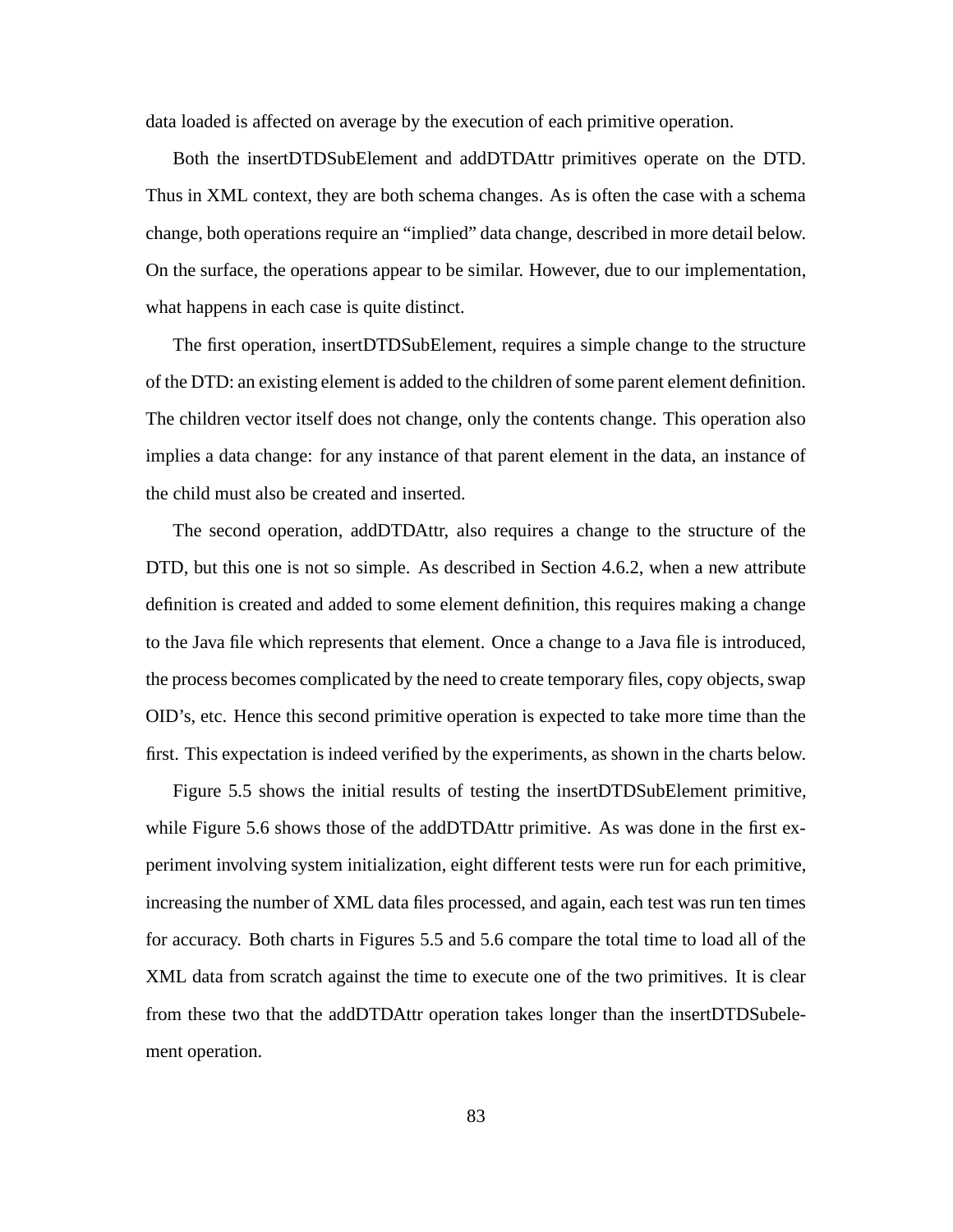

Figure 5.5: Executing Incremental Data Set Updates Using insertDTDSubelement Vs. Complete Reload of Data



Figure 5.6: Executing Incremental Data Set Updates Using addDTDAttr Vs. Complete Reload of Data

Due to the precise details of the operations chosen for these tests as described below, the number of XML Element objects affected by the execution of the two primitives is the same. In the first test we insert a subelement into the parent SPEECH element, while in the second test we add an attribute to the same parent SPEECH element. So the number of occurrences of the objects affected in the data is the same. However, the total number of objects in the data files themselves is significantly higher, because not every element in the data files is a SPEECH element. Therefore, below we examine the impact of the primitive operations on a per-element basis.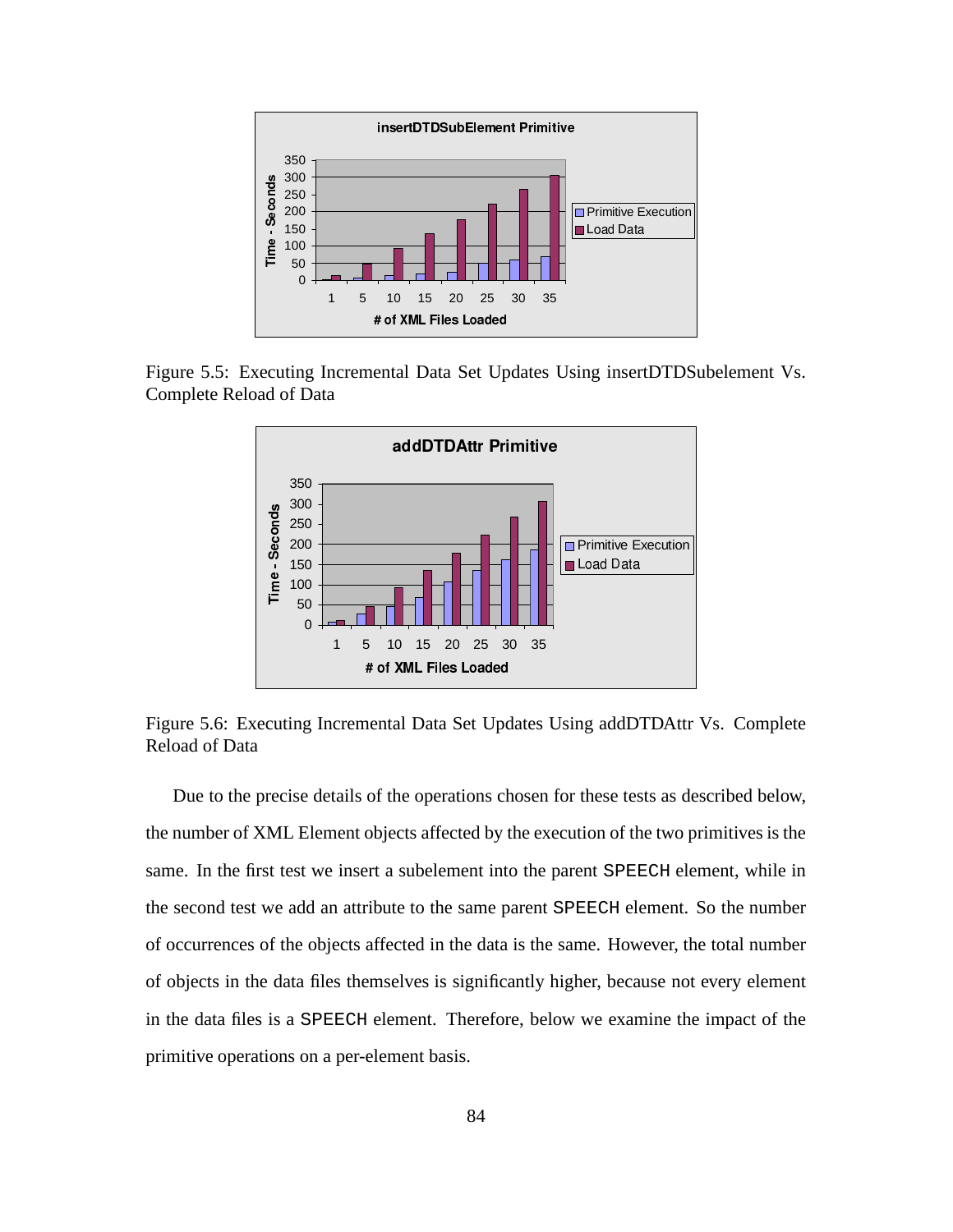Figure 5.7 compares the number of objects in the data set (and here reloaded from scratch) with the number of objects affected by the operation of the primitives. The first XML file contains 6,320 element objects, each of which is counted in the load time. But the primitive operations only affect 1,174 objects, the number of SPEECH elements in the data file. The first five XML data files combined contain 25,255 objects, but the primitive operations only affect 4,633 objects, and so on. We look at these numbers in preparation for the next chart, Figure 5.8, where we compare the average execution times of the primitive operations vs. the average load time on a per-element basis.



Figure 5.7: Number of Objects Loaded Vs. Number of Objects Changed



Figure 5.8: Compare Average Load and Primitive Execution Times per Element

Figure 5.8 analyzes the impact of the two primitive operations on a per-element basis,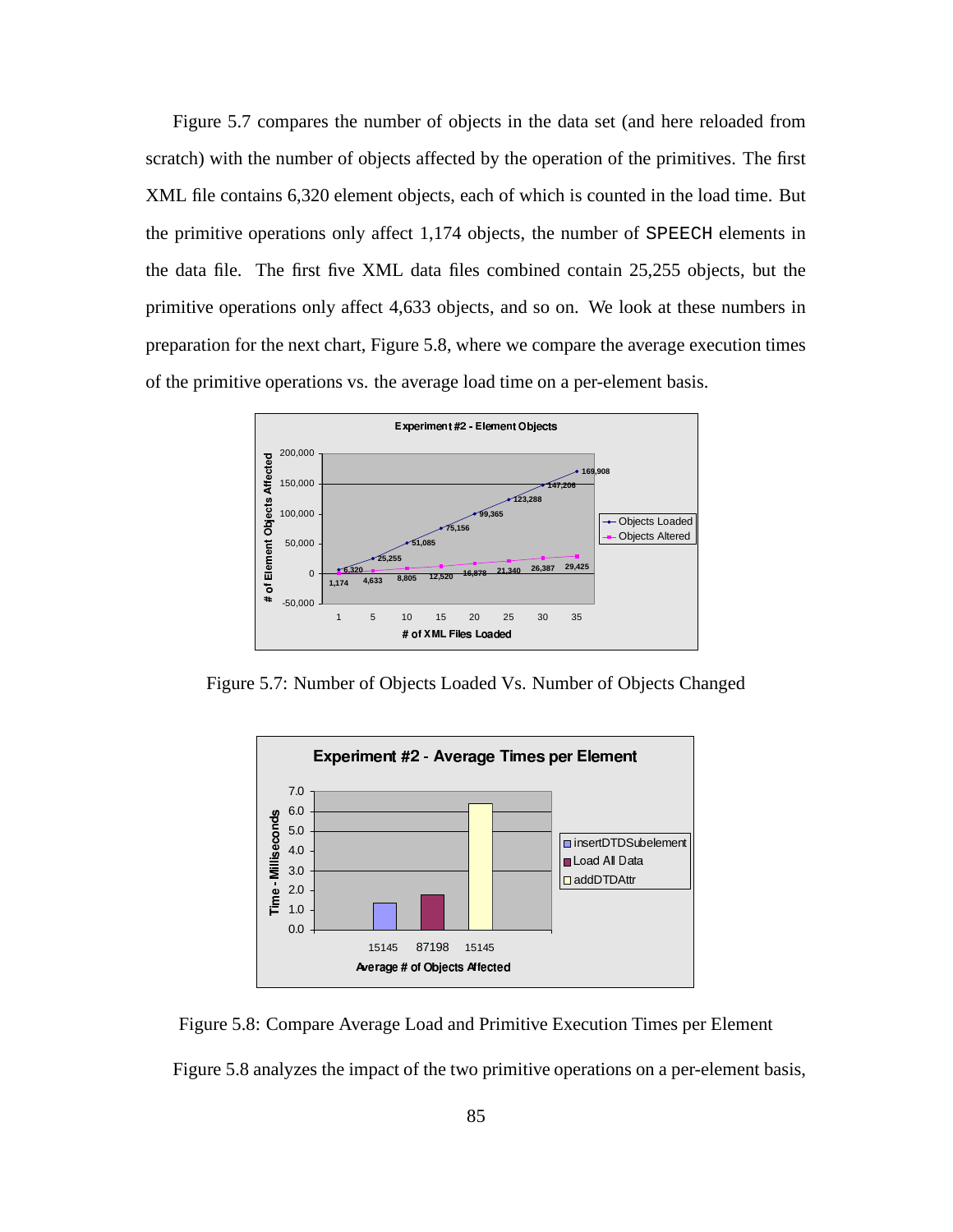and compares this result with the average time to load all of the elements from the data set. The numbers across the bottom of the chart along the X axis show the average number of objects affected in each case. Here we sum the numbers from the lines plotted in the chart of Figure 5.7, and divide the sums by 8 to come up with 15,145 and 87,198, the average number of objects affected by the primitives vs. the average number of objects loaded respectively. The numbers along the Y axis indicate the execution times in milliseconds, and we determine the height of each bar by similarly averaging the load and primitive execution times per element. We show averages in this chart rather than individual times for each test because we determined that the cost in terms of execution time per object is independent from the number of objects in the data set. From these numbers we also calculate the percentage of objects affected by the primitive operations out of the total number of data elements, which is approximately 17.5%.

From the chart in Figure 5.8 it can be seen that the first primitive, insertDTDSubelement, is more efficient than reloading the data from scratch, as it takes less time per element than loading does. But the addDTDAttr primitive takes too much time per element to be efficient when compared to how long it takes to reload the same data. Therefore it is possible to conclude that if the user chooses to add or remove attributes, s/he may be better off editing the DTD and XML files manually and reloading the data from scratch. However, this analysis does not consider the time for the user to make manual edits, and there is still an argument to be made for the accuracy of automation. Even though the Exemplar system is not terribly efficient when it comes to adding/removing attributes, a single primitive method call will make the same change to potentially thousands of elements, while a human attempting to do this manually is more prone to making mistakes.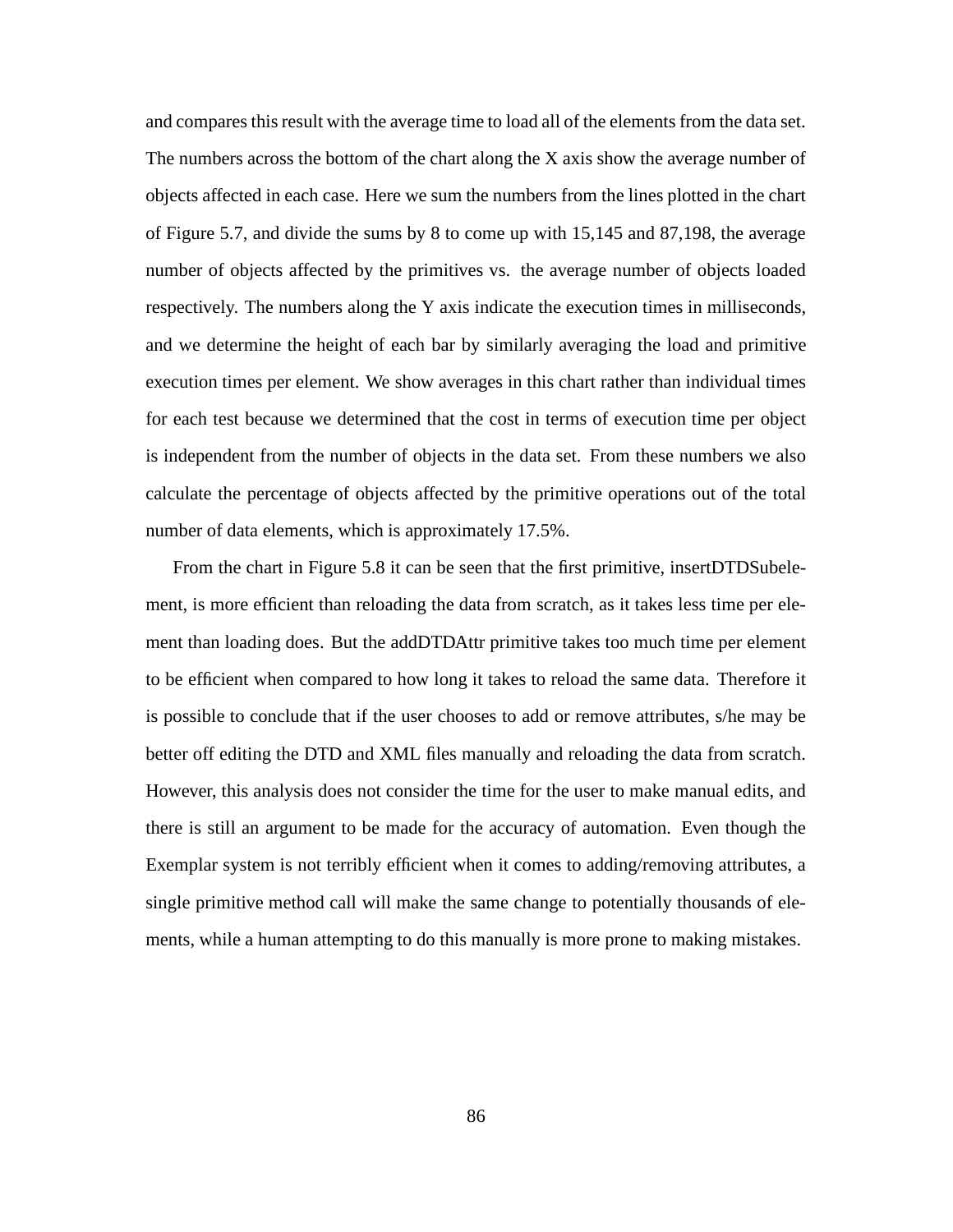#### **5.2.3 Compare Two Data Change Operations**

Now that we have looked at the Exemplar system initialization and examined some schema updates, we next investigate some pure data updates. In this experiment, rather than changing the number of files processed, we change the number of operations performed. These tests were all run on a fixed number of data files (five). Ten different tests were run, each time increasing the number of operations performed, and each test was run ten times to get an accurate measure. The results presented are the averages of the ten runs. The first chart below, Figure 5.9, looks at the addElement primitive, while the second chart, Figure 5.10, investigates the destroyElement primitive. The final chart for this experiment examines the time to execute each of these two operations on a per-element basis.





Figure 5.9: Time to Execute addElement Primitive

Figure 5.10: Time to Execute destroyElement Primitive

As can be seen in Figures 5.9 and 5.10 based on the time scales along the Y axes, the destroyElement primitive is more efficient than the addElement, although what happens in each case is nearly identical. An analysis of these results determined that the difference comes from the underlying structure storing the data elements. We use a Java Vector to store children subelements. In the case of addElement, the greatest amount of time is spent on the Java call insertElementAt(Object obj, int index), while in the case of destroyElement, the dominant amount of time is spent on the Java call removeElementAt(int index). Both of these method calls operate on an instance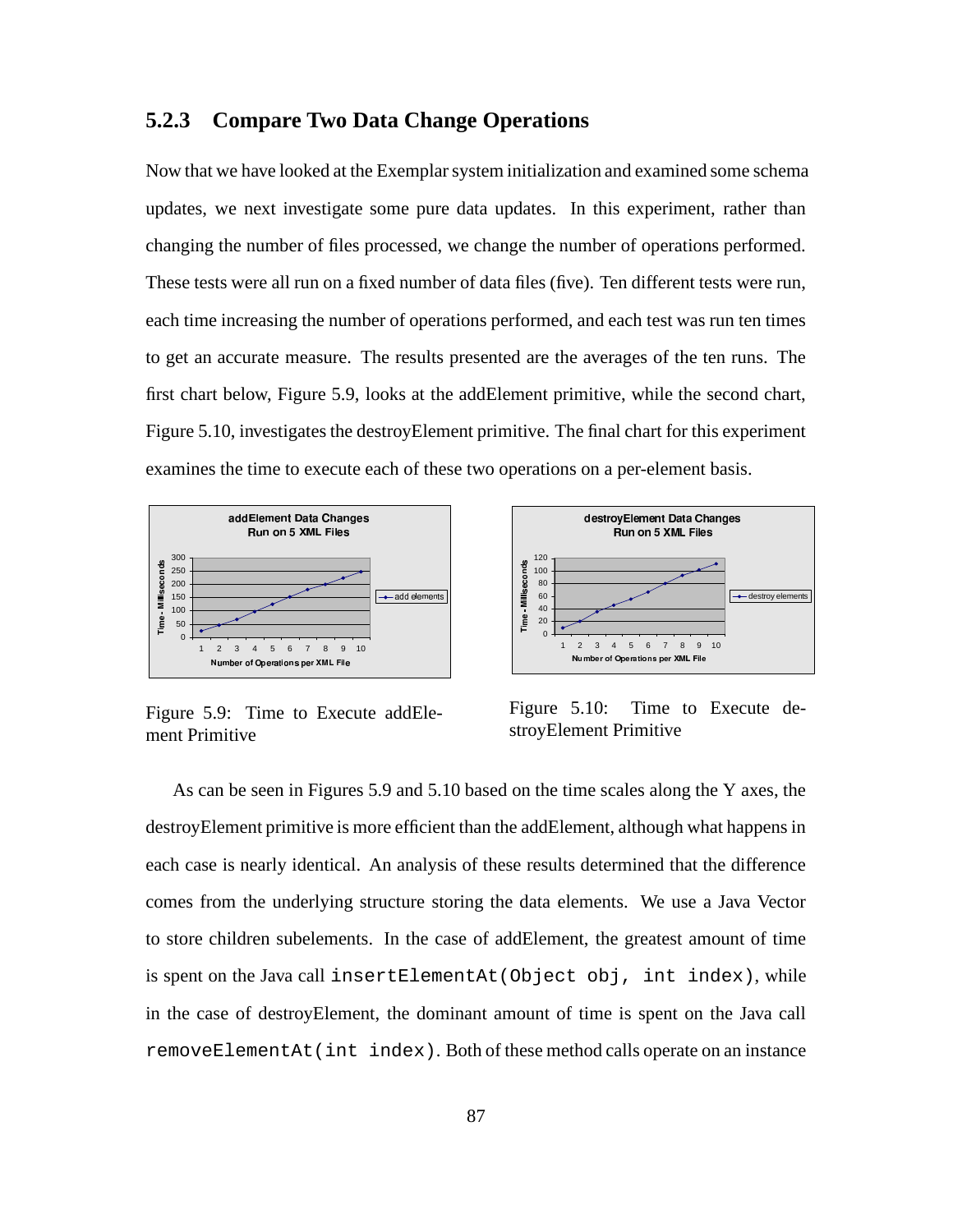of a Java Vector, specifically, the children Vector in class Any. Although it is unknown precisely why removal is more efficient than insertion, one guess is that an insertion may cause more memory to be allocated as the size of the Vector grows, whereas removal does not actually reclaim the freed memory but rather garbage collection will occur at a delayed time.



Figure 5.11: Time to Execute addElement Vs. destroyElement

Figure 5.11 examines the data change primitives on a per-element basis. Again, it can be seen from this chart that the destroyElement primitive is more efficient than the addElement (approximately 2 milliseconds as opposed to 5). However, as expected, the time cost for each primitive is fixed, relative to the number of objects affected.

### **5.2.4 Explore Time Efficiency of Primitives**

The final experiment for this thesis examines each of the evolution primitives individually. The purpose of this experiment was to exercise all of the primitive operations to ensure correct operation, and to compare their relative efficiencies. This experiment was run on a fixed number of XML data files (fifteen), and each operation was run ten times for accuracy. The results below show the averages of the ten runs for each operation. Due to space limitations, we cannot show the XML files which resulted after the execution of each primitive to illustrate that the changes were indeed correct. But the developers of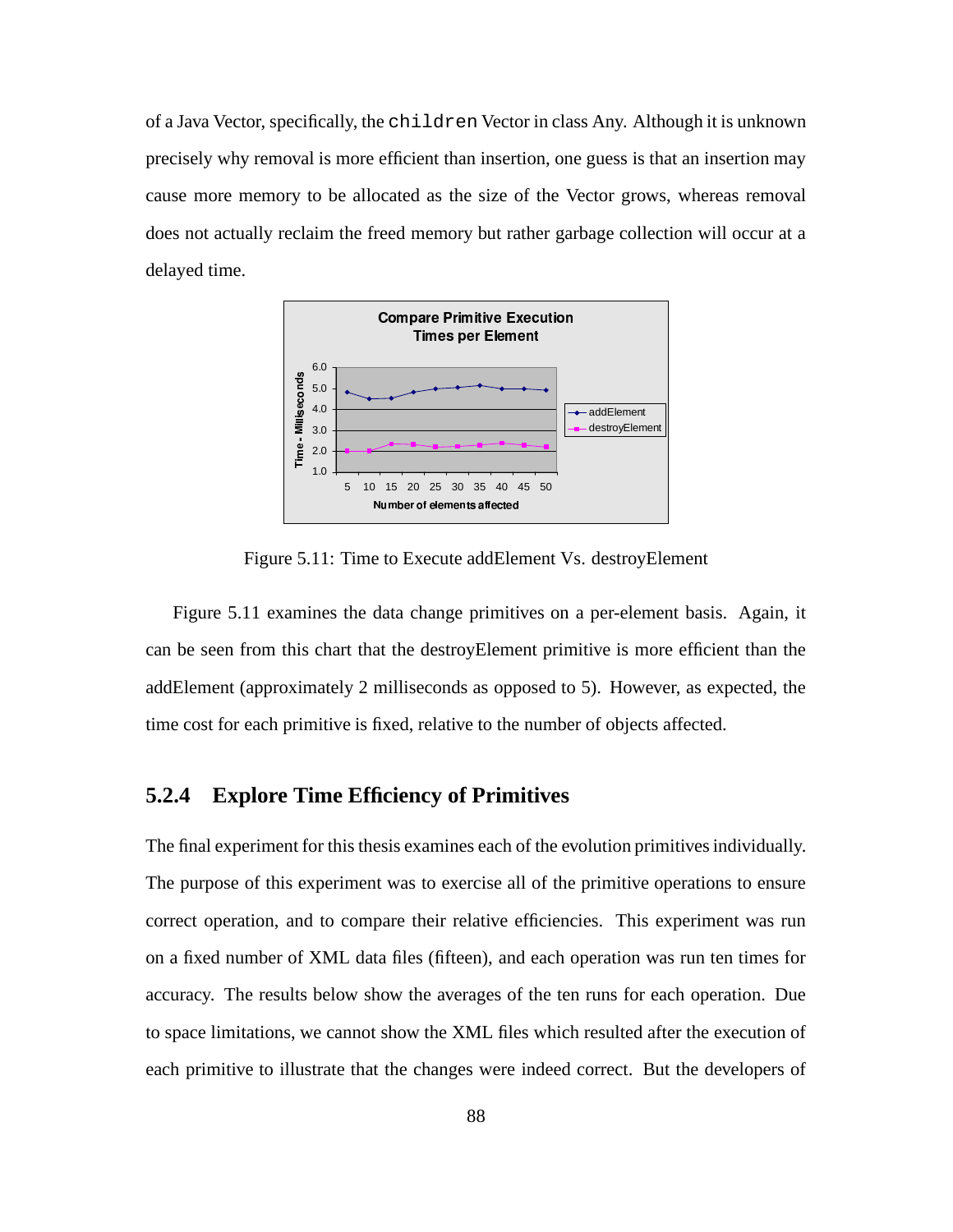Exemplar conscientiously reviewed the output files between each evolution operation to verify successful execution and correct results.



Figure 5.12: Execution Times for Each Primitive Operation

Figure 5.12 shows the results of this experiment. The table beneath the chart shows the primitive operations that correspond to the ID numbers along the X axis of the chart, and the individual execution times in seconds. The chart uses a logarithmic scale in order to show all of the execution times in a single figure. If we had used a linear scale, some of the results would not be visible. Two of the primitives in the chart, changeQuantifier (Group) and changeAttrFixedVal, took less than one millisecond to run. The results, therefore, for these two operations returned an execution time of zero. It is unknown precisely how long these operations actually took, since the measuring mechanism is not accurate enough to measure times of less than one millisecond.

The intention of this experiment was not to stress the Exemplar system by choosing operations that would effect large amounts of data, because the previous two experiments have already examined the effect of increasing the amount of data affected by certain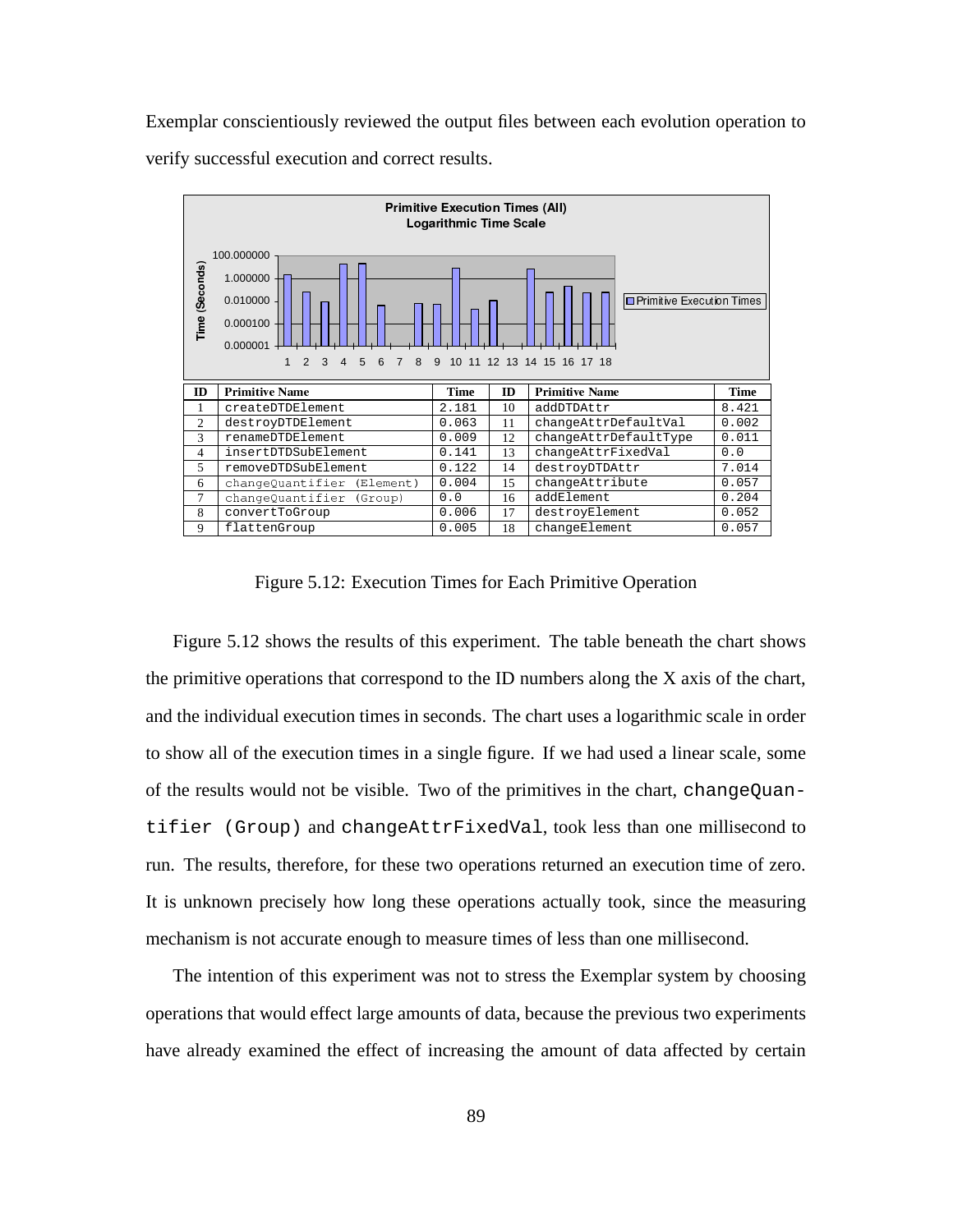operations. Rather, the criteria used to choose what data to run this experiment on was to find simple operations, in order to get close to "best case" results, while still performing some amount of useful work. In other words, we do not attempt to remove an element that does not exist, for example, as such an operation would not represent a particularly useful activity.

Below we indicate the data that was chosen for each primitive and briefly describe what happens during the operation. Most of the element names below (FM and PER-SONAE, for example) come from the "play.dtd" file, the DTD for the Shakespeare XML data files. Some, however are made up names, such as FOO and NewAttr1.

- 1. createDTDElement: Create new element definition named FOO. DTD change only; no data changes.
- 2. destroyDTDElement: Destroy element definition named FOO created above. DTD change only; no data changes.
- 3. renameDTDElement: Change name of element P, which occurs four times in each data file. DTD change only; no data changes.
- 4. insertDTDSubelement: Insert existing FM subelement into parent PERSONAE element, which occurs only once in each data file. DTD change plus data change for one element per file.
- 5. removeDTDSubelement: Remove subelement FM from parent PERSONAE element. DTD change plus data change for one element per file.
- 6. changeQuantifier (Element): Change quantifier on subelement LINE in parent SPEECH element from NONE to STAR ("\*"). DTD change only; no data changes.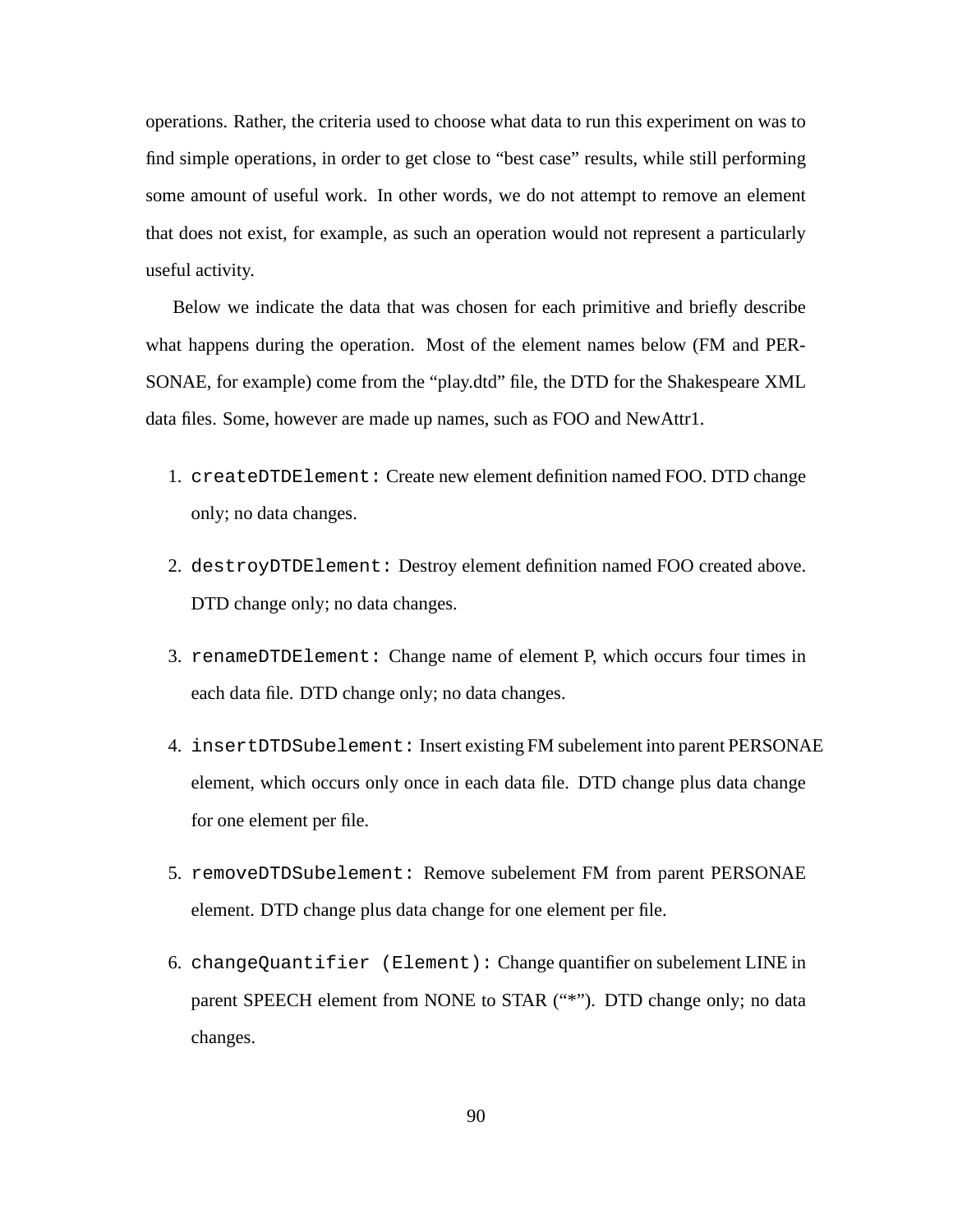- 7. changeQuantifier (Group): Change quantifier on group inside PERSONAE element from PLUS ("+") to STAR ("\*"). DTD change only; no data changes.
- 8. convertToGroup: Convert subelements 3 through 5 in parent ACT element into a group. DTD change only; no data changes.
- 9. flattenGroup: Remove group node around subelements 3 through 5 in parent ACT element. DTD change only; no data changes.
- 10. addDTDAttr: Create new attribute definition called "NewAttr1", with IMPLIED default type, and add to parent element PLAY, which occurs only once in each data file. DTD change plus change to Java file for element PLAY; data change for one element per file. The test method which adds "NewAttr1" also creates another attribute "NewAttr2", with REQUIRED default type, and adds it to parent element TITLE, although this second call was not timed, and its execution time does not appear in the chart. This second attribute was created for use in other primitives mentioned below.
- 11. changeAttrDefaultVal: Change default value for "NewAttr1" created above. DTD change only; no data changes.
- 12. changeAttrDefaultType: Change default type for "NewAttr1" from IM-PLIED to FIXED, supplying a fixed value of "val1". DTD change only; no data changes.
- 13. changeAttrFixedVal: Change fixed value for "NewAttr1" to new fixed value "val2". DTD change only; no data changes.
- 14. destroyDTDAttr: Destroy attribute definition for "NewAttr1" and remove from parent element PLAY, which occurs only once in each data file. DTD change plus change to Java file for element PLAY; data change for one element per file.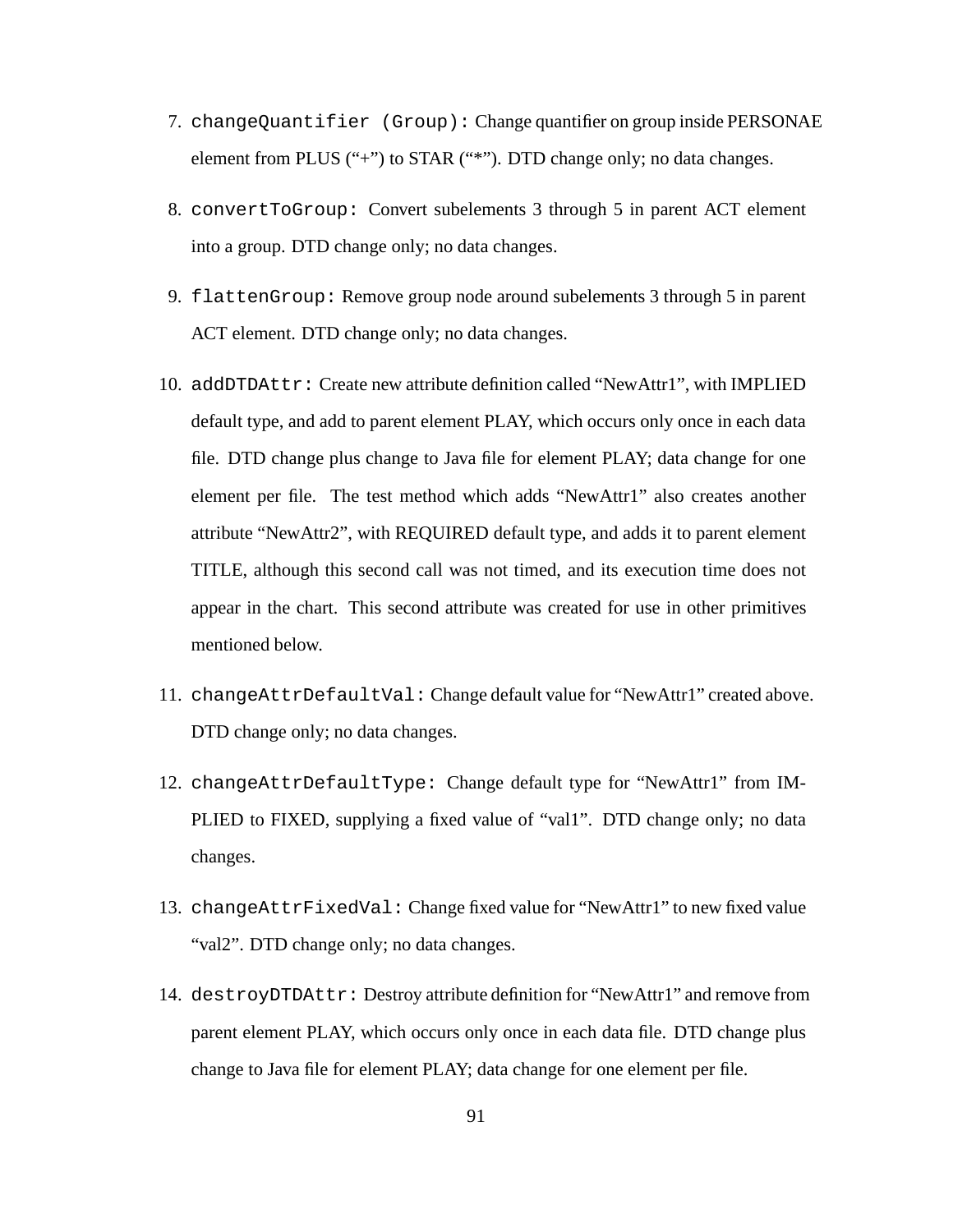- 15. changeAttribute: Change the value of "NewAttr2" in the first instance of the TITLE element. Data change for one element per file; no DTD changes.
- 16. addElement: Find first instance of LINE element in first instance of SPEECH element, and add LINE again to SPEECH. The result after this primitive executes is that the first LINE in the first SPEECH is duplicated. Data change for one element per file; no DTD changes.
- 17. destroyElement: Remove second instance of LINE element from first instance of SPEECH element. This operation removes the duplication inserted above. Data change for one element per file; no DTD changes.
- 18. changeElement: Change value of first instance of LINE element in first instance of SPEECH element to "\*\*\* Line has been changed!". Data change for one element per file; no DTD changes.

In analyzing the results from this experiment, we find that the primitive operations can be grouped into four categories based on the types of changes which occur. These categories are defined as: (1) changes to only the XML data, (2) changes to only the DTD, (3) changes to both the DTD and XML data which behave like pure data updates, and (4) changes to both the DTD and XML data which behave like schema updates. The distinction between categories (3) and (4) is due to our implementation choices, where children subelements are stored in a Java Vector, while attributes are stored as member variables in the associated Java files. In the former case, a change to an element's children, while affecting the DTD, is not technically a schema change, since we are not changing the structure of an element, but only its contents. In the latter case, on the other hand, a change which adds or removes an attribute does correspond to a schema change, since we are truly changing the structure of an element. We group our primitive operations according to these categories as follows.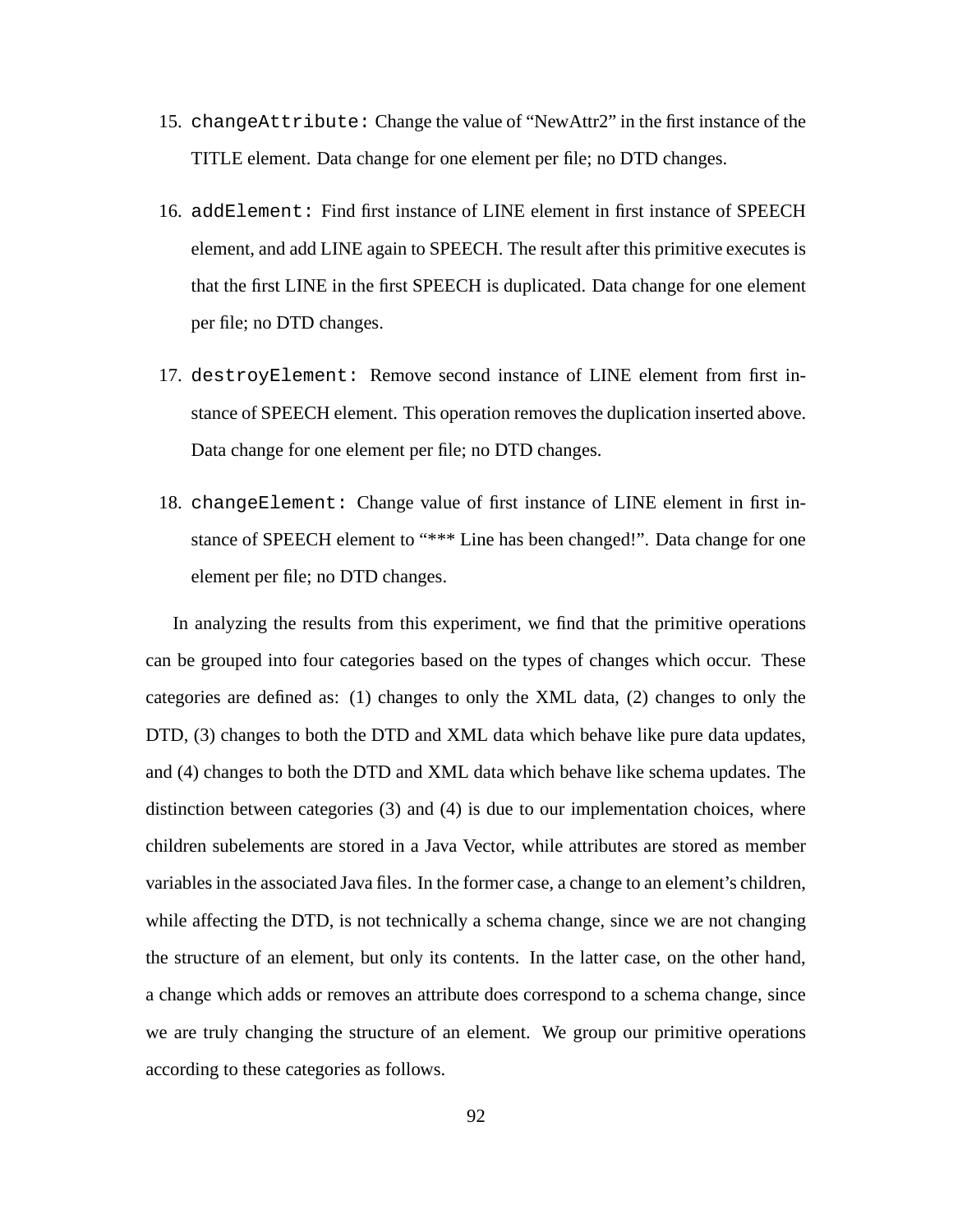- 1. XML data changes only: changeAttribute addElement destroyElement changeElement
- 2. DTD changes only: createDTDElement destroyDTDElement renameDTDElement changeQuantifier<sup>1</sup> convertToGroup flattenGroup changeAttrDefaultVal changeAttrDefaultType changeAttrFixedVal
- 3. DTD and XML data changes (pure data update): insertDTDSubelement removeDTDSubelement
- 4. DTD and XML data changes (schema update): addDTDAttr destroyDTDAttr

# **5.3 Discussion**

The results from the first experiment in Section 5.2.1 show that there are some fixed costs associated with the Exemplar system initialization, and other costs which are dependent on the data being operated on. Below is a breakdown of which tasks fit into which categories:

) Fixed Costs: Initializing and shutting down the database are fixed costs which will

<sup>1</sup>This operation would move to category (3) if the quantifier constraint changed from *not required* to *required*, or from *repeatable* to *not repeatable*.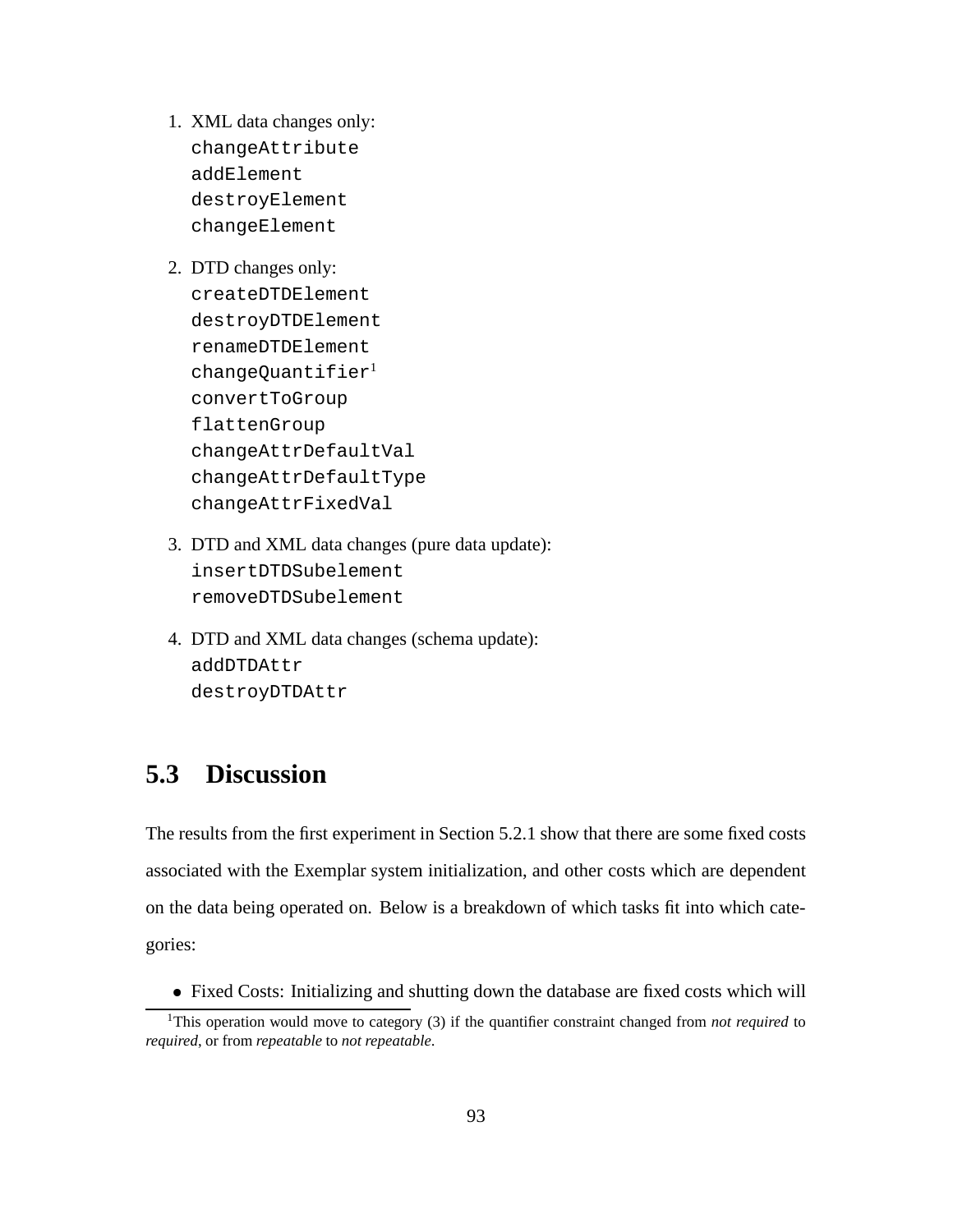be incurred each time Exemplar is run. These costs are approximately 1.5 and 0.5 seconds respectively.

- ) DTD Related Costs: Creating the system dictionary classes is dependent on the number of element, group, and attribute definitions in the DTD, plus the number of quantifiers applied to elements and groups, because we create instances of the system dictionary objects for each of these DTD items. Typically, the largest of these costs is associated with the number of element definitions in the DTD, since this number tends to overwhelm the others. If we divide the time to create the system dictionary objects by the number of element definitions in the DTD, we find this cost to be approximately 1.5 seconds per element. Generating the application classes is also dependent on the number of element and attribute definitions in the DTD(s), with the number of elements again being the dominant factor. We create a new Java file for each element definition, and add a member variable to that file for each attribute definition. When we divide the time to generate the application classes by the number of element definitions in the DTD, we find this cost to be approximately 2 seconds per element.
- ) XML Data Related Costs: Loading and dumping the XML data is obviously dependent on the number of XML files to process and the number of instances of each element in the data files. These costs per element are approximately 1.85 and 1.65 milliseconds respectively.

In our experiments we start each test from scratch, creating a new database, system dictionary and application classes, and loading the data fresh each time. We also dump out new XML files for the entire database each time a change is made, regardless of what changed. In practical use, however, the Exemplar system need not be used in this manner. The majority of the costs listed above might only be incurred once, because after the database, system dictionary and application classes are created, Exemplar may be run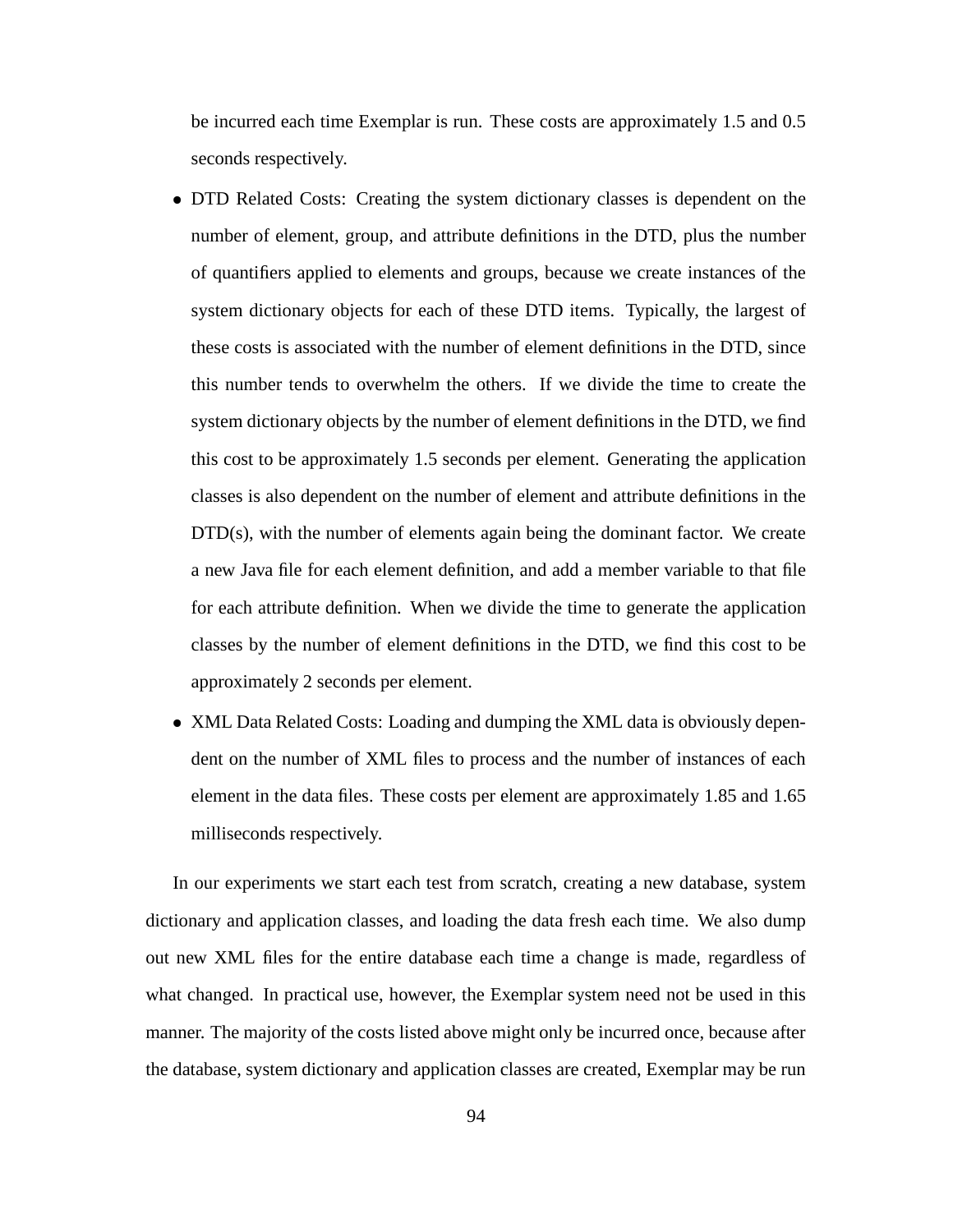as many times as desired, executing various primitive operations to make changes to the DTD/schema and/or data. In this more realistic scenario, the main cost which remains a factor for each such Exemplar run is only the time to execute the primitive operations. Dumping out new XML files after changes have been made also remains a factor, but this can be done more discriminately, based on those files which have actually changed.

The results from the experiments in Sections 5.2.2 and 5.2.3 show, as expected, that the total primitive execution times increase as the amount of data to process increases, but that the individual operations are performed in a fixed amount of time when viewed on a per-object basis. And finally, the results from our last experiment in Section 5.2.4 show that the amount of time to execute any given primitive varies, depending on the data on which the operation is performed, and depending on the activities involved in the particular operation. Although the addDTDAttr and destroyDTDAttr schema evolution primitives are the least efficient of the lot, the reasons for this are well understood (described in Section 4.6.2), and otherwise the remaining primitive operations are very efficient time-wise, considering the amount of work that may be performed. Based on these results from our experimental study, we conclude that the Exemplar system would prove useful to anyone desiring to maintain DTD and XML data which evolves over time, as it automates changes which would otherwise need to be accomplished by hand, ensures that changes are consistency preserving, and avoids having to reload data with each and every change.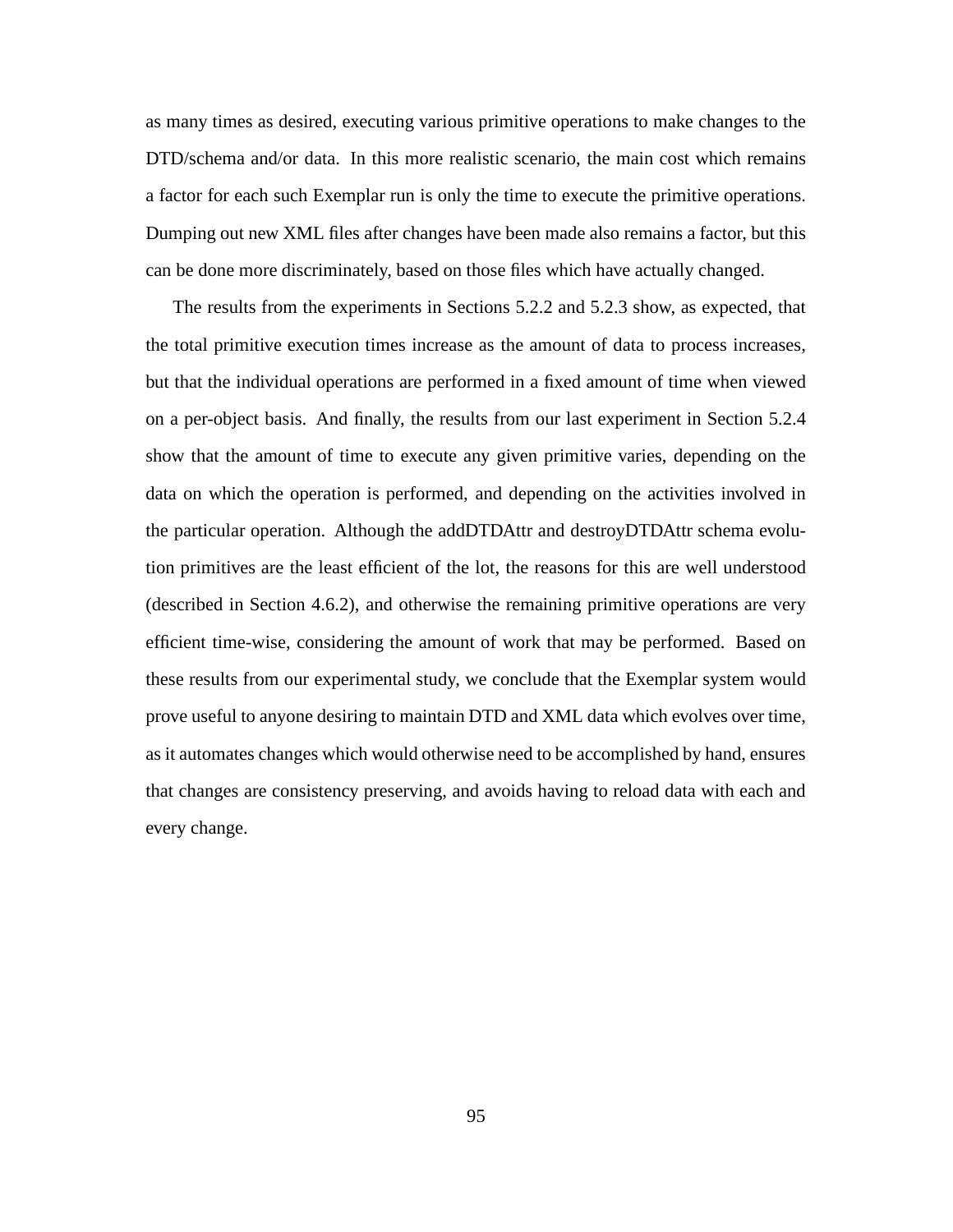# **Chapter 6**

# **Related Work**

# **6.1 XML Management Tools**

Since XML is primarily used as a data exchange format on the World Wide Web, many research projects dealing with XML have focused on web site management [MMA99, DFS99, FFK<sup>+</sup>97, CCR00]. These projects attempt to alleviate difficulties associated with managing large amounts of data contained in web sites by representing web pages as XML documents. Although our XEM work does not focus on web site management, research into these projects proved useful in understanding storage and manipulation of XML documents.

Other research on XML focuses on itssemi-structured nature [CAW98, Cha99, FS00]. In dealing with semi-structured data, some projects either totally ignore the schema, or just consider it implicated by the actual storage structure and hence to be a "second-class" citizen. They therefore do not deal with schema evolution issues. For example, Object Exchange Model [PMW95] represents semi-structured data, similar in nature to XML, without any associated DTD definition. DOEM [CAW98] is further proposed as a model to represent changes in semi-structured data via temporal annotations. However, it only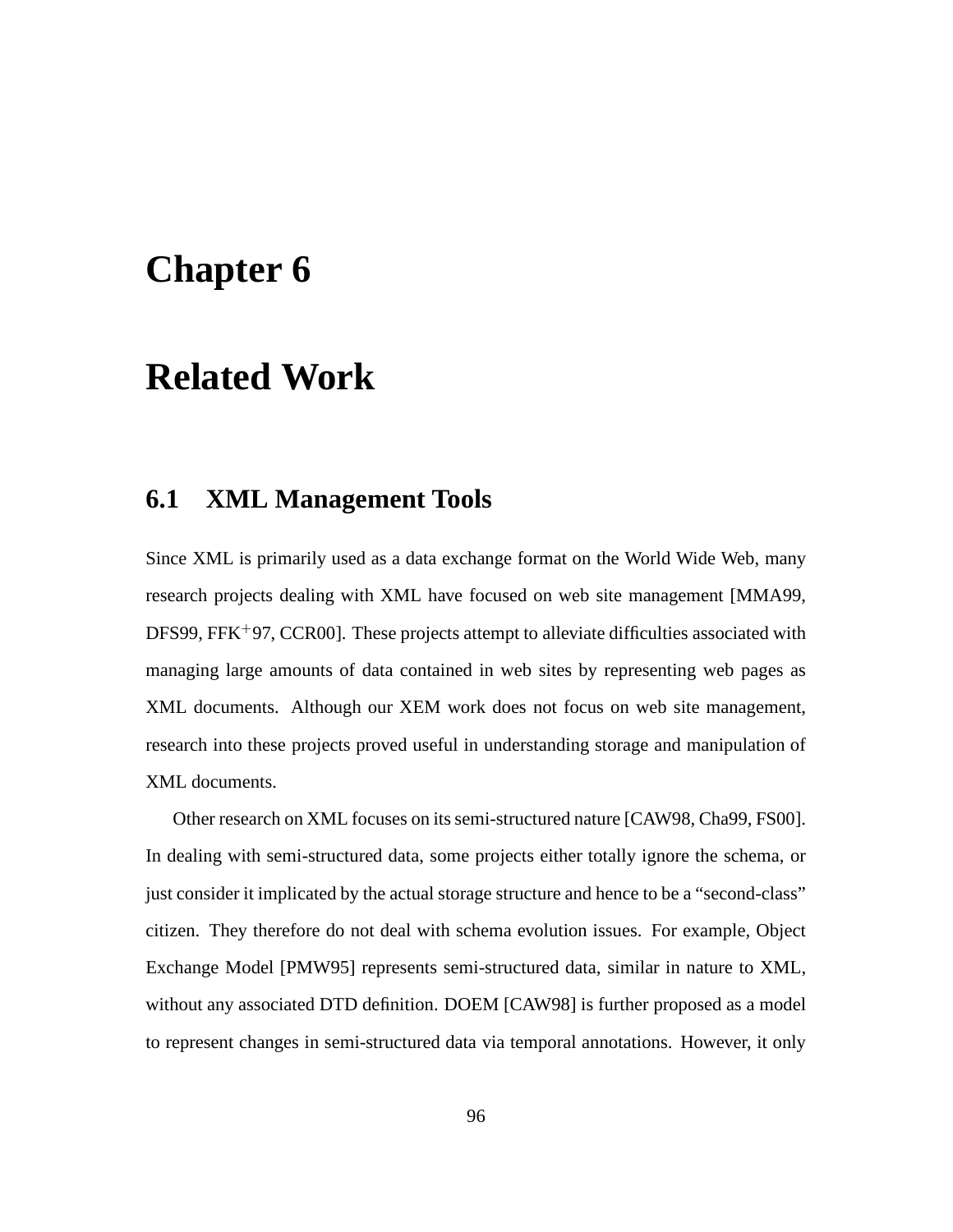deals with the changes at the data level and is schema-blind. All versions of a data item will be stored together over time. Hence it results in an ever-growing complex annotated data structure.

Finally, some XML tools have focused on various language formats as a mechanism for manipulating XML data. For example, Extensible Stylesheet Language Transformations (XSLT) [Gro] is a language designed for transforming individual XML documents. It does not require any DTD and users can specify arbitrary XML data transformation rules. Hence no schema constraints are enforced on the data or on the transformation. Lexus (XML Update Language) [Inf00] is a declarative language proposed by an open source group, Infozone, to update stored documents. However, its primitives also only work on the document level without taking the DTD into account. So neither XSLT nor Lexus can serve in scenarios where a schema or structure is required.

## **6.2 Schema Evolution**

Many database projects have focused on the issue of schema evolution [BKKK87, BMO<sup>+</sup>89, SZ86, CAW98, Zic91], where the main goal is to develop mechanisms to change not only the schema but also the underlying objects such that they conform to the modified schema. This issue was therefore a high priority in our XEM project. Most commercial database systems today [Inc93, Tec94, Obj93, Tec92] provide support for the restructuring of the application schema by means of a fixed set of simple evolution primitives, as does our XEM system. One issue which sets our project apart however, is that we deal with constraints and invariants in order to preserve system integrity during schema evolution. Recent work has been done to focus on the issues of supporting more complex schema evolution operations [Bré96, Ler96]. These allow the user to string together several primitives to form higher level yet still specific change transformations. Finally,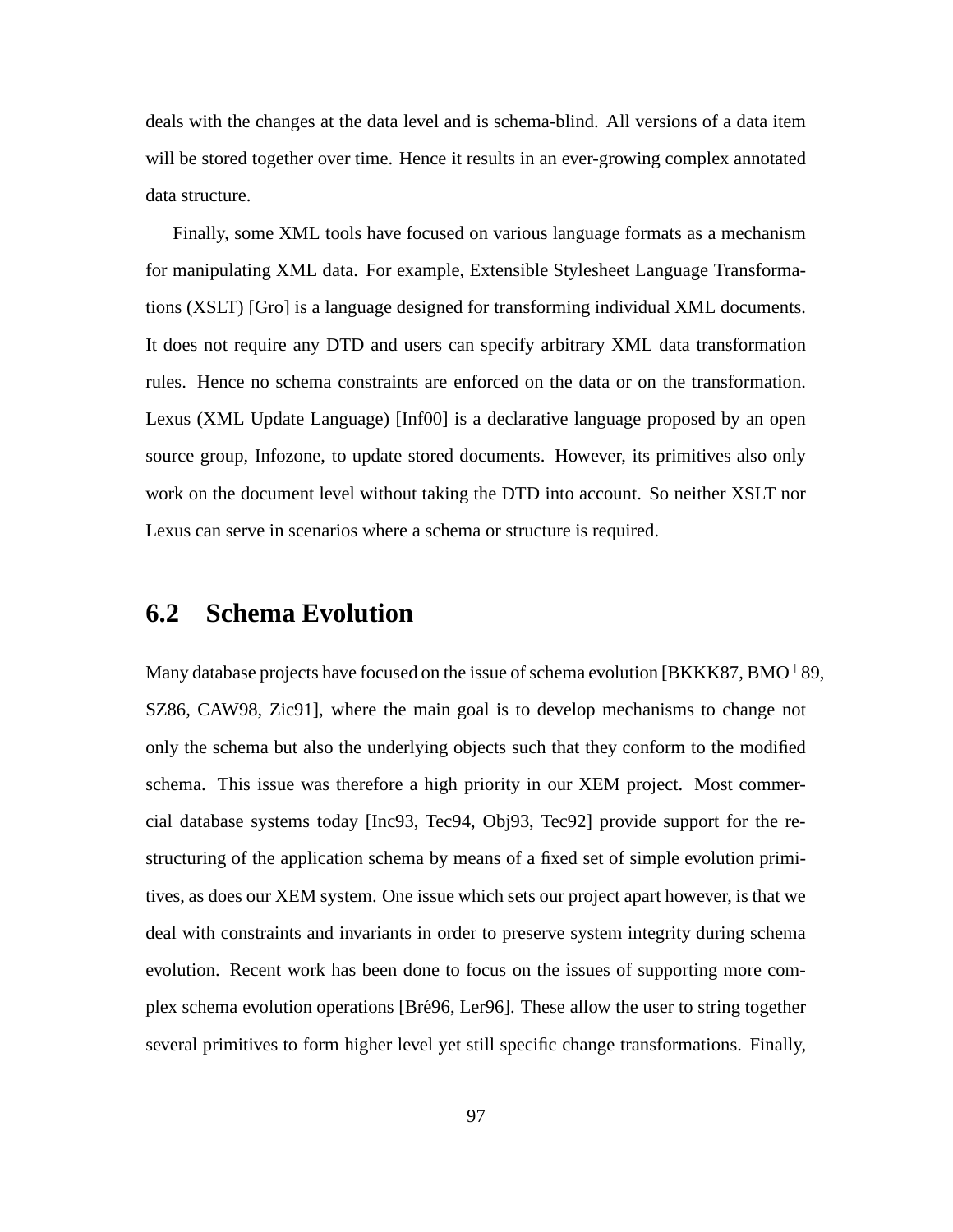SERF [CJR98b, CJR98a] is a template-based, extensible schema evolution framework that allows complex user-defined schema transformations in a flexible yet secure fashion.

# **6.3 XML and Database Systems**

A number of projects and tools have emerged to map XML and similar semi-structured data formats to traditional database systems. [FK99] looks at storing and querying XML data using a relational database management system (RDBMS). Both [Koe99] and [MAG<sup>+</sup>97] investigate semi-structured data in relational databases, while [CACS94] looks at SGML (the predecessor of XML) storage in an object-oriented database management system (OODBMS). Oracle's XML SQL Utility (XSU) [Net00] and IBM's DB2 XML Extender [IBM00a] are well-known commercial relational database products extended with XML support. They mainly provide two methods to manage XML data. The first option is to store XML data as a blob while the second option is to decompose XML data to relational instances. However, if there is any update to the external XML data, for the first storage option, they need to reload the data, and for the second option, they have to first figure out and then make the change on the relational schema level. In other words, the evolution of the data inside or outside of the database are independent from each other. Hence the change propagation from an external XML document to its internal relational storage or schematic structure is not supported. In a related effort at WPI, we have developed the Clock system [ZMLR01] that synchronizes internal relational storage with external XML documents, but this system deals with basic data updates only and does not handle schema changes.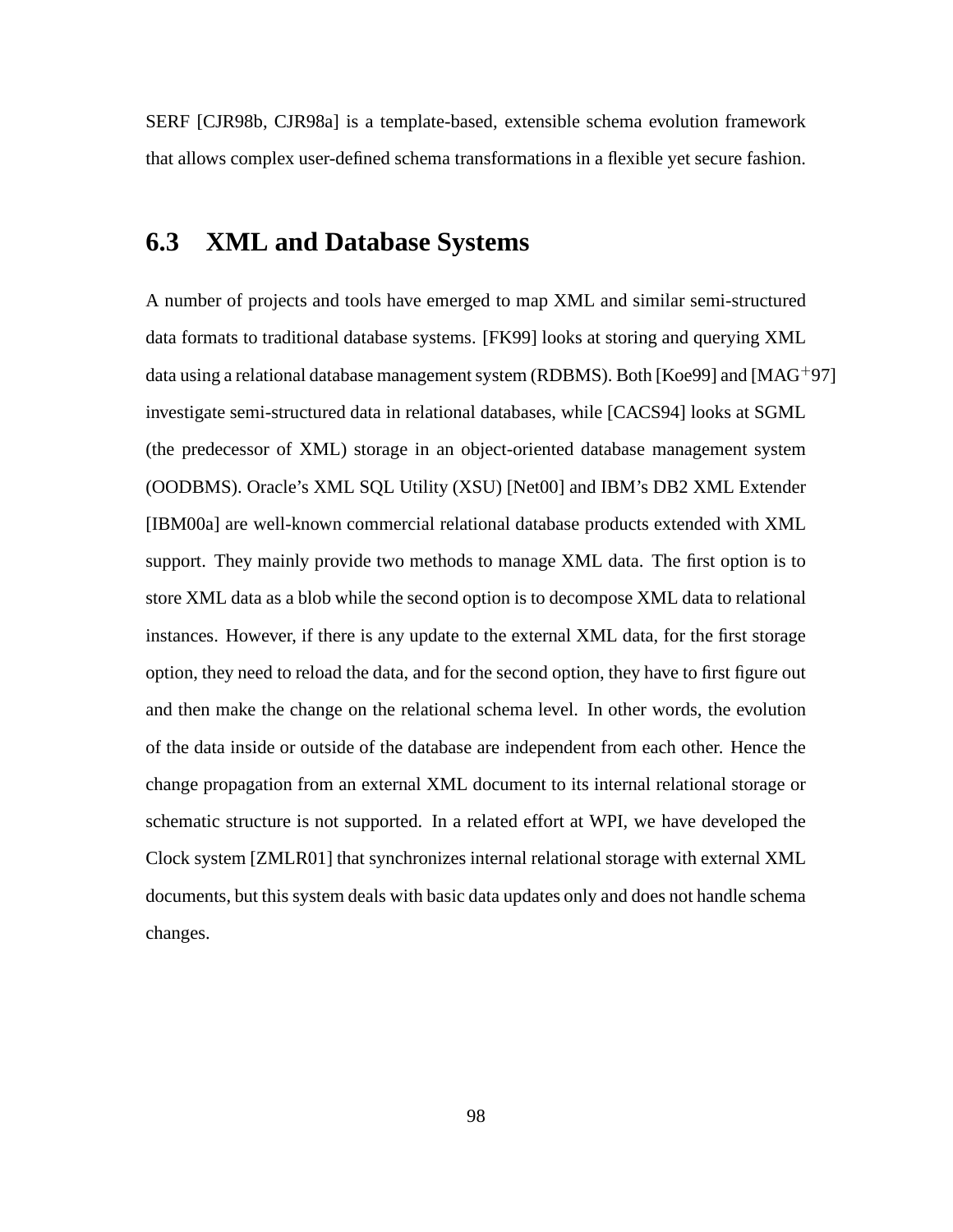## **Chapter 7**

# **Conclusions**

### **7.1 Future Work**

During the course of our research on the XEM project, a number of issues arose which we did not have time to address. Here we present a number of new research directions which could be undertaken to continue this work.

- ) **XML Schemas:** The format of an XML Schema includes more powerful features for defining the structure and content of an XML document than a DTD. Our XEM mapping model is currently tied to DTD format, but could be updated to handle XML Schemas instead.
- ) **Model Mapping:** Our Exemplar implementation is currently tied to the PSE Object Store database. A more generic model mapping, including a database-independent layer, with database-specific drivers would be a more flexible solution.
- ) **Versioning:** If the Exemplar system were modified such that changes were made to a new copy of DTDs and XML documents, rather than "in place", or if deltas were stored which could be applied to old documents to produce new ones, our system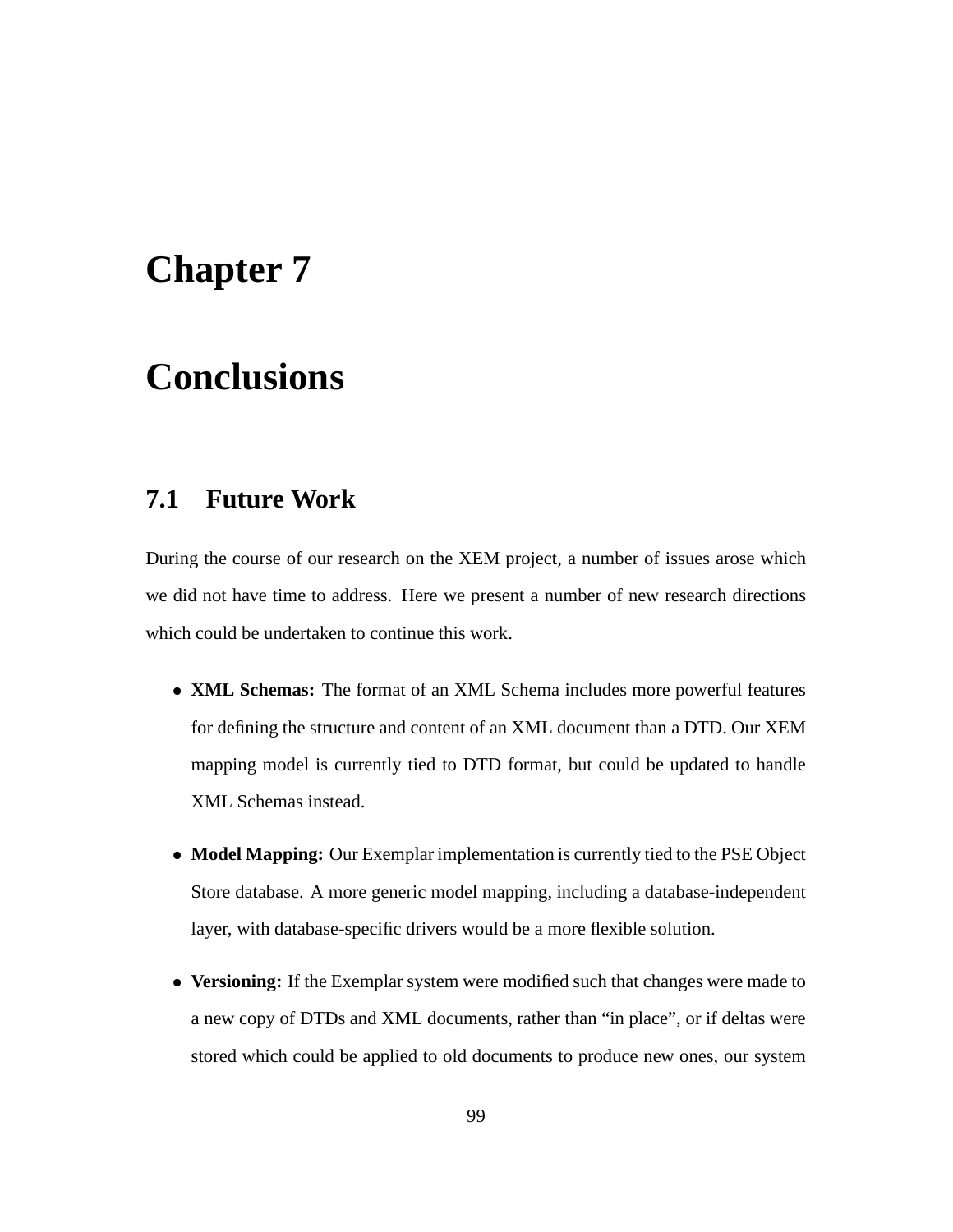could be used to provide revision control and version management services.

- ) **Scripting:** Currently, calling a primitive in our Exemplar system requires writing Java code, since the primitives are implemented as methods. If we integrated a scripting language into XEM, such as an XML query language like XQL [RLS98] for example, then the user could easily combine primitivesinto more complex transformations, as most scripting languages are simpler than programming languages.
- ) **Evolution Templates:** Once we have some form of scripting language in place, then parameterized evolution templates could be introduced, similar to those provided by SERF [CJR98b]. These would give XEM more powerful functionality as users could develop templates for commonly used complex transformations, which are flexible and reusable because their specific behavior in a given circumstance is allowed to vary based on parameters.
- ) **Web Site Management:** A screen scraping facility which produces XML from HTML would allow us to integrate XEM into a web site restructuring tool, where XML documents represent web pages, and XEM can be used to manage the complexity of data on a web site, since our system is already capable of producing HTML as output via XSLT stylesheets [Gro].
- ) **Other Applications:** In any environment where data is stored in XML format, applications could be built on top of XEM to provide various data management services. For example, in an environment where DTDs and XML documents are stored in a repository such as Arbortext's Epic [Arb00], an XEM application could be used to manage changes to that data.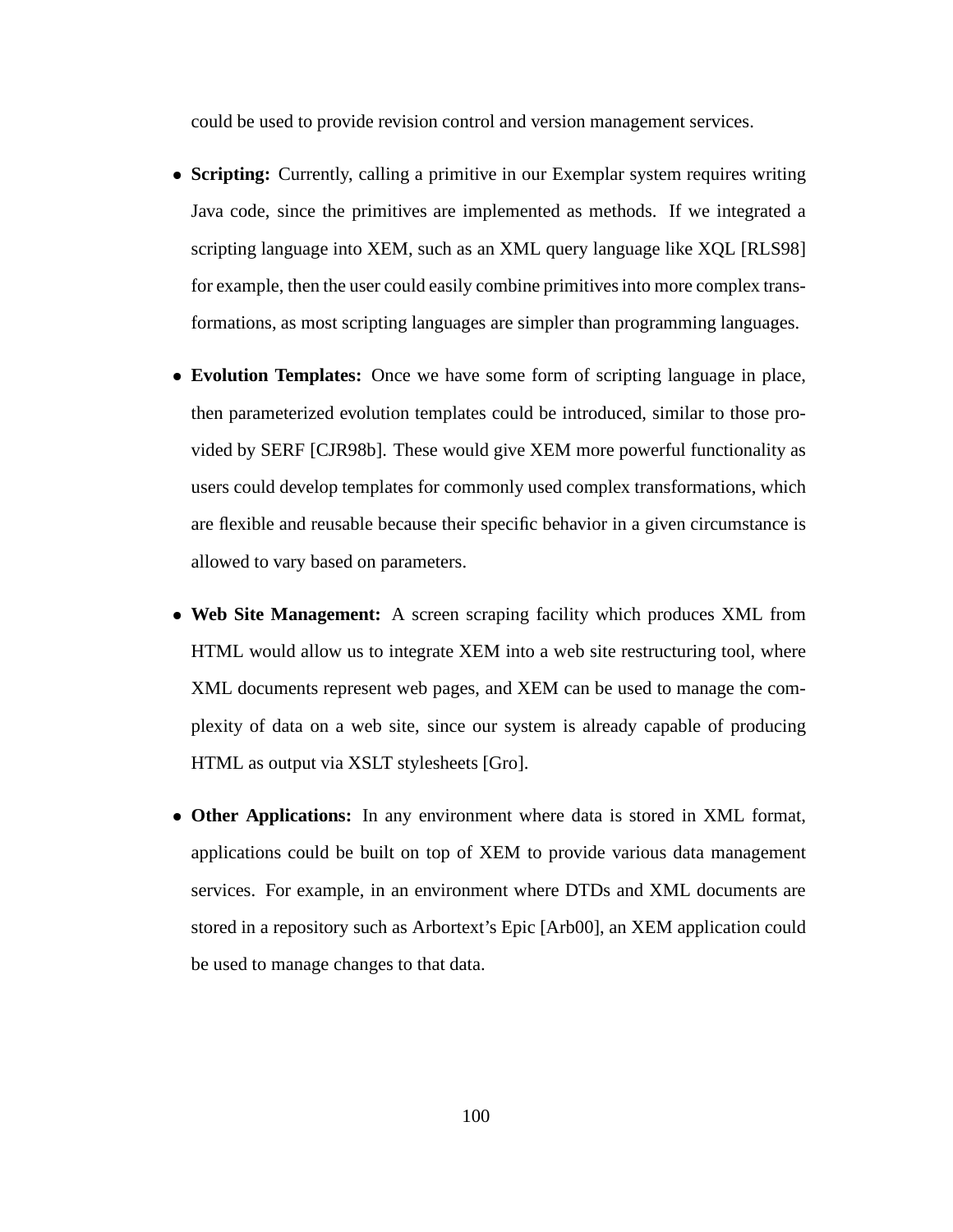#### **7.2 Summary**

In this thesis, we present the first of its kind - a taxonomy of XML evolution operations. Using pre- and post-conditions, these primitives assure the integrity of an XML data management system, both when DTD changes are made and XML documents have to change to maintain consistency with the new DTD; and also when individual XML documents are changed to ensure that the changed documents still conform to the corresponding DTD. Our research into XEM is generic for XML data management, independent of any specific implementation.

In our work on the XEM project, we make a number of important contributions in the area of XML data management, including the first approach for addressing evolution in an XML context. We show the motivation behind the need for such support, while identifying the lack of existing support in current XML data management systems. We propose a taxonomy of XML evolution primitives which includes both schema and data updates to fill this gap. We identify various forms of system integrity which a sound XML management system must maintain during evolution. These include the *well-formedness* of DTDs and XML documents, which must conform to the standard language format; the *consistency* of XML documents in terms of their invariants; and the *validity* of XML documents with respect to the constraints specified in the corresponding DTD. We show that our proposed change taxonomy is *complete* in that all valid desired transformations are possible using our primitives, and *sound* in its maintenance of system integrity.

We prove the feasibility of our approach via the functioning Exemplar prototype implementation using the Java programming language and an underlying object-oriented database, and we describe in this thesis the important aspects of that implementation. We conduct experimental studies to verify correct execution of the primitive operations within our prototype system, and present a performance analysis in the form of results from our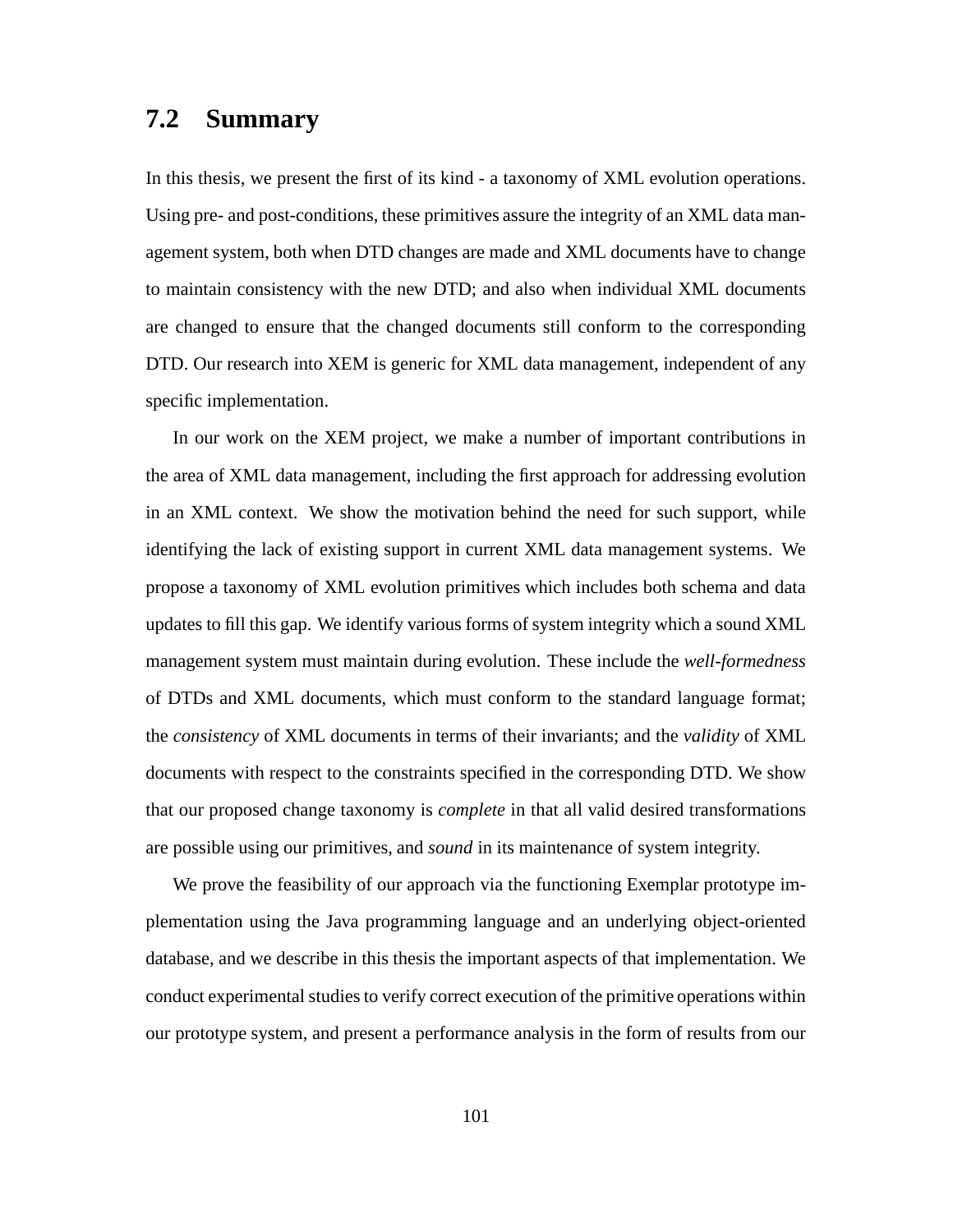experiments. These results show that our prototype indeed provides automated XML evolution management facilities which are superior to making manual edits and then having to reload data from scratch, which would be necessary using other current XML management tools. We conclude that our research into XEM was a fruitful endeavor, with many beneficial contributions to the field of XML data management as a result.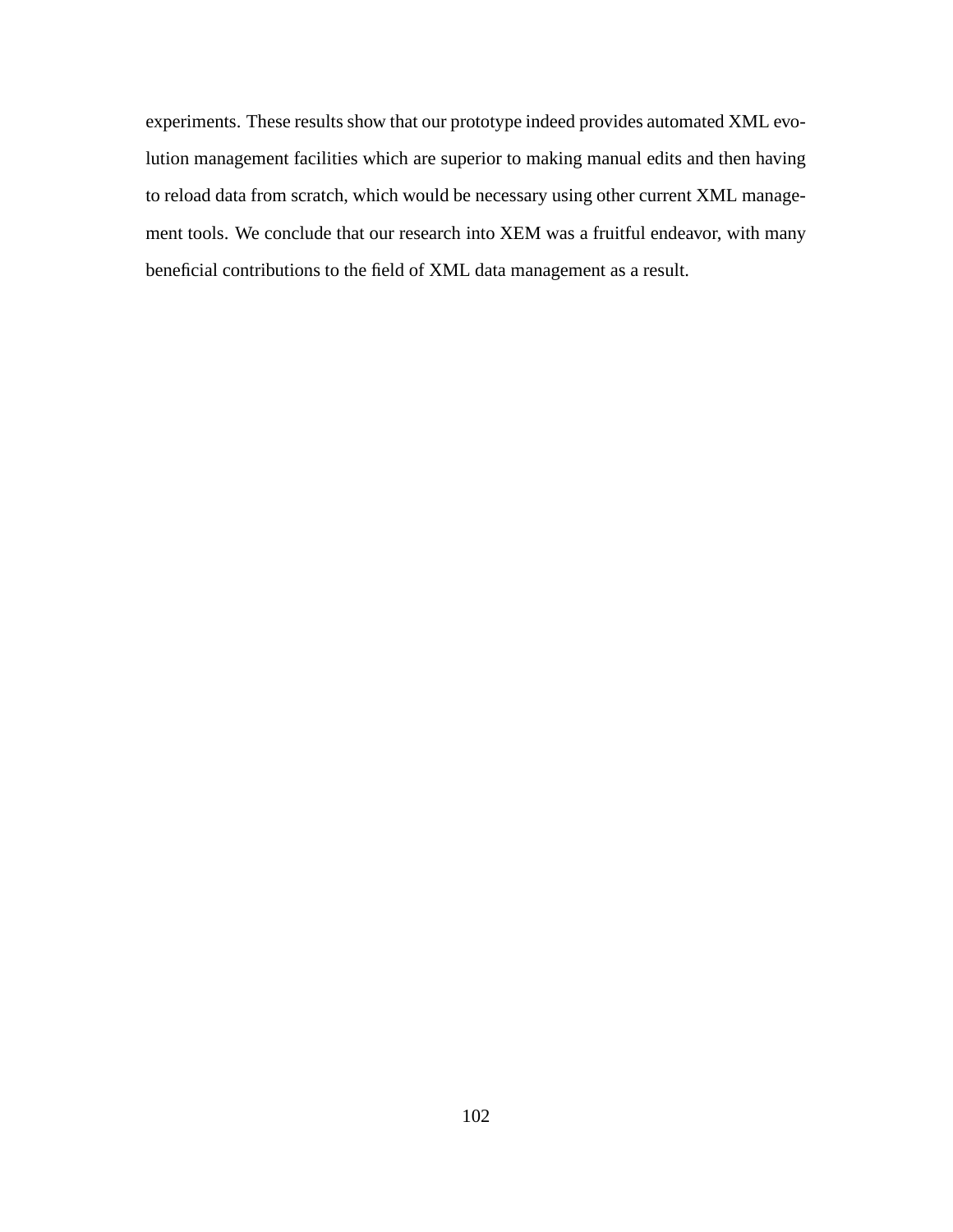### **Bibliography**

- [ALP91] J. Andany, M. Leonard, and C. Palisser. Management of schema evolution in databases. In *VLDB*, pages 161–170, September 1991.
- [Arb00] Arbortext. Epic E-Content Engine: http://www.arbortext.com/Products/Epic/epic.html, November 2000.
- [BKKK87] J. Banerjee, W. Kim, H. J. Kim, and H. F. Korth. Semantics and Implementation of Schema Evolution in Object-Oriented Databases. *SIGMOD*, pages 311–322, 1987.
- [BL89] T. Berners-Lee. Information management: A proposal. http://www.w3.org/History/1989/proposal.html, March 1989.
- [BMO 89] R. Bretl, D. Maier, A. Otis, J. Penney, B. Schuchardt, J. Stein, E. H. Williams, and M. Williams. The GemStone Data Management System. In *Object-Oriented Concepts, Databases and Applications*, pages 283–308. ACM Press, 1989.
- [Bos] J. Bosak. Shakespeare's Plays in XML Format, v2.00. http://metalab.unc.edu/bosak/xml/eg/shaks200.zip.
- [Bré96] P. Bréche. Advanced Primitives for Changing Schemas of Object Databases. In *CAISE*, pages 476–495, 1996.
- [CACS94] V. Christophides, S. Abiteboul, S. Cluet, and M. Scholl. From Structured Documents to Novel Query Facilities. In *Proceedings of the ACM SIGMOD International Conference on Management of Data, Minneapolis*, pages 313– 324, June 1994.
- [CAW98] S. Chawathe, S. Abiteboul, and J. Widom. Representing and Querying Changes in Semistructured Data. In *ICDE*, pages 4–13, February 1998.
- [CCR00] L. Chen, K. T. Claypool, and E. A. Rundensteiner. SERFing the Web: The Re-Web Approach for Web Re-Structuring. *WWW Journal - Special Issue on Internet Data Management, Baltzer/ACM Publication*, 2(1):33, 2000.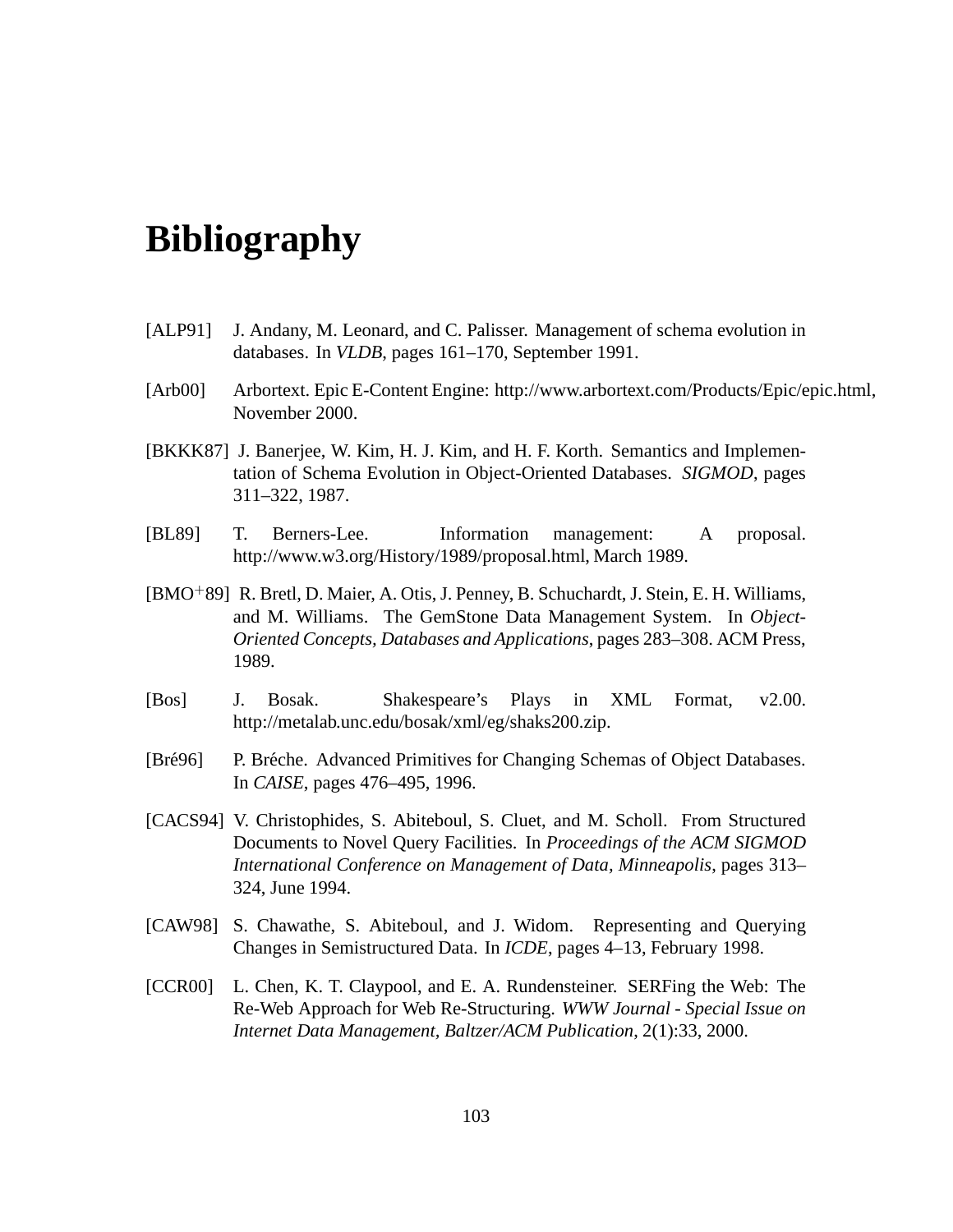- [Cha99] S. Chawathe. Describing and Manipulating XML Data. In *IEEE Data Engineering Bulletin 22(3)*, pages 3–9, 1999.
- [CJR98a] K.T. Claypool, J. Jin, and E.A. Rundensteiner. OQL SERF: An ODMG Implementation of the Template-Based Schema Evolution Framework. In *Centre for Advanced Studies Conference*, pages 108–122, November 1998.
- [CJR98b] K.T. Claypool, J. Jin, and E.A. Rundensteiner. SERF: Schema Evolution through an Extensible, Re-usable and Flexible Framework. In *Int. Conf. on Information and Knowledge Management*, pages 314–321, November 1998.
- [DFS99] A. Deutsch, M.F. Fernandez, and D. Suciu. Storing Semistructured Data with STORED. In *Proceedings of ACM SIGMOD International Conference on Management of Data*, pages 431–442, Philadephia, USA, June 1999.
- [FFK 97] M. Fernandez, D. Florescu, J. Kang, A. Levy, and D. Suciu. System Demonstration - Strudel: A Web-site Management System. In *ACM SIGMOD Conference on Management of Data*, pages 549–552, 1997.
- [FK99] D. Florescu and D. Kossmann. Storing and Querying XML Data using an RDBMS. In *IEEE Data Engineering Bulletin*, pages 27–34, 1999.
- [FS00] W. Fan and J. Simon. Integrity constraints for XML. In *In Proceedings of the Nineteenth ACM Symposium on Principles of Database Systems*, pages 23–34. ACM Press, 2000.
- [Gol91] C. F. Goldfarb. *The SGML Handbook*. IBM Almaden Research Center, San Jose, California, 1991.
- [Gro] W3C XSL Working Group. XSL Transformations (XSLT). http://www.w3.org/TR/xslt/.
- [IBM00a] IBM Software. DB2 XML Extender. http://www-4.ibm.com, 2000.
- [IBM00b] IBM Software. XML Parser for Java: http://www.alphaworks.ibm.com/aw.nsf/techmain/xml4j, 2000.
- [Inc93] Itasca Systems Inc. Itasca Systems Technical Report. Technical Report TM-92-001, OODBMS Feature Checklist. Rev 1.1, Itasca Systems, Inc., December 1993.
- [Inf00] Infozone Group. Lexus. http://www.infozone-group.org/lexusDocs/html/wdlexus.html, 2000.
- [Koe99] A. Koeller. Semi-Structured Data in Relational Databases. Technical report, Worcester Polytechnic Institute, 1999.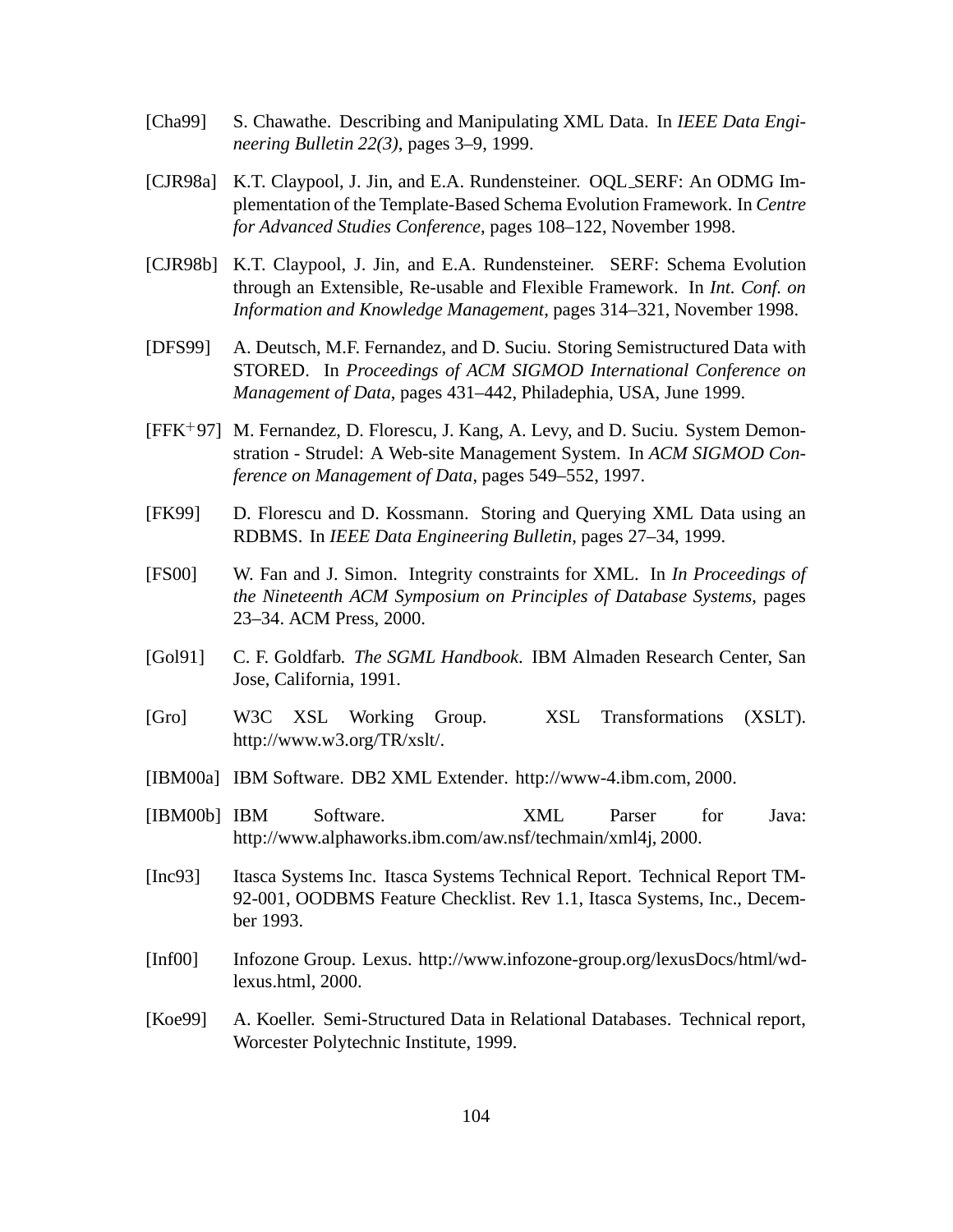- [KSC<sup>+</sup>01] D. Kramer, H. Su, K. T. Claypool, L. Chen, K. Oenoki, and B. Liu. XML Evolution Management Prototype System: http://davis.wpi.edu/dsrg/xem/code, 2001.
- [LB98] S. Liang and G. Bracha. Dynamic Class Loading in the Java Virtual Machine. In *OOPSLA*, pages 36–44, October 1998.
- [LC00] D. Lee and W. Chu. Constraints-Preserving Transformation from XML Document Type Definition to Relational Schema. In *Proceedings of the 19th International Conference on Conceptual Modeling (ER2000)*, pages 323–338, 2000.
- [Ler96] B.S. Lerner. A Model for Compound Type Changes Encountered in Schema Evolution. Technical Report UM-CS-96-044, University of Massachusetts, Amherst, Computer Science Department, 1996.
- [Ler00] B.S. Lerner. A Model for Compound Type Changes Encountered in Schema Evolution. *ACM Transactions on Database Systems*, 25(1):83–127, 2000.
- [LMZ00] W. Lee, G. Mitchell, and X. Zhang. Metadata-Driven Approach to Integrating XML and Relational Data. In *Technical Report, GTE Labs, Waltham, MA*, 2000.
- [MAG<sup>+</sup>97] J. McHugh, S. Abiteboul, R. Goldman, D. Quass, and J. Widom. Lore: A Database Management System for Semistructured Data. In *SIGMOD Record 26(3)*, pages 54–66, September 1997.
- [MMA99] G. Mecca, P. Merialdo, and P. Atzeni. Araneus in the era of xml. In *Bulletin of the Technical Committee on Data Engineering*, pages 19–26, September 1999.
- [Net00] Oracle Technologies Network. Oracle8i. http://www.oracle.com/database/oracle8i, 2000.
- [Obj93] ObjectStore, Inc. *ObjectStore Manual*, 1993.
- [Obj99] Object Design. Excelon Data Integration Server. http://www.odi.com/excelon, 1999.
- [PMW95] Y. Papakonstantinou, H. Garcia Molina, and J. Widom. Object Exchange across Heterogeneous Information Sources. In *Proceedings of the 11th International Conference on Data Engineering, Taipei, Taiwan*, pages 251–260, March 1995.
- [RCC<sup>+</sup>00] E. A. Rundensteiner, K. T. Claypool, L. Chen, H. Su, and K. Onoeki. SERFing the Web: A Comprehensive Approach for Web Site Management. In *SIGMOD*, page 585, May 2000.